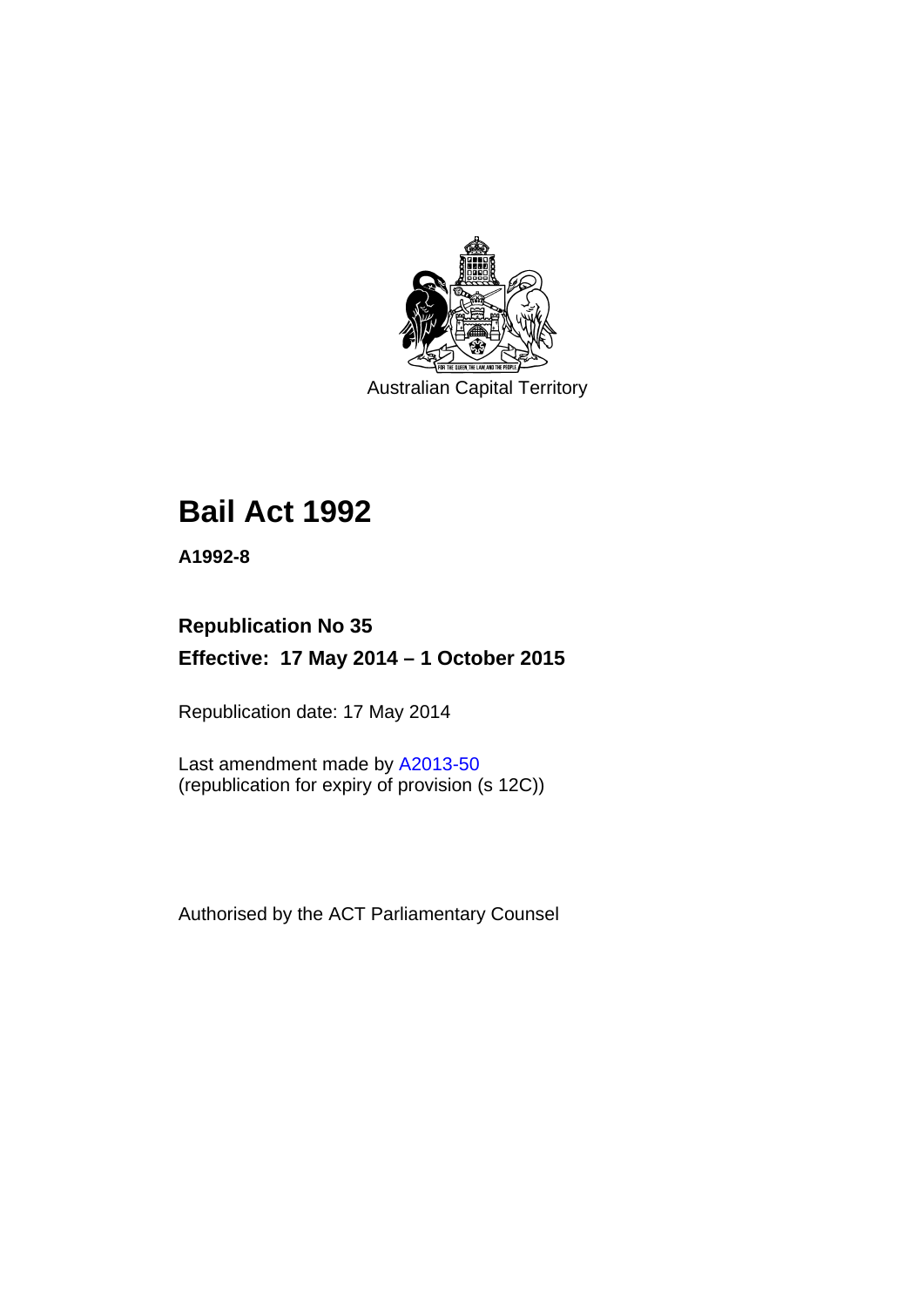#### **About this republication**

#### **The republished law**

This is a republication of the *Bail Act 1992* (including any amendment made under the *[Legislation Act 2001](http://www.legislation.act.gov.au/a/2001-14)*, part 11.3 (Editorial changes)) as in force on 17 May 2014*.* It also includes any commencement, amendment, repeal or expiry affecting this republished law to 17 May 2014.

The legislation history and amendment history of the republished law are set out in endnotes 3 and 4.

#### **Kinds of republications**

The Parliamentary Counsel's Office prepares 2 kinds of republications of ACT laws (see the ACT legislation register at [www.legislation.act.gov.au](http://www.legislation.act.gov.au/)):

- authorised republications to which the *[Legislation Act 2001](http://www.legislation.act.gov.au/a/2001-14)* applies
- unauthorised republications.

The status of this republication appears on the bottom of each page.

#### **Editorial changes**

The *[Legislation Act 2001](http://www.legislation.act.gov.au/a/2001-14)*, part 11.3 authorises the Parliamentary Counsel to make editorial amendments and other changes of a formal nature when preparing a law for republication. Editorial changes do not change the effect of the law, but have effect as if they had been made by an Act commencing on the republication date (see *[Legislation Act 2001](http://www.legislation.act.gov.au/a/2001-14)*, s 115 and s 117). The changes are made if the Parliamentary Counsel considers they are desirable to bring the law into line, or more closely into line, with current legislative drafting practice.

This republication does not include amendments made under part 11.3 (see endnote 1).

#### **Uncommenced provisions and amendments**

If a provision of the republished law has not commenced, the symbol  $\mathbf{U}$  appears immediately before the provision heading. Any uncommenced amendments that affect this republished law are accessible on the ACT legislation register [\(www.legislation.act.gov.au\)](http://www.legislation.act.gov.au/). For more information, see the home page for this law on the register.

#### **Modifications**

If a provision of the republished law is affected by a current modification, the symbol  $\mathbf{M}$ appears immediately before the provision heading. The text of the modifying provision appears in the endnotes. For the legal status of modifications, see the *[Legislation Act 2001](http://www.legislation.act.gov.au/a/2001-14)*, section 95.

#### **Penalties**

At the republication date, the value of a penalty unit for an offence against this law is \$140 for an individual and \$700 for a corporation (see *[Legislation Act 2001](http://www.legislation.act.gov.au/a/2001-14)*, s 133).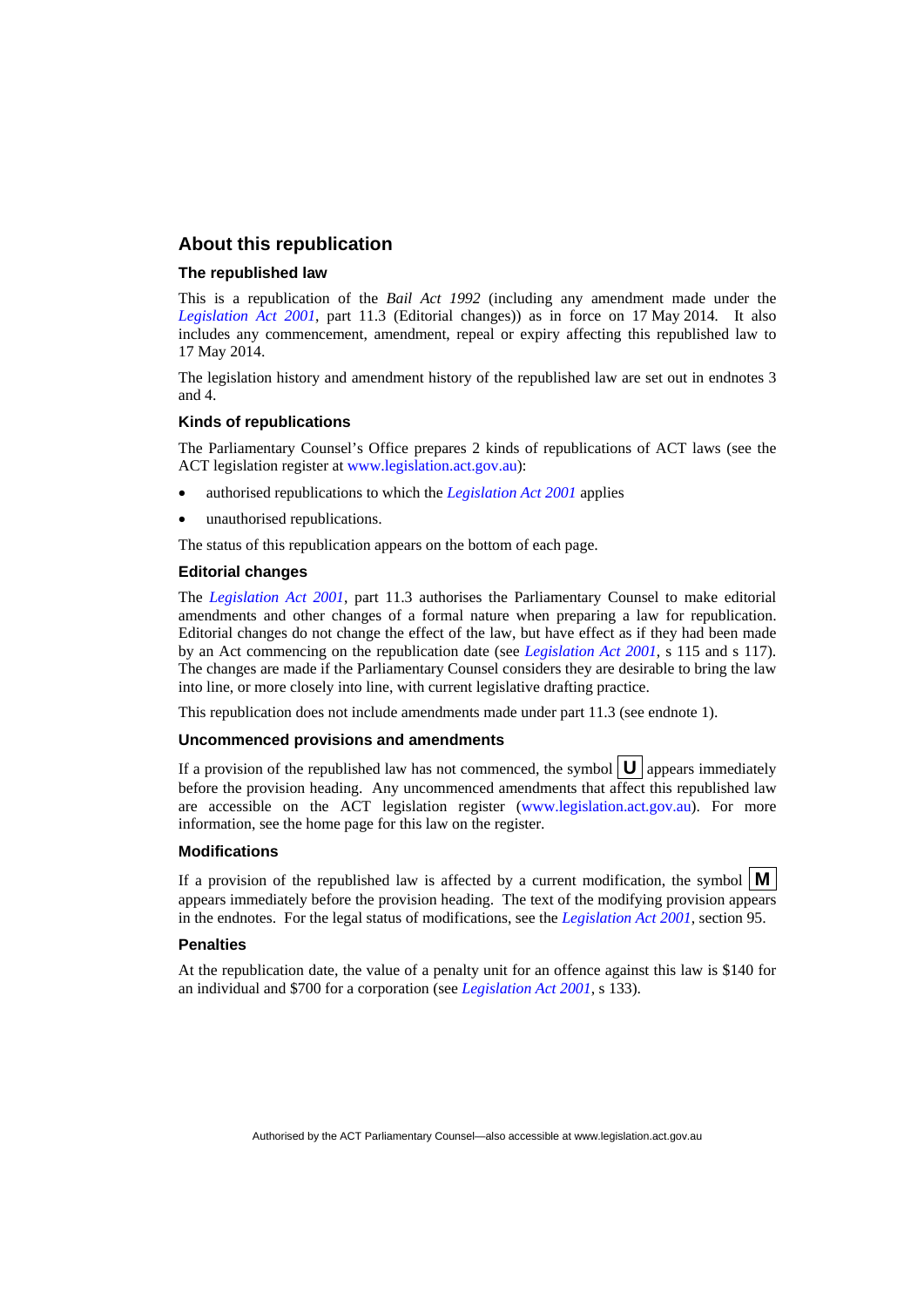

Australian Capital Territory

# **Bail Act 1992**

# **Contents**

|                     |                                                       | Page       |
|---------------------|-------------------------------------------------------|------------|
| Part 1              | <b>Preliminary</b>                                    |            |
| 1                   | Name of Act                                           | 2          |
| 2                   | Dictionary                                            | 2          |
| 3                   | <b>Notes</b>                                          | 2          |
| 3A                  | Offences against Act-application of Criminal Code etc | 3          |
| 4                   | Act applies to children                               | 3          |
| Part 2              | <b>Availability of bail</b>                           |            |
| <b>Division 2.1</b> | When bail may be granted and rights following         |            |
| 5                   | When may bail be granted?                             | 4          |
| 6                   | Rights following grant of bail                        | 4          |
| <b>Division 2.2</b> | <b>Presumption for bail</b>                           |            |
| 7                   | Div 2.2 subject to div 2.3 and div 2.4                | 5          |
| 8                   | Entitlement to bail—certain minor offences etc        | 5          |
| R <sub>35</sub>     | Bail Act 1992                                         | contents 1 |
| 17/05/14            | Fffective: 17/05/14-01/10/15                          |            |

Authorised by the ACT Parliamentary Counsel—also accessible at www.legislation.act.gov.au

Effective: 17/05/14-01/10/15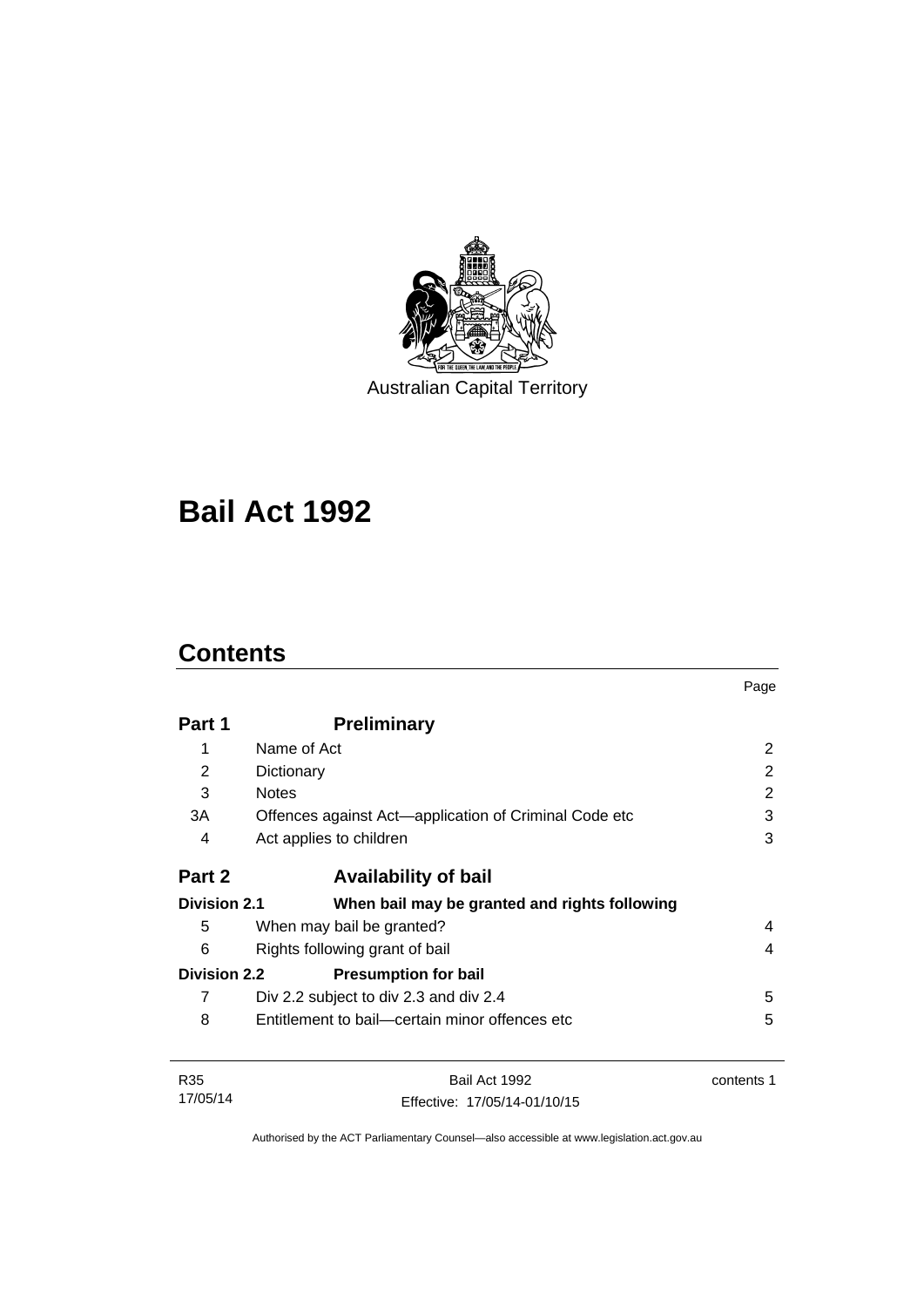| 8A                  | Entitlement to bail-breach of sentence obligations                                    | Page<br>6      |
|---------------------|---------------------------------------------------------------------------------------|----------------|
| 8B                  | Entitlement to bail-custody relating to sentence administration board                 |                |
|                     | hearings                                                                              | 7              |
| 9                   | Limitations on entitlement to bail                                                    | $\overline{7}$ |
| 9A                  | Entitlement to bail-offences other than minor offences                                | 8              |
| <b>Division 2.3</b> | No presumption for bail                                                               |                |
| 9B                  | Div 2.2 not to apply to certain offences                                              | 9              |
| <b>Division 2.4</b> | <b>Presumption against bail</b>                                                       |                |
| 9C                  | Bail for murder and certain serious drug offences                                     | 10             |
| 9D                  | Bail for serious offence committed while charge for another pending or<br>outstanding | 11             |
| 9Ε                  | Bail for person sentenced to imprisonment                                             | 14             |
| 9F                  | Domestic violence offence-bail by authorised officer                                  | 14             |
| 9G                  | Special or exceptional circumstances                                                  | 15             |
| Part 3              | Dispensing with bail                                                                  |                |
| 10                  | Dispensing with bail                                                                  | 17             |
| 11                  | Effect of dispensing with bail                                                        | 17             |
| 12                  | Decision to dispense with bail                                                        | 18             |
| Part 4              | <b>Grant of bail</b>                                                                  |                |
| 12A                 | Meaning of bail order and bail review application-pt 4                                | 19             |
| 12B                 | When is a proceeding before the Supreme Court?-pt 4                                   | 19             |
| 13                  | Deciding bail after charge laid                                                       | 19             |
| 14                  | Grant of bail by authorised officers                                                  | 22             |
| 15                  | Deciding of questions of bail by authorised officers                                  | 22             |
| 16                  | Notification of decision of authorised officer                                        | 23             |
| 17                  | Charged people in custody to be brought before court                                  | 25             |
| 18                  | Facilities to be provided to accused people                                           | 25             |
| 19                  | Court bail-general                                                                    | 26             |
| 20                  | Power in relation to bail-Magistrates Court                                           | 27             |
| 20A                 | Repeat application for bail-Magistrates Court                                         | 27             |
| 20B                 | Power in relation to bail-Supreme Court                                               | 28             |
| 20C                 | Repeat application for bail-Supreme Court                                             | 28             |
| 21                  | Bail in relation to several offences                                                  | 29             |
| contents 2          | Bail Act 1992                                                                         | R35            |

Effective: 17/05/14-01/10/15

R35 17/05/14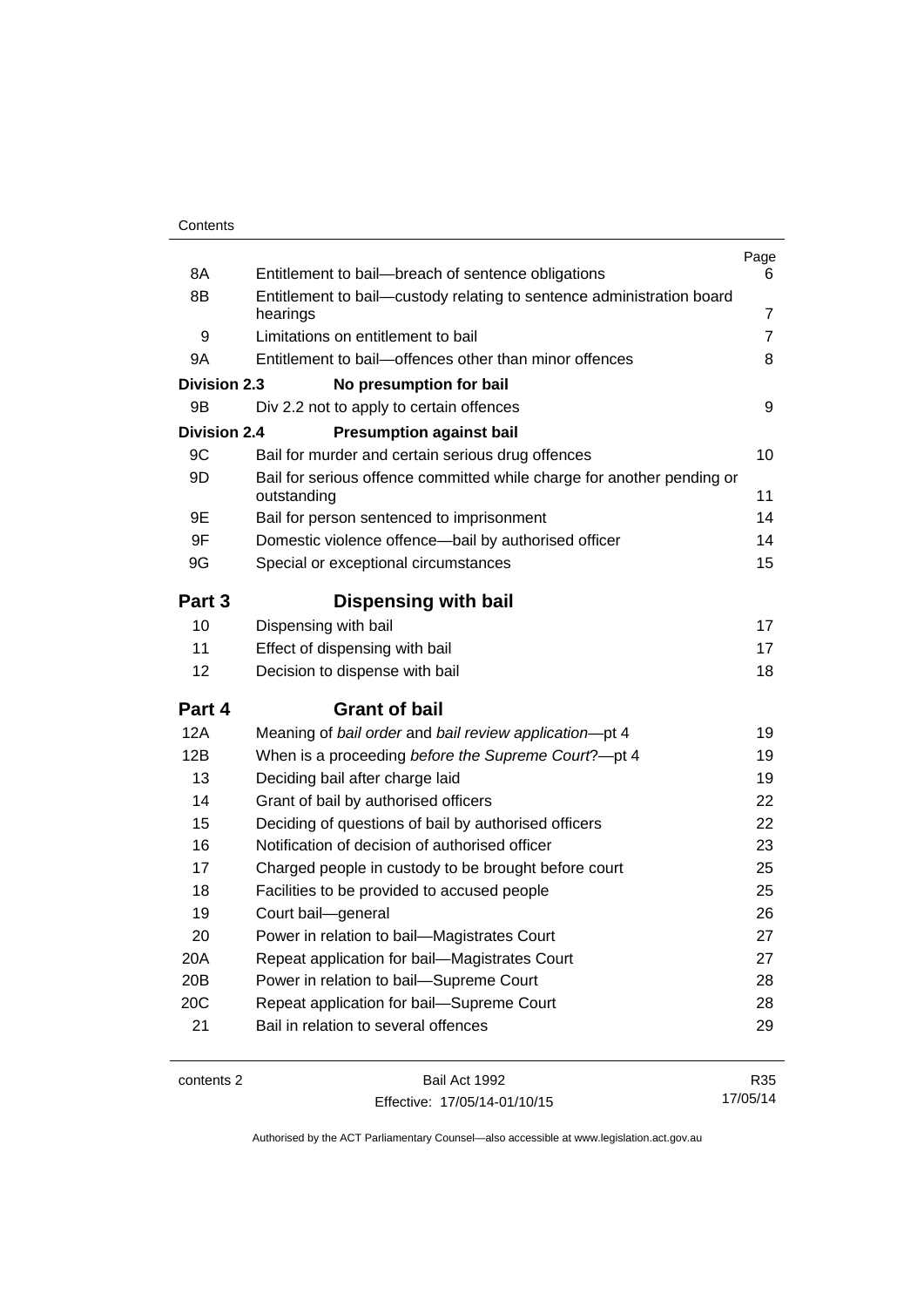| 22                  | Criteria for granting bail to adults                                               | Page<br>30 |  |
|---------------------|------------------------------------------------------------------------------------|------------|--|
| 23                  | Criteria for granting bail to children                                             | 32         |  |
| 23A                 | Victim's concern about need for protection                                         | 32         |  |
| Part 5              | Bail conditions and undertakings to appear                                         |            |  |
| 24                  | Conditions of bail                                                                 | 33         |  |
| 25                  | Conditions on which bail may be granted to adults                                  | 33         |  |
| 25A                 | Supervision condition when offence committed as young person                       | 37         |  |
| 26                  | Conditions on which bail may be granted to children                                | 38         |  |
| 27                  | Recording of certain bail decisions<br>40                                          |            |  |
| 28                  | 41<br>Undertakings to appear                                                       |            |  |
| 30                  | 41<br>Accused person may be excused from attendance before court                   |            |  |
| 31                  | Bail requirements<br>43                                                            |            |  |
| 32                  | Acceptable people and security for bail                                            | 43         |  |
| 33                  | Continuation of bail and undertakings                                              | 44         |  |
| 34                  | Written notice of conditions of bail                                               | 45         |  |
| 36                  | Discharge of surety                                                                | 47         |  |
|                     |                                                                                    |            |  |
| 37                  | Payment of amounts to Territory                                                    | 48         |  |
| Part 6              | <b>Review of bail decisions</b>                                                    |            |  |
| Division 6.1        | Review of decisions by authorised officers                                         |            |  |
| 38                  | Review by authorised officers                                                      | 50         |  |
| 39                  | Exercise of power to review                                                        | 50         |  |
| 40                  | Limitation on power of authorised officer to review                                | 51         |  |
| <b>Division 6.2</b> | <b>Review of decisions by courts</b>                                               |            |  |
| 41                  | Right of review of bail decisions                                                  | 51         |  |
| 41 A                | Court may review on its own initiative                                             | 51         |  |
| 42                  | Power of Magistrates Court to review-decision of authorised officer                | 52         |  |
| 42A                 | Power of Magistrates Court to review—decision of Magistrates Court                 | 52         |  |
| 43                  | Power of Supreme Court to review-decision of authorised officer                    | 53         |  |
| 43A                 | Power of Supreme Court to review-decision of Magistrates Court or<br>Supreme Court | 54         |  |
| 45                  | Exercise of power to review                                                        | 54         |  |
| 46                  | Review limited to bail conditions                                                  | 55         |  |

Bail Act 1992 Effective: 17/05/14-01/10/15 contents 3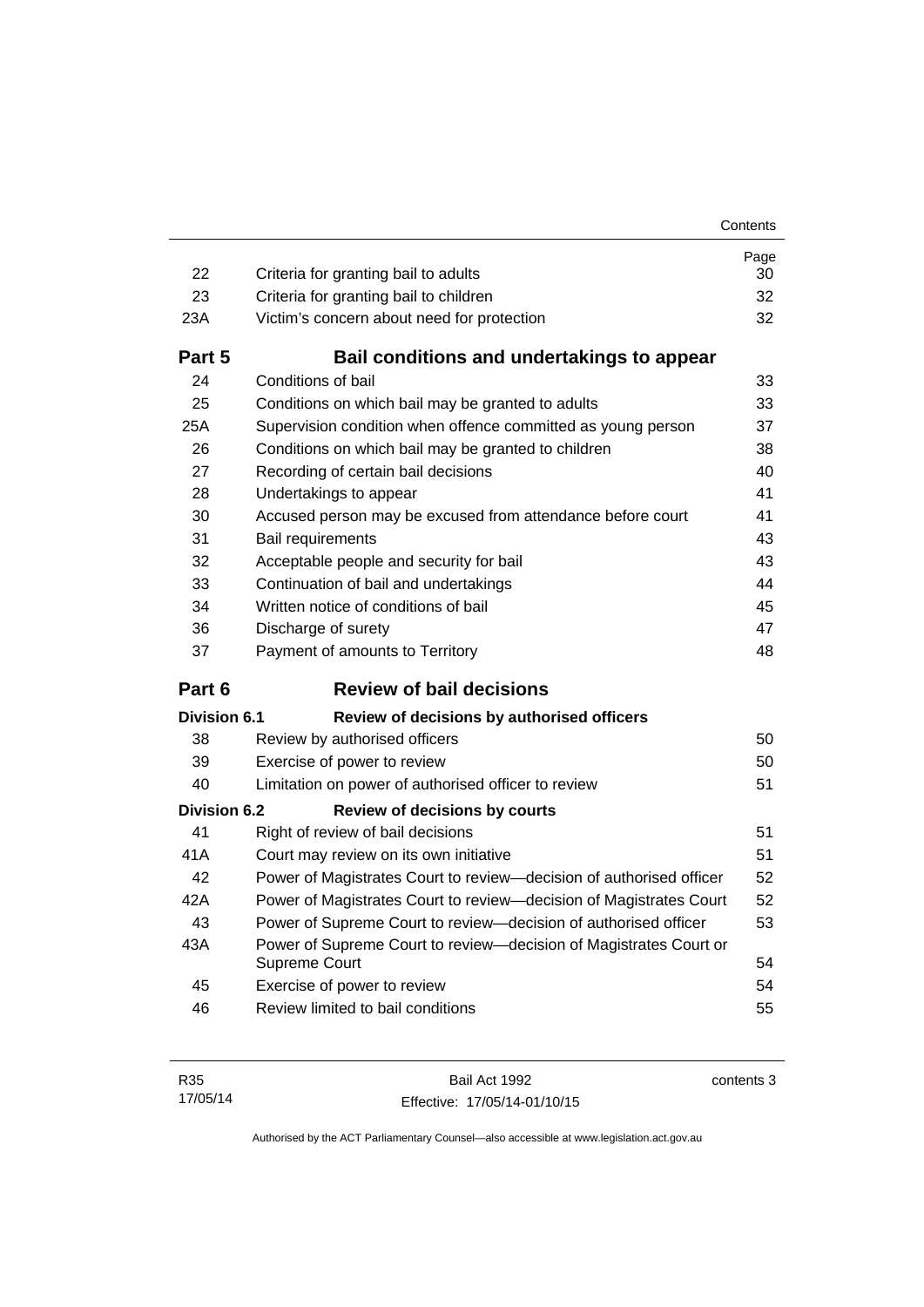#### **Contents**

|        |                                                         | Page |
|--------|---------------------------------------------------------|------|
| Part 7 | <b>Miscellaneous</b>                                    |      |
| 47     | Giving information relating to bail                     | 57   |
| 47A    | Notice to victim of bail decisions                      | 57   |
| 48     | Notification to court that bail condition not satisfied | 58   |
| 49     | Failure to answer bail                                  | 58   |
| 51     | Indemnification of sureties                             | 59   |
| 52     | Contravention of Act by police officers                 | 59   |
| 55     | Civil standard of proof to apply for certain purposes   | 60   |
| 56     | No right of surety to arrest                            | 60   |
| 56A    | Arrest without warrant of person on bail                | 60   |
| 56B    | Arrest for breach of condition by person outside ACT    | 61   |
| 57     | Act to prevail                                          | 62   |
| 57AA   | Abolition of inherent power of bail                     | 62   |
| 58     | Approved forms                                          | 62   |
| 59     | Regulation-making power                                 | 63   |

| <b>Schedule 1</b> | Offences to which presumption of bail does                 |    |  |
|-------------------|------------------------------------------------------------|----|--|
|                   | not apply                                                  | 64 |  |
| <b>Part 1.1</b>   | <b>Offences against Crimes Act 1900</b>                    | 64 |  |
| <b>Part 1.2</b>   | <b>Offences against Criminal Code</b>                      | 65 |  |
| <b>Part 1.3</b>   | <b>Offence against Drugs of Dependence Act 1989</b>        | 67 |  |
| <b>Part 1.4</b>   | <b>Offences against Medicines, Poisons and Therapeutic</b> |    |  |
|                   | Goods Act 2008                                             | 67 |  |
| <b>Part 1.5</b>   | Offences against Customs Act 1901 (Cwlth)                  | 67 |  |

# **[Dictionary](#page-75-0)** [68](#page-75-0)

#### **[Endnotes](#page-79-0)**

|     | About the endnotes  | 72. |
|-----|---------------------|-----|
| 2   | Abbreviation key    | 72. |
| - 3 | Legislation history | 73  |
| 4   | Amendment history   | 80  |
|     |                     |     |

contents 4 Bail Act 1992 Effective: 17/05/14-01/10/15

R35 17/05/14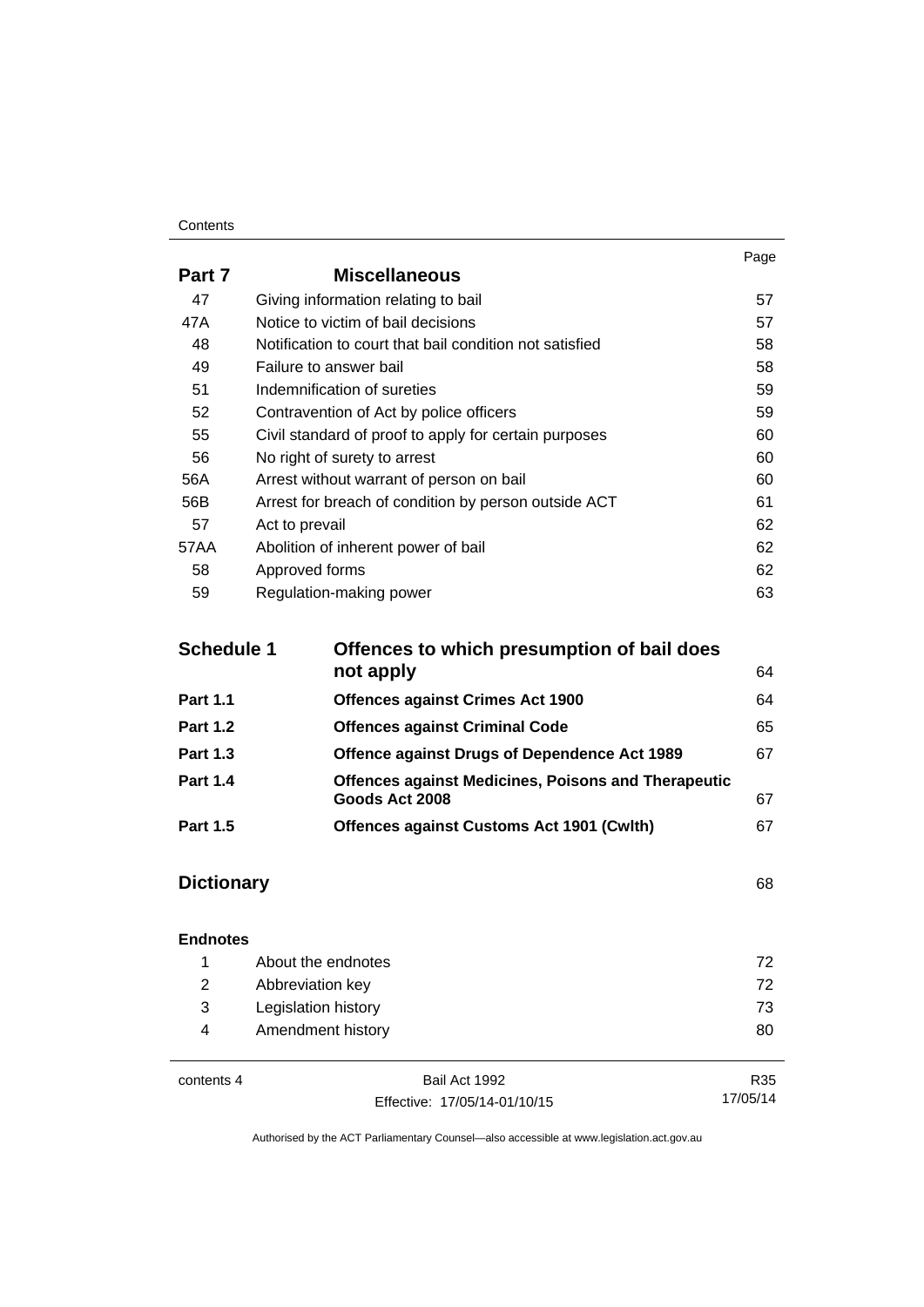**Contents** 

5 Earlier republications

Page<br>89

R35 17/05/14

Bail Act 1992 Effective: 17/05/14-01/10/15 contents 5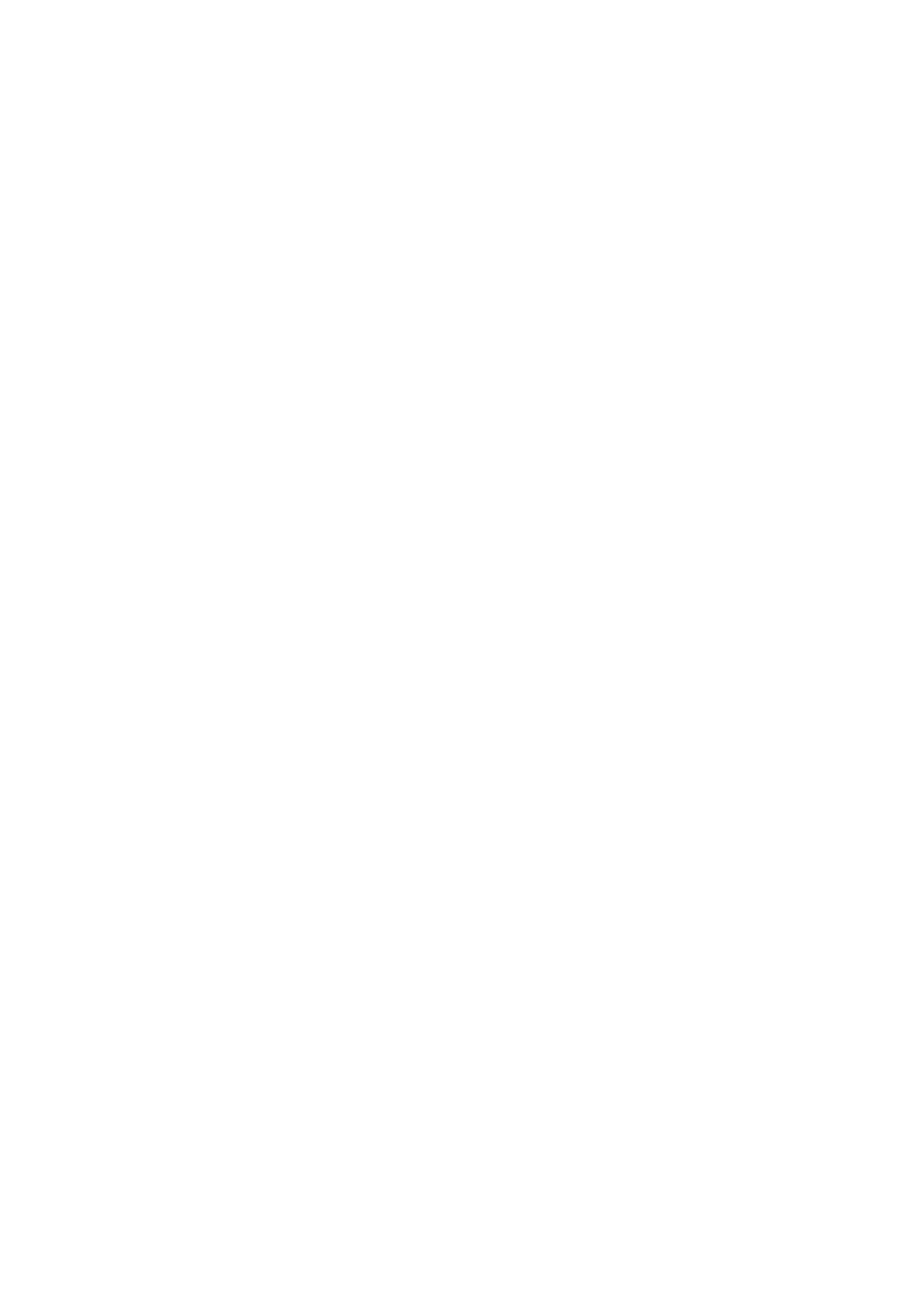

# **Bail Act 1992**

An Act relating to bail for accused people in connection with criminal proceedings

R35 17/05/14

Ī

page 1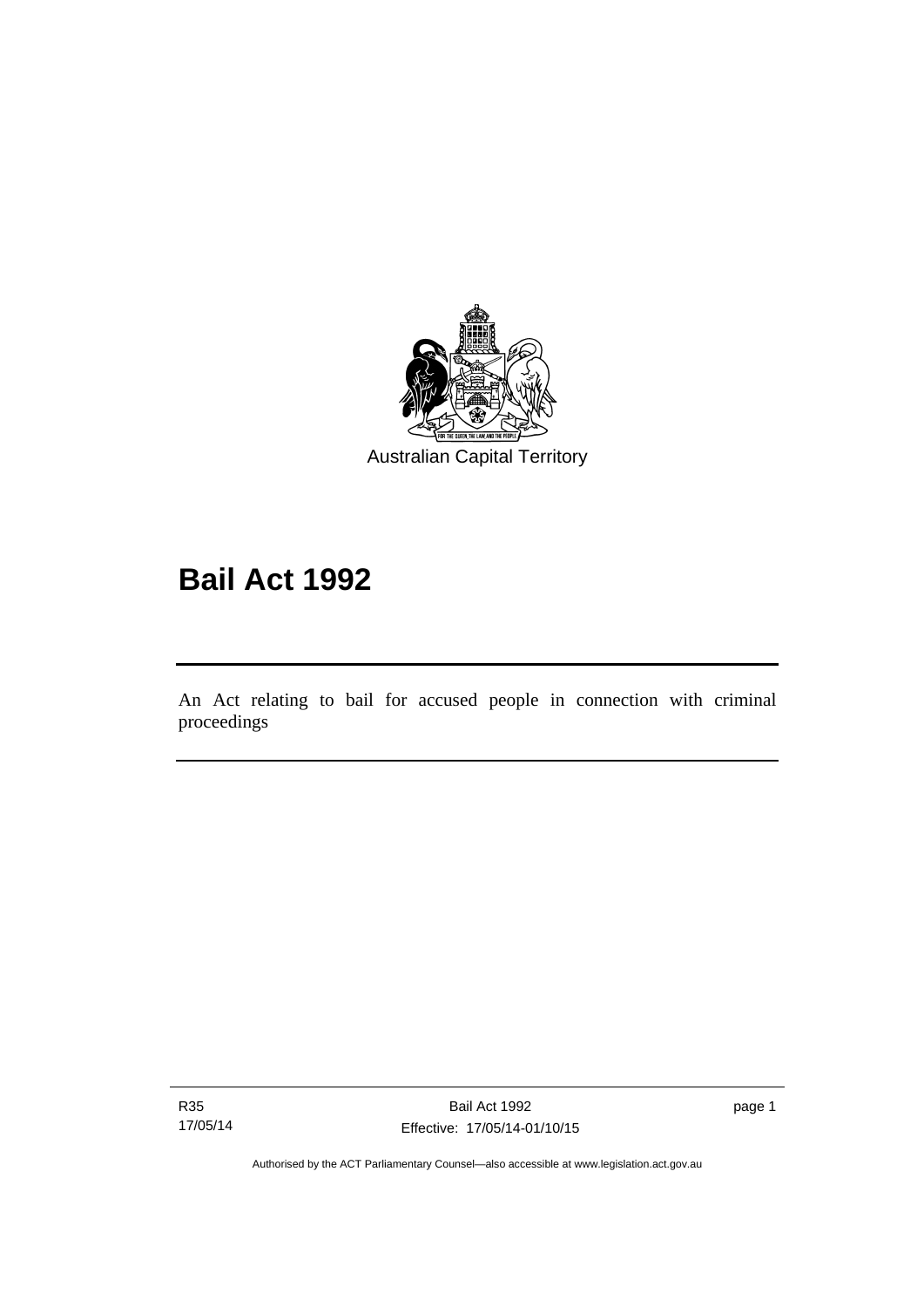#### Part 1 **Preliminary**

Section 1

# <span id="page-9-0"></span>**Part 1** Preliminary

#### <span id="page-9-1"></span>**1 Name of Act**

This Act is the *Bail Act 1992*.

#### <span id="page-9-2"></span>**2 Dictionary**

The dictionary at the end of this Act is part of this Act.

*Note 1* The dictionary at the end of this Act defines certain terms used in this Act, and includes references (*signpost definitions*) to other terms defined elsewhere.

> For example, the signpost definition '*mental dysfunction*—see the *[Mental Health \(Treatment and Care\) Act 1994](http://www.legislation.act.gov.au/a/1994-44)*, dictionary.' means that the term 'mental dysfunction' is defined in that dictionary and the definition applies to this Act.

*Note* 2 A definition in the dictionary (including a signpost definition) applies to the entire Act unless the definition, or another provision of the Act, provides otherwise or the contrary intention otherwise appears (see [Legislation Act,](http://www.legislation.act.gov.au/a/2001-14) s 155 and s 156 (1)).

#### <span id="page-9-3"></span>**3 Notes**

A note included in this Act is explanatory and is not part of this Act.

*Note* See the [Legislation Act,](http://www.legislation.act.gov.au/a/2001-14) s 127 (1), (4) and (5) for the legal status of notes.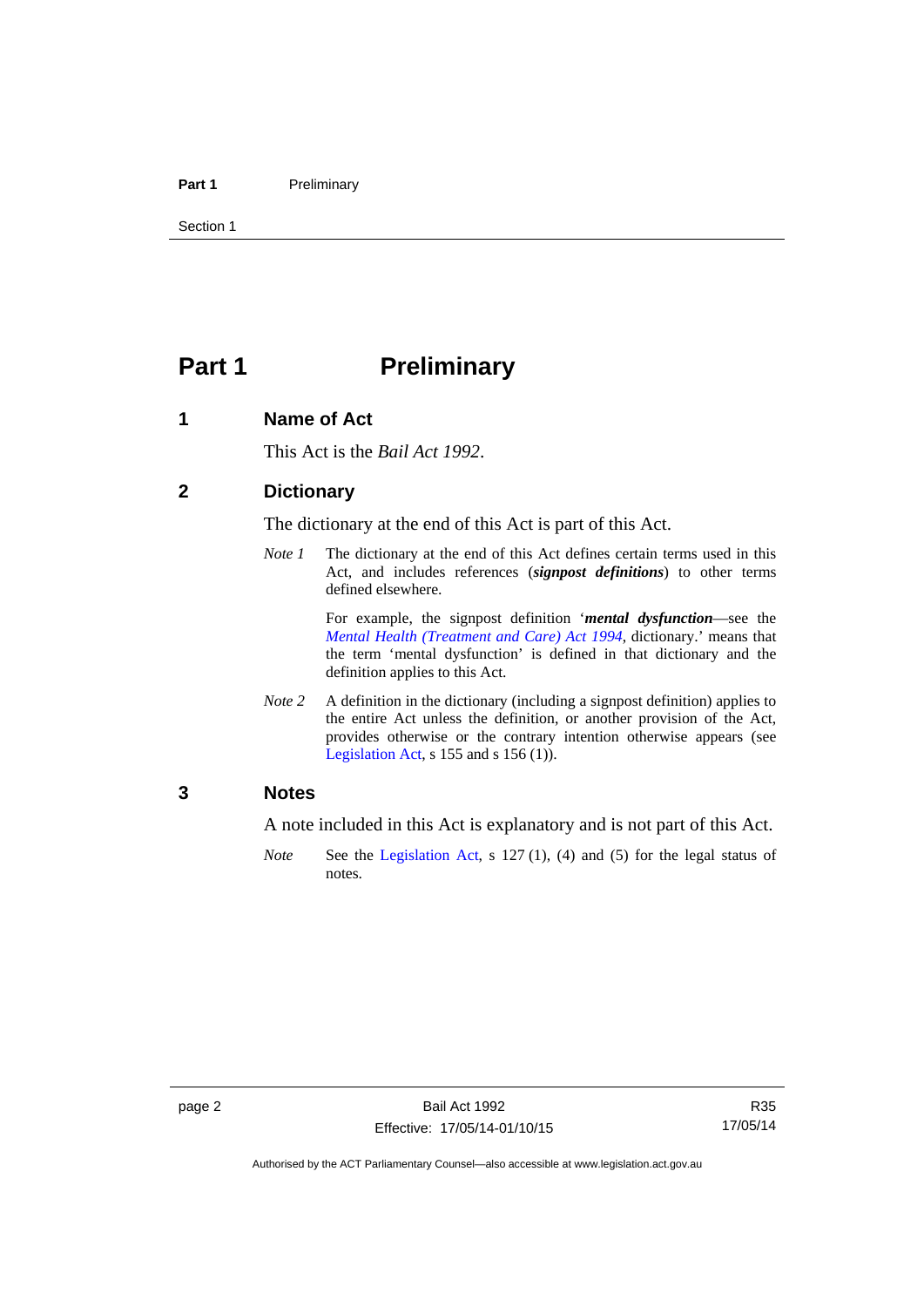#### <span id="page-10-0"></span>**3A Offences against Act—application of Criminal Code etc**

Other legislation applies in relation to offences against this Act.

*Note 1 Criminal Code* The [Criminal Code](http://www.legislation.act.gov.au/a/2002-51), ch 2 applies to all offences against this Act (see Code, pt 2.1). The chapter sets out the general principles of criminal responsibility (including burdens of proof and general defences), and defines terms

used for offences to which the Code applies (eg *conduct*, *intention*, *recklessness* and *strict liability*).

*Note 2 Penalty units* 

The [Legislation Act](http://www.legislation.act.gov.au/a/2001-14), s 133 deals with the meaning of offence penalties that are expressed in penalty units.

#### <span id="page-10-1"></span>**4 Act applies to children**

This Act applies to a person whether or not the person is an adult.

page 3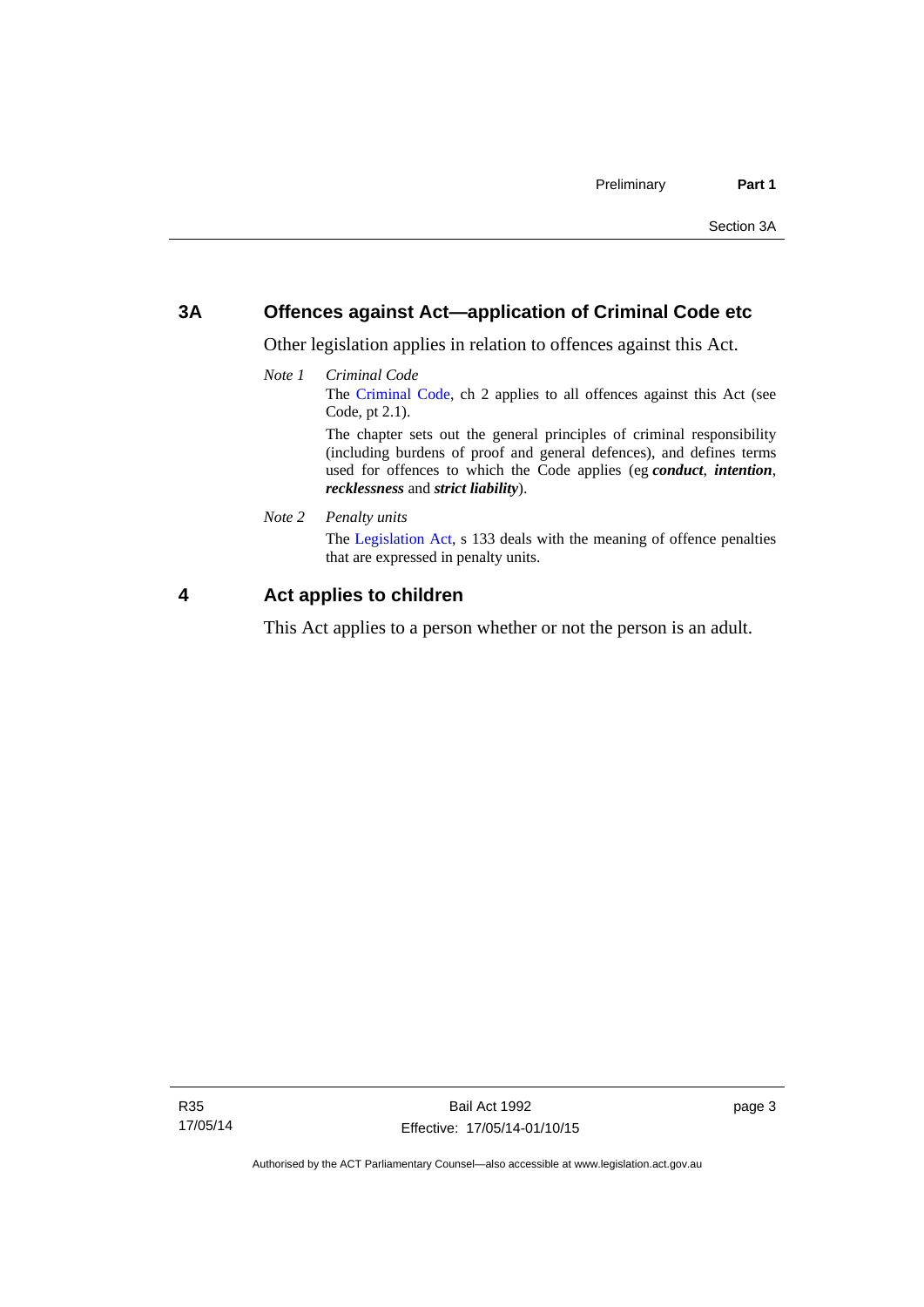# <span id="page-11-0"></span>**Part 2 Availability of bail**

### <span id="page-11-1"></span>**Division 2.1 When bail may be granted and rights following**

#### <span id="page-11-2"></span>**5 When may bail be granted?**

- (1) An accused person may be granted bail in relation to any period when the person is not required to attend court in relation to the offence with which the person has been charged.
- (2) However, an accused person who is in custody in relation to an offence must not be granted bail in relation to any period when—
	- (a) the person is in custody for another offence or reason in relation to which the person is not entitled to be granted bail; or
	- (b) the person is serving a sentence of imprisonment.

#### <span id="page-11-3"></span>**6 Rights following grant of bail**

- (1) This section applies if—
	- (a) bail is granted to an accused person in relation to an offence; and
	- (b) the person gives an undertaking to appear; and
	- (c) if a bail condition mentioned in section  $25(1)$  (b) (ii) or (c) is imposed—the security is given or the deposit made.
- (2) The person is entitled—
	- (a) if the person is in custody—to be released from custody; and
	- (b) to remain at liberty in relation to the offence until required to appear before a court in accordance with the undertaking.
- (3) This section is subject to section 56A (Arrest without warrant of person on bail).

Authorised by the ACT Parliamentary Counsel—also accessible at www.legislation.act.gov.au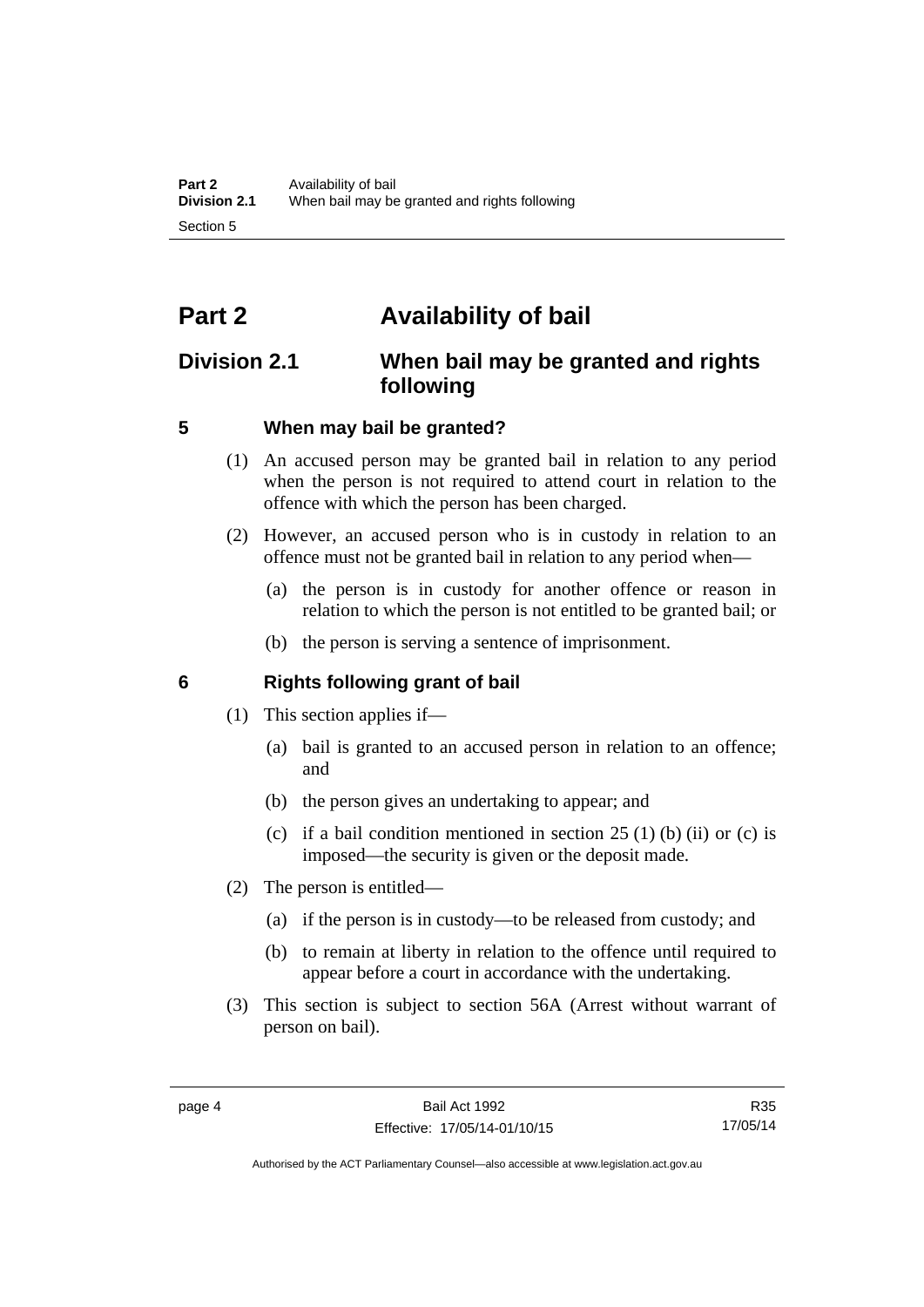# <span id="page-12-0"></span>**Division 2.2 Presumption for bail**

#### <span id="page-12-1"></span>**7 Div 2.2 subject to div 2.3 and div 2.4**

This division is subject to division 2.3 (No presumption for bail) and division 2.4 (Presumption against bail).

#### <span id="page-12-2"></span>**8 Entitlement to bail—certain minor offences etc**

- (1) This section applies to—
	- (a) a person charged with an offence not punishable by imprisonment (except in default of payment of a fine); and
	- (b) a person charged with an offence punishable by imprisonment for not longer than 6 months; and
	- (c) a person arrested for a breach of the peace or apprehended breach of the peace; and
	- (d) a person arrested under a warrant because of failure to comply with a summons or subpoena; and
	- (e) a person brought up to attend a trial or hearing following the issue of a habeas corpus order.
- (2) The person is entitled—
	- (a) to be granted bail; and
	- (b) if the person is in custody—to be released from custody as soon as the person gives an undertaking to appear.
- (3) However, if no further appearance is required for a person arrested for a breach of the peace or an apprehended breach of the peace, the person may be released from custody without giving an undertaking to appear.

page 5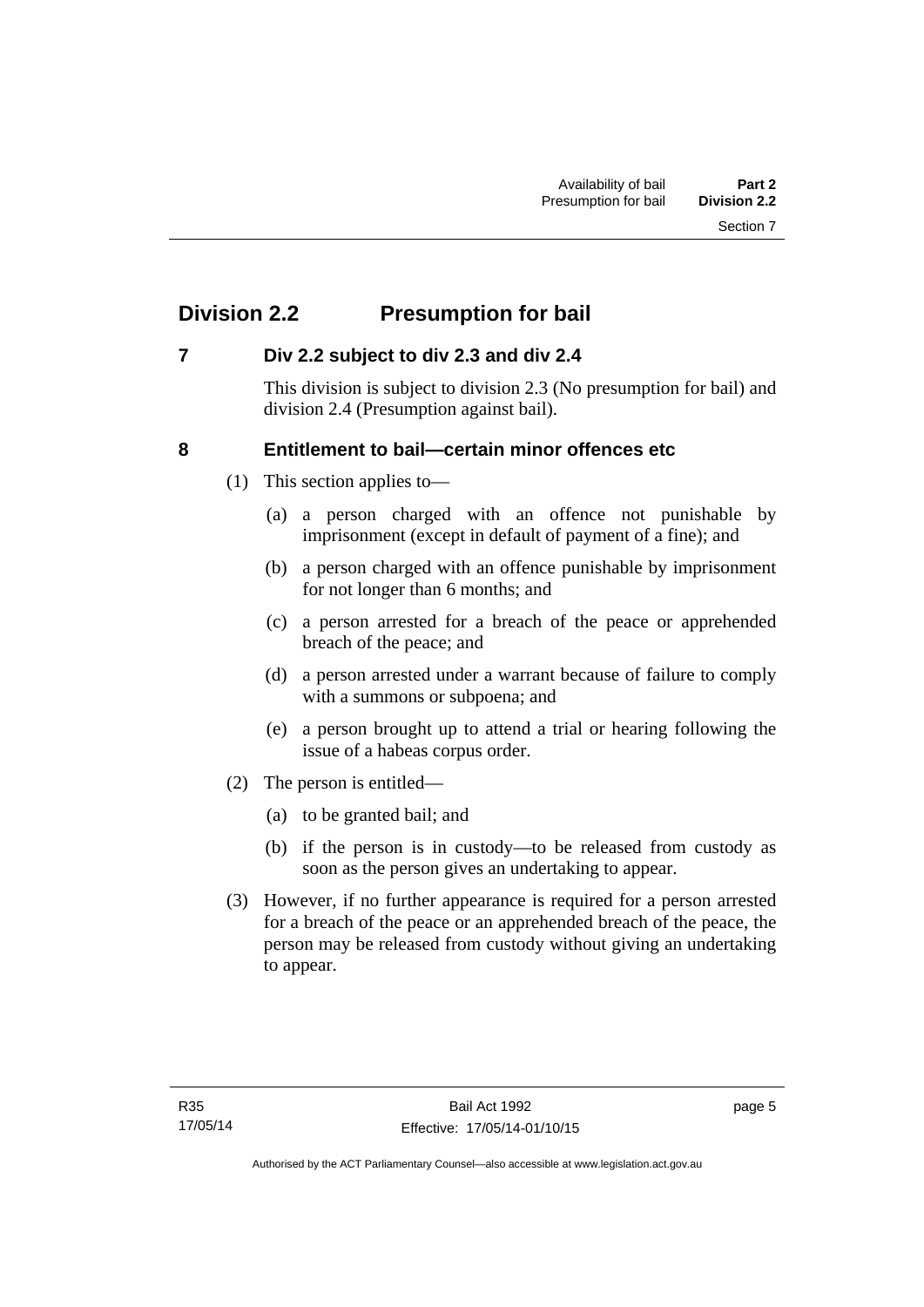- (4) A condition to keep the peace may be imposed on a grant of bail to a person arrested for a breach of the peace or an apprehended breach of the peace.
	- *Note* For other conditions that may be imposed on a grant of bail, see s 25 and s 26.

#### <span id="page-13-0"></span>**8A Entitlement to bail—breach of sentence obligations**

- (1) This section applies to a person arrested, or otherwise brought before the court or a magistrate, in relation to a breach, or anticipated breach, of—
	- (a) a deferred sentence obligation under the *[Crimes \(Sentencing\)](http://www.legislation.act.gov.au/a/2005-58)  [Act 2005](http://www.legislation.act.gov.au/a/2005-58)*; or
	- (b) any of the following obligations under the *[Crimes \(Sentence](http://www.legislation.act.gov.au/a/2005-59)  [Administration\) Act 2005](http://www.legislation.act.gov.au/a/2005-59)*:
		- (i) a periodic detention obligation;
		- (ii) a good behaviour obligation;
		- (iii) a parole obligation;
		- (iv) a release on licence obligation.
- (2) The person has the same entitlement to bail in relation to the breach, or anticipated breach, of the obligation as the person has under this part in relation to the offence to which the obligation relates.

#### **Examples**

1 Martin has been found guilty of armed robbery and sentenced to periodic detention. He has breached his periodic detention obligations and is arrested and brought before a magistrate under the *[Crimes \(Sentence Administration\)](http://www.legislation.act.gov.au/a/2005-59)  [Act 2005](http://www.legislation.act.gov.au/a/2005-59)*, section 65 (Arrest warrant—breach of periodic detention obligations). There is no presumption in relation to bail because the offence of armed robbery is an offence to which division 2.2 (Presumption for bail) does not apply.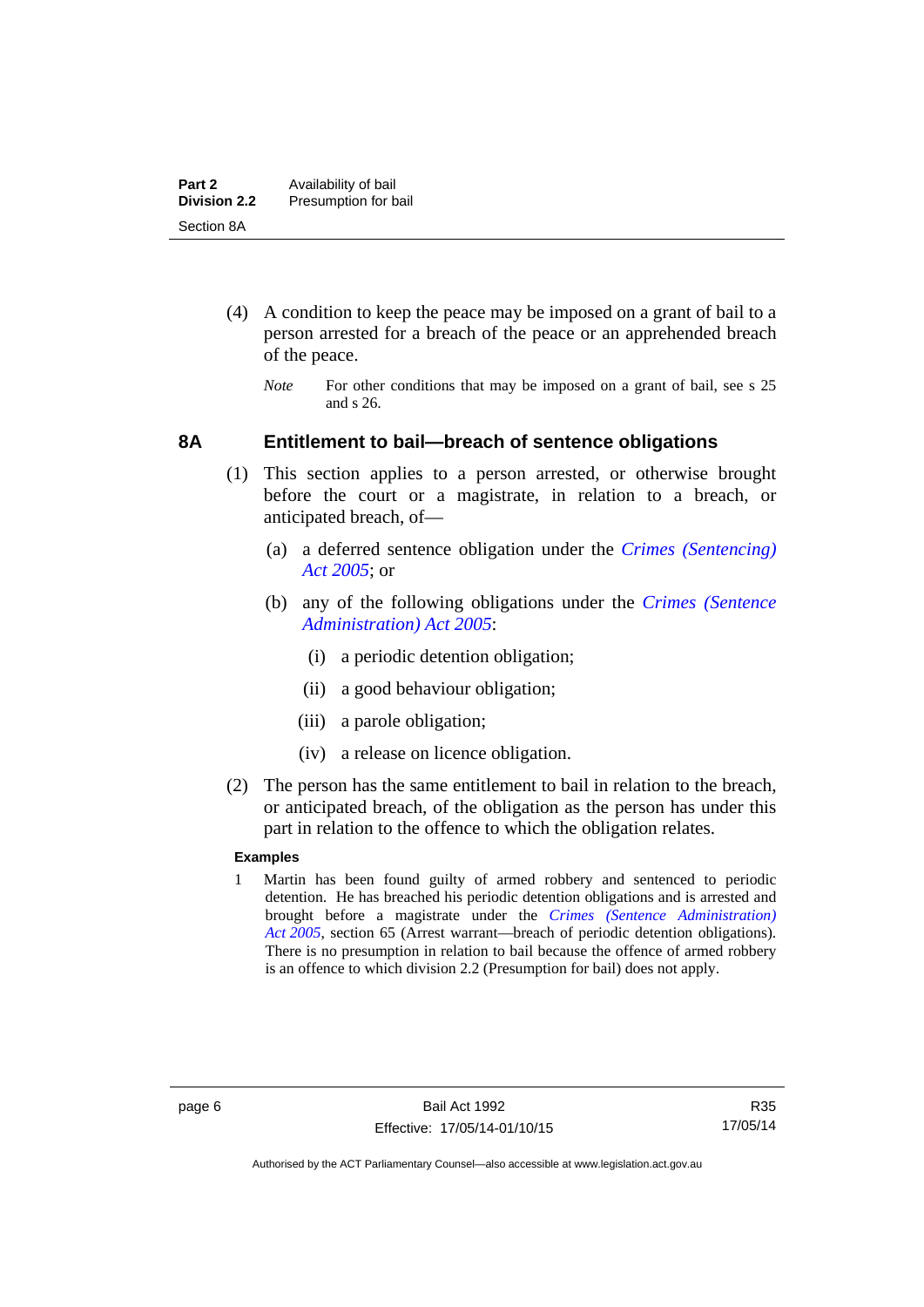- 2 Joe has been found guilty of threatening to kill. Joe had, 3 years before, been found guilty of an offence involving violence. A suspended sentence order under the *[Crimes \(Sentencing\) Act 2005](http://www.legislation.act.gov.au/a/2005-58)* is made as part of the sentence for the offence of threatening to kill and Joe is released under the order on signing an undertaking under a good behaviour order. However, Joe breaches the good behaviour order and is before the court on an application to cancel the order. There is no presumption in relation to bail because section 9B (b) applies to make the offence of threatening to kill an offence to which division 2.2 (Presumption for bail) does not apply.
	- *Note* An example is part of the Act, is not exhaustive and may extend, but does not limit, the meaning of the provision in which it appears (see [Legislation Act,](http://www.legislation.act.gov.au/a/2001-14) s 126 and s 132).

#### <span id="page-14-0"></span>**8B Entitlement to bail—custody relating to sentence administration board hearings**

- (1) This section applies if—
	- (a) a person is arrested under the *[Crimes \(Sentence](http://www.legislation.act.gov.au/a/2005-59)  [Administration\) Act 2005](http://www.legislation.act.gov.au/a/2005-59)*, section 206 (Arrest of offender for board hearing) and brought before a magistrate; or
	- (b) a person is remanded in custody under the *[Crimes \(Sentence](http://www.legislation.act.gov.au/a/2005-59)  [Administration\) Act 2005](http://www.legislation.act.gov.au/a/2005-59)*, section 210 (Custody of offender during board hearing adjournment) and an application for bail for the person is made to a court or magistrate.
- (2) The person has the same entitlement to bail as the person had for the offence to which the board hearing relates.

#### <span id="page-14-1"></span>**9 Limitations on entitlement to bail**

- (1) A person charged with an offence mentioned in section 8 (1) (a) or (b) is not entitled to be granted bail if—
	- (a) the person has previously failed to comply with an undertaking to appear, or a bail condition imposed, in relation to the same or a similar offence; or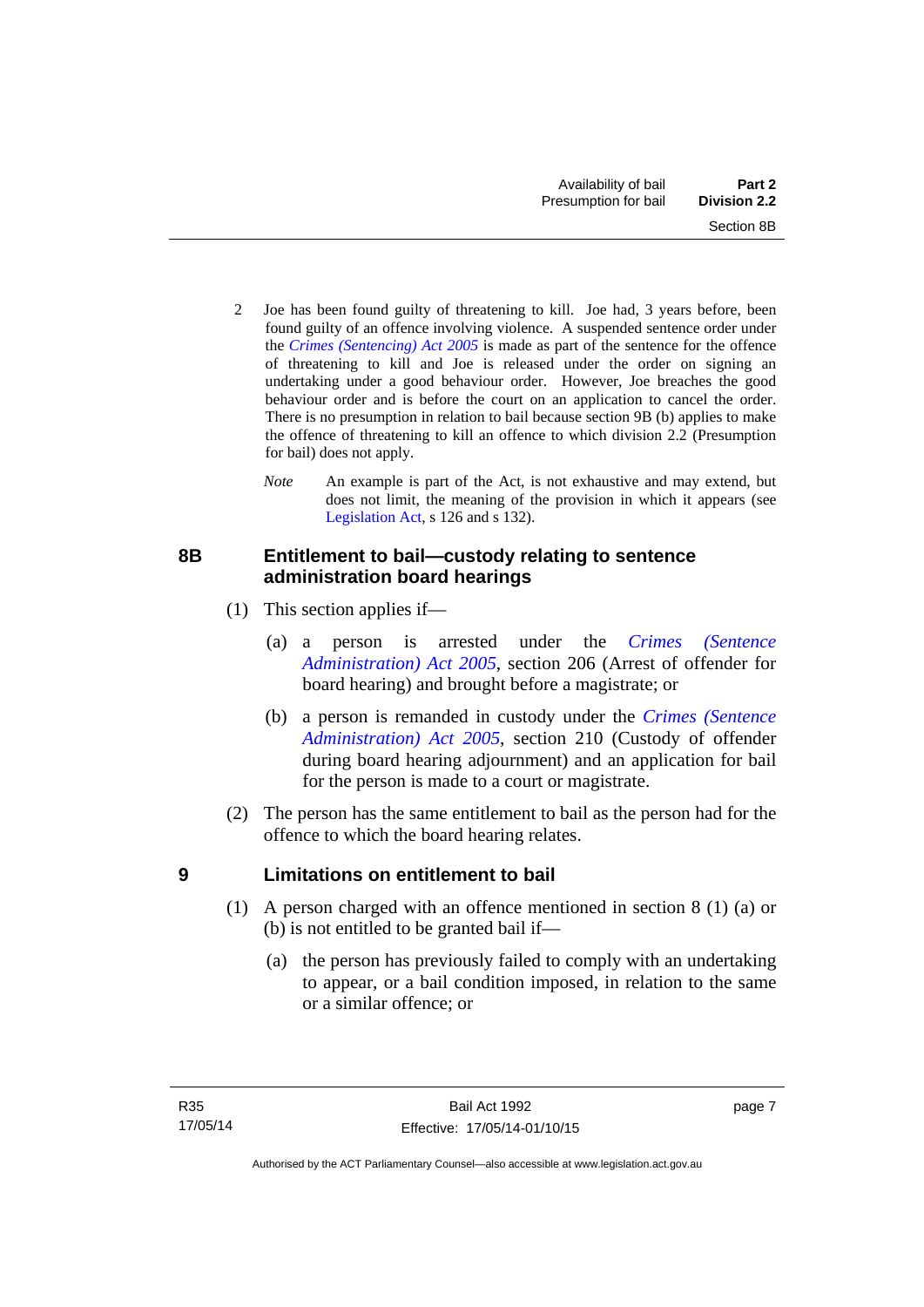- (b) in the opinion of the court or authorised officer, the person is incapacitated by intoxication, injury or use of drugs or is otherwise in danger of physical injury or in need of physical protection.
- (2) A person arrested for a breach of the peace or apprehended breach of the peace is not entitled to be granted bail if the person has previously, without reasonable excuse, failed to comply with an undertaking to appear, or a bail condition imposed, in relation to a breach of the peace or apprehended breach of the peace.

#### <span id="page-15-0"></span>**9A Entitlement to bail—offences other than minor offences**

- (1) This section applies to—
	- (a) a person in relation to an offence other than an offence mentioned in section 8 (1) (a) or (b) (Entitlement to bail certain minor offences etc); and
	- (b) a person who is not entitled to bail under section 8 (2) because of section  $9(1)$  or  $(2)$ .
- (2) The person is entitled to be granted bail unless the court or authorised officer is satisfied that refusal is justified after considering—
	- (a) for an adult—the matters mentioned in section 22 (Criteria for granting bail to adults); or
	- (b) for a child—the matters mentioned in section 23 (Criteria for granting bail to children).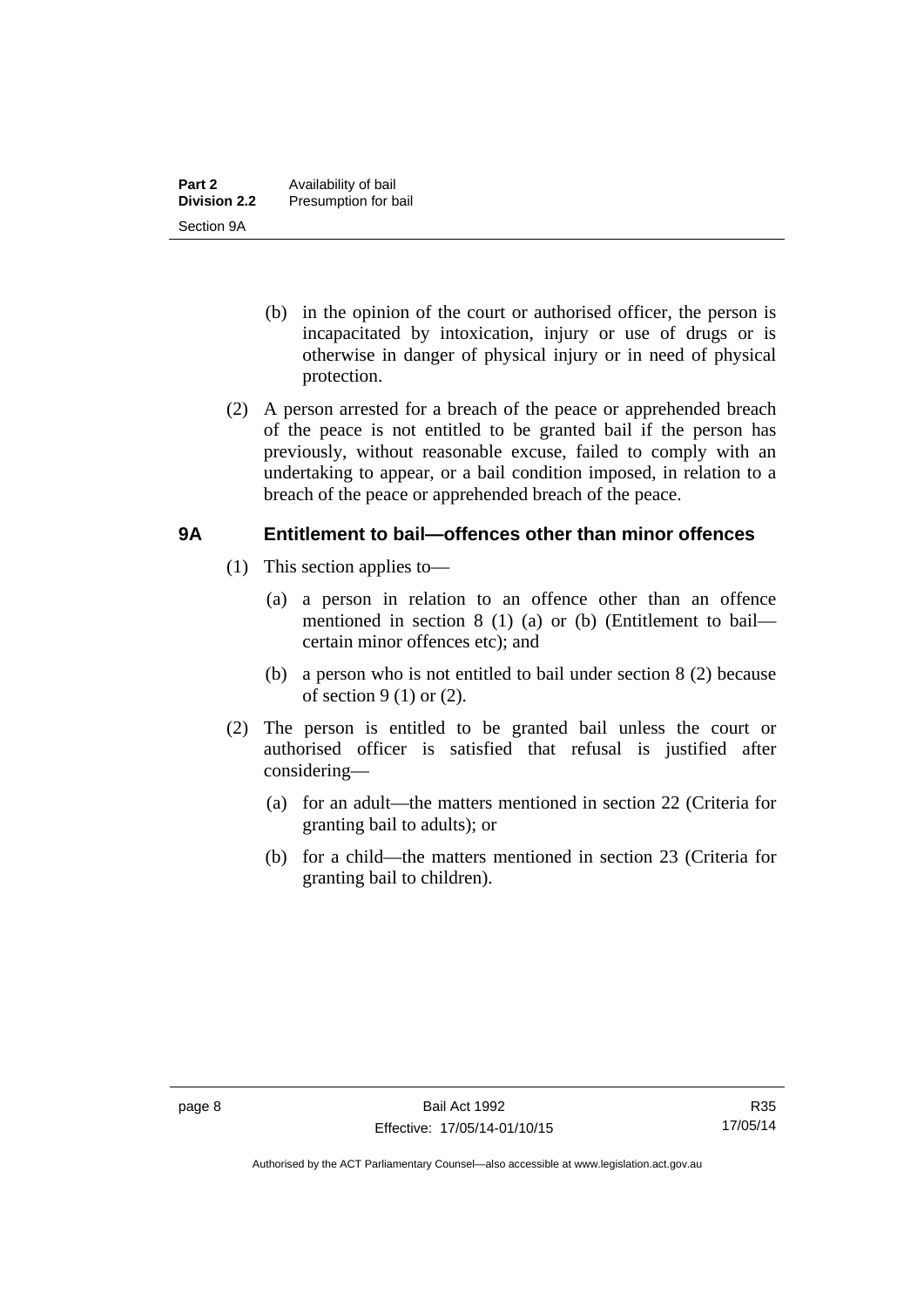### <span id="page-16-0"></span>**Division 2.3 No presumption for bail**

#### <span id="page-16-1"></span>**9B Div 2.2 not to apply to certain offences**

Division 2.2 (Presumption for bail) does not apply to the grant of bail—

- (a) to a person accused of an offence mentioned in schedule 1 (Offences to which presumption for bail does not apply); or
- (b) to a person accused of any of the following offences, if the person has in the previous 10 years been found guilty of an offence involving violence or the threat of violence:
	- (i) an offence against the *[Crimes Act 1900](http://www.legislation.act.gov.au/a/1900-40)*, section 30 (Threat to kill);
	- (ii) an offence against the *[Crimes Act 1900](http://www.legislation.act.gov.au/a/1900-40)*, section 31 (Threat to inflict grievous bodily harm);
	- (iii) an offence against the *[Crimes Act 1900](http://www.legislation.act.gov.au/a/1900-40)*, section 35 (Stalking);
	- (iv) an offence against the *[Domestic Violence and Protection](http://www.legislation.act.gov.au/a/2008-46)  [Orders Act 2008](http://www.legislation.act.gov.au/a/2008-46)*, section 90 (Offence for contravention of protection order); or
- (c) to a person accused of an offence against the *[Criminal Code](http://www.comlaw.gov.au/Details/C2013C00138)  [Act 1995](http://www.comlaw.gov.au/Details/C2013C00138)* (Cwlth), section 80.1 (Treason); or
- (d) to a person convicted of an indictable offence but not sentenced.

page 9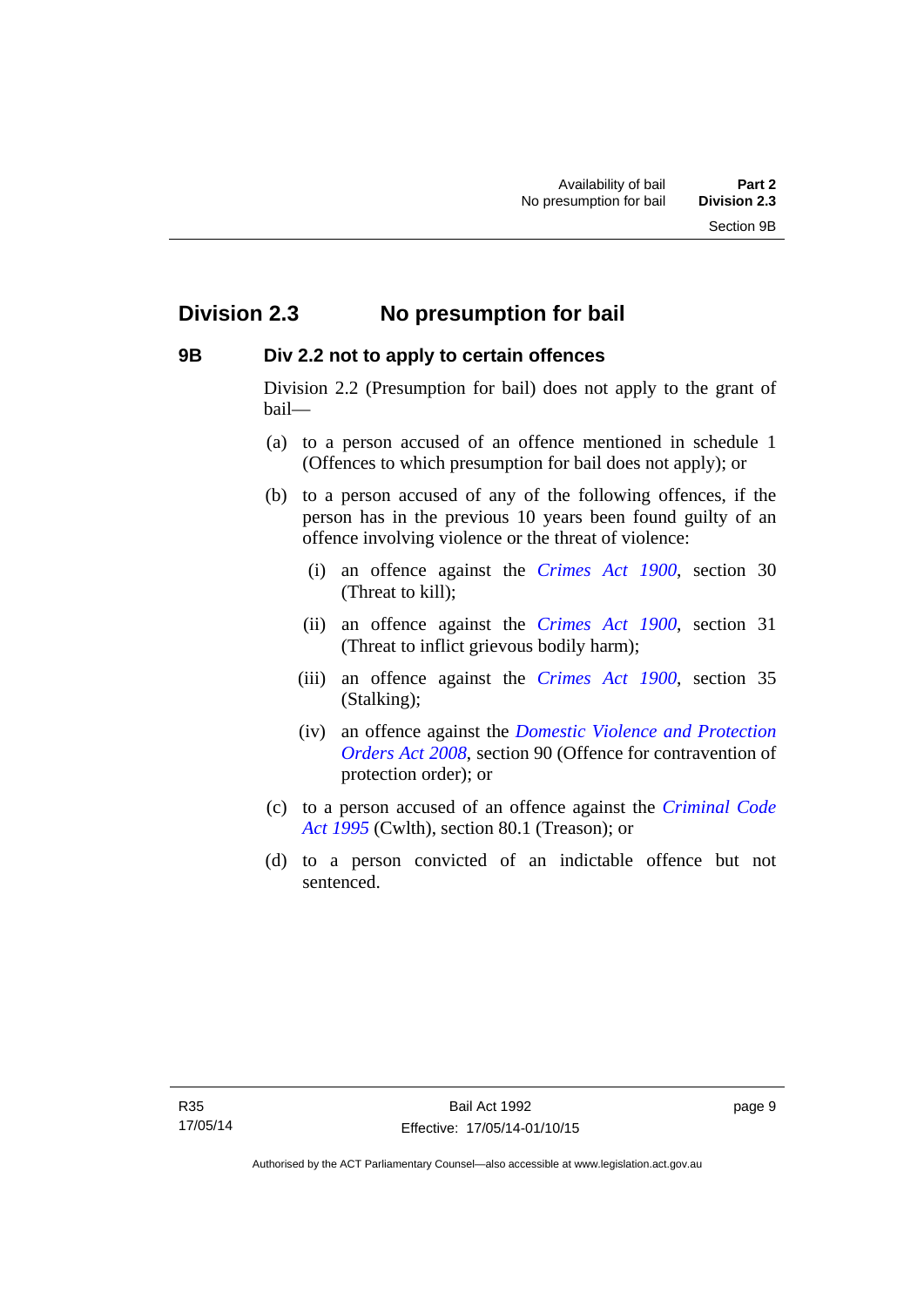## <span id="page-17-0"></span>**Division 2.4 Presumption against bail**

#### <span id="page-17-1"></span>**9C Bail for murder and certain serious drug offences**

- (1) This section applies to a person accused of—
	- (a) murder; or
	- (b) an offence against any of the following provisions of the [Criminal Code,](http://www.legislation.act.gov.au/a/2002-51) chapter 6 (Serious drug offences):
		- (i) section 603 (1) (which is about trafficking in a large commercial quantity of a controlled drug);
		- (ii) section  $607(1)$  (which is about manufacturing a large commercial quantity of a controlled drug for selling);
		- (iii) section 616 (1) (which is about cultivating a large commercial quantity of a controlled plant for selling);
		- (iv) section 619 (1) (which is about selling a large commercial quantity of a controlled plant);
		- (v) section  $622(1)$  (which is about supplying etc a commercial quantity of a controlled drug to a child for selling);
		- (vi) section 624 (1) (which is about procuring a child to traffic in a commercial quantity of a controlled drug).
	- *Note* A reference to an offence against a territory law includes a reference to a related ancillary offence, eg attempt (see [Legislation Act](http://www.legislation.act.gov.au/a/2001-14), s 189).
- (2) A court or authorised officer must not grant bail to the person unless satisfied that special or exceptional circumstances exist favouring the grant of bail.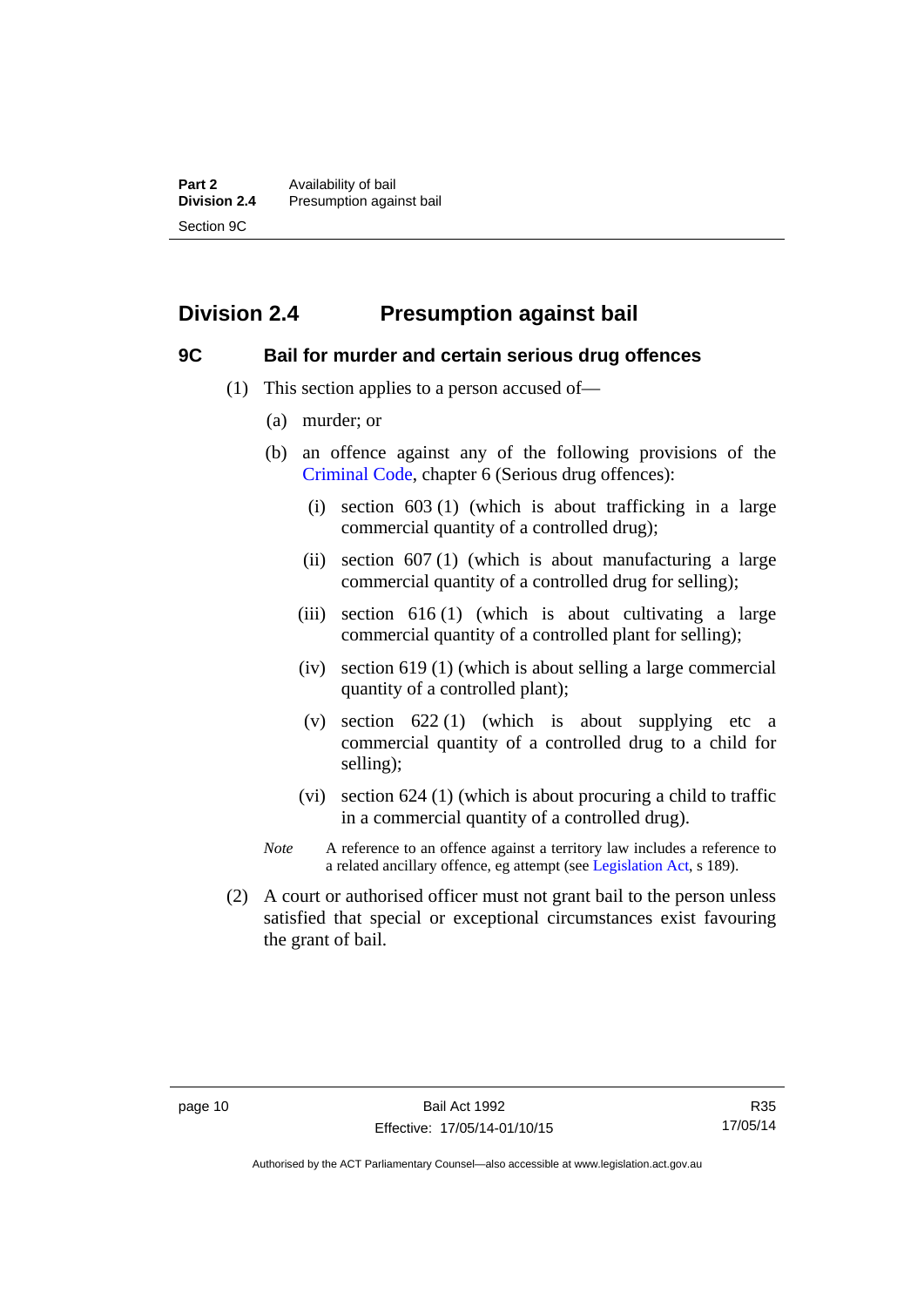- (3) However, even if special or exceptional circumstances are established, the court or officer must refuse bail if satisfied that refusal is justified after considering—
	- (a) for an adult—the matters mentioned in section 22 (Criteria for granting bail to adults); or
	- (b) for a child—the matters mentioned in section 23 (Criteria for granting bail to children).

#### <span id="page-18-0"></span>**9D Bail for serious offence committed while charge for another pending or outstanding**

- (1) This section applies if—
	- (a) a person is accused of a serious offence; and
	- (b) the person is alleged to have committed the offence while a charge against the person for another serious offence is pending or outstanding.

#### **Example**

Claude is served with a summons to attend the Magistrates Court to answer a charge that he has committed the offence of taking a motor vehicle without consent (punishable by 5 years imprisonment under the [Criminal Code,](http://www.legislation.act.gov.au/a/2002-51) section 318 (1), and so a serious offence for this section). Before the court date, Claude is arrested and charged with having committed an aggravated robbery the day after being served with the summons (punishable by 25 years imprisonment under the [Criminal Code](http://www.legislation.act.gov.au/a/2002-51), section 310, and so also a serious offence for this section). At the time of the alleged aggravated robbery, the charge of taking a motor vehicle without consent was still pending. This section will apply to any decision about the grant of bail to Claude in relation to the aggravated robbery charge.

- *Note* An example is part of the Act, is not exhaustive and may extend, but does not limit, the meaning of the provision in which it appears (see [Legislation Act,](http://www.legislation.act.gov.au/a/2001-14) s 126 and s 132).
- (2) A court or an authorised officer must not grant bail to the accused person unless satisfied that special or exceptional circumstances exist favouring the grant of bail.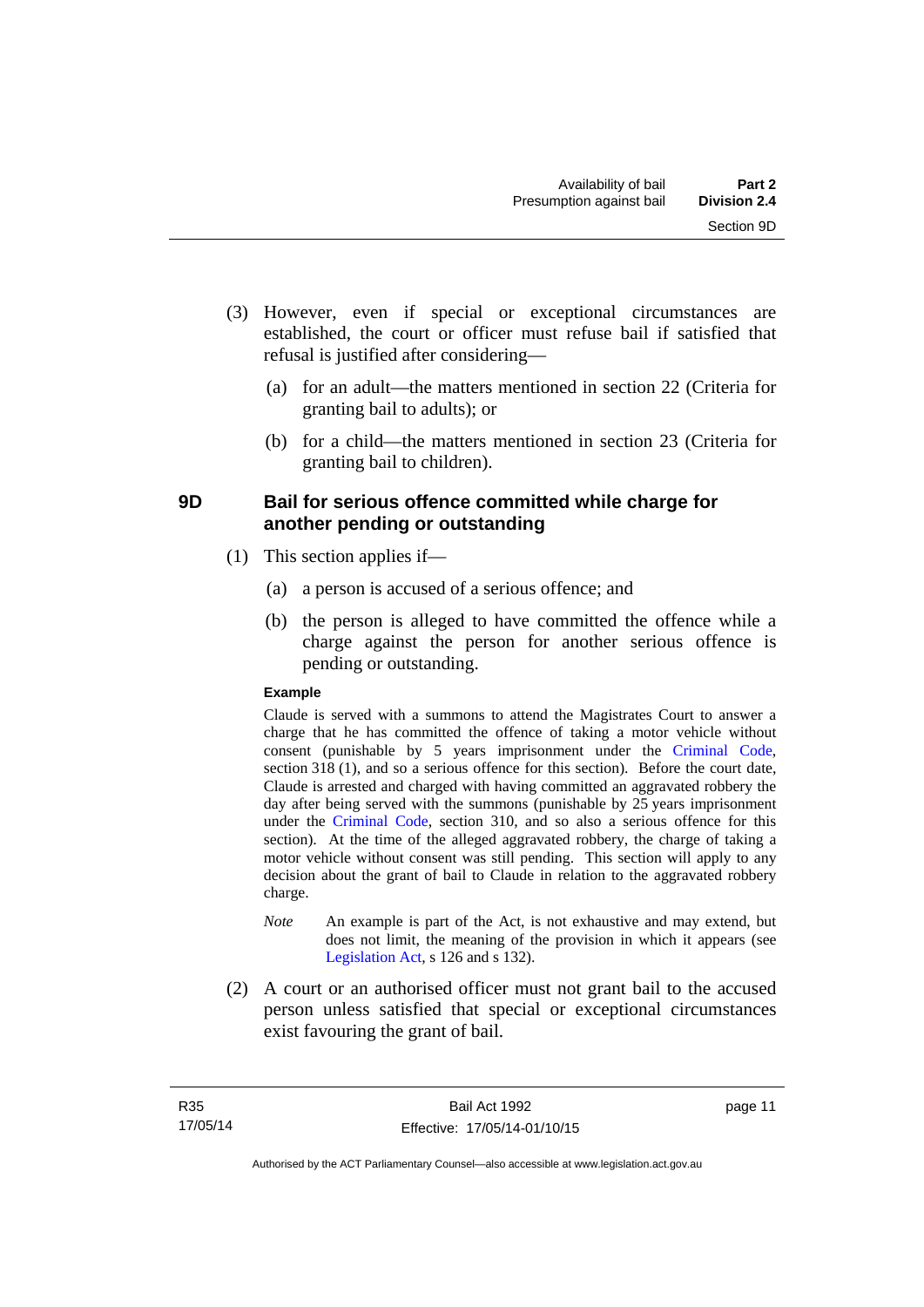- (3) However, even if special or exceptional circumstances are established, the court or officer must refuse bail if satisfied that refusal is justified after considering—
	- (a) for an adult—the matters mentioned in section 22 (Criteria for granting bail to adults); or
	- (b) for a child—the matters mentioned in section 23 (Criteria for granting bail to children).
- (4) Also, if the serious offence mentioned in subsection (1) (a) or (b) is a domestic violence offence, an authorised person must not grant bail to the accused person if satisfied that refusal of bail is required under section 9F (Domestic violence offence—bail by authorised officer).
- (5) This section does not affect the application of section 9F (4) and (5) to the accused person if—
	- (a) the serious offence mentioned in subsection (1) (a) or (b) is a domestic violence offence; and
	- (b) an authorised person grants bail to the accused person.
- (6) In this section:

*outstanding*—a charge against a person for an offence is *outstanding*—

- (a) until the charge is finally dealt with in any of the following ways:
	- (i) the charge is withdrawn;
	- (ii) the charge is dismissed by a court;
	- (iii) the person is discharged by the Magistrates Court following a committal hearing;
	- (iv) the person is acquitted or found guilty by a court of the offence; and

R35 17/05/14

Authorised by the ACT Parliamentary Counsel—also accessible at www.legislation.act.gov.au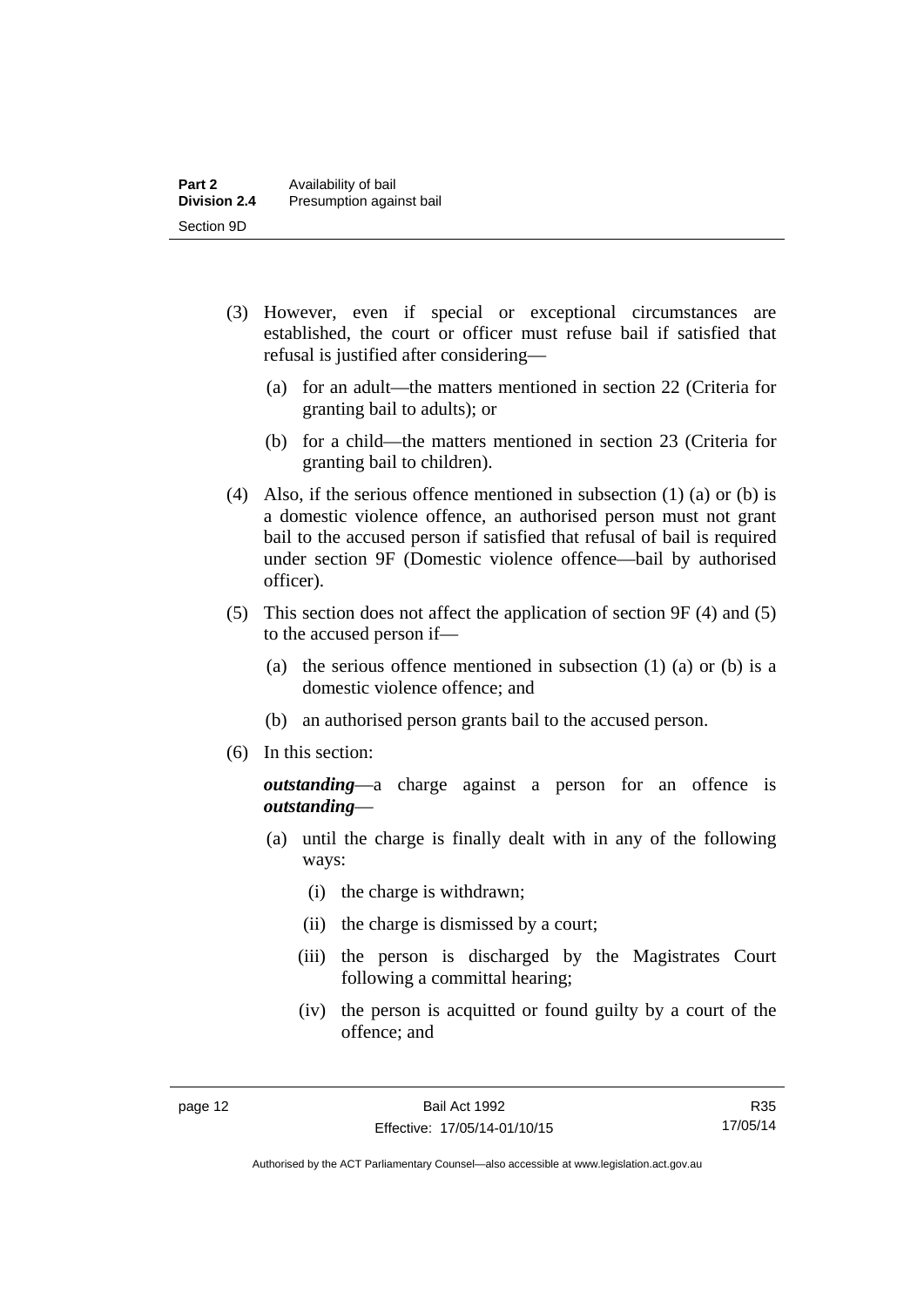- (b) if the person is acquitted or found guilty by a court of the offence charged, but a new trial on the charge (or a charge based on the same facts) is later ordered on appeal—from the date the new trial is ordered until the earliest of the following happens—
	- (i) the charge (or a charge based on the same facts) is finally dealt with as mentioned in paragraph (a)  $(i)$ ,  $(ii)$  or  $(iv)$ ;
	- (ii) the order for the new trial is reversed on a further appeal.

#### *Note Found guilty*, of an offence, includes—

- having an order made for the offence under the *[Crimes](http://www.legislation.act.gov.au/a/2005-58)  [\(Sentencing\) Act 2005](http://www.legislation.act.gov.au/a/2005-58)*, s 17 (Non-conviction orders—general)
- having the offence taken into account under the *[Crimes](http://www.legislation.act.gov.au/a/2005-58)  [\(Sentencing\) Act 2005](http://www.legislation.act.gov.au/a/2005-58)*, s 57 (Outstanding additional offences taken into account in sentencing)

(see [Legislation Act,](http://www.legislation.act.gov.au/a/2001-14) dict, pt 1).

*pending*—a charge against a person for an serious offence is *pending* if the person has not yet been charged with the offence, but the person has—

- (a) been arrested for the offence (unless the person is later released without being charged with a serious offence); or
- (b) been served with a summons to appear before a court to answer a charge for the offence; or
- (c) at the invitation of a police officer, signed an agreement to attend court to answer a charge for the offence.

*serious offence* means an offence punishable by imprisonment for 5 years or longer (other than an offence in relation to which an election for summary disposal has been made under the *[Crimes](http://www.legislation.act.gov.au/a/1900-40)  [Act 1900](http://www.legislation.act.gov.au/a/1900-40)*, section 374 (Summary disposal of certain cases at prosecutor's election).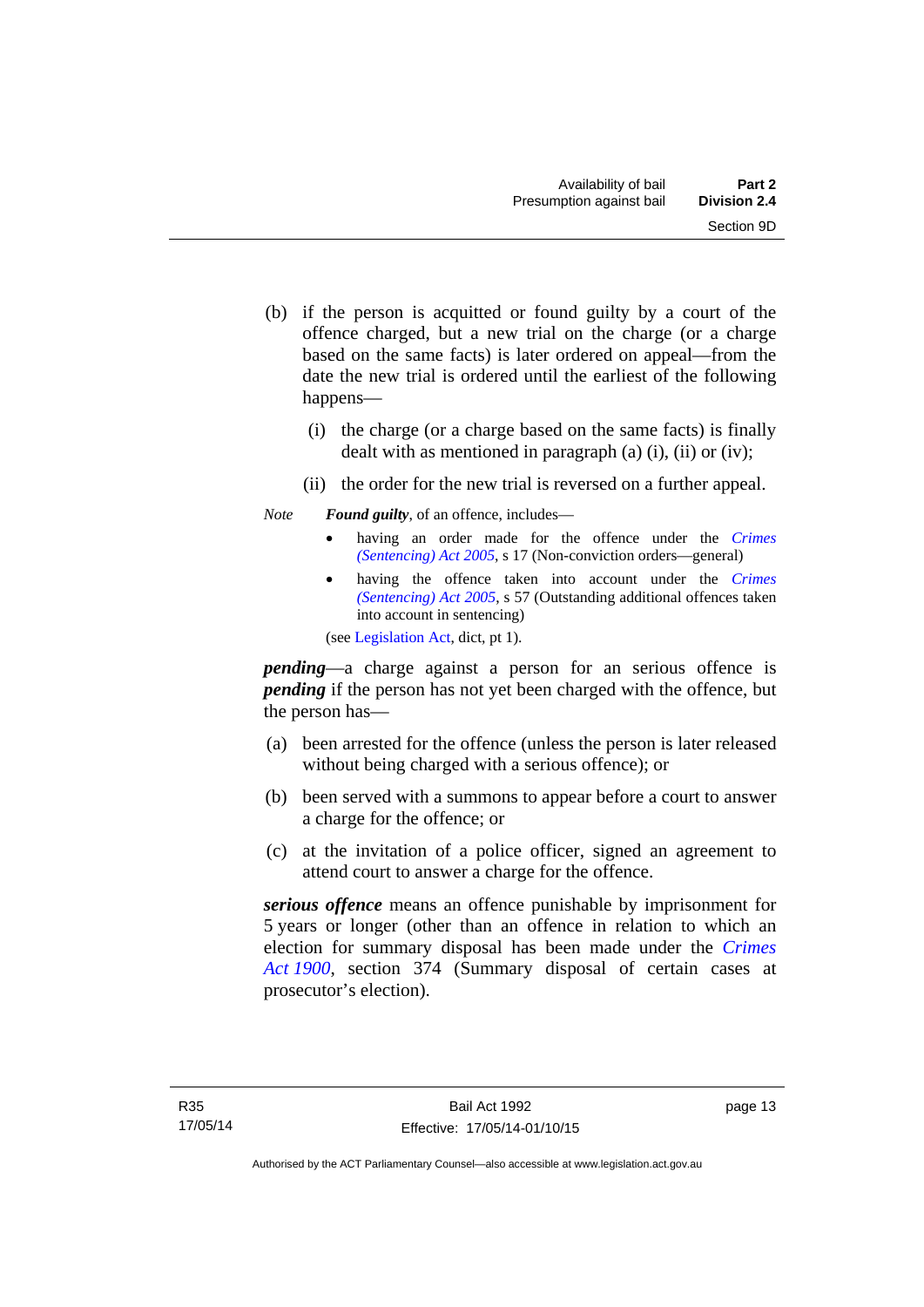#### <span id="page-21-0"></span>**9E Bail for person sentenced to imprisonment**

- (1) This section applies if—
	- (a) a person has been convicted of an offence by a court and sentenced to a period of imprisonment for the offence; and
	- (b) an appeal is pending in relation to the conviction or sentence.
- (2) A court must not grant bail to the person unless satisfied that special or exceptional circumstances exist favouring the grant of bail.
- (3) In this section:

*appeal* includes an appeal against a decision on appeal.

#### <span id="page-21-1"></span>**9F Domestic violence offence—bail by authorised officer**

- (1) This section applies to a person accused of a domestic violence offence.
- (2) An authorised officer must not grant bail to the person unless satisfied that the person poses no danger to a protected person while released on bail.
- (3) However, even if the authorised officer is satisfied under subsection (2), the officer must refuse bail if satisfied that the refusal is justified after considering—
	- (a) for an adult—the matters mentioned in section 22 (Criteria for granting bail to adults); or
	- (b) for a child—the matters mentioned in section 23 (Criteria for granting bail to children).
- (4) Also, the person must not be released on bail under this section unless the person gives an undertaking to appear within 48 hours of being released.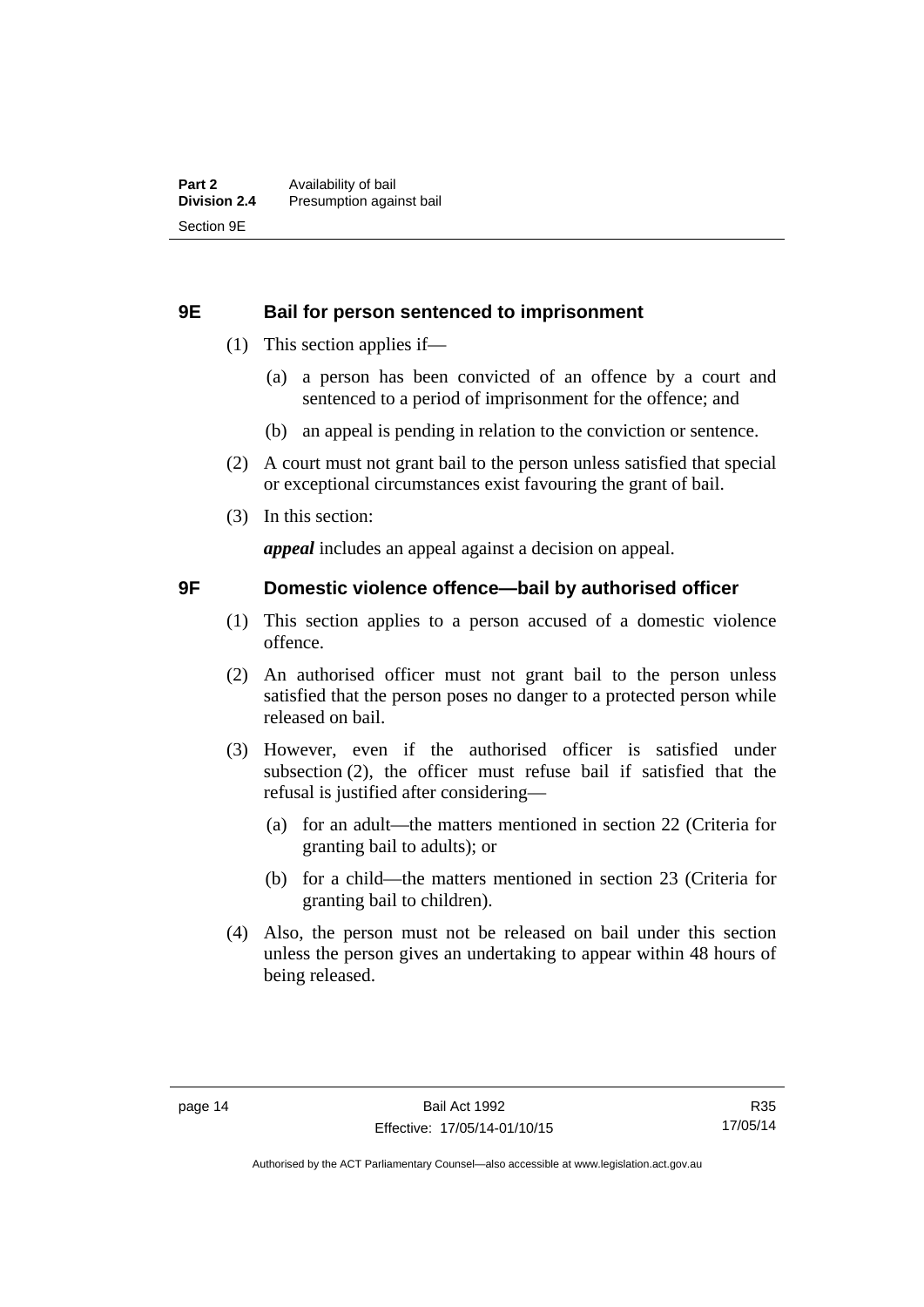- (5) If the authorised officer grants bail to the person under this section, the officer must, in the record made under section 27 (Recording of certain bail decisions), state why the officer is satisfied that the person poses no danger to any protected person.
- (6) In this section:

*protected person*, in relation to a person accused of a domestic violence offence—

- (a) means a person against whom the alleged conduct making up the offence was directed; and
- (b) includes any other relevant person in relation to the accused person.

*relevant person*—see the *[Domestic Violence and Protection Orders](http://www.legislation.act.gov.au/a/2008-46)  [Act 2008](http://www.legislation.act.gov.au/a/2008-46)*, dictionary.

- *Note* The *[Domestic Violence and Protection Orders Act 2008](http://www.legislation.act.gov.au/a/2008-46)*, s 15 (1) defines a *relevant person* in relation to a person (the *original person*) as any of the following people:
	- a domestic partner or former domestic partner of the original person (*domestic partner* is defined in the [Legislation Act,](http://www.legislation.act.gov.au/a/2001-14) s 169 (1))
	- a relative of the original person (*relative* is defined in the *[Domestic](http://www.legislation.act.gov.au/a/2008-46)  [Violence and Protection Orders Act 2008](http://www.legislation.act.gov.au/a/2008-46)*, s 15A)
	- a child of a domestic partner or former domestic partner of the original person
	- a parent of a child of the original person
	- someone who is or has been in a relevant relationship with the original person (*relevant relationship* is defined in the *[Domestic](http://www.legislation.act.gov.au/a/2008-46)  [Violence and Protection Orders Act 2008](http://www.legislation.act.gov.au/a/2008-46)*, s 15).

#### <span id="page-22-0"></span>**9G Special or exceptional circumstances**

 (1) This section applies if a court or authorised officer is required under this part to be satisfied of the existence of special or exceptional circumstances favouring the grant of bail to a person.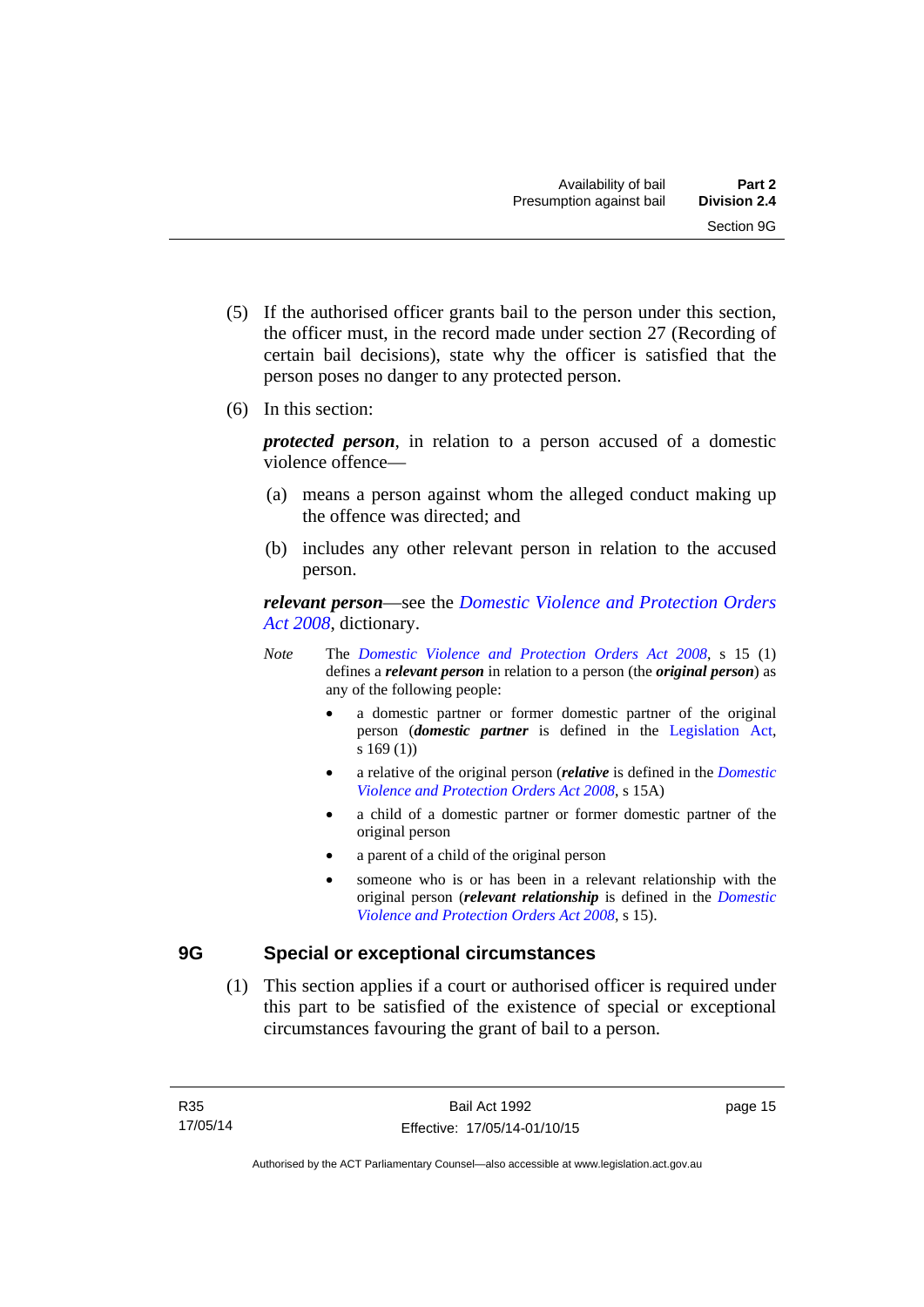- (2) A circumstance that would be an applicable bail criteria for the person is not a special or exceptional circumstance only because it is an applicable bail criteria.
- (3) Also, the court or authorised officer must consider the applicable bail criteria for the person only after the court or authorised officer is satisfied of the existence of the special or exceptional circumstances.

#### **Examples for s (3)**

- 1 Damien is before the court charged with having committed an aggravated robbery. He has earlier been charged with having committed aggravated robbery. Section 9D applies and there is a presumption against bail unless there are special or exceptional circumstances. Damien argues that there are special circumstances as he needs to support his child, he may lose his job and he may lose an opportunity to take up public housing. The court considers that the circumstances are not special or exceptional. Bail is not granted and the criteria in section 22 are not considered.
- 2 Jason is facing similar charges. Jason has had a car accident before his arrest for the second offence. His kidneys are damaged requiring dialysis every 3 days. Jason argues that his need for regular treatment and his reduced mobility mean that he is highly unlikely to abscond. The court considers these circumstances are special or exceptional. The court then considers the criteria in section 22 in deciding whether to grant bail.
- *Note* An example is part of the Act, is not exhaustive and may extend, but does not limit, the meaning of the provision in which it appears (see [Legislation Act,](http://www.legislation.act.gov.au/a/2001-14) s 126 and s 132).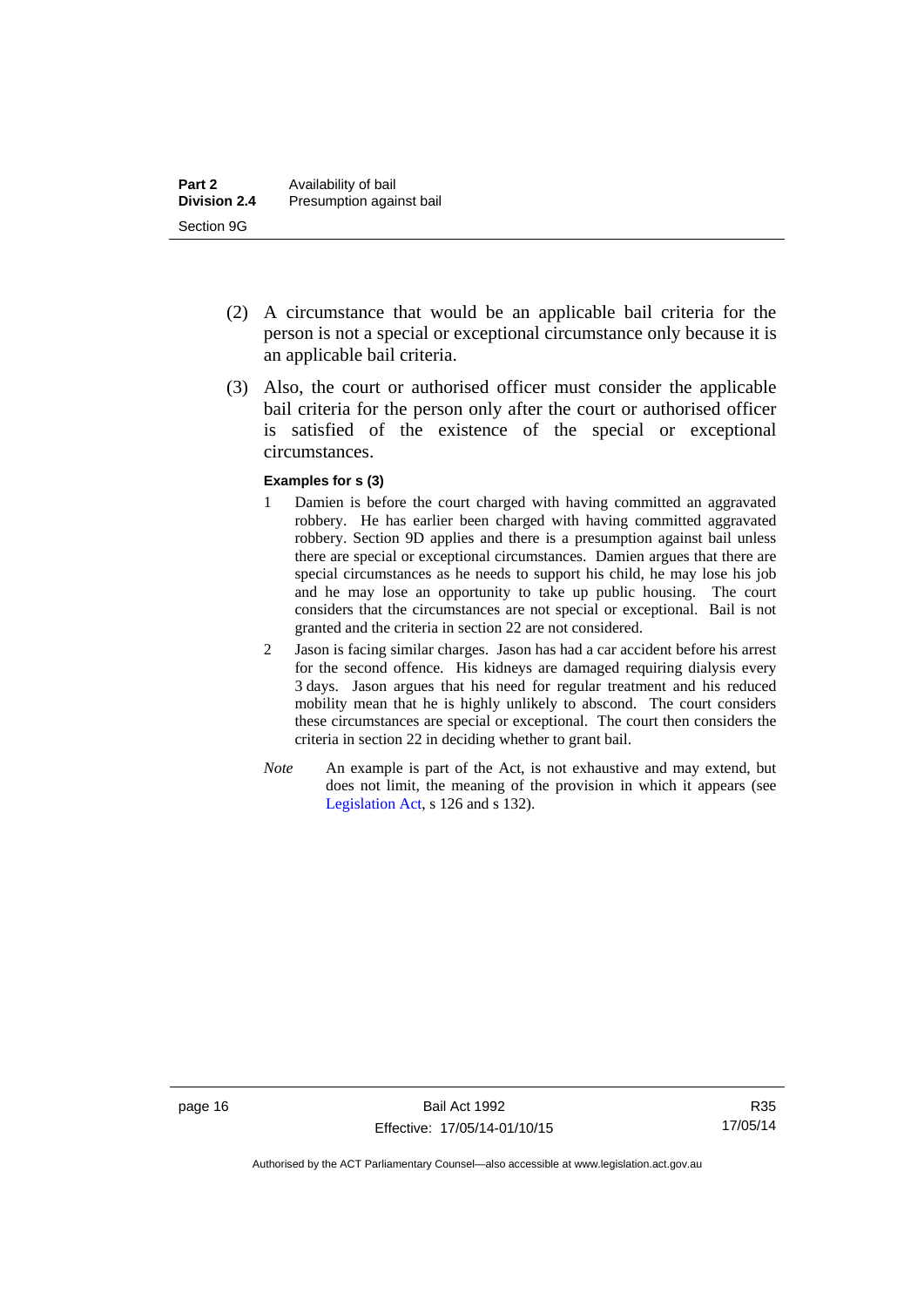# <span id="page-24-0"></span>**Part 3 Dispensing with bail**

#### <span id="page-24-1"></span>**10 Dispensing with bail**

- (1) A court that may grant bail to an accused person may instead dispense with the requirement for bail.
- (2) In deciding whether to release an accused person from custody without requiring bail, a court may have regard to any information that appears to the court to be relevant and reliable.
- (3) If, during an appearance by an accused person before a court, no specific order or direction is made by the court in relation to bail, the court is taken to have dispensed with the requirement for bail.
- (4) Subsection (3) does not apply if, under section 33 (3), the court is taken to have continued bail.
- (5) A court must not dispense with the requirement for bail for an accused person to whom either of the following sections apply unless satisfied that special or exceptional circumstances exist justifying dispensing with the requirement:
	- (a) section 9D (Bail for serious offence committed while charge for another pending or outstanding);
	- (b) section 9E (Bail for person sentenced to imprisonment).

#### <span id="page-24-2"></span>**11 Effect of dispensing with bail**

- (1) While the requirement for bail is dispensed with under this Act in relation to a person accused of an offence, the person is entitled to be and to remain at liberty in relation to the offence until the person is required to appear before a court in relation to the offence.
- (2) Subsection (1) does not apply to an accused person while the person is in custody for another offence or reason in relation to which the person is not entitled to be at liberty, whether under this Act or otherwise.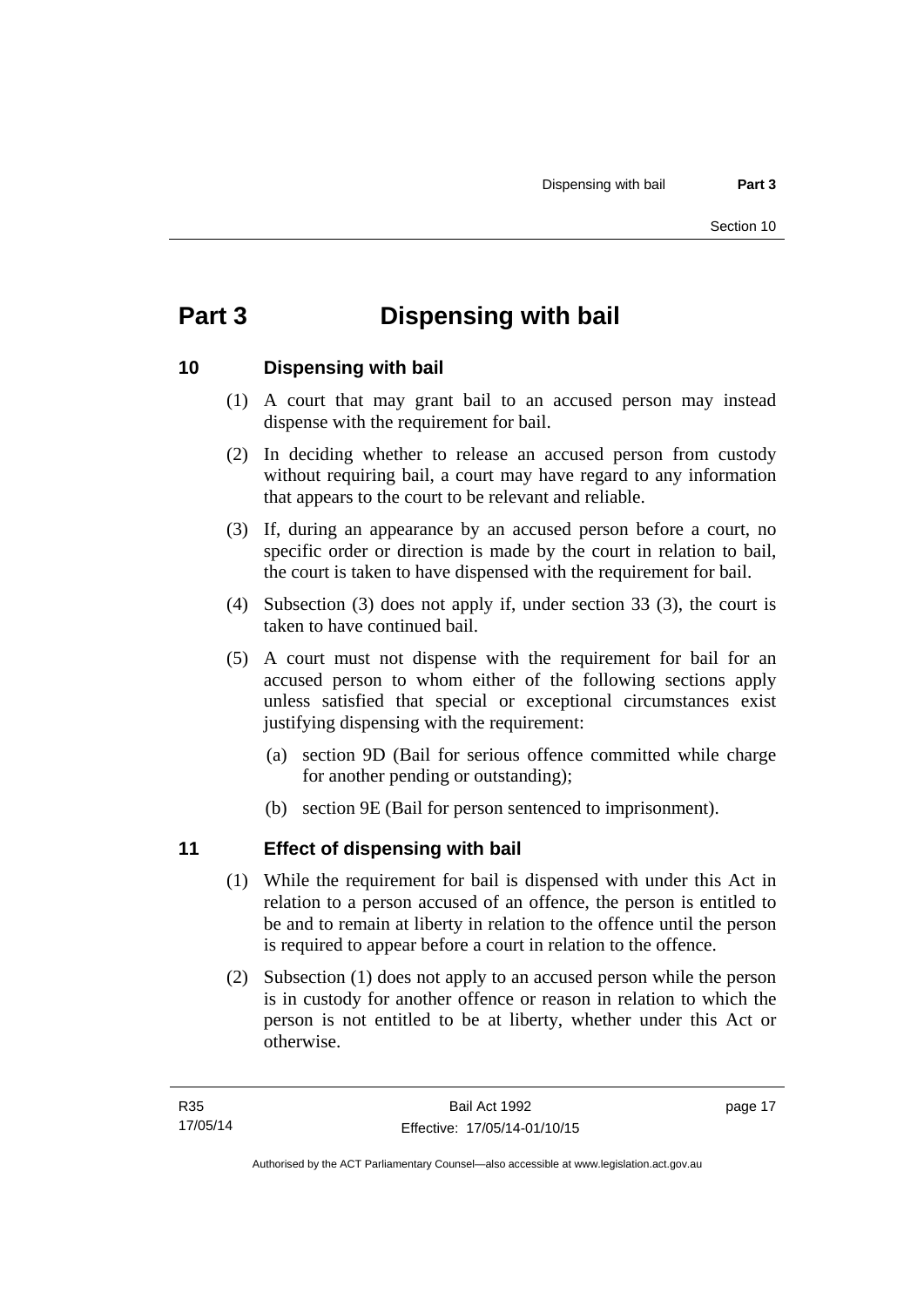#### **Part 3** Dispensing with bail

Section 12

### <span id="page-25-0"></span>**12 Decision to dispense with bail**

For part 6, if a court dispenses with the requirement for bail, the court is taken to have made a decision in relation to bail.

page 18 Bail Act 1992 Effective: 17/05/14-01/10/15

R35 17/05/14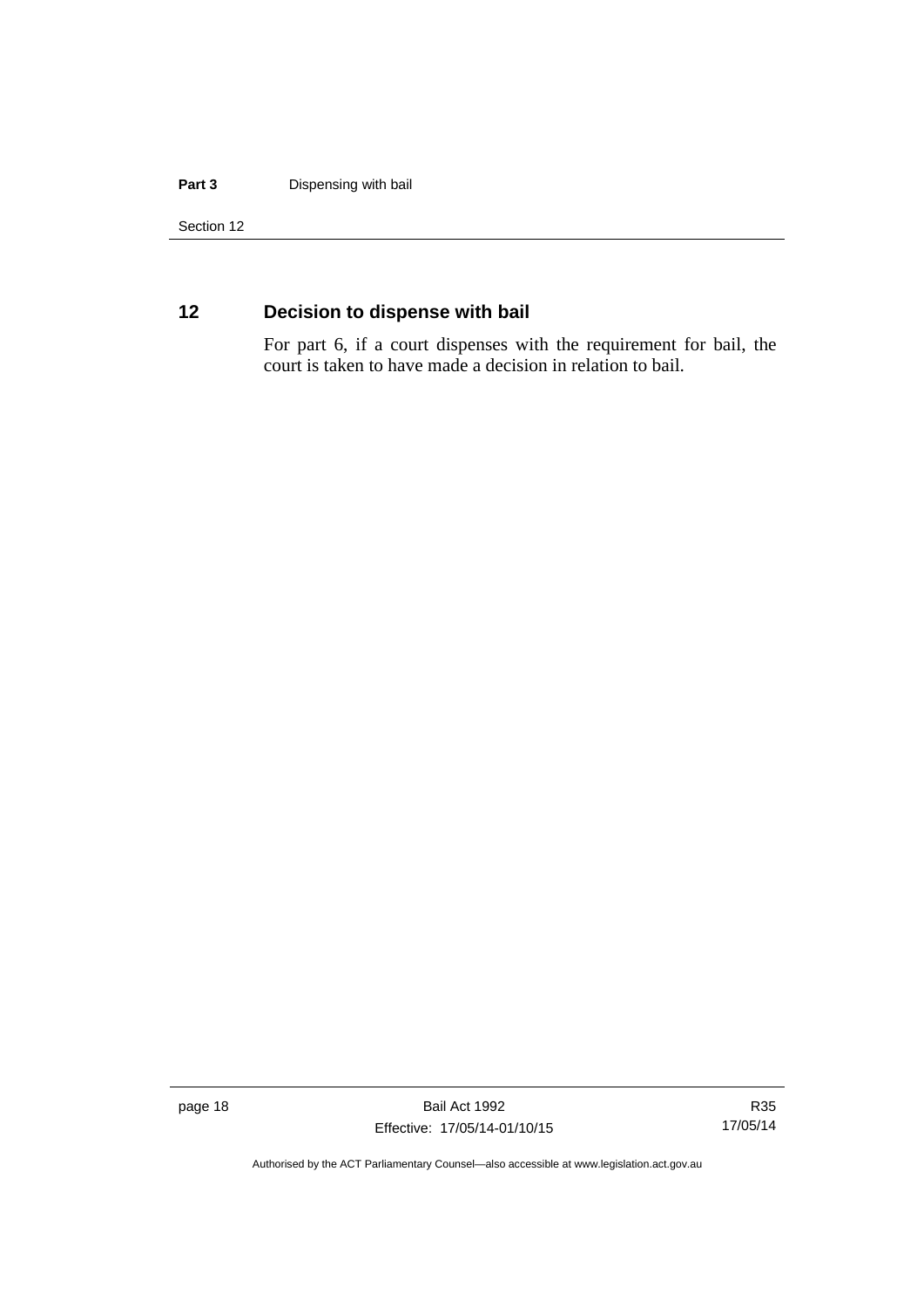# <span id="page-26-0"></span>**Part 4 Grant of bail**

#### <span id="page-26-1"></span>**12A Meaning of** *bail order* **and** *bail review application***—pt 4**

In this part:

*bail order*—see section 19(1).

*bail review application* means an application in relation to bail made under section 41 (Right of review of bail decisions).

#### <span id="page-26-2"></span>**12B When is a proceeding** *before the Supreme Court***?—pt 4**

For this part, a proceeding for an offence is *before the Supreme Court* if the court has jurisdiction in the proceeding because the accused person to whom the proceeding relates—

- (a) has been committed to the court for trial or sentence; or
- (b) is an accused in a prosecution on indictment instituted by the director of public prosecutions under the *[Director of Public](http://www.legislation.act.gov.au/a/1990-22)  [Prosecutions Act 1990](http://www.legislation.act.gov.au/a/1990-22)*, section 7; or
- (c) has lodged an appeal to the court against a conviction, order or sentence imposed on the person by the Magistrates Court.

#### <span id="page-26-3"></span>**13 Deciding bail after charge laid**

- $(1)$  If—
	- (a) a person who has been taken into custody by a police officer is charged with an offence but is not to be brought before a court immediately after being charged; or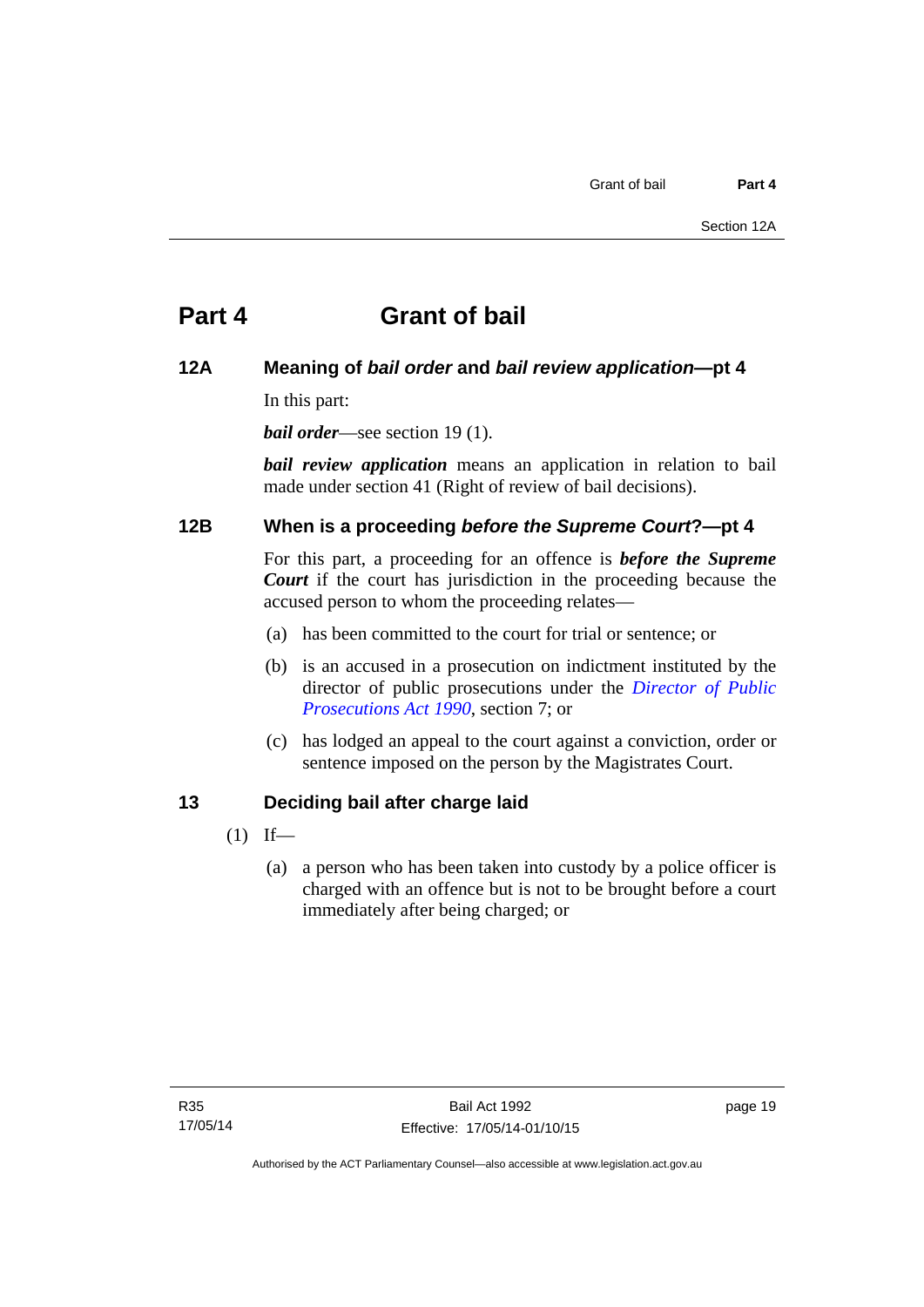Section 13

 (b) it is not practicable to bring immediately before a court a person arrested under a warrant (being a warrant which does not expressly preclude the granting of bail) issued under the *[Magistrates Court Act 1930](http://www.legislation.act.gov.au/a/1930-21)*, section 42 (2) (Issue of warrant and summons) in relation to an offence punishable by a fine or by imprisonment for a period not exceeding 2 years;

the police officer who charges or arrests the person—

- (c) must tell the person that the person may—
	- (i) apply for bail; and
	- (ii) communicate with a lawyer of the person's choice in relation to the making of an application for bail; and
	- (iii) if the person cannot speak or understand the English language—have recourse to the services of a competent interpreter; and
	- (iv) communicate with someone else of the person's choice who may reasonably be expected to assist the person in relation to the provision of bail; and

if the person asks for facilities to do so, must provide the person with reasonable facilities to enable the person to communicate with a lawyer, an interpreter or someone else; and

- (d) must tell the person about—
	- (i) the applicable bail criteria; and
	- (ii) the conditions subject to which the person may be released on bail; and

R35 17/05/14

Authorised by the ACT Parliamentary Counsel—also accessible at www.legislation.act.gov.au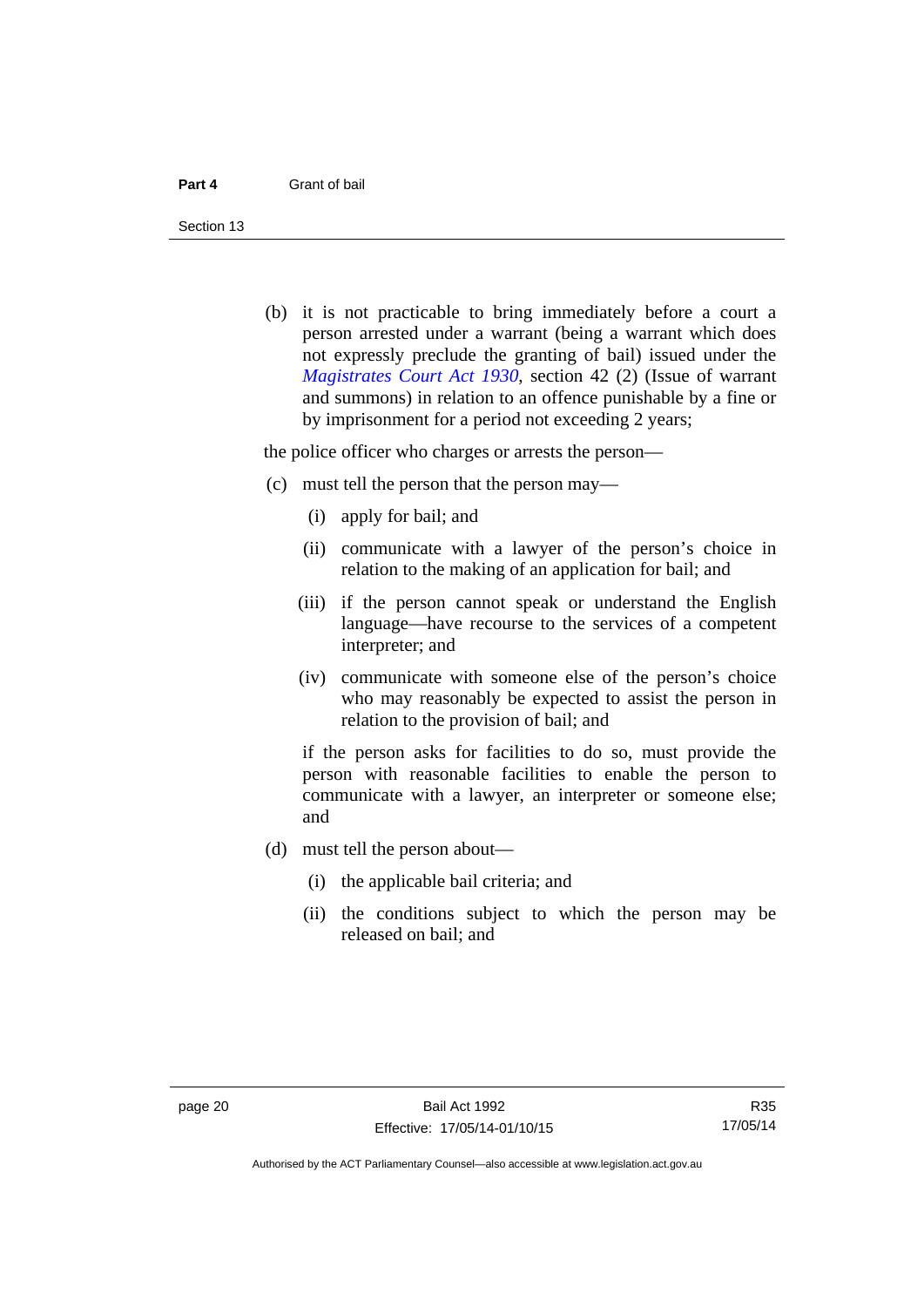- (e) if the person applies for bail—
	- (i) if the police officer is authorised to grant bail to the person—must consider whether the person should be granted bail; or
	- (ii) in any other case—must bring the person before an authorised officer.
- (2) If a person is brought before an authorised officer under subsection (1) (e) (ii), the authorised officer must consider whether the person should be granted bail.
- (3) If, before subsection (1) has been fully complied with in relation to an accused person, an authorised officer is satisfied that it is appropriate to release the person on bail subject only to the person giving an undertaking to appear, the authorised officer may so release the person.
- (4) A police officer who charges or arrests a person need not comply with subsection  $(1)$   $(c)$   $(ii)$ ,  $(iii)$  or  $(iv)$  if the police officer believes on reasonable grounds that non-compliance is necessary to prevent—
	- (a) the escape of an accomplice of the accused person; or
	- (b) the loss, destruction or falsification of evidence relating to the offence.
- (5) If a police officer who charges or arrests a person does not comply with subsection  $(1)$   $(c)$   $(ii)$ ,  $(iii)$  or  $(iv)$  for a reason mentioned in subsection (4), the police officer must record the reason.

page 21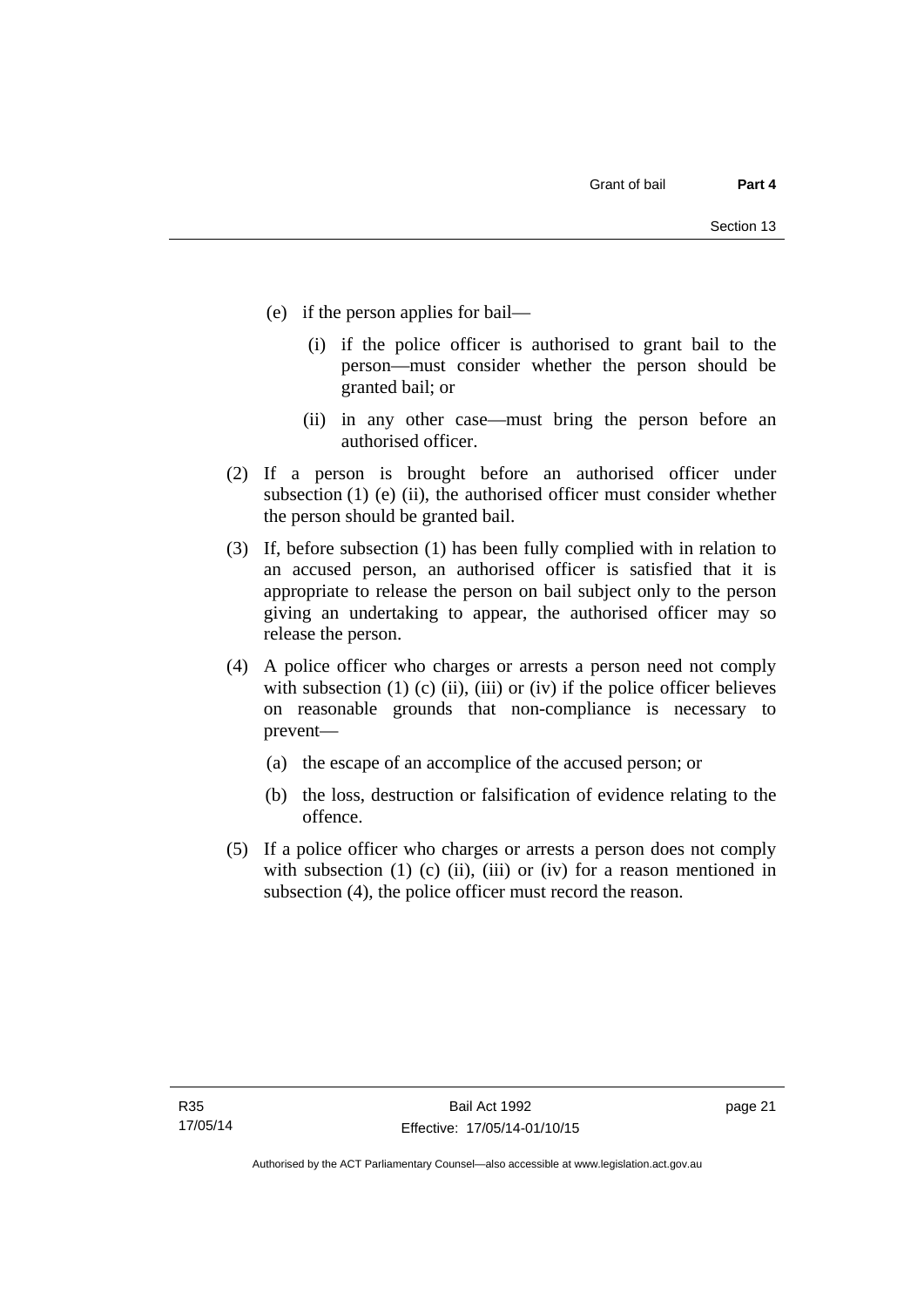#### <span id="page-29-0"></span>**14 Grant of bail by authorised officers**

- (1) Subject to subsection (2), an authorised officer may grant bail in accordance with this Act to an accused person who is present at a police station.
- (2) An authorised officer must not grant bail to a person accused of an offence if—
	- (a) a decision about bail in relation to the offence has been made by a court; or
	- (b) the offence is a domestic violence offence of murder.
	- *Note* A reference to an offence against a territory law includes a reference to a related ancillary offence, eg attempt (see [Legislation Act](http://www.legislation.act.gov.au/a/2001-14), s 189).

#### <span id="page-29-1"></span>**15 Deciding of questions of bail by authorised officers**

- (1) An authorised officer who is required to consider whether to grant bail to an accused person must as soon as reasonably practicable—
	- (a) give—
		- (i) the accused person or a lawyer representing the accused person; and
		- (ii) any police officer involved in the investigation of the offence with which the accused person is charged;

an opportunity to make submissions to the authorised officer about the conditions to which any grant of bail to the accused person should be made subject; and

 (b) having regard to those submissions, to the applicable bail criteria and to any other available information that the authorised officer considers relevant and reliable, decide whether the person should be granted bail.

Authorised by the ACT Parliamentary Counsel—also accessible at www.legislation.act.gov.au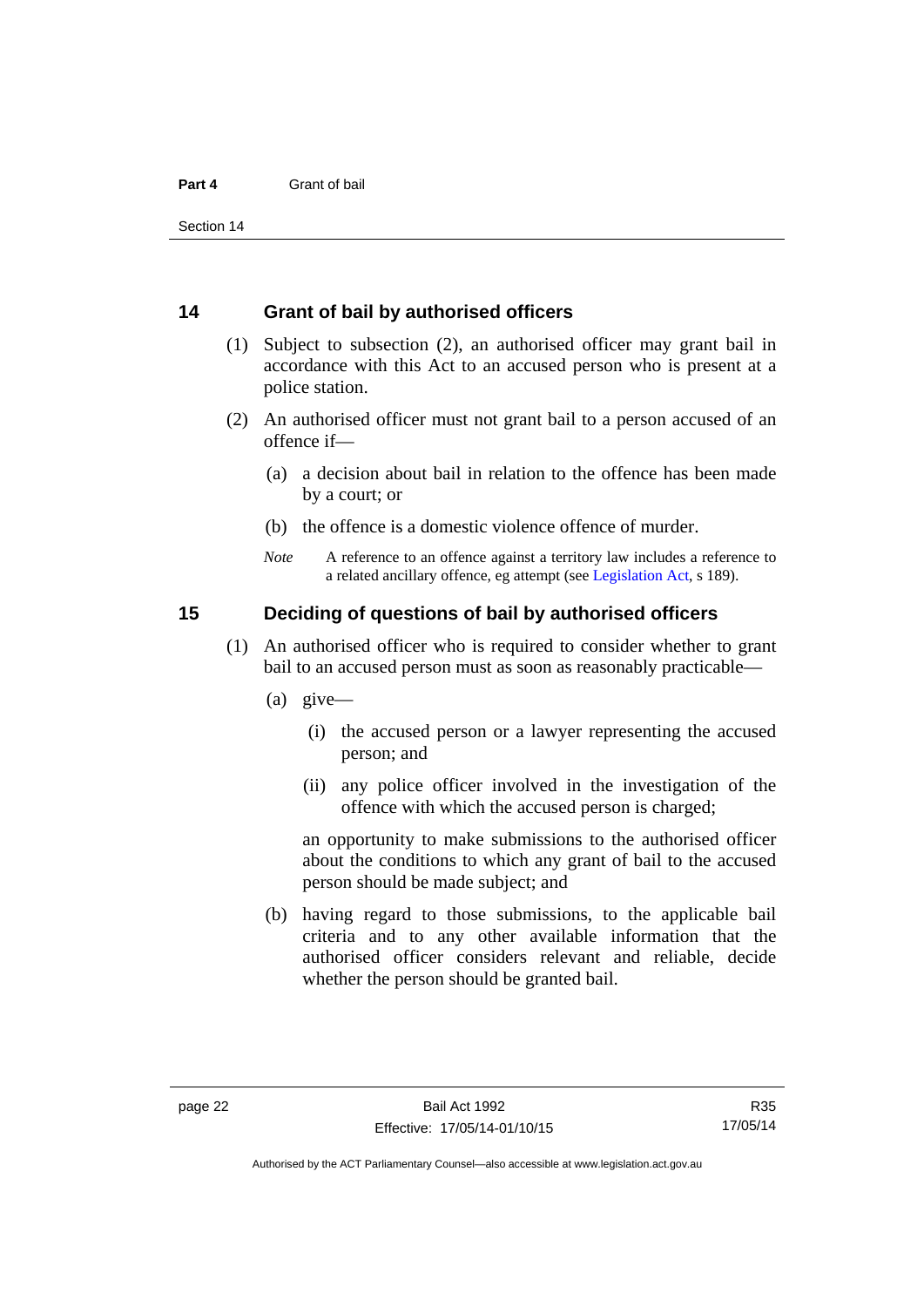- (2) If the authorised officer is satisfied, having regard to the applicable bail criteria, that—
	- (a) it is appropriate to release the person on the person giving an undertaking to appear; and
	- (b) it is not necessary to impose a bail condition;

the authorised officer must release the person on the person giving that undertaking.

- (3) If the authorised officer is satisfied, having regard to the applicable bail criteria, that it is not appropriate to grant bail to the accused person without imposing a condition, the authorised officer must, having regard to—
	- (a) the conditions that may be imposed in granting bail to a person; and
	- (b) the extent to which the imposition of 1 or more bail conditions would be appropriate having regard to the matters mentioned in whichever of section 9F (2), section 22 or section 23 applies to the making of a decision regarding the granting of bail to the accused person;

decide whether to grant bail to the accused person.

#### <span id="page-30-0"></span>**16 Notification of decision of authorised officer**

- (1) If an authorised officer decides—
	- (a) to refuse to grant bail to an accused person; or
	- (b) to grant bail to an accused person subject to 1 or more bail conditions;

the authorised officer must inform the accused person—

- (c) of his or her decision; and
- (d) the right of the accused person to request a review of the decision under section 38; and

page 23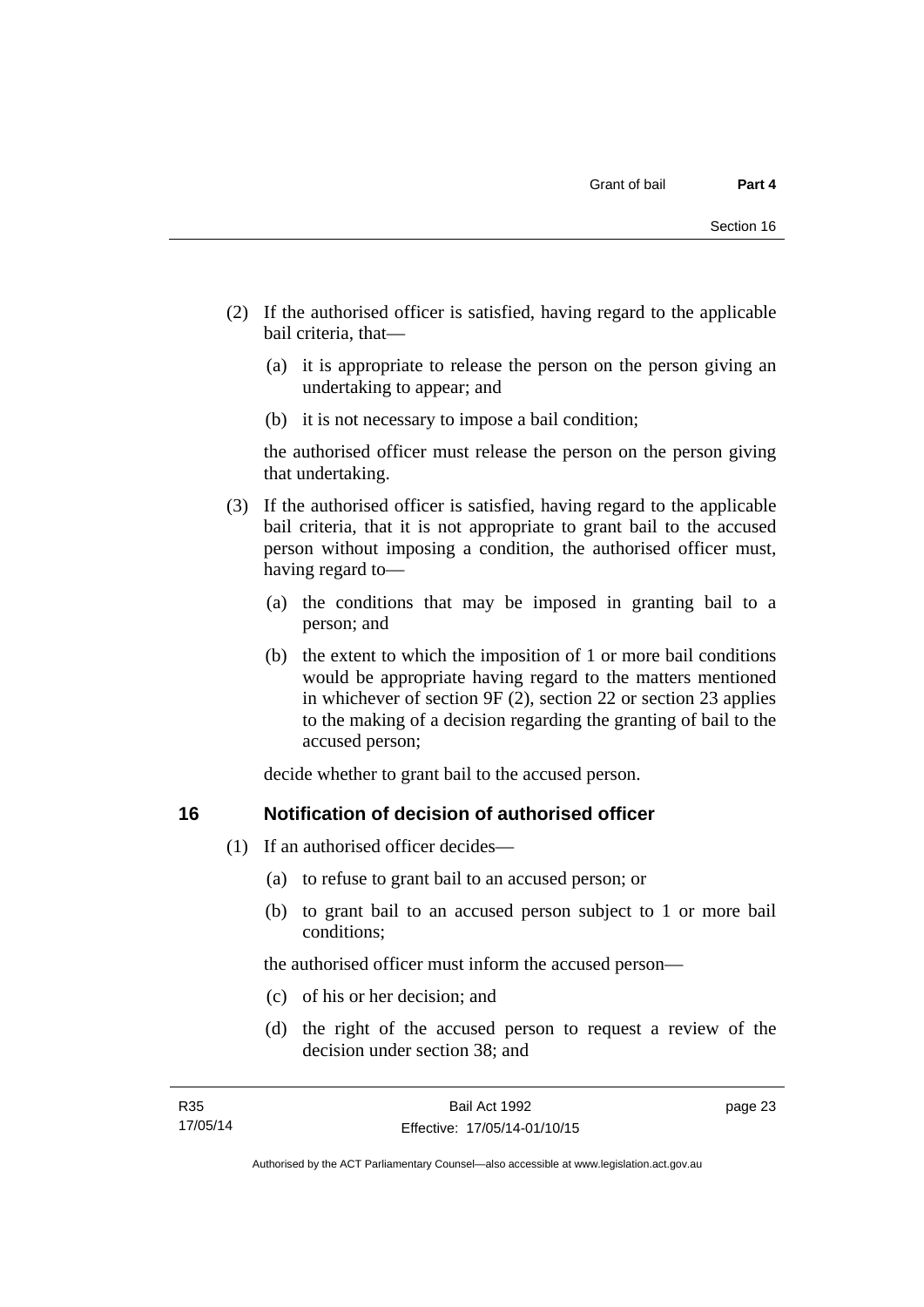- (e) if bail is refused—that the person is entitled to communicate with a lawyer; and
- (f) if the person would be granted bail subject to 1 or more bail conditions and that bail condition, or those bail conditions, are such that the person is unable or unwilling to comply, or to arrange for compliance, with them—that the person is entitled to communicate with a lawyer.
- (2) An authorised officer must, on being requested to do so by an accused person in relation to whom the authorised officer has made a decision of the kind referred to in subsection (1) (a) or (b), provide the person with reasonable facilities to communicate with a lawyer.
- (3) An authorised officer who refuses to grant bail to an accused person need not comply with subsection  $(1)$  (e) or  $(f)$  and subsection  $(2)$  if the authorised officer believes on reasonable grounds that non-compliance is necessary to prevent—
	- (a) the escape of an accomplice of the accused person; or
	- (b) the loss, destruction or falsification of evidence relating to the offence.
- (4) If an authorised officer does not comply with subsection (1) (e) or (f) and subsection (2) for a reason mentioned in subsection (3), the authorised officer must record the reason.
- (5) If an authorised officer decides to grant bail to an accused person in relation to a domestic violence offence, the officer must take reasonable steps to tell each protected person, as soon as practicable, about the decision and, if the accused person is granted bail subject to a bail condition, about the condition.
- (6) If an authorised officer decides not to grant bail to an accused person in relation to a domestic violence offence, the officer must tell each protected person about the decision.

R35 17/05/14

Authorised by the ACT Parliamentary Counsel—also accessible at www.legislation.act.gov.au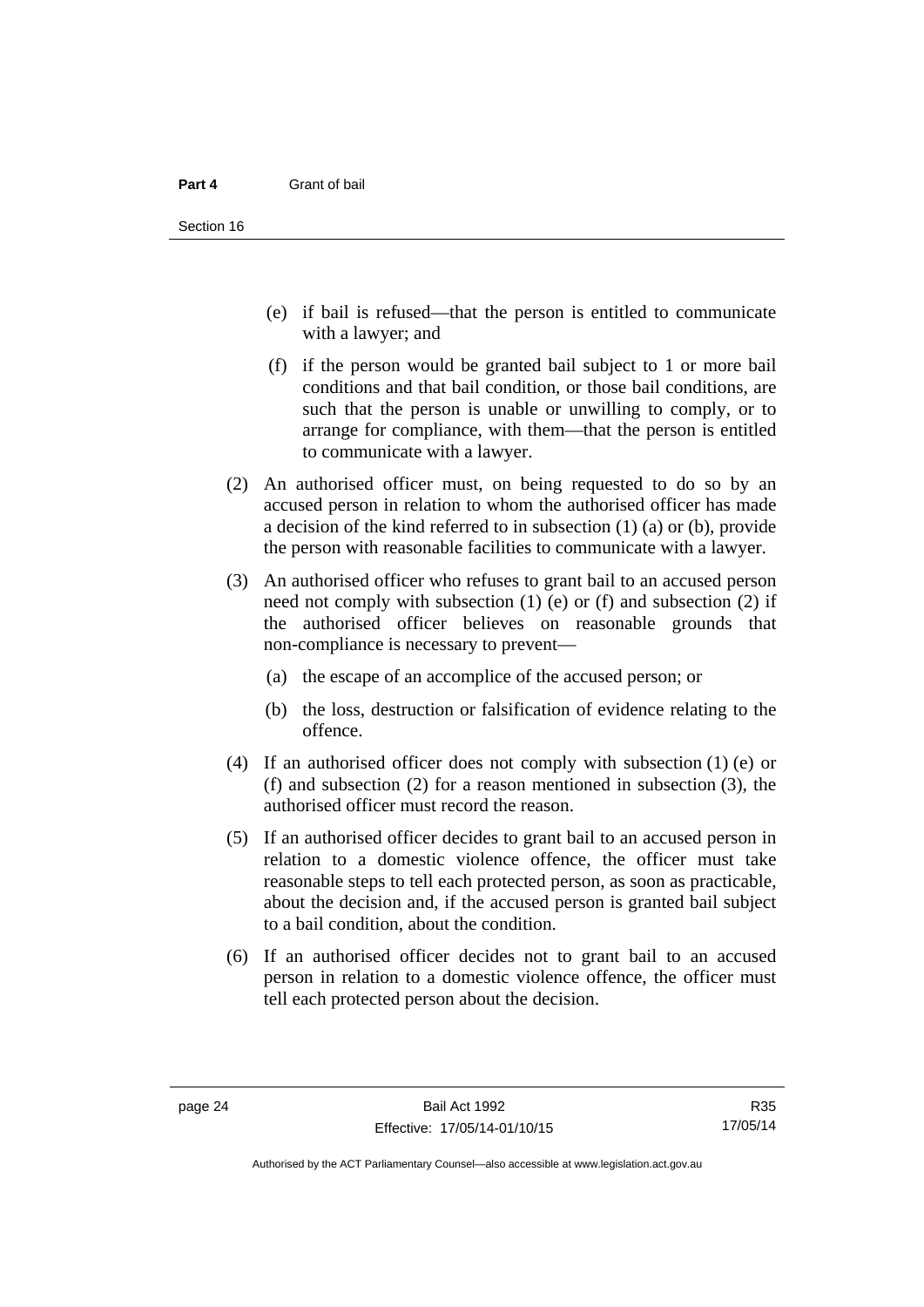#### (7) In this section:

*protected person*, in relation to a domestic violence offence, means—

- (a) if the conduct making up the offence was directed at a child—a person with parental responsibility for the child; or
- (b) if the conduct making up the offence was directed at someone else—the person at whom the conduct was directed.

#### <span id="page-32-0"></span>**17 Charged people in custody to be brought before court**

An accused person who—

- (a) has been taken into custody and charged with an offence; and
- (b) is refused bail by an authorised officer or is not released on bail granted by an authorised officer;

must be brought before a court as soon as practicable after the person has been taken into custody and, in any case, within 48 hours after having been taken into custody.

#### <span id="page-32-1"></span>**18 Facilities to be provided to accused people**

- (1) If an accused person in police custody is to be brought, for the first time in relation to the offence, before a court more than 4 hours after the person came into custody—
	- (a) the police officer for the time being in charge of the police station where the person is in custody; or
	- (b) if the person is not in custody at a police station—the police officer who has custody of the person;

must, if it is reasonably practicable to do so, provide the person with, and allow the person to use—

 (c) facilities to enable the accused person to wash, shower or bathe and (if appropriate) to shave; and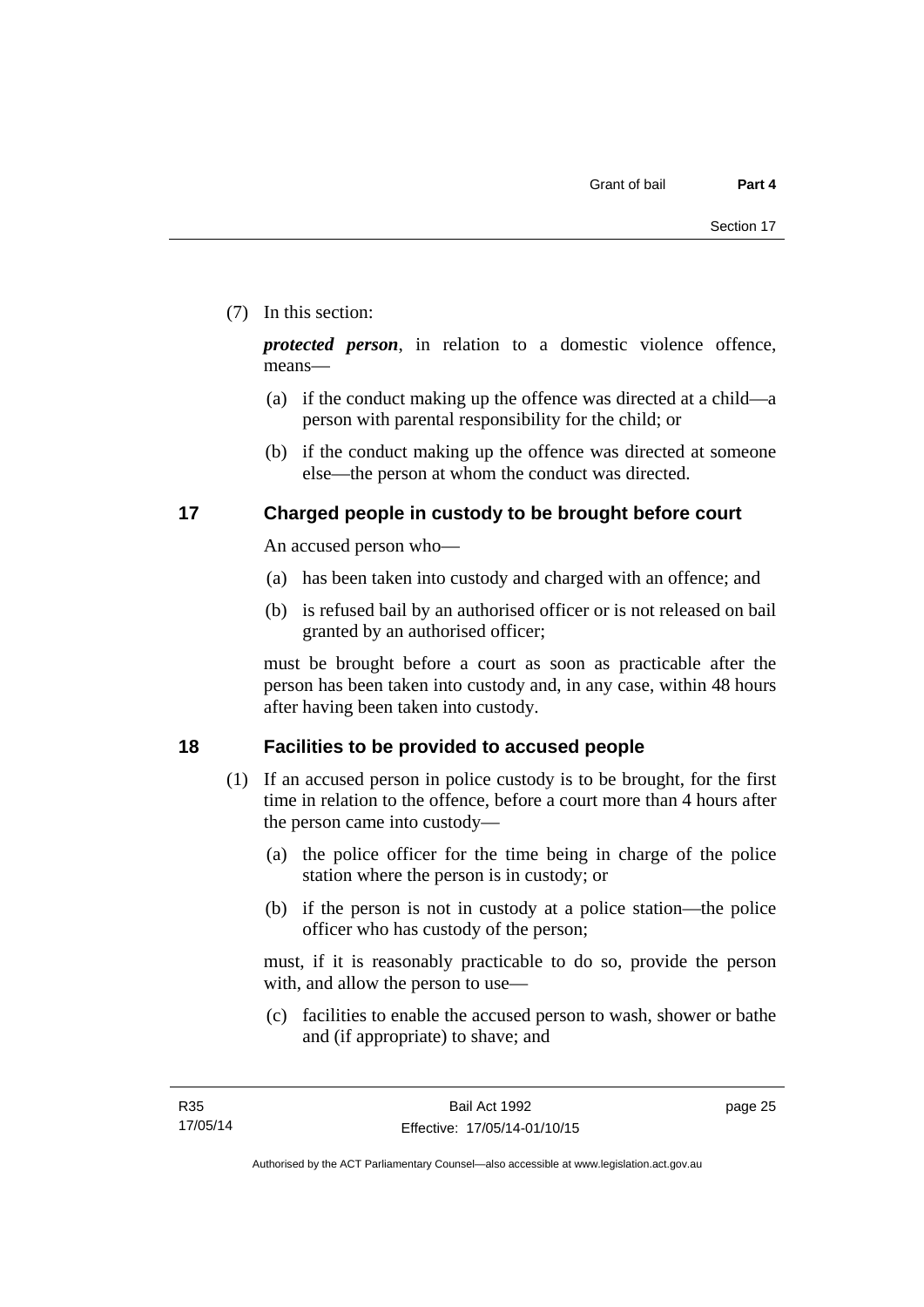- (d) facilities to enable the accused person to change his or her clothing.
- (2) Nothing in subsection (1) requires a police officer, the Territory or the Commonwealth to provide clothing for the accused person unless the clothing is brought to the police station or other place where the accused person is in custody by a member of the accused person's family or some other person.

#### <span id="page-33-0"></span>**19 Court bail—general**

- (1) A court may, in accordance with this part, make any of the following orders in relation to bail (a *bail order*):
	- (a) an order granting bail to an accused person who is being held in custody in relation to an offence with which the person has been charged;
	- (b) an order enlarging, varying or revoking bail granted to the person.
- (2) In deciding whether to make a bail order in relation to an accused person, a court may have regard to any information it considers relevant and reliable.
- (3) This Act does not limit the number of applications in relation to bail that an accused person may make to a court in accordance with this Act.
- (4) A court must deal with an application in relation to bail as soon as reasonably practicable.
- (5) However, a court may decide not to hear an application in relation to bail if the application is frivolous or vexatious.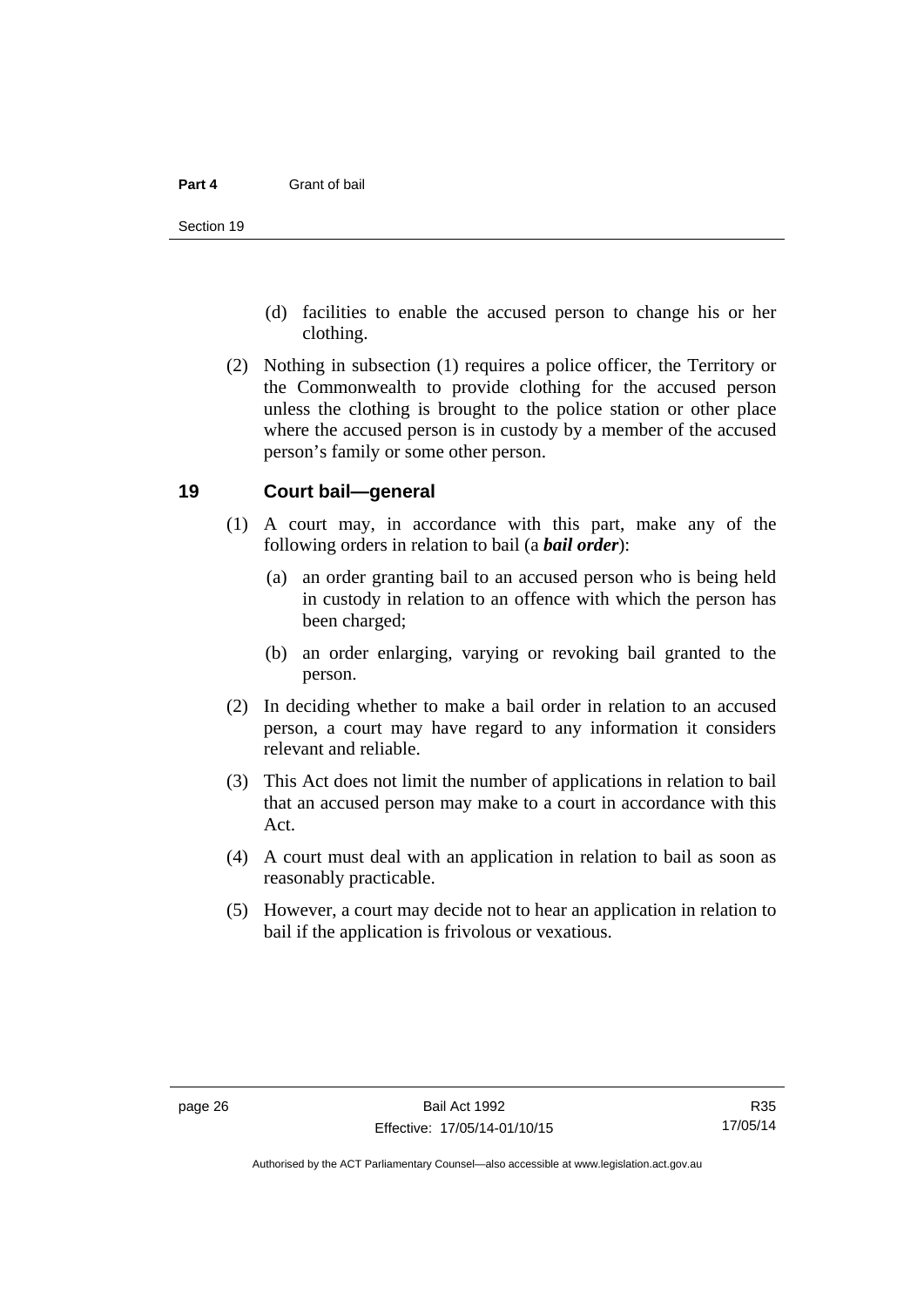#### <span id="page-34-0"></span>**20 Power in relation to bail—Magistrates Court**

- (1) The Magistrates Court has power to make a bail order in relation to an accused person only if a proceeding for an offence with which the person is charged—
	- (a) is, or is about to be brought, before the Magistrates Court; or
	- (b) is before the Supreme Court, and the following apply:
		- (i) the Magistrates Court or the Supreme Court has granted bail to the person in the proceeding;
		- (ii) the person is in custody because the person has been arrested under section 56A (Arrest without warrant of person on bail) and has not been brought before the Supreme Court in relation to the reason for the arrest;
		- (iii) the day on which the application for bail is made is not a Supreme Court sitting day, and is a day on which a magistrate is sitting in relation to another proceeding before the Magistrates Court.
- (2) In this section:

*Supreme Court sitting day* means a day other than a Saturday, a Sunday or a public holiday.

#### <span id="page-34-1"></span>**20A Repeat application for bail—Magistrates Court**

- (1) This section applies to an application for bail (other than a bail review application) by an accused person in a proceeding if—
	- (a) the proceeding is one in which the Magistrates Court has power to make a bail order under section 20 (1) (a); and
	- (b) the accused person has made 2 applications in the Magistrates Court for bail in the proceeding.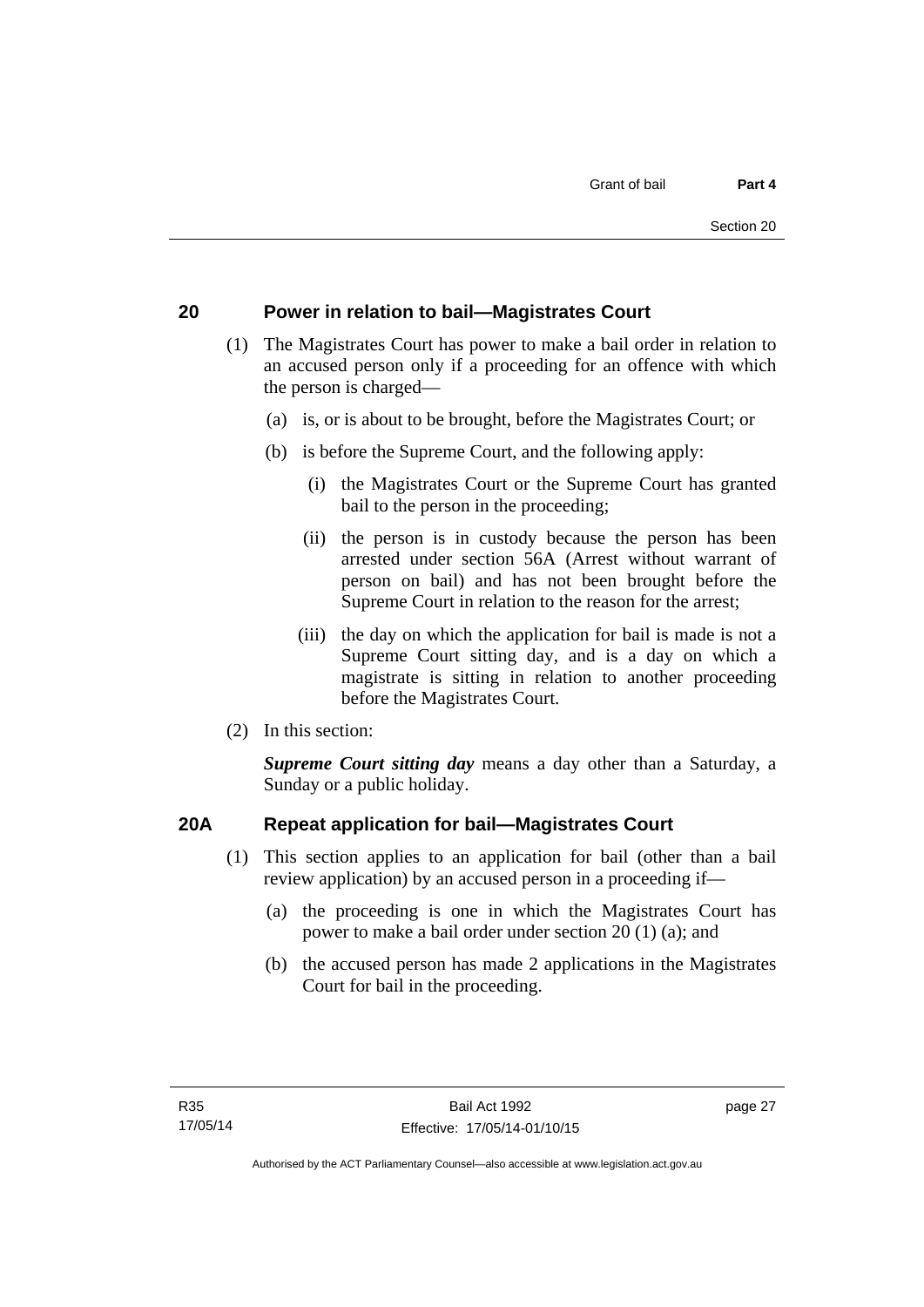- (2) The court may only consider a third or subsequent application for bail by the person in the proceeding if the court is satisfied—
	- (a) that since the last application for bail there has been a change in circumstances relevant to the granting of bail; or
	- (b) that there is fresh evidence or information of relevance to the granting of bail that was unavailable at the last application for bail.

#### <span id="page-35-0"></span>**20B Power in relation to bail—Supreme Court**

 The Supreme Court has power to make a bail order in relation to an accused person only if —

- (a) a proceeding for an offence with which the person is charged is before the Supreme Court; or
- (b) if the proceeding is not before the Supreme Court—section 43 (Power of Supreme Court to review—decision of authorised officer) or section 43A (Power of Supreme Court to review decision of Magistrates Court or Supreme Court) apply.

#### <span id="page-35-1"></span>**20C Repeat application for bail—Supreme Court**

- (1) This section applies to an application for bail (other than a bail review application) by an accused person in a proceeding if—
	- (a) the proceeding is one in which the Supreme Court has power to make a bail order under section 20B (a); and
	- (b) the accused person has—
		- (i) made 2 or more applications for bail in the Magistrates Court when the proceeding was before that court; or
		- (ii) if subparagraph (i) does not apply—made 1 application in the Supreme Court for bail in the proceeding.

Authorised by the ACT Parliamentary Counsel—also accessible at www.legislation.act.gov.au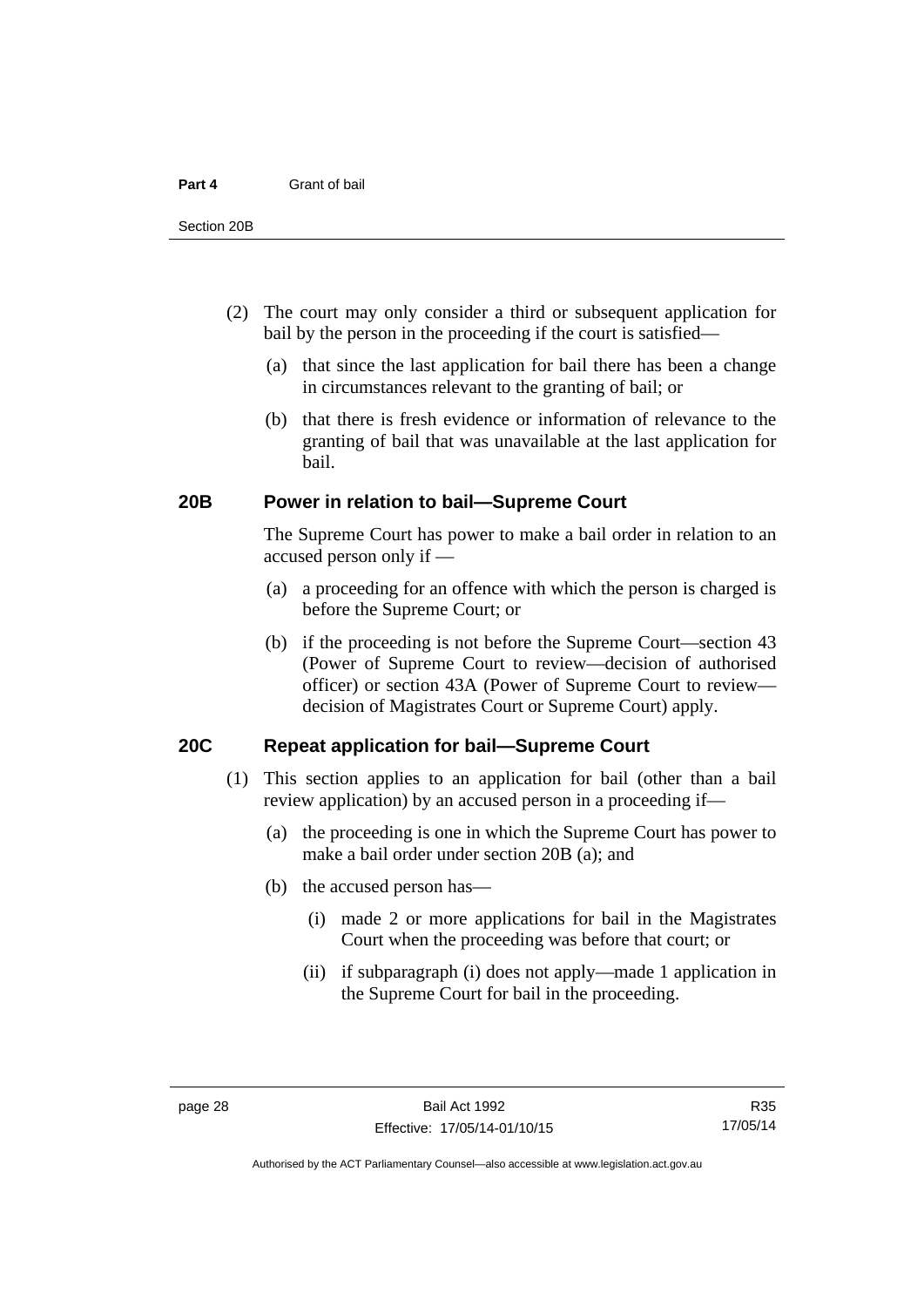- (2) The court may only consider a further application for bail (other than a bail review application) by the person in the proceeding if the court is satisfied—
	- (a) that since the last application for bail there has been a change in circumstances relevant to the granting of bail; or
	- (b) that there is fresh evidence or information of relevance to the granting of bail that was unavailable at the last application for bail.

#### **Examples**

- 1 An accused person has made only 1 application for bail in the Magistrates Court in a criminal proceeding. The person is committed for trial in the Supreme Court in relation to the proceeding. If the accused makes an application for bail in the Supreme Court in the proceeding, subsection (2) will not apply to the court's consideration of the application because the person did not make 2 or more applications for bail in the Magistrates Court when the proceeding was before that court.
- 2 An accused person has made 3 applications for bail in the Magistrates Court in a criminal proceeding. The person is committed for trial in the Supreme Court in relation to the proceeding. If the accused makes an application for bail in the Supreme Court in the proceeding, subsection (2) will apply to the court's consideration of the application.
- *Note* An example is part of the Act, is not exhaustive and may extend, but does not limit, the meaning of the provision in which it appears (see [Legislation Act,](http://www.legislation.act.gov.au/a/2001-14) s 126 and s 132).

## **21 Bail in relation to several offences**

If an accused person has been charged with 2 or more offences for which bail may be granted and is being held in custody in relation to those offences—

 (a) a court or an authorised officer must, in considering whether to grant bail to the accused person, have regard to all the offences with which the person stands charged; and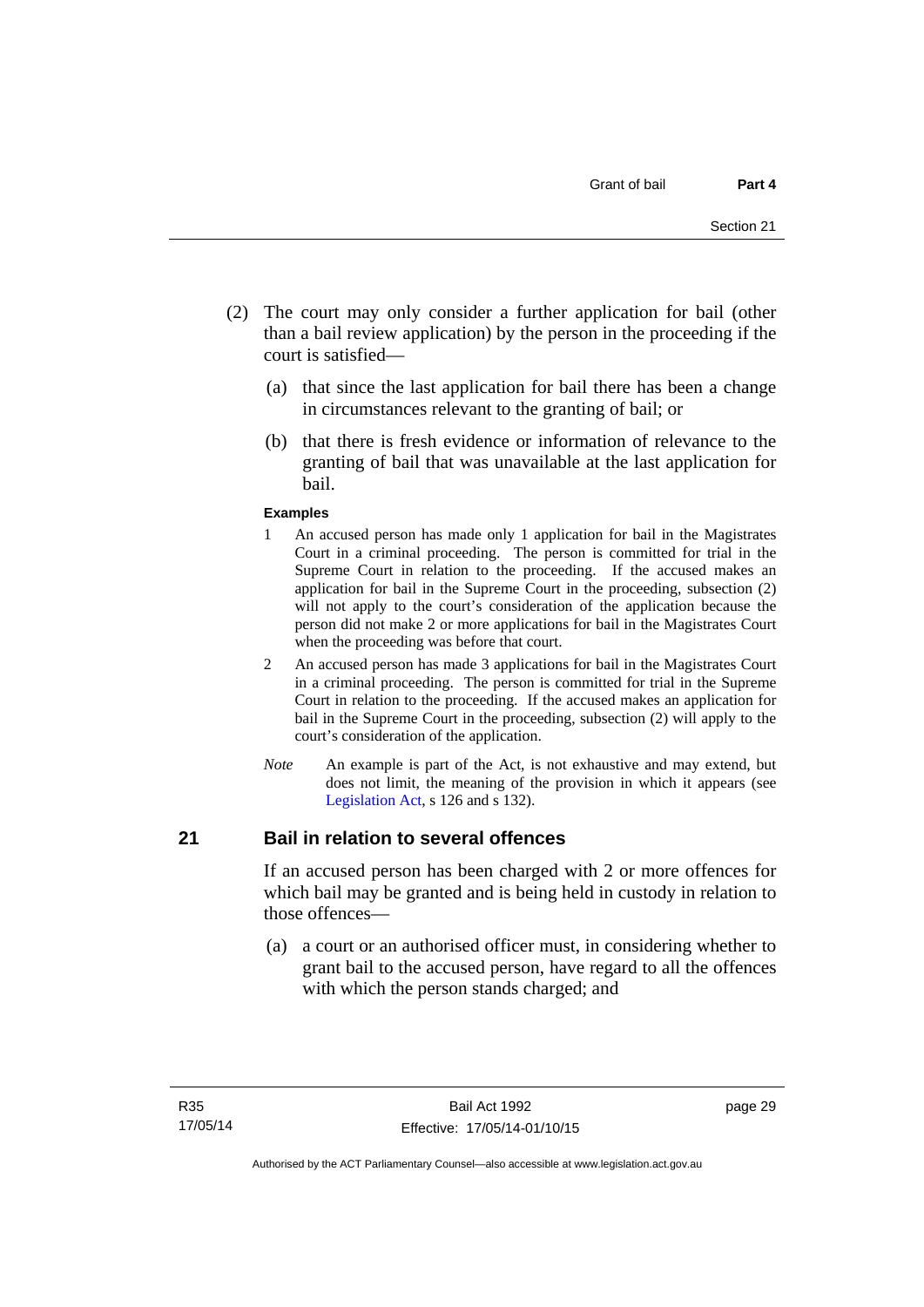- (b) if the court or authorised officer decides that the accused person should be granted bail—
	- (i) the accused person must be granted bail in relation to all the offences with which the person has been charged for which bail may be granted; and
	- (ii) the accused person need give only 1 undertaking to appear in relation to all the offences with which the person has been charged for which bail may be granted; and
	- (iii) if the accused person is granted bail subject to conditions—the conditions apply in relation to each offence with which the accused person is charged for which bail may be granted.

## **22 Criteria for granting bail to adults**

- (1) In making a decision about the grant of bail to an adult in relation to an offence, a court or authorised officer must consider—
	- (a) the likelihood of the person appearing in court in relation to the offence; and
	- (b) the likelihood of the person, while released on bail—
		- (i) committing an offence; or
		- (ii) harassing or endangering the safety or welfare of anyone; or
		- (iii) interfering with evidence, intimidating a witness, or otherwise obstructing the course of justice, in relation to the person or anyone else; and

Authorised by the ACT Parliamentary Counsel—also accessible at www.legislation.act.gov.au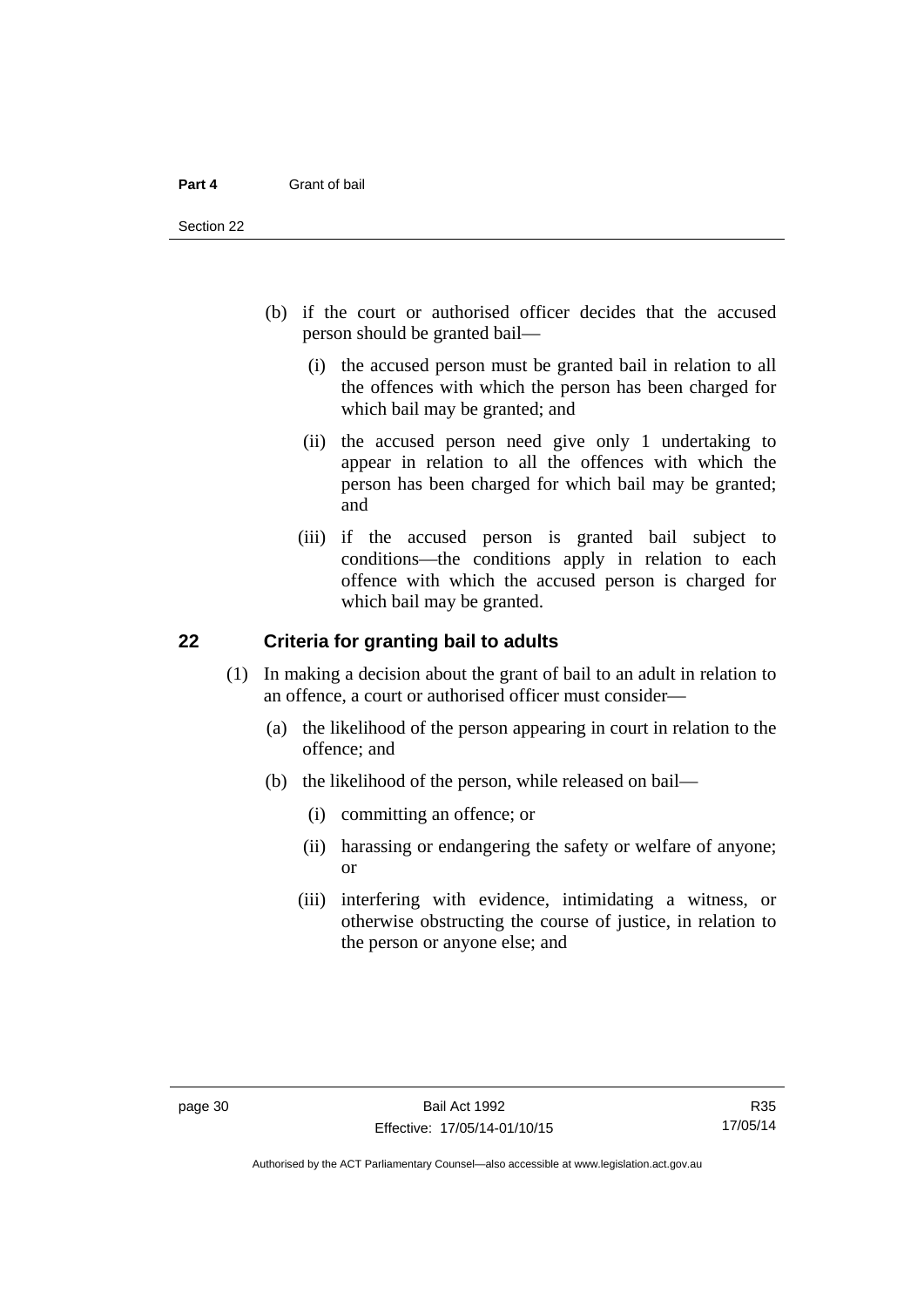(c) the interests of the person.

#### **Examples for par (c)**

- 1 the need of the person for physical protection
- 2 the period that the person may be held in custody if bail is refused and the conditions under which the person would be held
- *Note* An example is part of the Act, is not exhaustive and may extend, but does not limit, the meaning of the provision in which it appears (see [Legislation Act,](http://www.legislation.act.gov.au/a/2001-14) s 126 and s 132).
- (2) Also, if the person is convicted of an indictable offence, or the elements of an indictable offence are proven in relation to the person, but the person has not been sentenced, a court must consider the likelihood of the person being given a sentence of imprisonment.
- (3) In considering the matters mentioned in subsection (1) or (2), the court or authorised officer may have regard to any relevant matter, including—
	- (a) the nature and seriousness of the offence; or
	- (b) the person's character, background and community ties; or
	- (c) the likely effect of a refusal of bail on the person's family or dependants; or
	- (d) any previous grants of bail to the person; or
	- (e) the strength of the evidence against the person.

#### **Example**

In considering under subsection (1) the likelihood of the person appearing in court in relation to the offence, the court or authorised officer may have regard to whether the person failed to comply with a bail condition previously.

 (4) The reference in subsection (1) (b) (i) to an *offence* includes a reference to an offence against a law of the Commonwealth, a State or another Territory (including an external territory).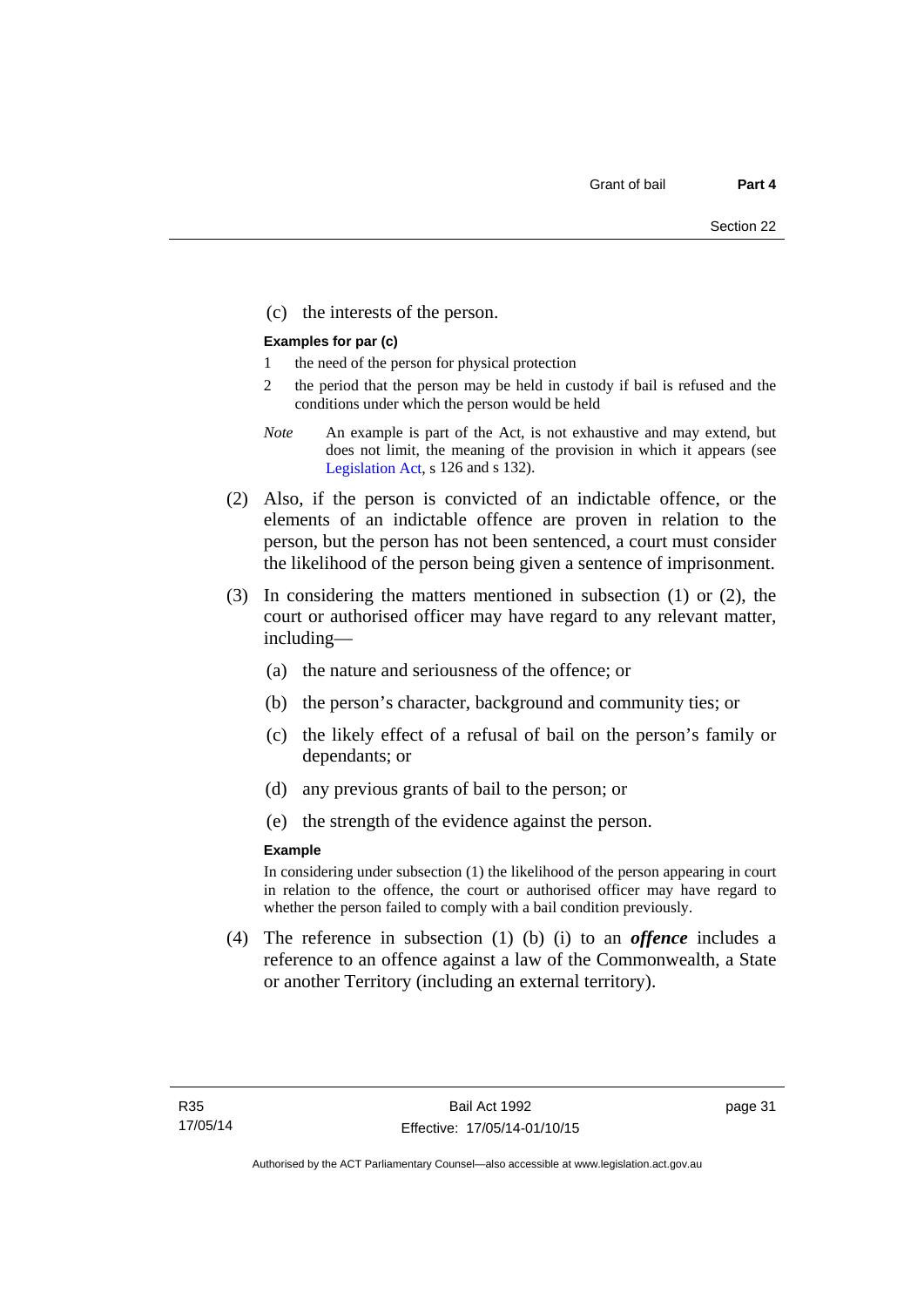## **23 Criteria for granting bail to children**

- (1) In making a decision about the grant of bail to a child in relation to an offence, a court or authorised officer must consider—
	- (a) the matters mentioned in section 22 (1) (a) and (b), (2) and (3); and
	- (b) the principles in the *[Children and Young People Act 2008](http://www.legislation.act.gov.au/a/2008-19)*, section 94 (Youth justice principles); and
	- (c) if the decision is being made by a court and a report has been given to the court under the *[Court Procedures Act 2004](http://www.legislation.act.gov.au/a/2004-59)*, section 74D (Court may order report about young person) in relation to the child—the report.
- (2) In addition, the court or authorised officer must consider, as a primary consideration, the best interests of the child.

#### **23A Victim's concern about need for protection**

- (1) If a court is making a decision about the grant of bail to an accused person—
	- (a) the prosecutor must tell the court about any concern of which the prosecutor is aware expressed by a victim about the need for protection from violence or harassment by the accused person; and
	- (b) the court must receive any submission in relation to the concern and consider it in the context of the matter mentioned in section 22 (1) (b).
- (2) If an authorised officer who is making a decision about the grant of bail to an accused person is aware that a victim has expressed concern about the need for protection from violence or harassment by the accused person, the authorised officer must consider that concern in the context of the matters mentioned in section 9F (Domestic violence offence—bail by authorised officer) and section 22 (1) (b).

R35 17/05/14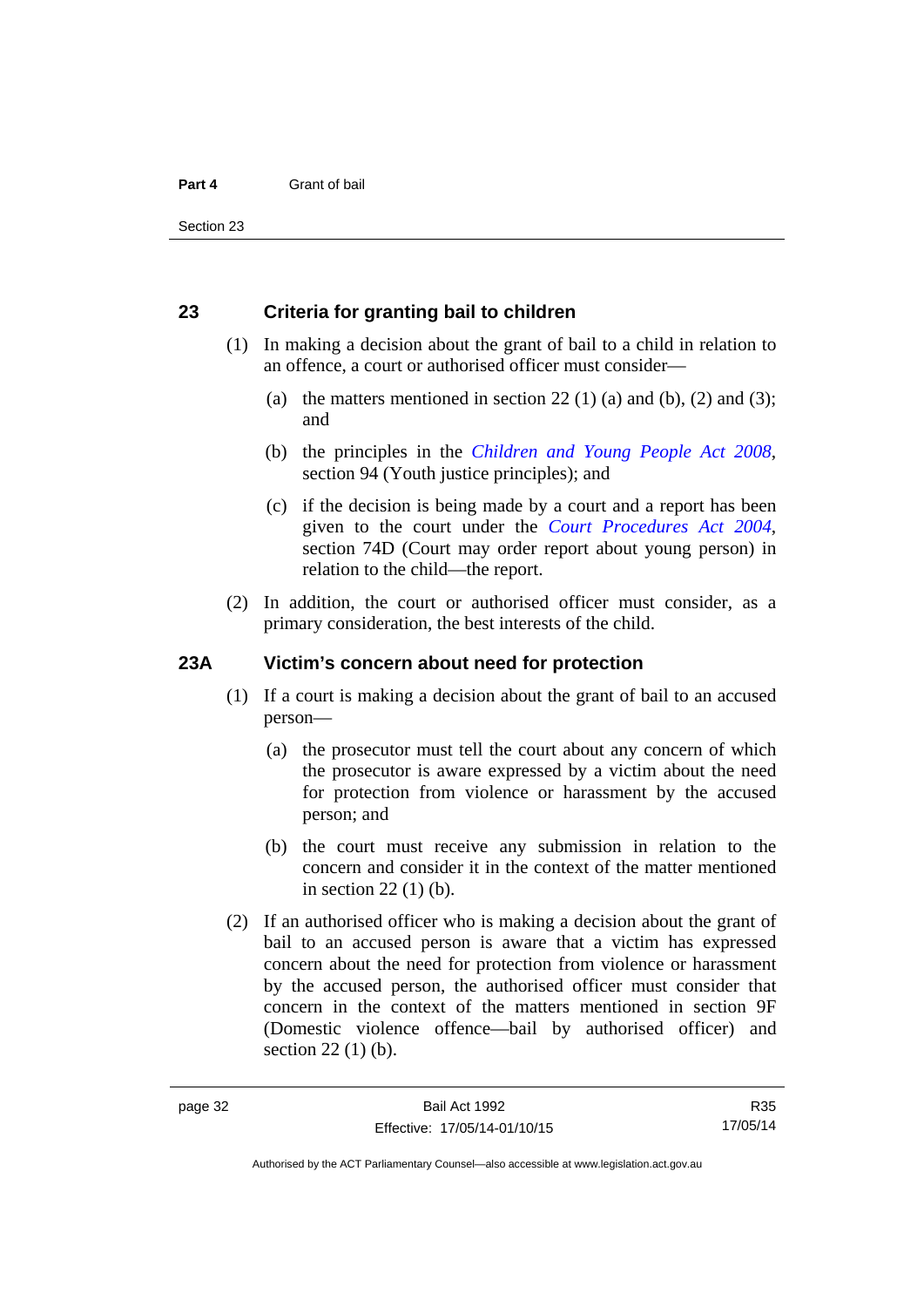# **Part 5 Bail conditions and undertakings to appear**

#### **24 Conditions of bail**

A court or an authorised officer may grant bail without imposing conditions or subject to bail conditions imposed—

- (a) for a court—by order; or
- (b) for an authorised officer—in writing.

#### **25 Conditions on which bail may be granted to adults**

- (1) The following conditions may be imposed on a grant of bail to an adult:
	- (a) conditions about the person's conduct while released on bail;
	- (b) a condition that the person, an acceptable person or each of a number of acceptable people—
		- (i) pays to the Territory a stated amount if the person fails to appear in court in accordance with his or her undertaking; or
		- (ii) gives acceptable security for the payment to the Territory of a stated amount if the person fails to appear in court in accordance with his or her undertaking;

*Note* For acceptable people and acceptable security, see s 32.

- (c) a condition that the person, an acceptable person or each of a number of acceptable people—
	- (i) deposits a stated amount with a court or authorised officer; and
	- (ii) forfeits the amount if the person fails to appear in court in accordance with his or her undertaking.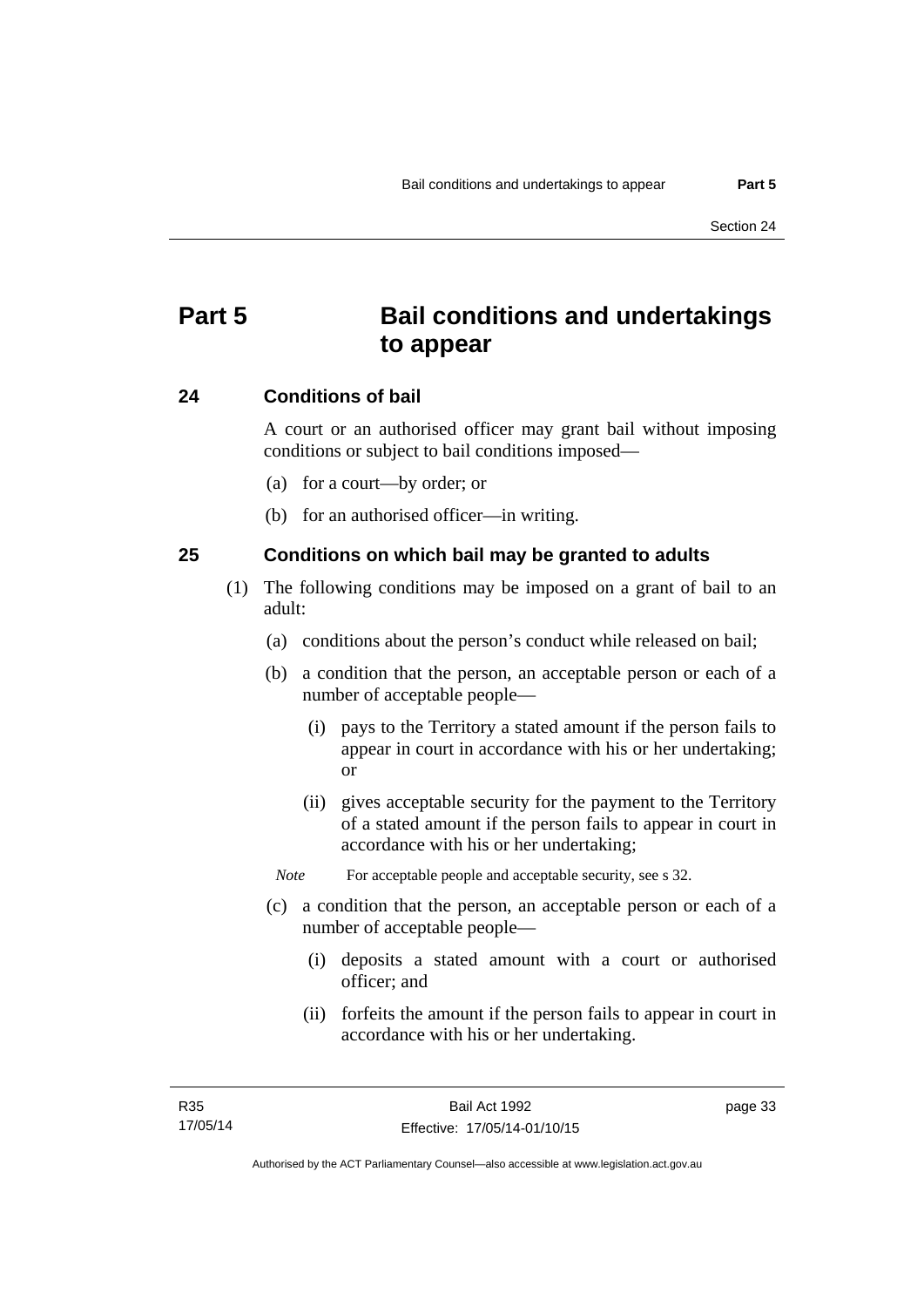Section 25

- (2) With the consent of a person who makes a deposit or gives security under subsection  $(1)$  (b)  $(ii)$  or  $(c)$ , it may be a condition of bail that the deposit or security continues to apply if bail is continued.
- (3) It must not be a condition of bail that a person gives consent under subsection (2).
- (4) Without limiting subsection (1) (a), the requirements that an accused person may be required to observe relating to his or her conduct while released on bail include—
	- (a) a requirement that the accused person report periodically, or at specified times, at a stated place; and
	- (b) a requirement that the accused person reside at a stated place; and
	- (c) a requirement that the person undergo psychiatric treatment or other medical treatment; and
	- (d) a requirement that the accused person participate in a program of personal development, training or rehabilitation; and
	- (e) a requirement that the person—
		- (i) accept supervision by the director-general; and
		- (ii) comply with any reasonable direction of the director-general; and

#### **Examples of directions**

- 1 a direction to attend a program
- 2 a direction to comply with a mental health assessment or treatment order made by the ACAT
- 3 a direction to attend drug or alcohol counselling
- *Note* An example is part of the Act, is not exhaustive and may extend, but does not limit, the meaning of the provision in which it appears (see [Legislation Act,](http://www.legislation.act.gov.au/a/2001-14) s 126 and s 132).

R35 17/05/14

Authorised by the ACT Parliamentary Counsel—also accessible at www.legislation.act.gov.au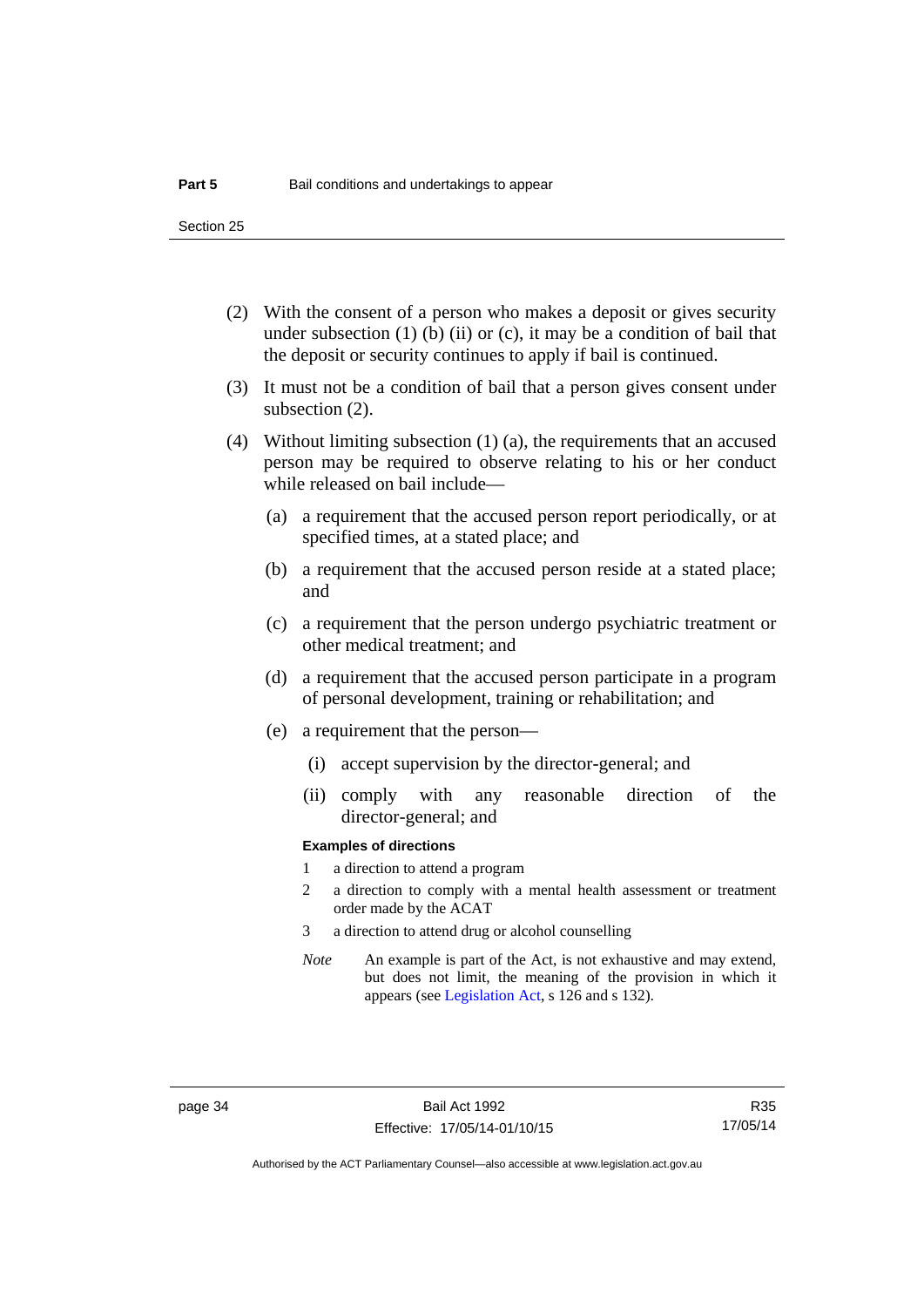- (f) for a person (the *accused person*) charged with a domestic violence offence—
	- (i) a requirement that the accused person not contact, harass, threaten or intimidate, or cause someone else to contact, harass, threaten or intimidate, a stated person; or
	- (ii) a requirement that the accused person not be on premises where a stated person lives or works; or
	- (iii) a requirement that the accused person not be on or near premises where a stated person is likely to be; or
	- (iv) a requirement that the accused person not be in a stated place; or
	- (v) a requirement that the accused person not be within a stated distance of a stated person; or
	- (vi) if the accused person lives with someone—a requirement that the accused person not enter or remain at the home if the accused person is under the influence of alcohol or another drug.
- (5) A court or an authorised officer must, in considering conditions for the release on bail of an accused person who is an adult, consider the conditions for the release of that person in the sequence in which they appear in subsection (1).
- (6) A court or an authorised officer, in granting bail to an accused person who is an adult—
	- (a) must not impose a condition mentioned in subsection (1) unless the court or authorised officer is of the opinion that the imposition of the condition is necessary to secure 1 or more of the following purposes:
		- (i) the attendance of the person before a court from time to time as required in relation to the offence in relation to which bail is being granted;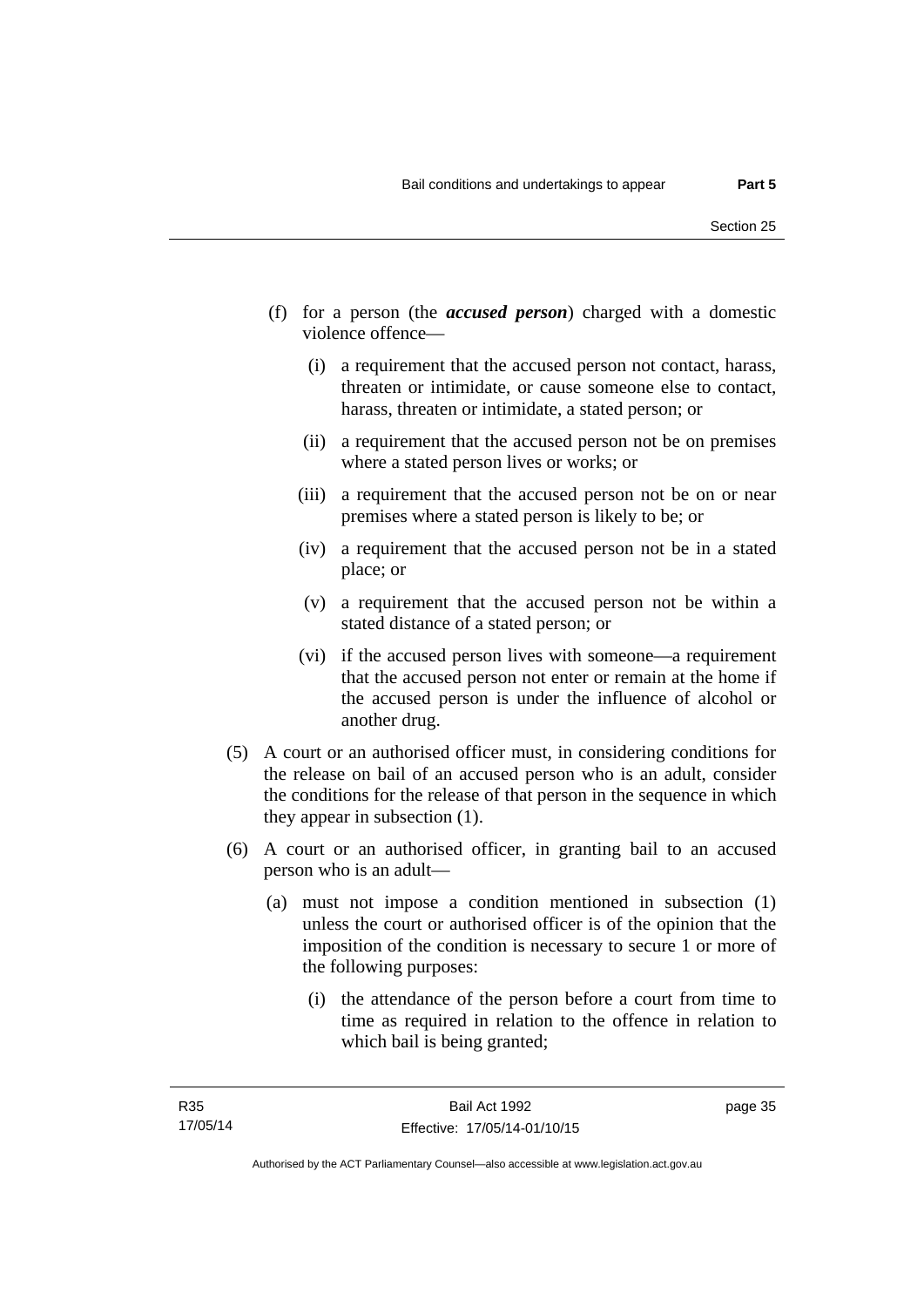- (ii) the protection from harm of the accused person or any other person;
- (iii) the prevention of the accused person from committing an offence while at liberty on bail;
- (iv) the prevention of the accused person from interfering with evidence, intimidating witnesses or otherwise obstructing the course of justice whether in relation to himself or herself or anyone else; and
- (b) must not, except at the request of the accused person, impose a condition, or a combination of conditions, that impose obligations that are more onerous than necessary to secure the purposes referred to in paragraph (a) for which the condition or combination of conditions is imposed.
- (7) A court or an authorised officer, in granting bail to an accused person on a condition referred to in subsection (1) (b) or (c) must not require the accused person to give an acceptable security for a stated sum, or to deposit a stated sum with the court or authorised officer, if the court or authorised officer has reasonable grounds for believing that the accused person does not have the means to provide such a security or make the deposit, as the case may be.
- (8) If a court or an authorised officer grants bail to an accused person on a condition mentioned in subsection (1) and the accused person satisfies the court or authorised officer that the person is unable to comply with that condition, the court or authorised officer must—
	- (a) refuse bail; or
	- (b) grant the accused person bail subject to such other condition mentioned in subsection (1) as the authorised officer or the court believes the accused person will be able to comply with and will secure the purposes mentioned in subsection (6) (a).

Authorised by the ACT Parliamentary Counsel—also accessible at www.legislation.act.gov.au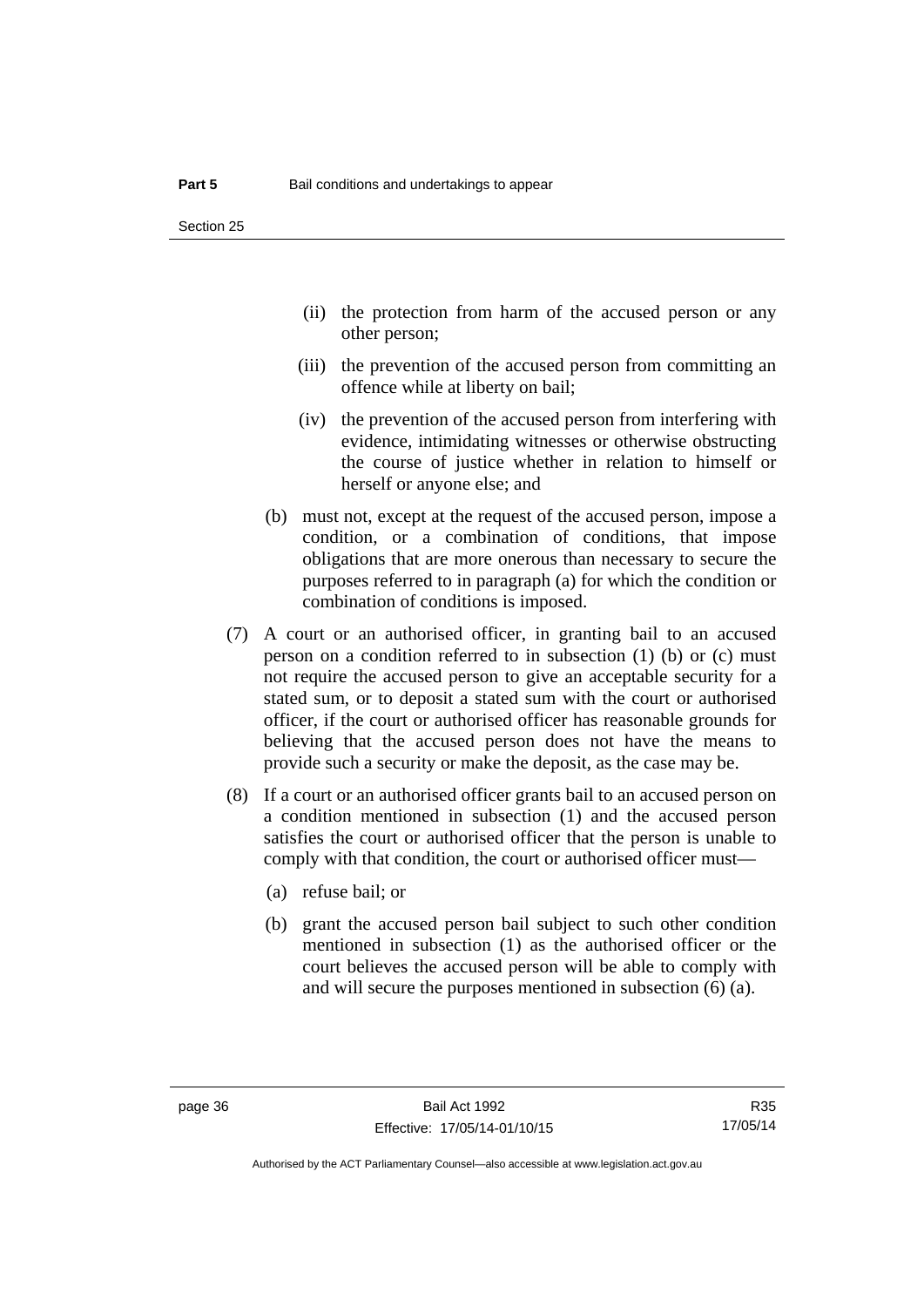(9) In this section:

## *director-general* means—

- (a) if section 25A applies in relation to the accused person—the responsible director-general decided under that section; or
- (b) in any other case—the director-general responsible for this Act.

## *premises* includes—

- (a) any land; and
- (b) any structure, building, vehicle, vessel or place (whether built on or not); and
- (c) any part of such a structure, building, vehicle, vessel or place.

## **25A Supervision condition when offence committed as young person**

- (1) This section applies if—
	- (a) a condition is imposed on the grant of bail to an accused person under section 25 (4) (e); and
	- (b) the accused person is at least 18 years old but less than 21 years old; and
	- (c) the accused person was under 18 years old when the offence to which the grant of bail relates was committed.
- (2) The director-general responsible for this Act and the director-general responsible for the *[Children and Young People Act](http://www.legislation.act.gov.au/a/2008-19)  [2008](http://www.legislation.act.gov.au/a/2008-19)* must decide which of them is to be the responsible director-general for matters relating to the supervision of the accused person.
- (3) If the responsible director-general for matters relating to the supervision of an accused person is the director-general responsible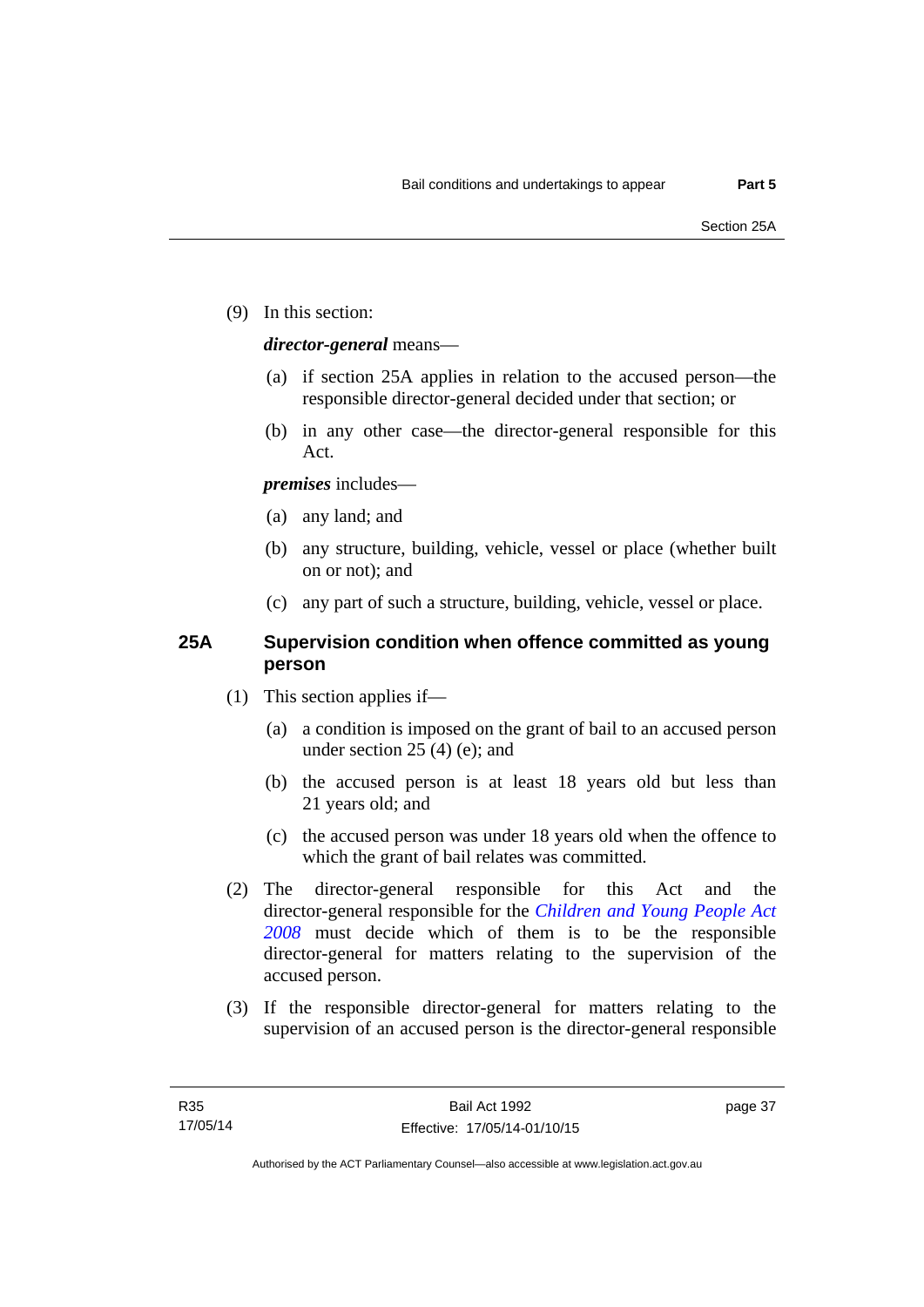Section 26

for the *[Children and Young People Act 2008](http://www.legislation.act.gov.au/a/2008-19)*, the accused person must be supervised as a person under 18 years old.

 (4) If the responsible director-general for matters relating to the supervision of an accused person is the director-general responsible for this Act, the accused person must be supervised as an adult.

#### **26 Conditions on which bail may be granted to children**

- (1) The following conditions may be imposed on the grant of bail to a child—
	- (a) the conditions mentioned in section 25 (1) (other than a requirement mentioned in section 25 (4) (e)); and
	- (b) any other conditions that the court or authorised officer considers appropriate—
		- (i) having regard to the principles in the *[Children and Young](http://www.legislation.act.gov.au/a/2008-19)  [People Act 2008](http://www.legislation.act.gov.au/a/2008-19)*, section 94; and
		- (ii) considering, as a primary consideration, the best interests of the child.
- (2) Without limiting section 25 (1), the requirements that a child may be required to comply with about his or her conduct while released on bail include a requirement that the child—
	- (a) accept supervision by the director-general under the *[Children](http://www.legislation.act.gov.au/a/2008-19)  [and Young People Act 2008](http://www.legislation.act.gov.au/a/2008-19)*; and
	- (b) comply with any reasonable direction of the director-general.

#### **Examples of directions**

- 1 a direction to attend a program
- 2 a direction to comply with a mental health assessment or treatment order made by the ACAT
- 3 a direction to attend drug or alcohol counselling.
- *Note* An example is part of the Act, is not exhaustive and may extend, but does not limit, the meaning of the provision in which it appears (see [Legislation Act,](http://www.legislation.act.gov.au/a/2001-14) s 126 and s 132).

R35 17/05/14

Authorised by the ACT Parliamentary Counsel—also accessible at www.legislation.act.gov.au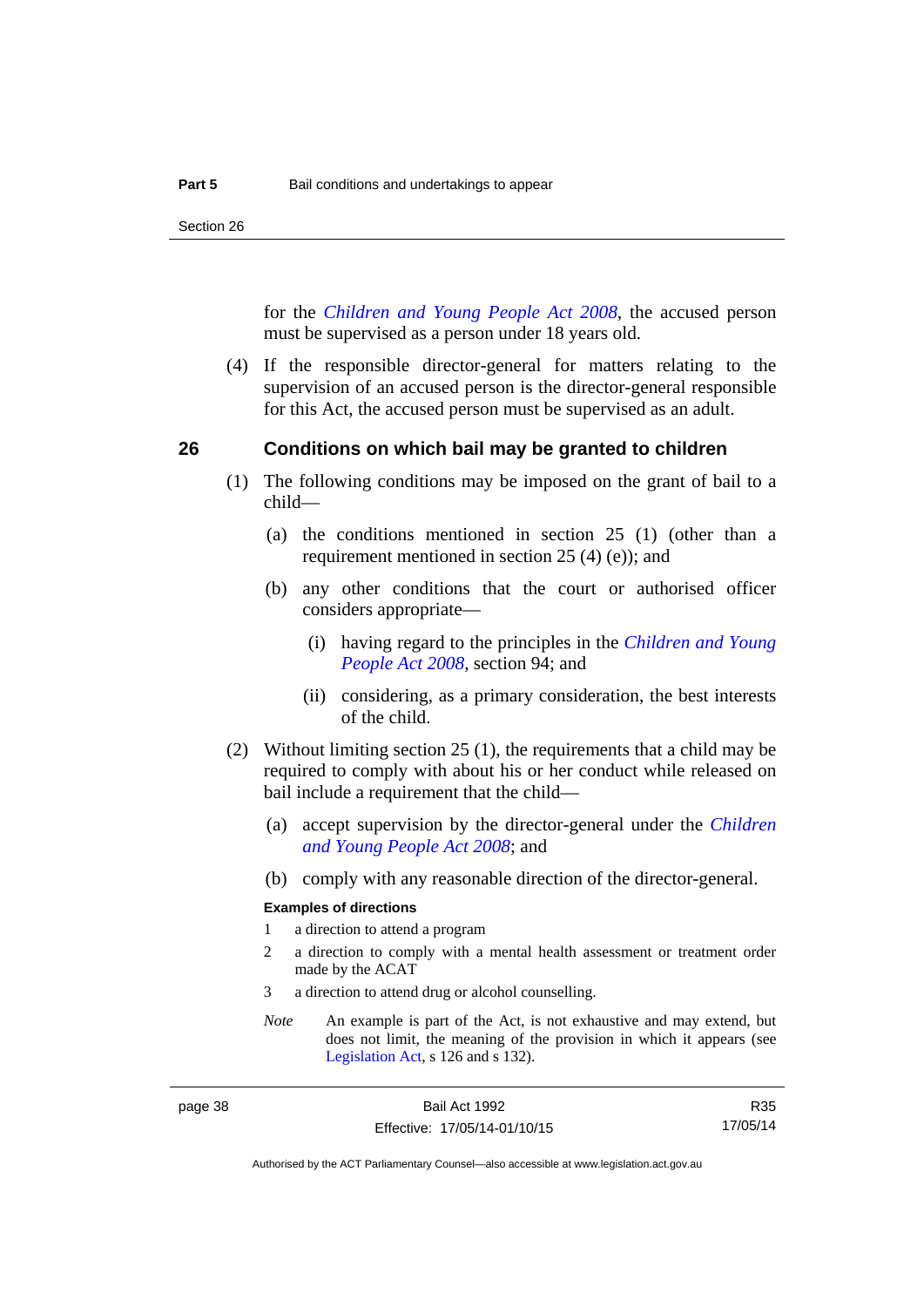- (3) A court or an authorised officer must, in considering the release on bail of an accused person who is a child, consider the conditions for the release of the person that are mentioned in section 25 (1) in the sequence in which they are mentioned in that subsection.
- (4) A court or an authorised officer, in granting bail to an accused person who is a child—
	- (a) may not impose a condition referred to in section 25 (1) unless the court or the authorised officer is of the opinion that the imposition of the condition is—
		- (i) necessary to secure 1 or more of the purposes mentioned in section 25 (6) (a) (i), (ii), (iii) and (iv) (the *relevant purposes*); or
		- (ii) in accordance with the principles under the *[Children and](http://www.legislation.act.gov.au/a/2008-19)  [Young People Act 2008](http://www.legislation.act.gov.au/a/2008-19)*, section 94 (Youth justice principles); and
	- (b) may not, except at the request of the accused person, impose a condition, or a combination of conditions, that puts a greater obligation on the accused than is—
		- (i) necessary to secure the relevant purposes; or
		- (ii) in accordance with the relevant principles.
- (5) Section 25 (7) applies in relation to a grant of bail under this section.
- (6) If a court or an authorised officer grants bail to an accused person who is a child on a condition referred to in section 25 (1) and the accused person satisfies the court or authorised officer that the person is unable to comply with that condition, the court or authorised officer must—
	- (a) refuse bail; or
	- (b) grant the accused person bail subject to the other conditions referred to in subsection (1) that the court or authorised officer believes the accused person will be able to comply with and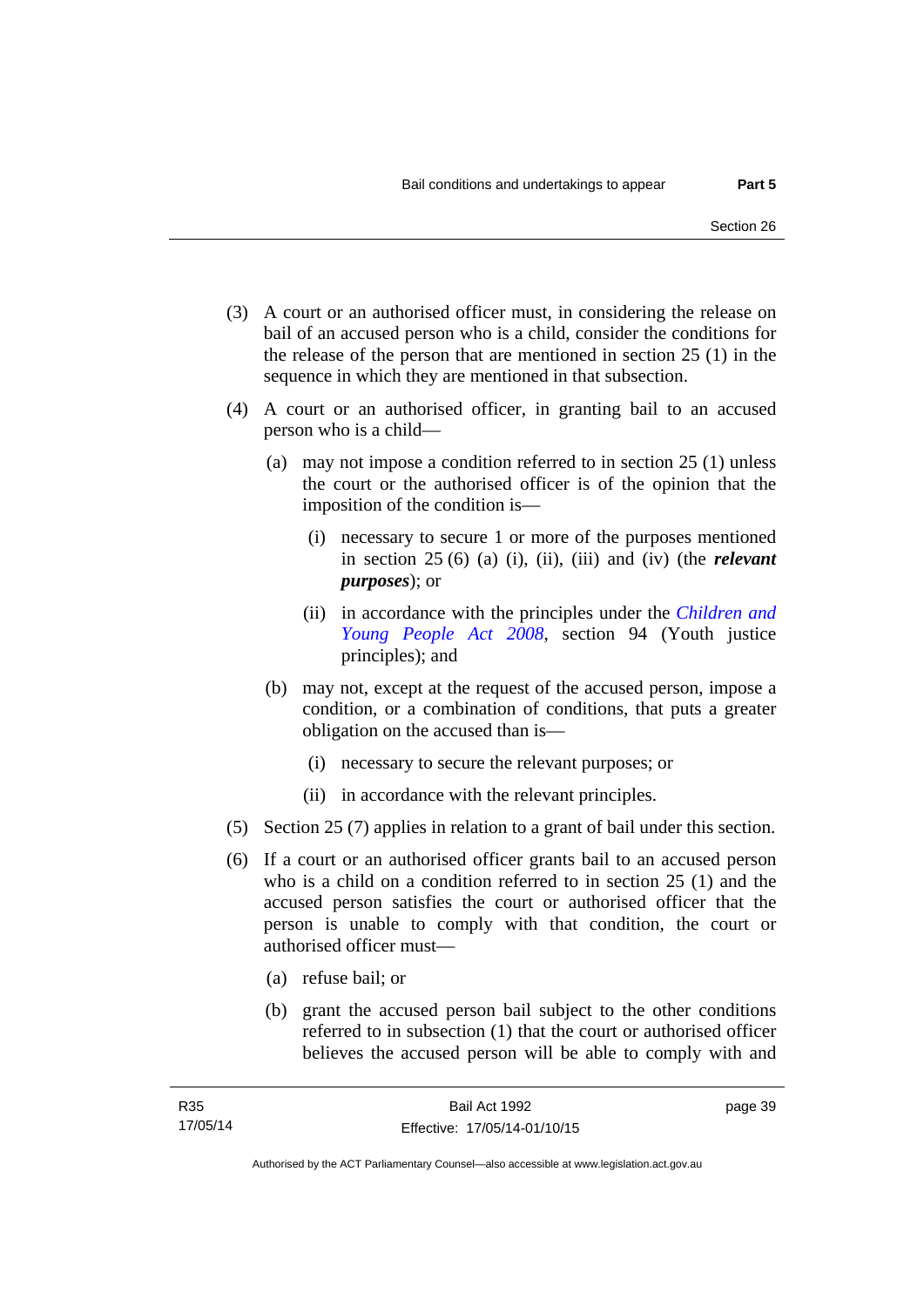Section 27

will secure the purposes mentioned in subsection (4) (a) (i) and (ii).

#### **27 Recording of certain bail decisions**

- $(1)$  If—
	- (a) a judge or magistrate hears an application by an accused person for bail, or release from custody without bail; or
	- (b) an authorised officer is required to consider whether to grant bail to an accused person, or to release an accused person from custody without bail;

he or she must record, or cause to be recorded, his or her reasons for the decision.

- (2) If a judge, a magistrate or an authorised officer decides to grant bail to an accused person subject to a condition mentioned in section 25 (1) otherwise than in accordance with a request of an accused person that bail be granted on that condition, or on conditions that include that condition, the judge, magistrate or authorised officer must record, or cause to be recorded, his or her reasons for deciding—
	- (a) that the imposition of a condition mentioned in that subsection was necessary to secure the purposes of whichever of section 25 (6) (a) and section 26 (4) (a) applies to the accused person; and
	- (b) if the condition is a condition referred to in section  $25(1)$ (other than a condition mentioned in section  $25(1)(a)$ )—that the imposition of a condition under the earlier paragraph or paragraphs of that subsection would be unlikely to secure the purposes of whichever of section 25 (6) (a) and section 26 (4) (a) applies to the accused person.

Authorised by the ACT Parliamentary Counsel—also accessible at www.legislation.act.gov.au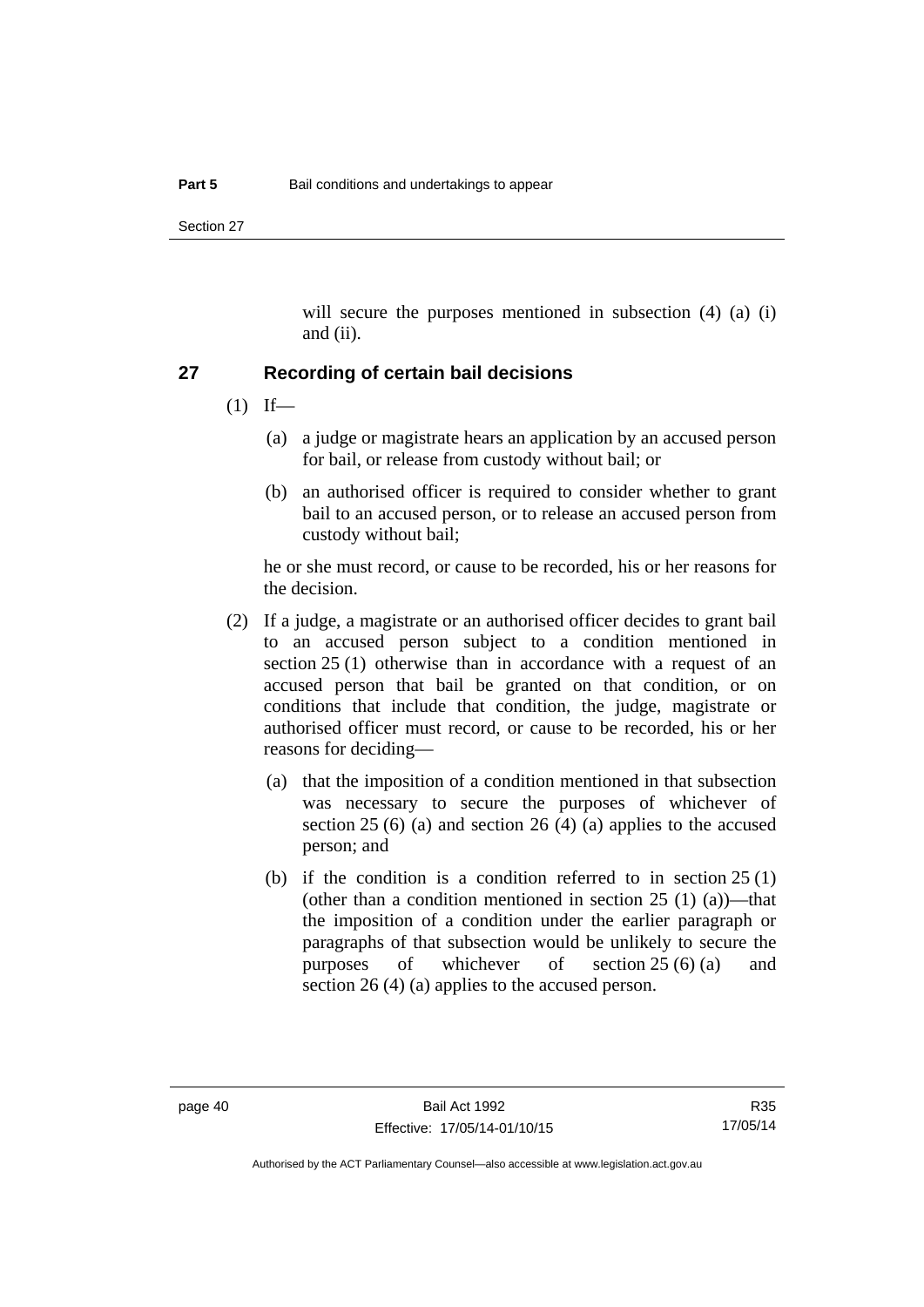## **28 Undertakings to appear**

- (1) A person may be released on bail only if the person gives a written undertaking—
	- (a) to appear before a stated court at the place, date and time—
		- (i) stated in the undertaking; or
		- (ii) notified to the person by a police officer; and
	- (b) to comply with the bail conditions (if any).
	- *Note* If a form is approved under s 58 for an undertaking, the form must be used.
- (2) For a continuation of bail, the person may undertake to appear at any time when, and at any place where, proceedings in relation to the offence with which the person has been charged may be continued.
- (3) An undertaking may be given in relation to more than 1 offence.
- (4) A court must accept an undertaking given under this section as proof of the matters stated in it if there is no evidence to the contrary.
- (5) Subsection (1) (a) does not apply to a person in relation to a breach of the peace or apprehended breach of the peace if no further appearance is required.

#### **30 Accused person may be excused from attendance before court**

(1) If a person has given an undertaking to appear before a court under section 28 (1), the court may, on application made by or on behalf of that person, by order excuse the person from attendance before the court to answer the charge in relation to which bail has been granted or for any other purpose in relation to the proceedings relating to the charge.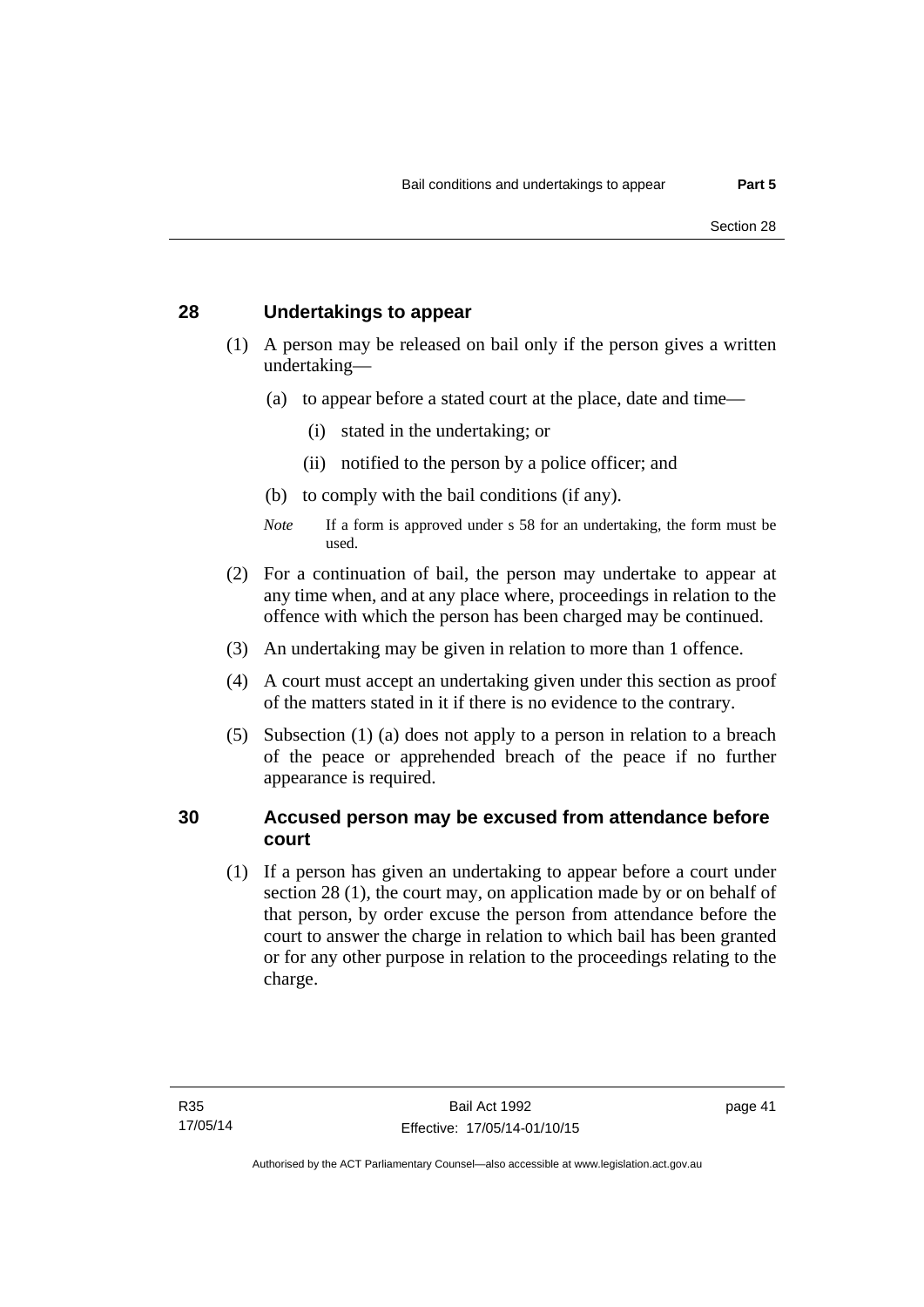- (2) An order under subsection (1) may be made—
	- (a) whether or not any evidence has been given in the proceedings; and
	- (b) whether or not the applicant for the order is before the court or has attended before the court in relation to the proceedings.
- (3) A court must not make an order under subsection (1) unless it has been informed, by or on behalf of the applicant, that the applicant is represented by a lawyer for the purposes of the proceedings.
- (4) A court may, at any time during proceedings in relation to which an order has been made in relation to a person under subsection (1), direct the informant or the registrar of the court to serve the person in relation to whom the order has been made with a written notice requiring him or her to attend before the court, for the purposes of those proceedings, on a day and at a time and place stated by the court.

*Note 1* For how documents may be served, see the [Legislation Act,](http://www.legislation.act.gov.au/a/2001-14) pt 19.5.

*Note* 2 If a form is approved under s 58 for a notice, the form must be used.

- (5) If a person on whom a notice under subsection (4) has been served does not attend before the court in accordance with the requirements of the notice, the court may issue a warrant for the arrest of the person and for bringing the person before the court at the time and place specified in the warrant.
- $(6)$  If—
	- (a) a person has been discharged from custody on bail; and
	- (b) an order is made under subsection (1) excusing the person from attendance before the court in accordance with his or her undertaking to appear; and
	- (c) the person does not appear before the court at the place, date and time required under that undertaking;

R35 17/05/14

Authorised by the ACT Parliamentary Counsel—also accessible at www.legislation.act.gov.au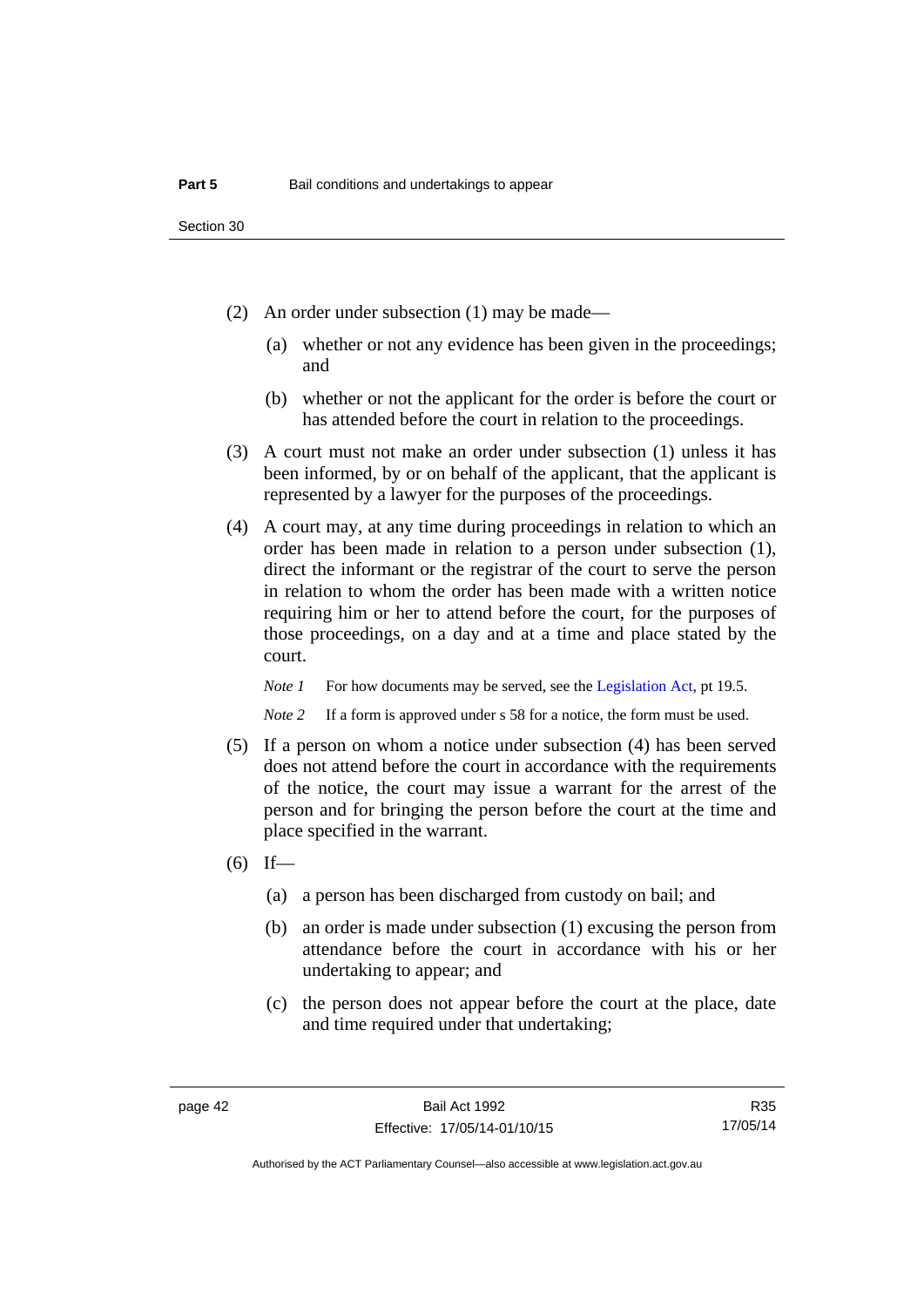the person is not taken to have failed to comply with a condition of his or her bail only because the person did not so attend before the court and bail continues subject to any condition other than a condition requiring the person to attend before the court.

## **31 Bail requirements**

- (1) An undertaking to appear may be given to—
	- (a) a court; or
	- (b) a registrar or deputy registrar; or
	- (c) an authorised officer; or
	- (d) for an accused person who is at a correctional centre or a NSW correctional centre—the person in charge of the centre.
- (2) An amount may be deposited, or security given, in accordance with a bail condition, to—
	- (a) a court; or
	- (b) registrar or deputy registrar; or
	- (c) an authorised officer.
- (3) In this section:

*deposit* includes a payment by cash or electronic funds transaction.

*security* includes security given by way of bond or bank guarantee.

## **32 Acceptable people and security for bail**

- (1) A court or authorised officer imposing a condition on bail may decide—
	- (a) the person, people or class of people who are acceptable people for a condition mentioned in section 25 (1) (b) or (c); and
	- (b) the number of people required for the condition; and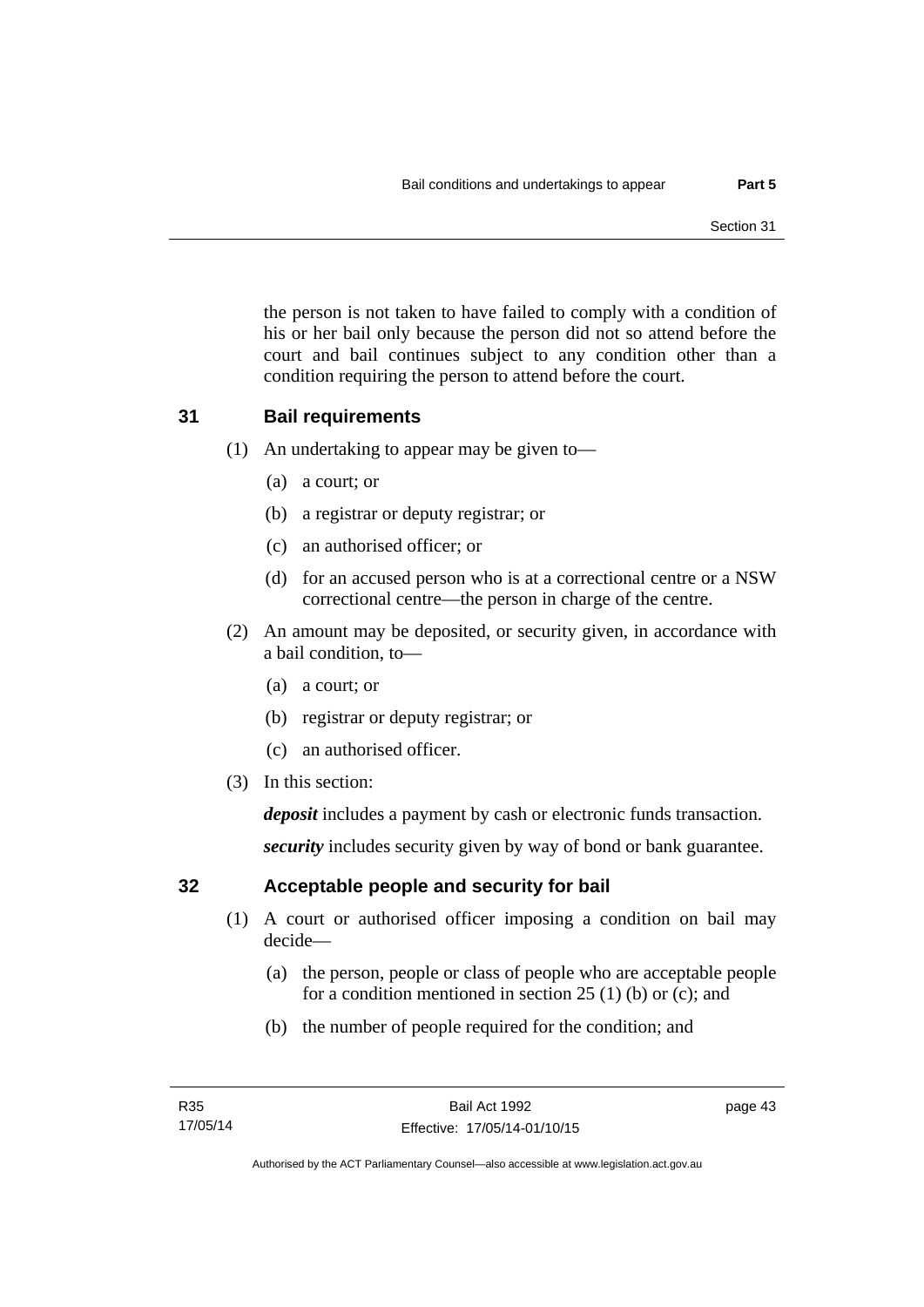- (c) the security acceptable for a condition mentioned in section 25 (1) (b) (ii).
- (2) If a decision has not been made when the undertaking to appear is given, the court or person to whom the undertaking to appear is given may decide.
- (3) Without limiting subsections (1) and (2), an acceptable person for a condition includes an entity prescribed by regulation for this subsection.

## **33 Continuation of bail and undertakings**

- (1) If an accused person has given an undertaking to appear at a place, date and time at which proceedings in relation to the offence may be continued, whether on any adjournment, postponement or other deferment of the proceedings, or by way of committal, a court may continue the bail already granted in relation to the offence, whether or not the accused person is present in court.
- (2) If bail is continued under subsection (1), the undertaking to appear and the bail conditions continue to apply, except to the extent that the undertaking or condition otherwise provides or the court otherwise orders.
	- *Note* A court continuing bail must give notice of the continuation, bail conditions and place, date and time to which the proceedings are adjourned, postponed or deferred (see s 34 (4)).
- (3) If no direction is made by the court in relation to bail, whether or not the accused person appears in accordance with the undertaking—
	- (a) the court is taken to have continued bail; and
	- (b) the undertaking to appear and any bail conditions continue to apply.
- (4) If the hearing of a charge against an accused person is adjourned or postponed, the court may—
	- (a) continue the person's bail; or

R35 17/05/14

Authorised by the ACT Parliamentary Counsel—also accessible at www.legislation.act.gov.au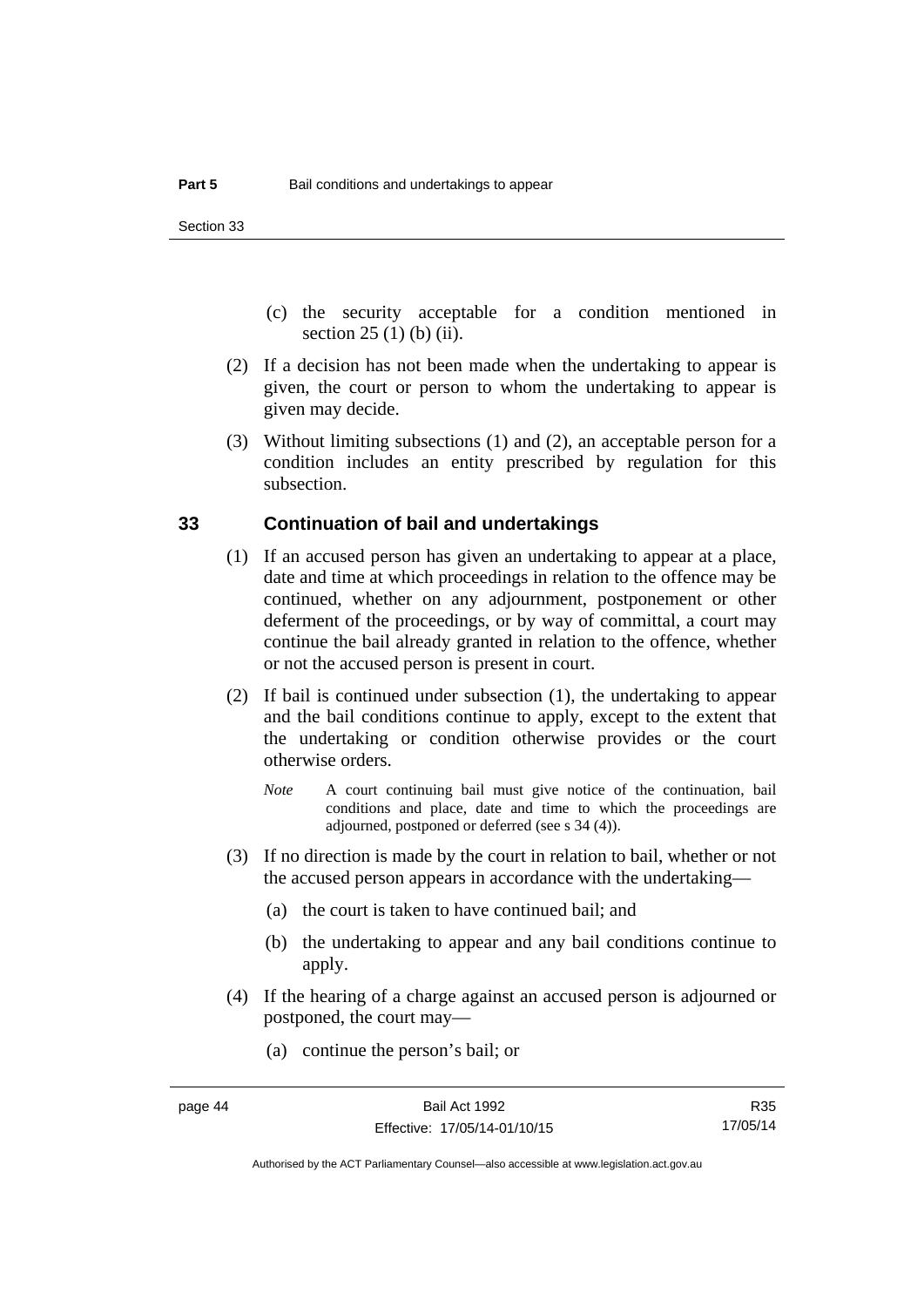- (b) make another order about bail.
- (5) However, if a deposit has been made, or security given, by a surety in accordance with a bail condition, the court must not continue bail without the surety's consent unless it is a condition of bail that the deposit or security continues to apply if bail is continued.
- (6) If bail is continued—
	- (a) the undertaking to appear is taken to be an undertaking to appear at any time when, and at any place where, proceedings in relation to the offence with which the person has been charged may be continued; and
	- (b) any bail conditions continue to apply.
- (7) If an accused person has been released on bail and the court is satisfied that the accused person is because of illness or accident or other sufficient cause unable to appear personally before the court on the day when the person is required to appear, the court may, in the absence of the accused person, order the person to be further remanded to the place, date and time that the court considers appropriate and may order that the undertaking to appear given by the accused person and any agreement entered into under a condition of the grant of bail be continued so as to require the appearance of the accused person at every place, date and time to which the accused person is remanded or the hearing adjourned, postponed or otherwise deferred.

## **34 Written notice of conditions of bail**

- (1) A court or authorised officer granting bail to an accused person—
	- (a) must give the accused person a written notice setting out—
		- (i) the person's obligations under the person's bail conditions; and
		- (ii) the consequences of any failure by the person to comply with the conditions; and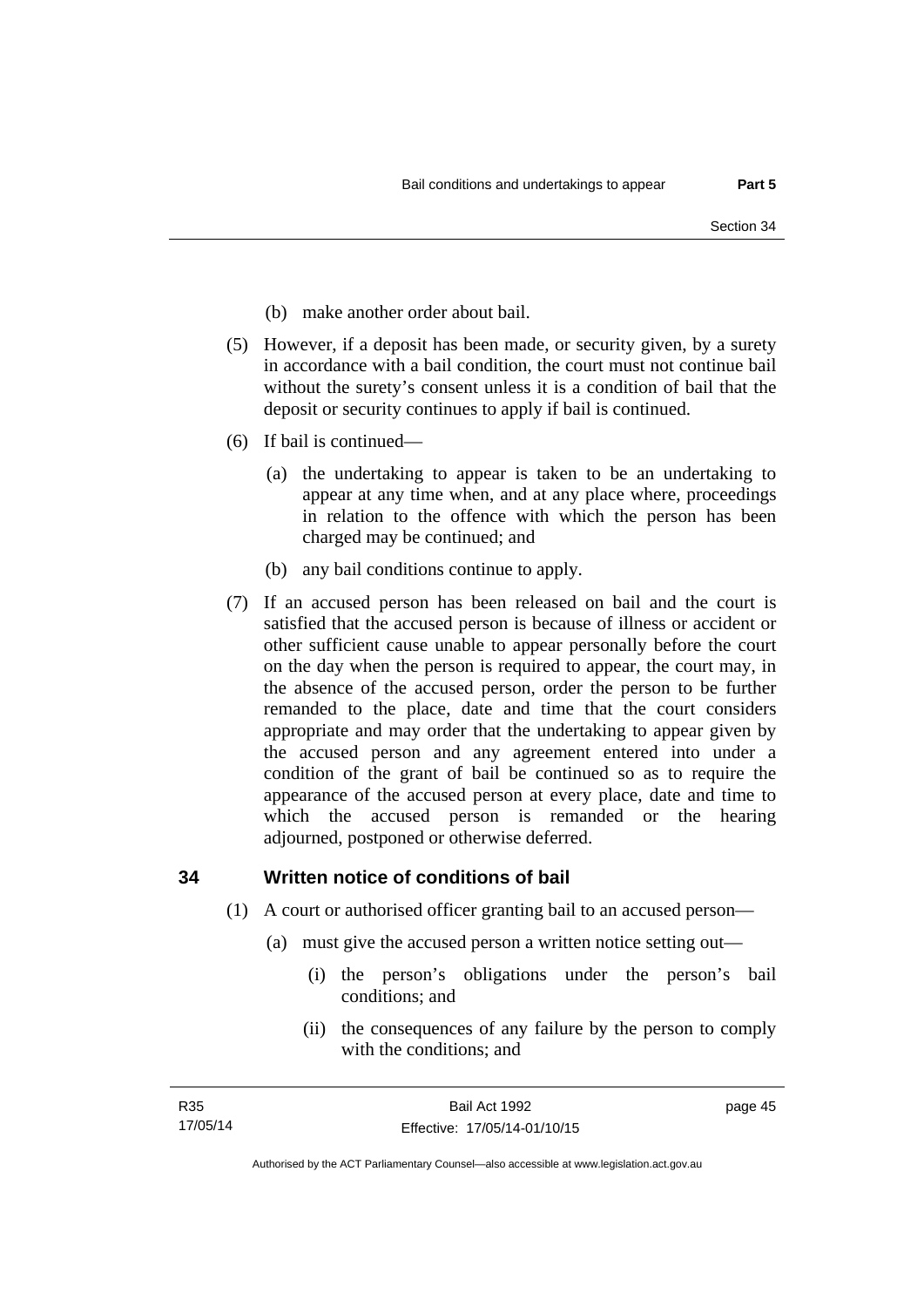Section 34

- (b) must be satisfied, before releasing the accused person, that the person will comply with the conditions.
- *Note* If a form is approved under s 58 for a notice under this section, the form must be used.
- (2) A court or authorised officer granting bail to an accused person with a surety for the accused person's appearance to answer the charges against the person —
	- (a) must give the surety written notice of—
		- (i) the accused person's obligations under the person's bail conditions; and
		- (ii) the consequences of any failure by the person to comply with the conditions; and
	- (b) must be satisfied, before releasing the accused person, that the surety understands—
		- (i) the nature and extent of the accused person's obligations under the person's bail conditions; and
		- (ii) the consequences of any failure by the person to comply with the conditions.
- (3) If a bail condition is imposed or varied on a review under part 6 of a decision made in relation to bail, the court or authorised officer imposing or varying the condition—
	- (a) must give the accused person a written notice setting out—
		- (i) the person's obligations under the condition; and
		- (ii) the consequences of any failure by the person to comply with the condition; and
	- (b) must be satisfied that the accused person will comply with the condition; and

R35 17/05/14

Authorised by the ACT Parliamentary Counsel—also accessible at www.legislation.act.gov.au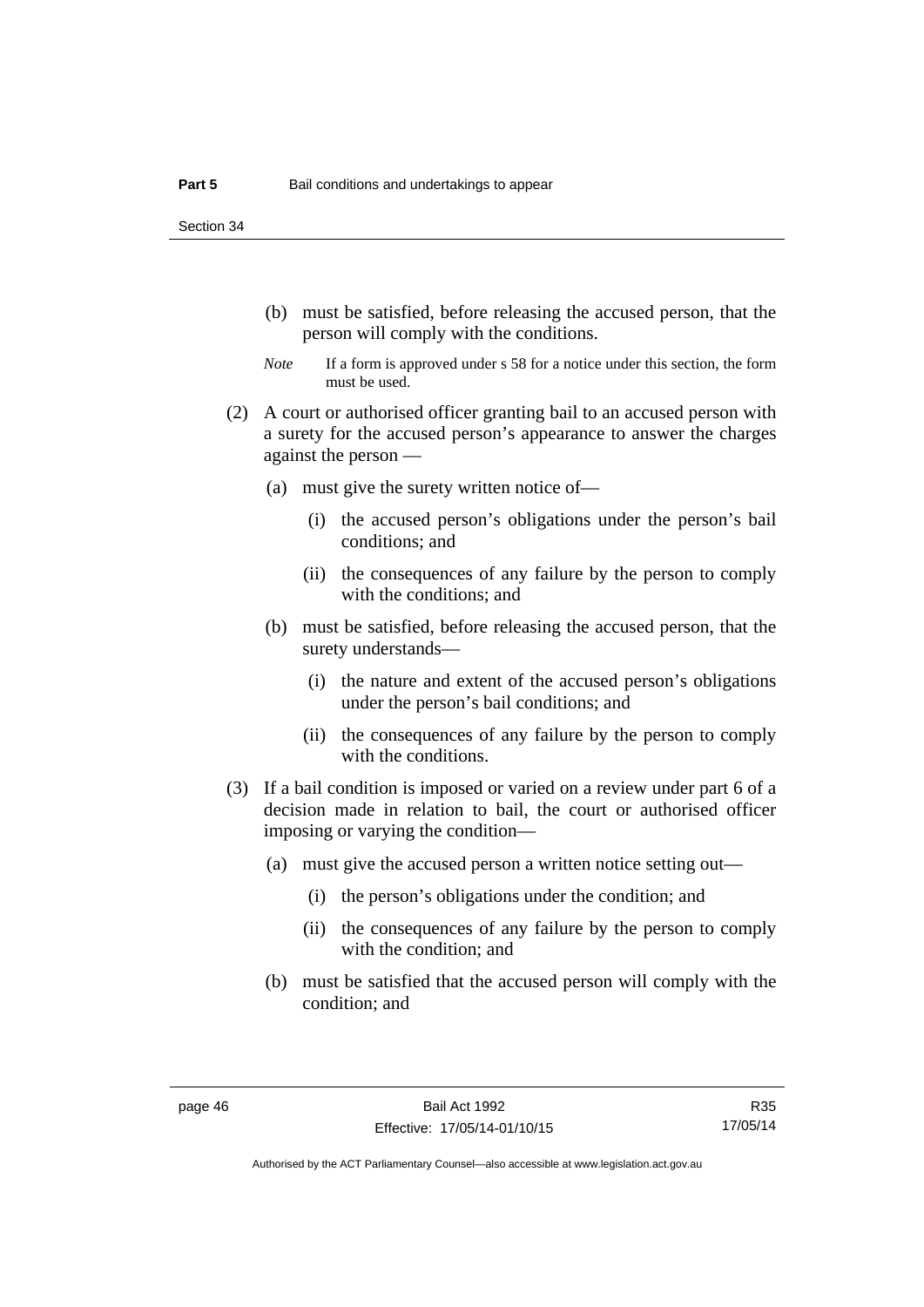- (c) if there is a surety for the appearance of the accused person to answer the charges against the accused person—
	- (i) must give the surety a written notice setting out—
		- (A) the accused person's obligations under the condition; and
		- (B) the consequences of any failure by the person to comply with the condition; and
	- (ii) must be satisfied that the surety understands—
		- (A) the nature and extent of the accused person's obligations under the condition; and
		- (B) the consequences of any failure by the person to comply with the condition.
- (4) A court continuing bail on an adjournment or a postponement of proceedings must immediately give, or cause to be given, to the accused person a written notice that—
	- (a) states that bail is continued until the hearing is resumed or stated; and
	- (b) states the conditions on which bail is presently allowed; and
	- (c) states the place, date and time to which the proceedings are adjourned or postponed or states that the proceedings are adjourned or postponed to a place, date and time that are from time to time stated in a notice given or sent to the accused person as prescribed by regulation.

## **36 Discharge of surety**

- (1) A surety may, at any time apply to be discharged from his or her liability under a bail condition—
	- (a) if bail has been granted by a court—
		- (i) to the court that granted bail; or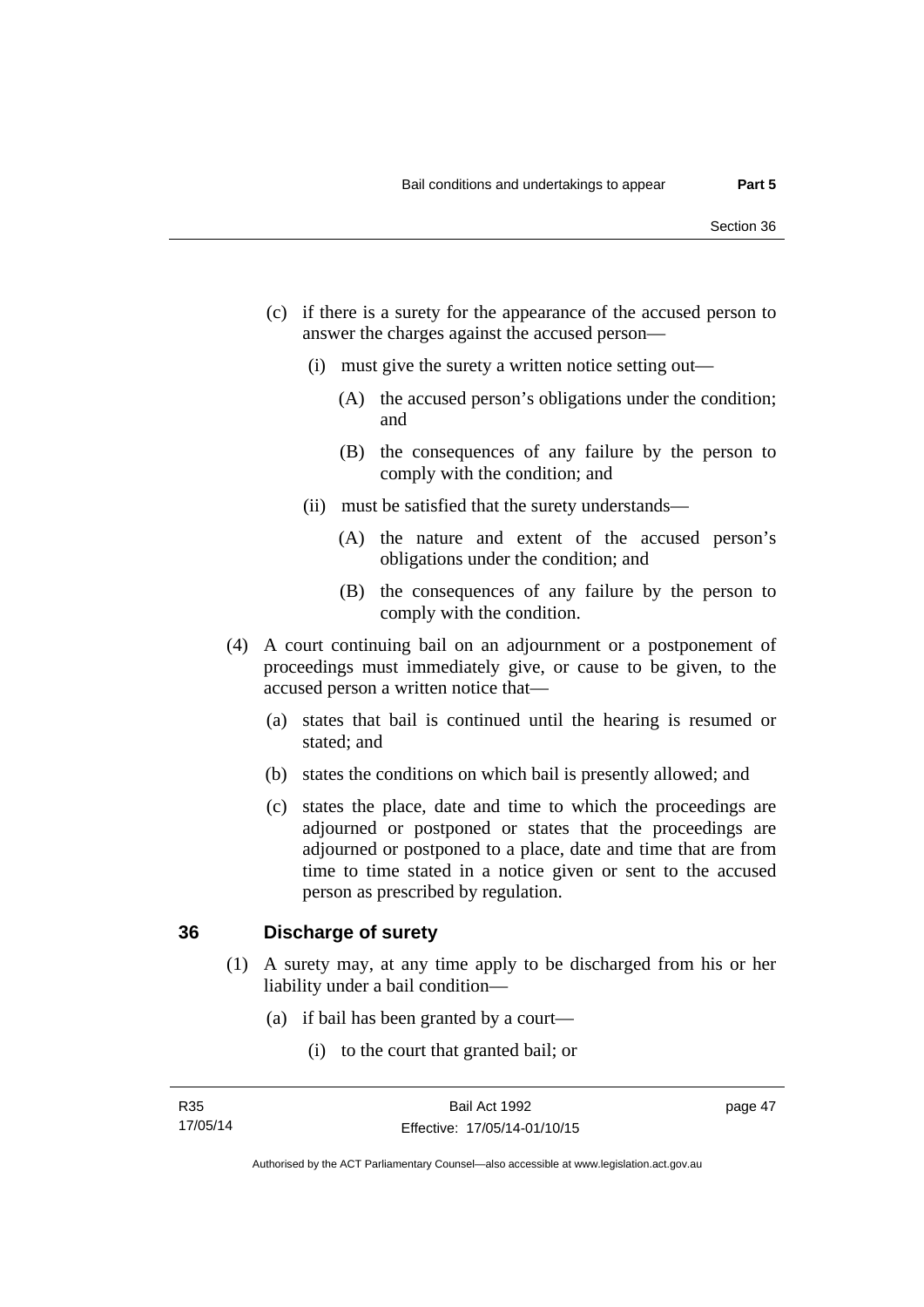Section 37

- (ii) to the court of appearance; or
- (b) if bail has been granted by an authorised officer—to the court of appearance.
- (2) However, an application may not be made if the person granted bail has failed to comply with a bail condition or undertaking to appear.
- (3) If the person granted bail is not in custody or before the court when the application is made, the court must—
	- (a) issue a warrant to apprehend the person and bring the person before the court; or
	- (b) issue a summons for the person's appearance before the court.
- (4) On the person's appearance before the court, the court must, unless the court considers it would be unjust to do so—
	- (a) direct that the applicant be discharged from his or her liability; and
	- (b) release the security or deposit.
- (5) If the court discharges the applicant from liability, the court may—
	- (a) impose further bail conditions; and
	- (b) remand the person granted bail into custody until the further conditions are satisfied.
- (6) In this section:

*court of appearance* means the court before which the accused person is required to appear in accordance with his or her undertaking to appear.

## **37 Payment of amounts to Territory**

- (1) This section applies if—
	- (a) a person granted bail fails to appear in court in accordance with his or her undertaking; and

R35 17/05/14

Authorised by the ACT Parliamentary Counsel—also accessible at www.legislation.act.gov.au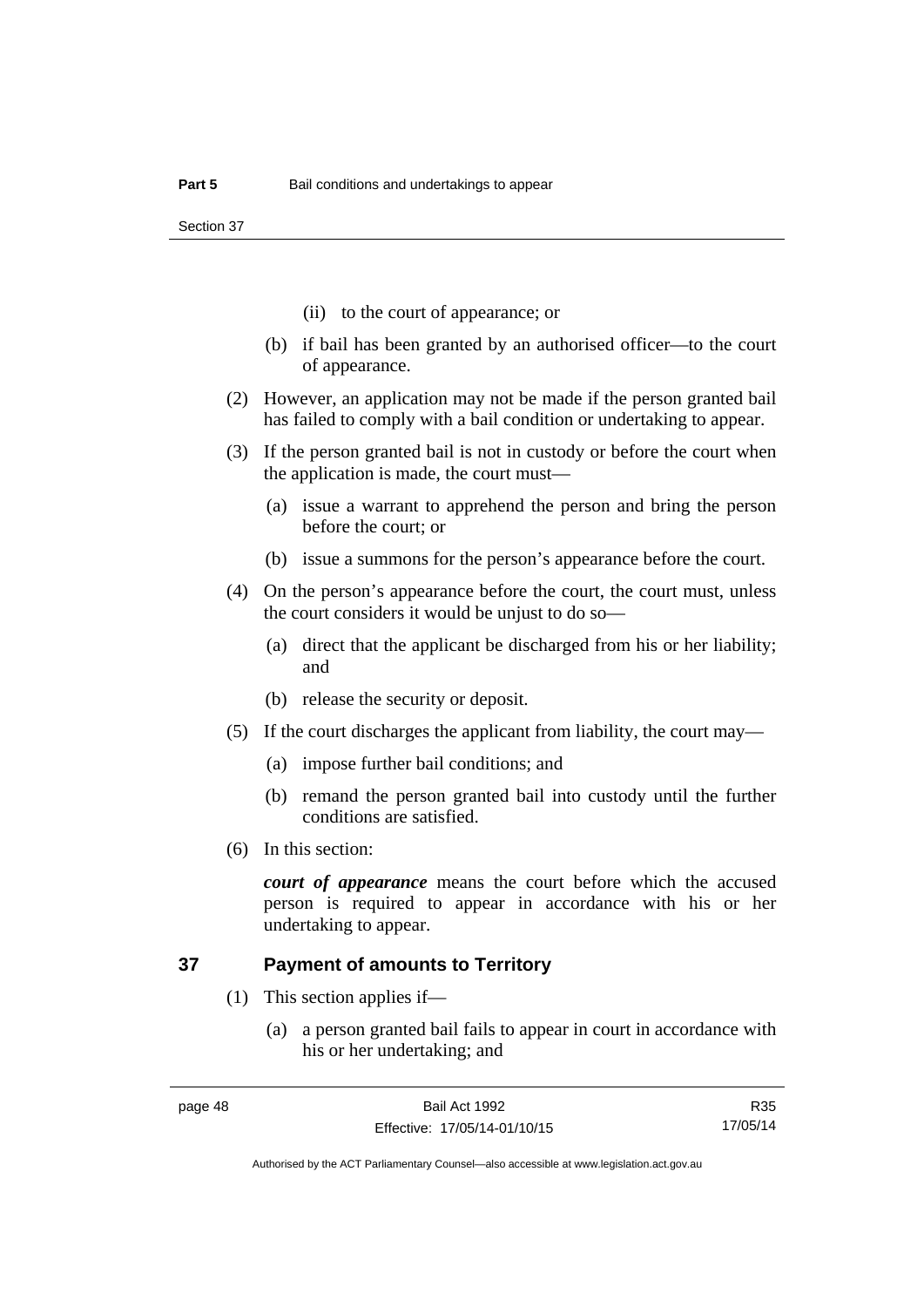- (b) a bail condition mentioned in section 25 (1) (b) or (c) requires the person or someone else (the *person required to pay*) to pay, or forfeit, an amount to the Territory if the person fails to appear.
- (2) If the amount has been deposited in accordance with a condition mentioned in section 25 (1) (c), the amount is forfeited to the Territory.
- (3) If the amount has not been deposited, the court may order the person required to pay to pay the amount to the Territory.
- (4) Notice of the order must be given to the person required to pay as soon as practicable.

*Note* For how documents may be served, see the [Legislation Act,](http://www.legislation.act.gov.au/a/2001-14) pt 19.5.

- (5) If, after the end of 28 days after the day the notice is given, the amount has not been paid the amount may be recovered under the *[Crimes \(Sentence Administration\) Act 2005](http://www.legislation.act.gov.au/a/2005-59)*, chapter 6A (Court imposed fines) as if it were a fine within the meaning of that chapter.
- (6) Subsection (5) applies to an amount even if the amount exceeds \$50 000.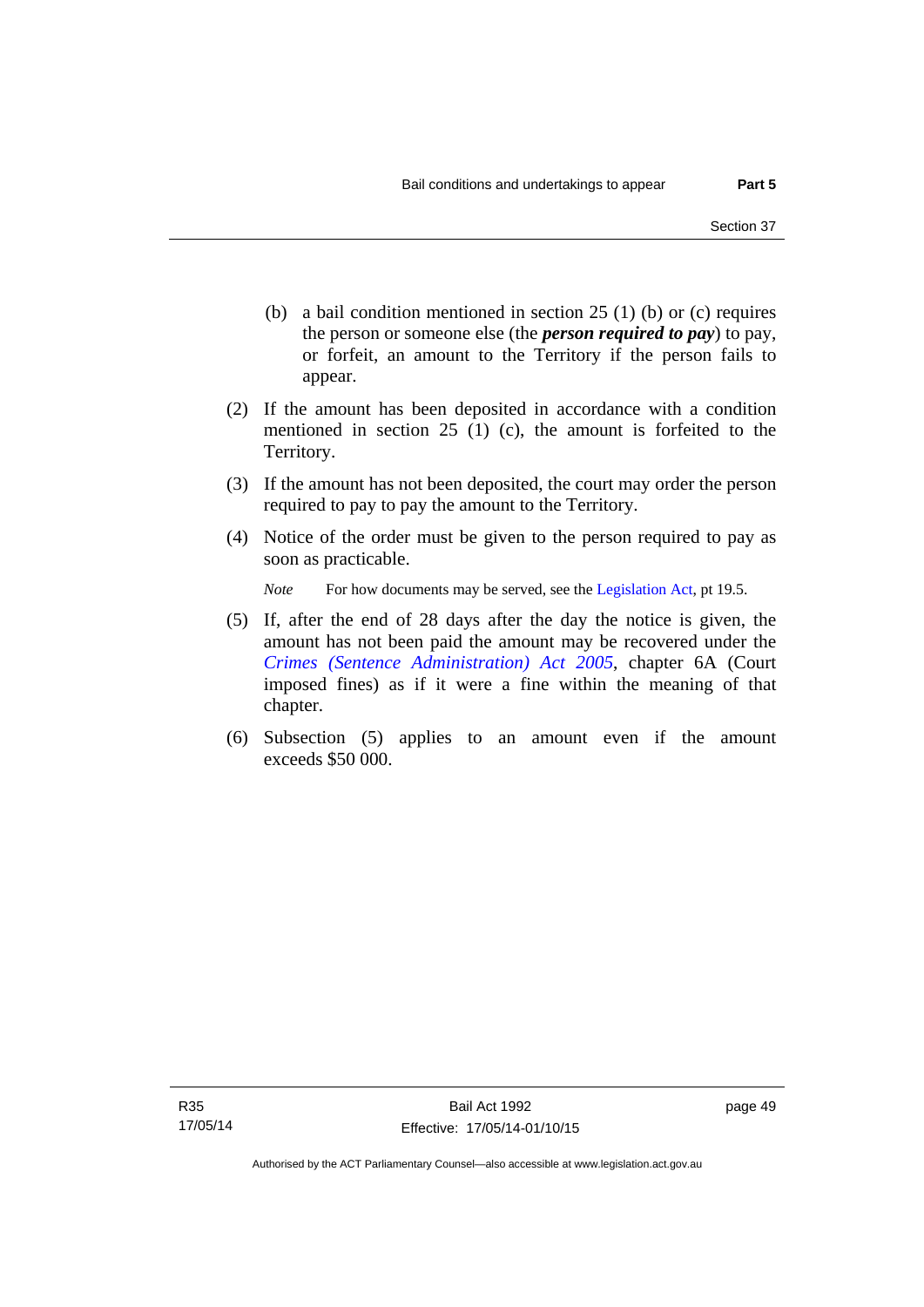# **Part 6 Review of bail decisions**

## **Division 6.1 Review of decisions by authorised officers**

## **38 Review by authorised officers**

- (1) If an authorised officer makes a decision under part 4 in relation to bail for an accused person that is—
	- (a) a decision to refuse to grant bail to the accused person; or
	- (b) a decision to grant bail to the accused person subject to 1 or more bail conditions;

the accused person may request a review of that decision by the authorised officer who made the decision or any other authorised officer.

 (2) If an application for a review of a bail decision is made to an authorised officer under subsection (1), the authorised officer must as soon as possible conduct a review of the decision.

## **39 Exercise of power to review**

- (1) The power to review a decision under this division includes a power to confirm or vary a decision or to substitute another decision.
- (2) A decision as varied or substituted must be in conformity with this Act.
- (3) If, on a review of a decision under this division, the authorised officer varies the decision or substitutes another decision, section 27 applies in relation to the decision as varied or substituted as if the decision had been made by the authorised officer under part 4.
- (4) An authorised officer may refuse to entertain a request to review a decision under this division if the authorised officer is satisfied that the request is frivolous or vexatious.

R35 17/05/14

Authorised by the ACT Parliamentary Counsel—also accessible at www.legislation.act.gov.au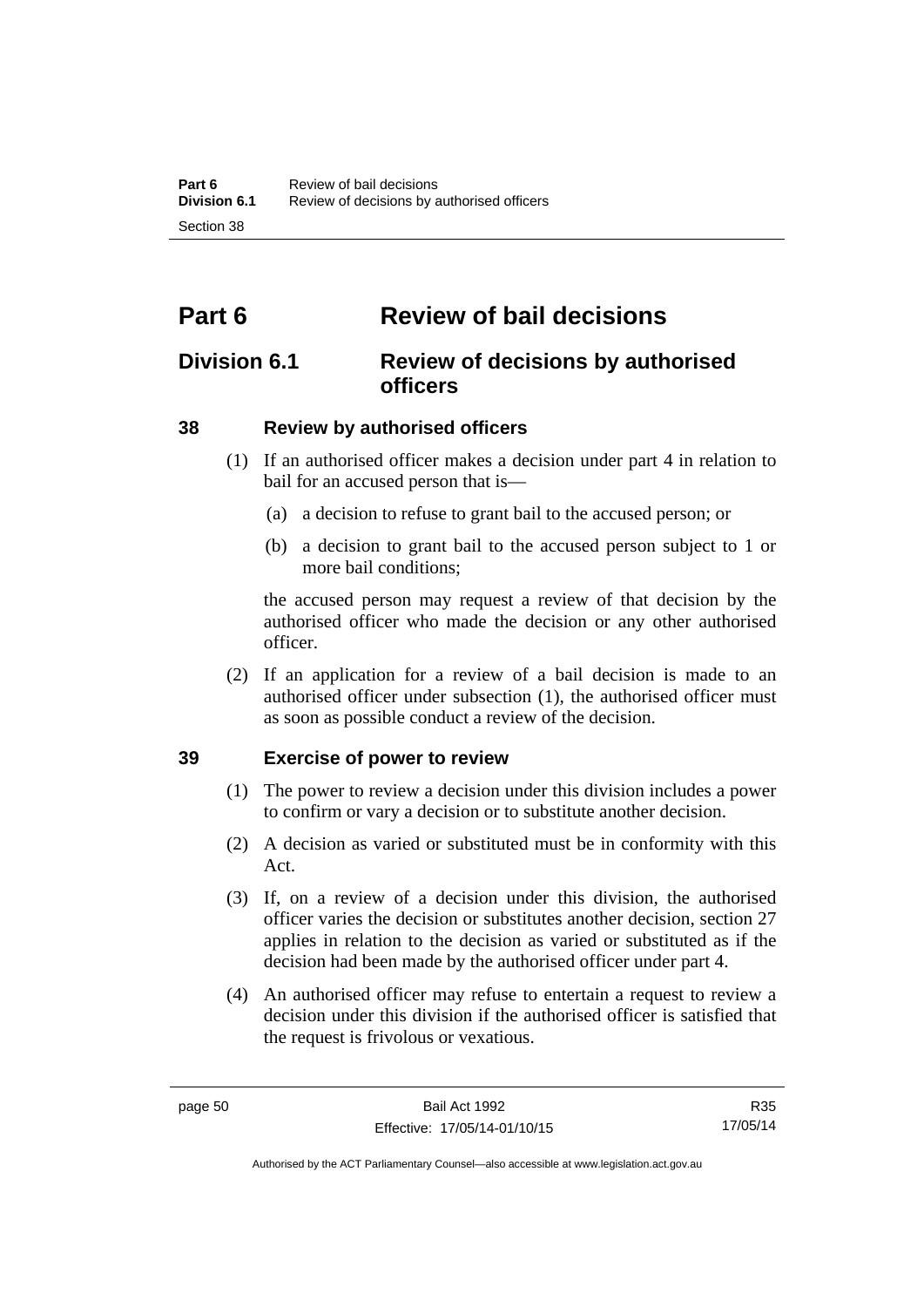- (5) A regulation may—
	- (a) prescribe the way of making a request for the review of a decision under this division; and
	- (b) prescribe procedures for the conduct of a review under this division; and
	- (c) limit the time within which, and the circumstances in which, an accused person may apply for a review of a decision under this division; and
	- (d) limit the number of applications that may be made for the review of a bail decision under this division.

## **40 Limitation on power of authorised officer to review**

An authorised officer may not, under this division—

- (a) review a decision in circumstances if, had the decision not been made, the authorised officer would be prohibited from making a decision in relation to the grant of bail; or
- (b) review a decision that has been reviewed by a court.

## **Division 6.2 Review of decisions by courts**

## **41 Right of review of bail decisions**

An accused person or the informant may apply under this division for review of any decision by a court or an authorised officer in relation to bail.

## **41A Court may review on its own initiative**

 (1) A court that has made a decision in relation to bail may review the decision on its own initiative if the court considers it is in the interests of justice to do so.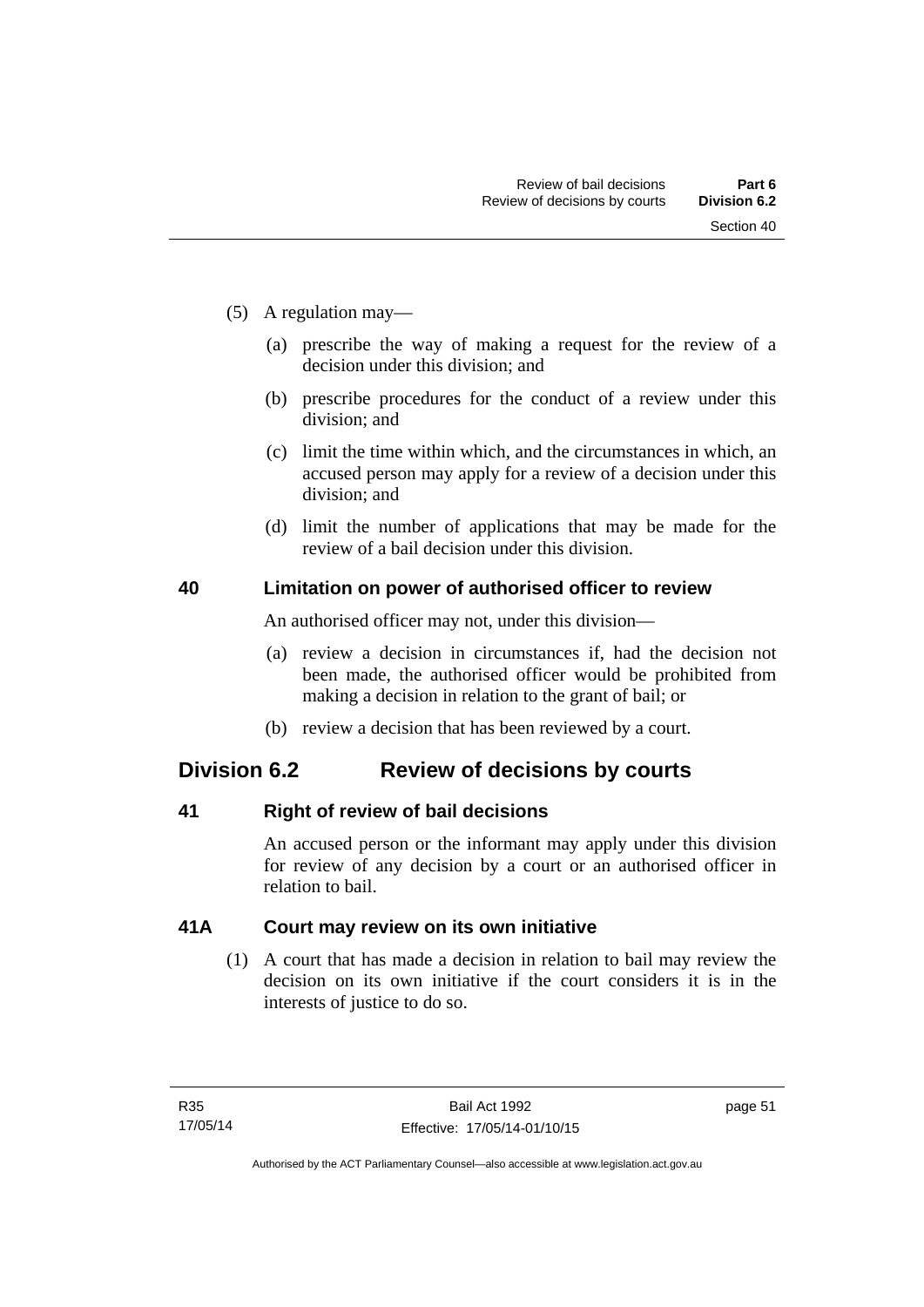(2) The court may issue a warrant for the arrest of the person and for bringing the person before the court at the time and place stated in the warrant.

## **42 Power of Magistrates Court to review—decision of authorised officer**

- (1) The Magistrates Court may, on application under this division, review any decision of an authorised officer in relation to bail for an accused person, only if—
	- (a) the court has power to make a bail order under section 20 (1) (a) (Power in relation to bail—Magistrates Court); and
	- (b) the court is satisfied that the applicant has shown—
		- (i) a change in circumstances relevant to the granting of bail since the authorised officer's decision; or
		- (ii) the availability of fresh evidence or information relevant to the granting of bail to the accused person that was unavailable when the authorised officer made the decision.
- (2) The power of the Magistrates Court to review a decision under this section may be exercised whether or not any power to review the decision under section 38 (Review by authorised officers) has been exercised or been sought to be exercised.

## **42A Power of Magistrates Court to review—decision of Magistrates Court**

 The Magistrates Court may, on application under this division, review any decision of the court (however constituted) in relation to bail for an accused person, only if—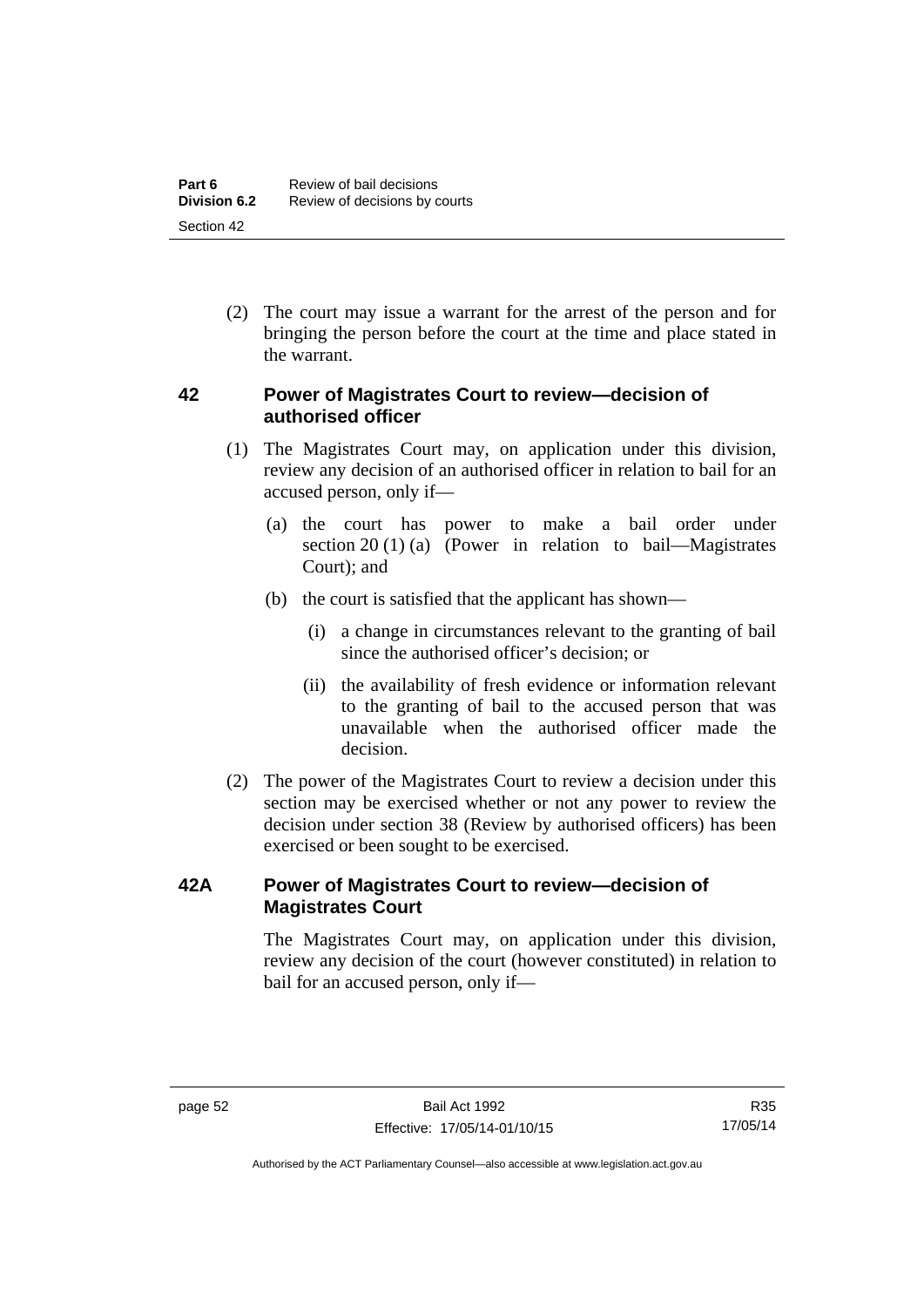- (a) the court has power to make a bail order under section 20 (1) (a) (Power in relation to bail—Magistrates Court); and
- (b) the court is satisfied that the applicant has shown—
	- (i) a change in circumstances relevant to the granting of bail since the court's decision; or
	- (ii) the availability of fresh evidence or information relevant to the granting of bail to the accused person that was unavailable when the court made the decision; and
- (c) for an application made by the accused person—the person has made 2 applications for bail in the Magistrates Court in the proceeding to which the bail relates.

## **43 Power of Supreme Court to review—decision of authorised officer**

- (1) This section applies if, in relation to a decision of an authorised officer in relation to bail for an accused person, the Magistrates Court—
	- (a) does not have power to hear an application for review of the decision; or
	- (b) has heard an application for review of the decision.
- (2) The Supreme Court may, on application under this division, review the decision of the authorised officer, only if the court is satisfied that the applicant has shown—
	- (a) a change in circumstances relevant to the granting of bail since the authorised officer's decision; or
	- (b) the availability of fresh evidence or information relevant to the granting of bail to the accused person that was unavailable when the authorised officer made the decision.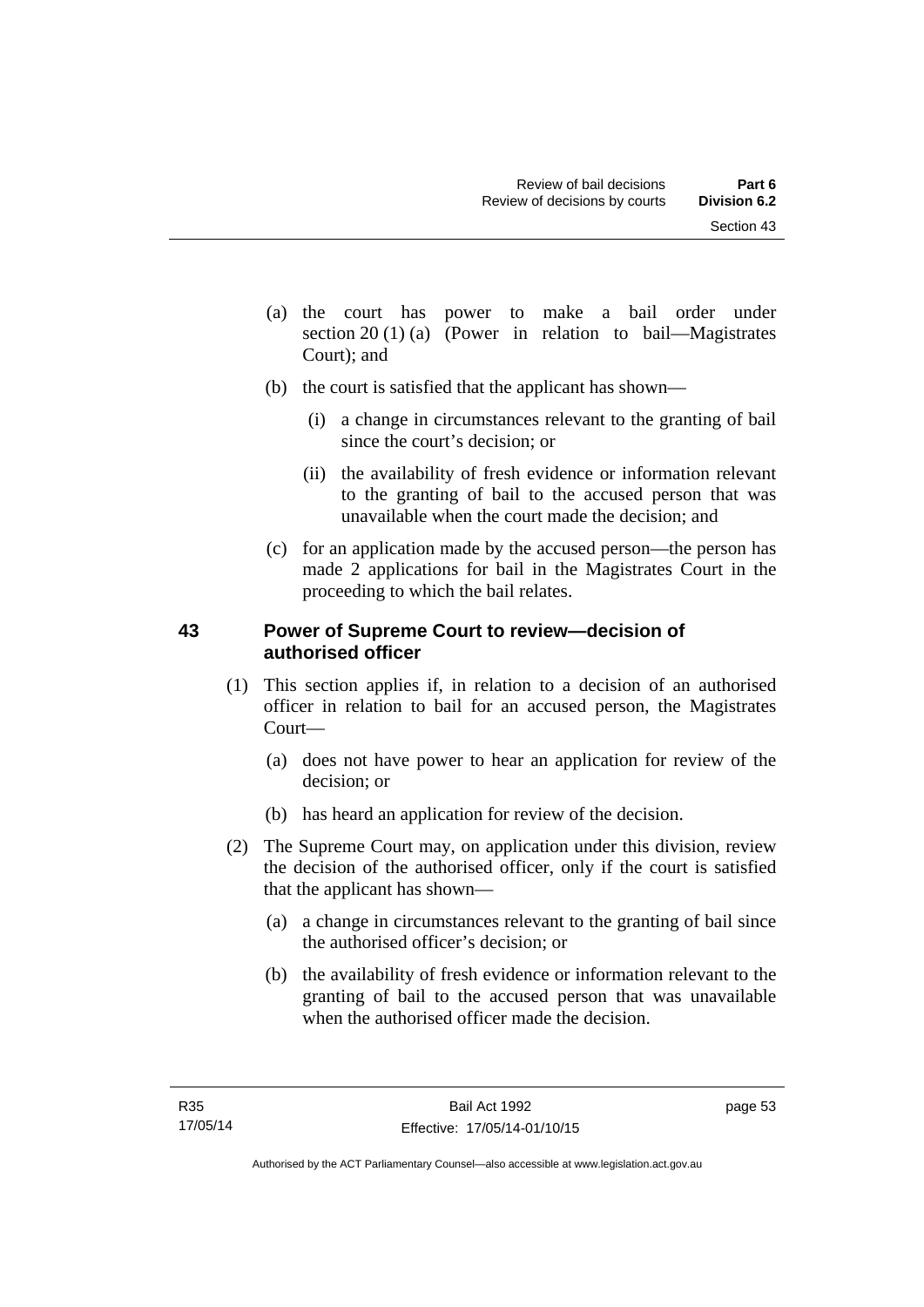(3) The power of the Supreme Court to review a decision under this section may be exercised whether or not any power to review the decision under section 38 (Review by authorised officers) has been exercised or been sought to be exercised.

## **43A Power of Supreme Court to review—decision of Magistrates Court or Supreme Court**

- (1) This section applies if a decision in relation to bail for an accused person has been made by—
	- (a) the Magistrates Court in accordance with section 42A (Power of Magistrates Court to review—decision of Magistrates Court); or
	- (b) the Supreme Court.
- (2) The Supreme Court may, on application under this division, review the decision of the court, only if the court is satisfied that the applicant has shown—
	- (a) a change in circumstances relevant to the granting of bail since the court's decision; or
	- (b) the availability of fresh evidence or information relevant to the granting of bail to the accused person that was unavailable when the court made the decision.

## **45 Exercise of power to review**

- (1) The power to review a decision under this division includes a power to confirm or vary the decision or to substitute another decision.
- (2) A decision as varied or substituted must be in conformity with this Act.
- (3) The review of a decision must be by way of rehearing and evidence or information in addition to, or in substitution for, the evidence or information given or obtained on the making of the decision may be given or obtained on the review.

R35 17/05/14

Authorised by the ACT Parliamentary Counsel—also accessible at www.legislation.act.gov.au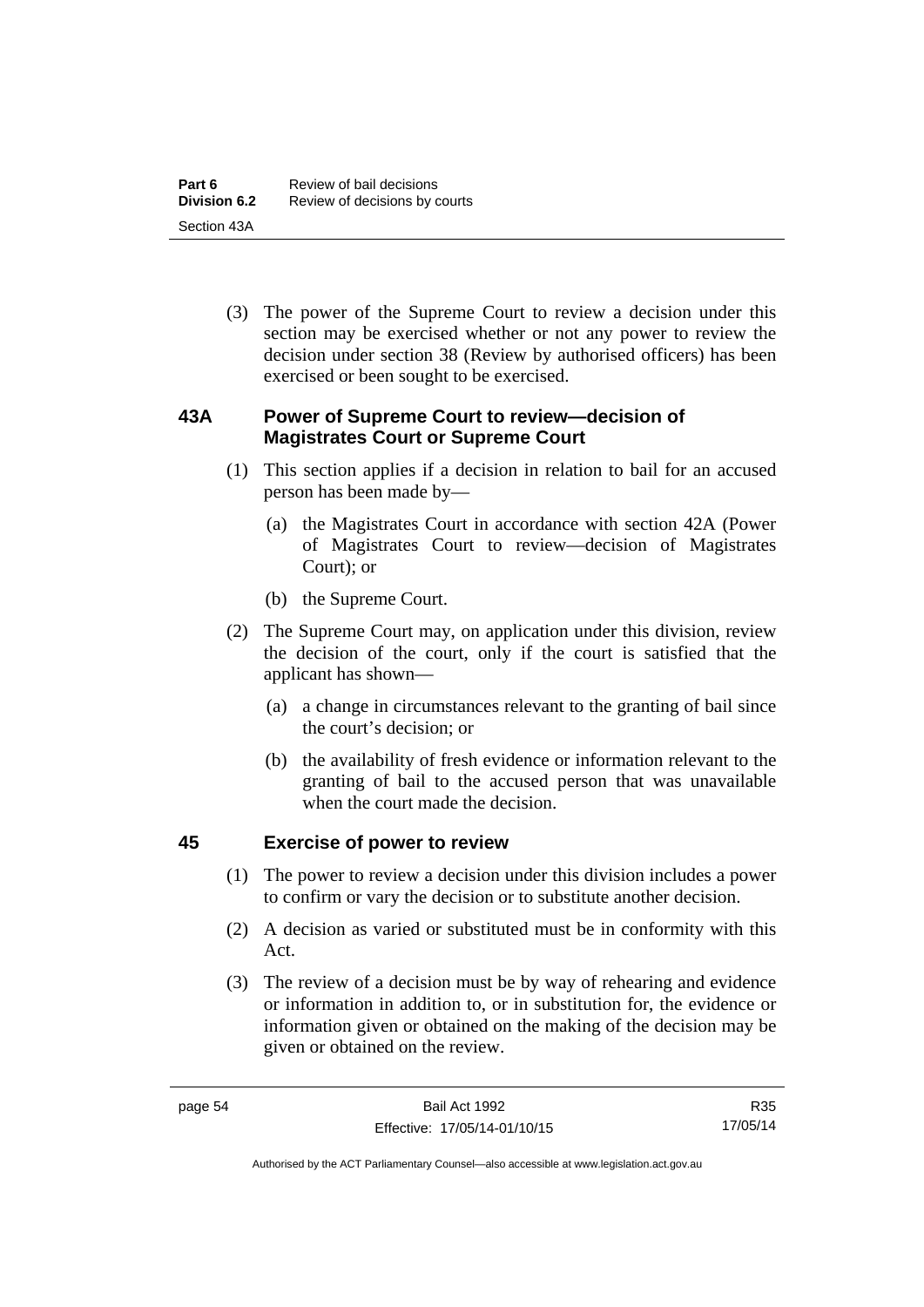- (4) If, on a review of a decision under this division the court varies the decision or substitutes another decision, section 27 applies in relation to the decision as varied or substituted as if that decision had been given by the court in relation to an application for bail.
- (5) If, on a review of a decision under this division, bail for an accused person is revoked, the court may, by warrant, commit the person into custody.
- (6) If, on a review of a decision under this division—
	- (a) bail is granted without any condition being imposed but the accused person has not given an undertaking to appear; or
	- (b) bail is granted subject to a condition;

the court may by warrant commit the person into custody until the person gives the undertaking to appear or satisfies the condition.

- (7) A court may refuse to entertain a request to review a decision under this division if the court is satisfied that the request is frivolous or vexatious.
- (8) A regulation may make provision in relation to—
	- (a) the way of making a request for the review of a decision under this division; and
	- (b) the giving or sending to people of notices relating to the proposed exercise of power to review a decision under this division.

## **46 Review limited to bail conditions**

- (1) If an accused person has remained in custody after being granted bail by a court because any condition of the bail has not been complied with, the decision in relation to bail may be reviewed by the court that granted bail—
	- (a) at the request of the accused person; or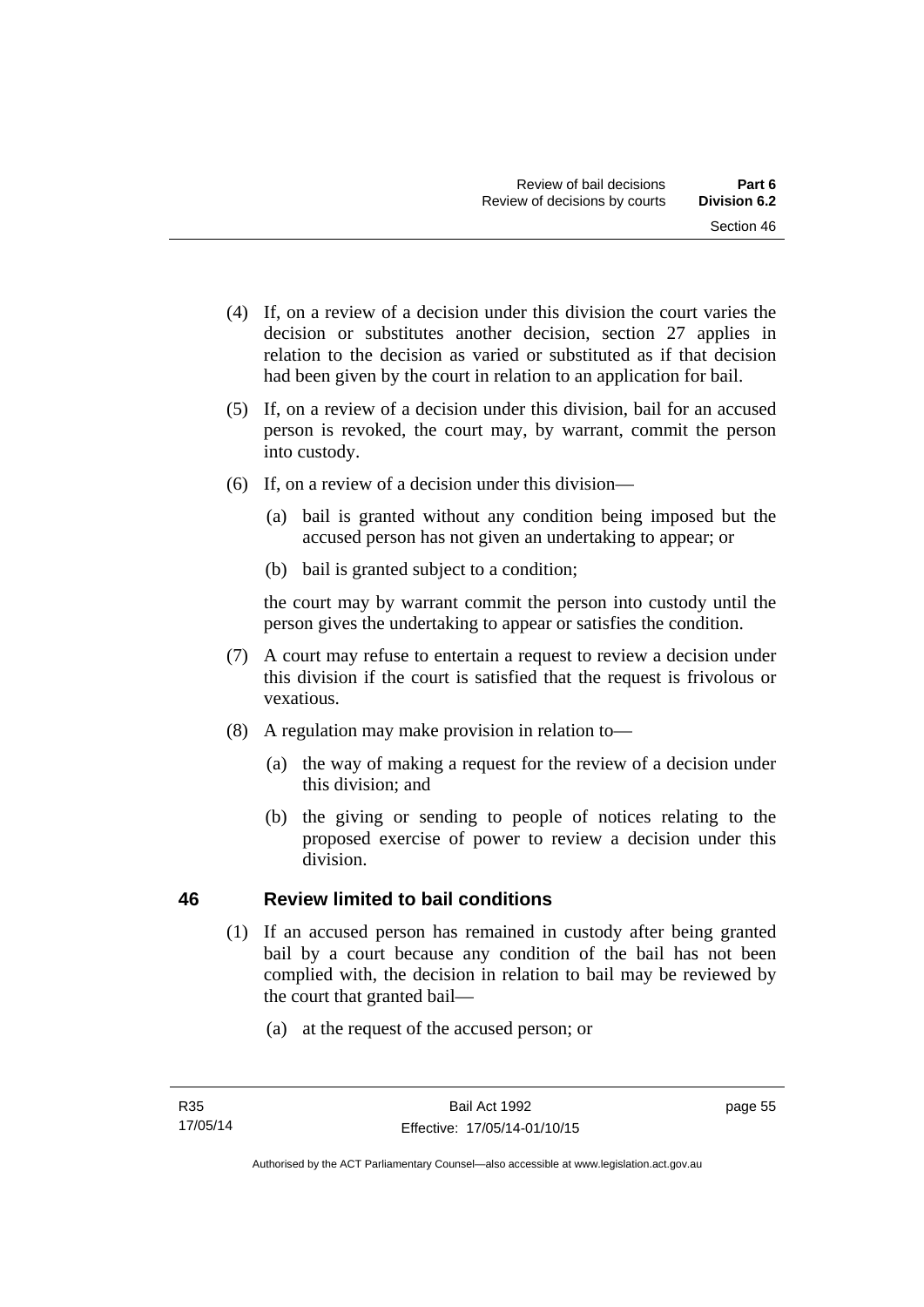- (b) at the request of a police officer; or
- (c) on the court's own initiative.
- (2) A review under this section of a decision in relation to bail is limited to a review of the conditions on which bail has been granted.
- (3) A review requested under this section by a police officer must not be conducted unless the court is satisfied that the request was made—
	- (a) for the purpose of benefiting the accused person; and
	- (b) with the consent of the accused person.
- (4) On a review of a bail decision under this section, a court may—
	- (a) confirm the decision about the conditions of bail; or
	- (b) vary the decision by removing or imposing bail conditions; or
	- (c) grant bail without imposing any bail condition.
- (5) Notwithstanding section 43 or section 43A, the Supreme Court is empowered to conduct a review of a bail decision under this section only in relation to bail granted by the Supreme Court (however constituted).

Authorised by the ACT Parliamentary Counsel—also accessible at www.legislation.act.gov.au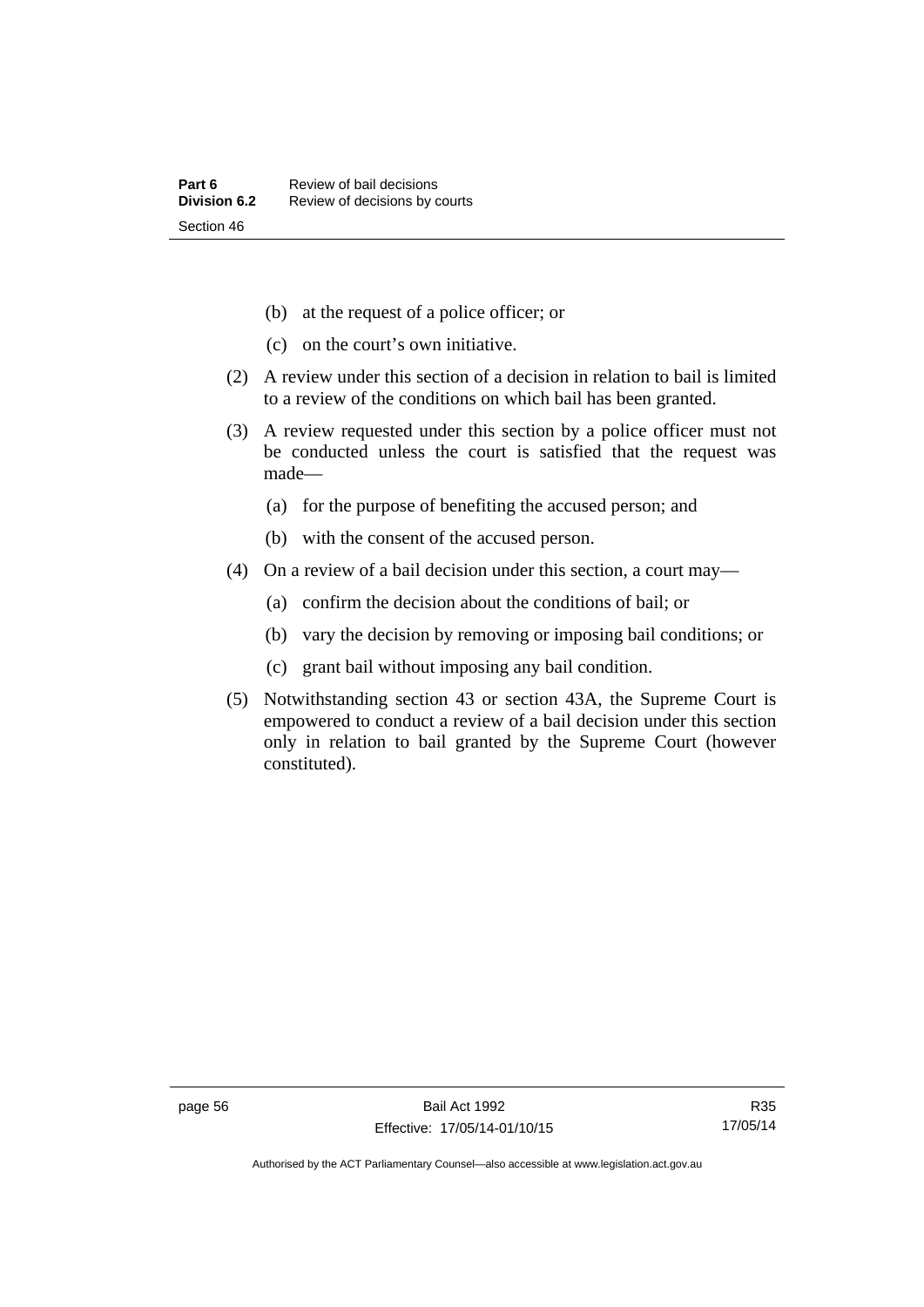# **Part 7 Miscellaneous**

## **47 Giving information relating to bail**

 (1) If a person is charged by a police officer with an offence and the person charged is being held in custody in relation to the offence, the police officer must, as soon as is reasonably practicable after the person is charged, give to the person, by written notice, information relating to his or her entitlement to, or eligibility for, bail and to his or her entitlement to the review of decisions under this Act.

 (2) If an accused person is being held in custody in relation to an offence at the time of his or her first appearance in court in relation to that offence, the court must, during that appearance, or as soon as is reasonably practicable, give to the person, by written notice, information relating to his or her entitlement to, or eligibility for, bail.

## **47A Notice to victim of bail decisions**

- (1) This section applies if—
	- (a) a court or authorised officer makes a decision about a grant of bail, or reviews a bail decision, in relation to a person; and
	- (b) the informant is aware that a victim has expressed concern about the need for protection from violence or harassment by the person.
- (2) The informant must tell a police officer assigned to liaise with victims of crime (a *victim liaison officer*) that the victim has expressed the concern.

*Note* If a form is approved under s 58 for a notice under this section, the form must be used.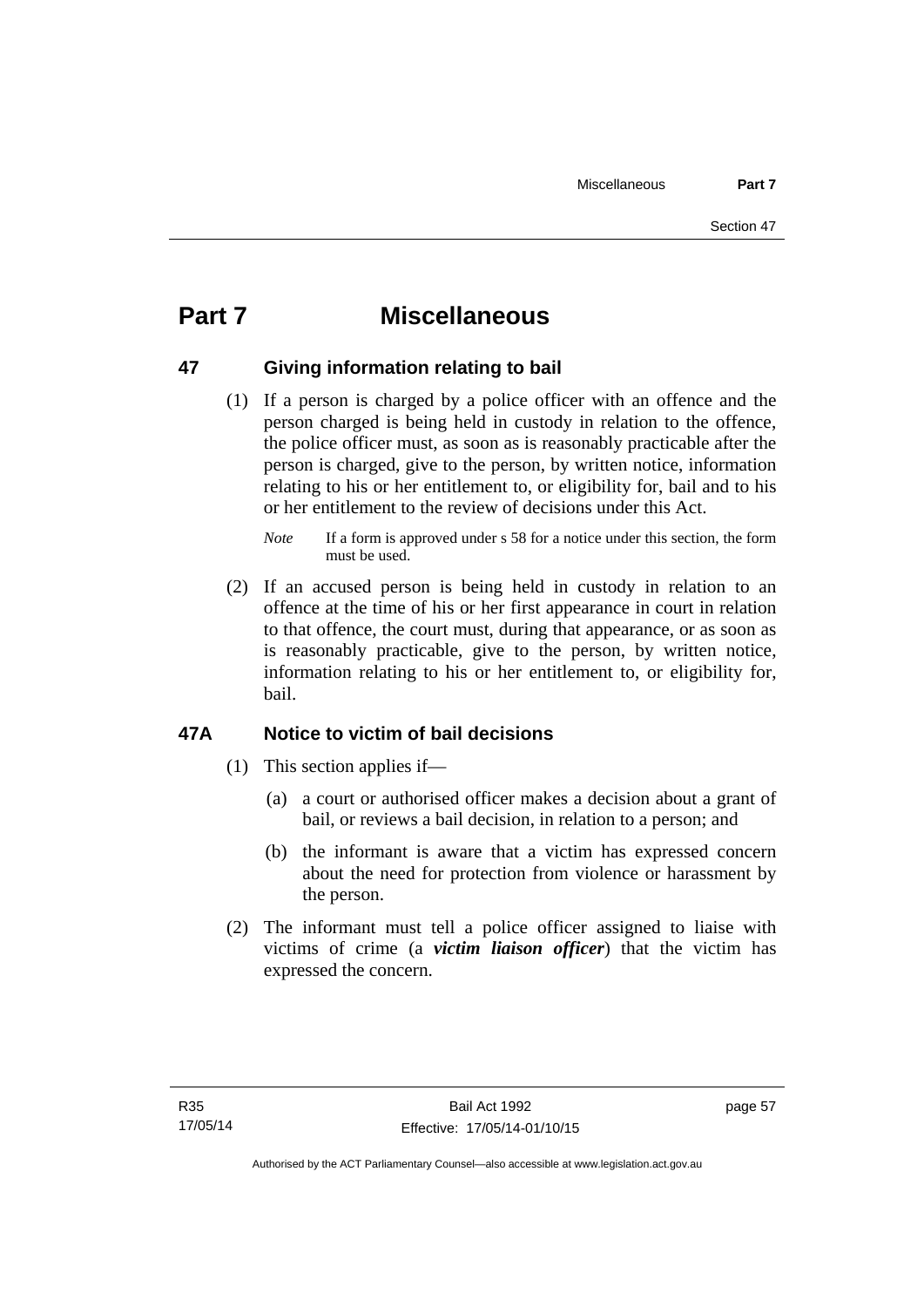#### **Part 7** Miscellaneous

Section 48

 (3) If a victim liaison officer is told about a victim's concern, the victim liaison officer must take all reasonable steps to tell the victim (or, if the victim is a child, a person who has parental responsibility for the child) about the bail decision as soon as practicable.

## **48 Notification to court that bail condition not satisfied**

- (1) This section applies to a person who has been granted bail by a court but who has remained in custody since bail was granted because a condition of the bail has not been complied with.
- (2) The person in charge of the correctional centre or other place where the person is in custody must give the court written notice that the person remains in custody because of the failure to comply with a bail condition.

*Note* If a form is approved under s 58 for a notice, the form must be used.

- (3) The notice must be given to the court not later than 7 days after the day the person is received into custody.
- (4) To remove any doubt, the court to which a notice is given under subsection (2) may, on its own initiative, conduct a review under section 46 of the condition on which bail was granted.
- (5) A notice under this section is required to be given only once in relation to any particular grant of bail.
- (6) A regulation may prescribe information that is to be given to a court with a notice under this section.

## **49 Failure to answer bail**

- (1) A person commits an offence if the person—
	- (a) gives an undertaking to appear before a court; and
	- (b) fails to carry out the undertaking.

Maximum penalty: 200 penalty units, imprisonment for 2 years or both.

R35 17/05/14

Authorised by the ACT Parliamentary Counsel—also accessible at www.legislation.act.gov.au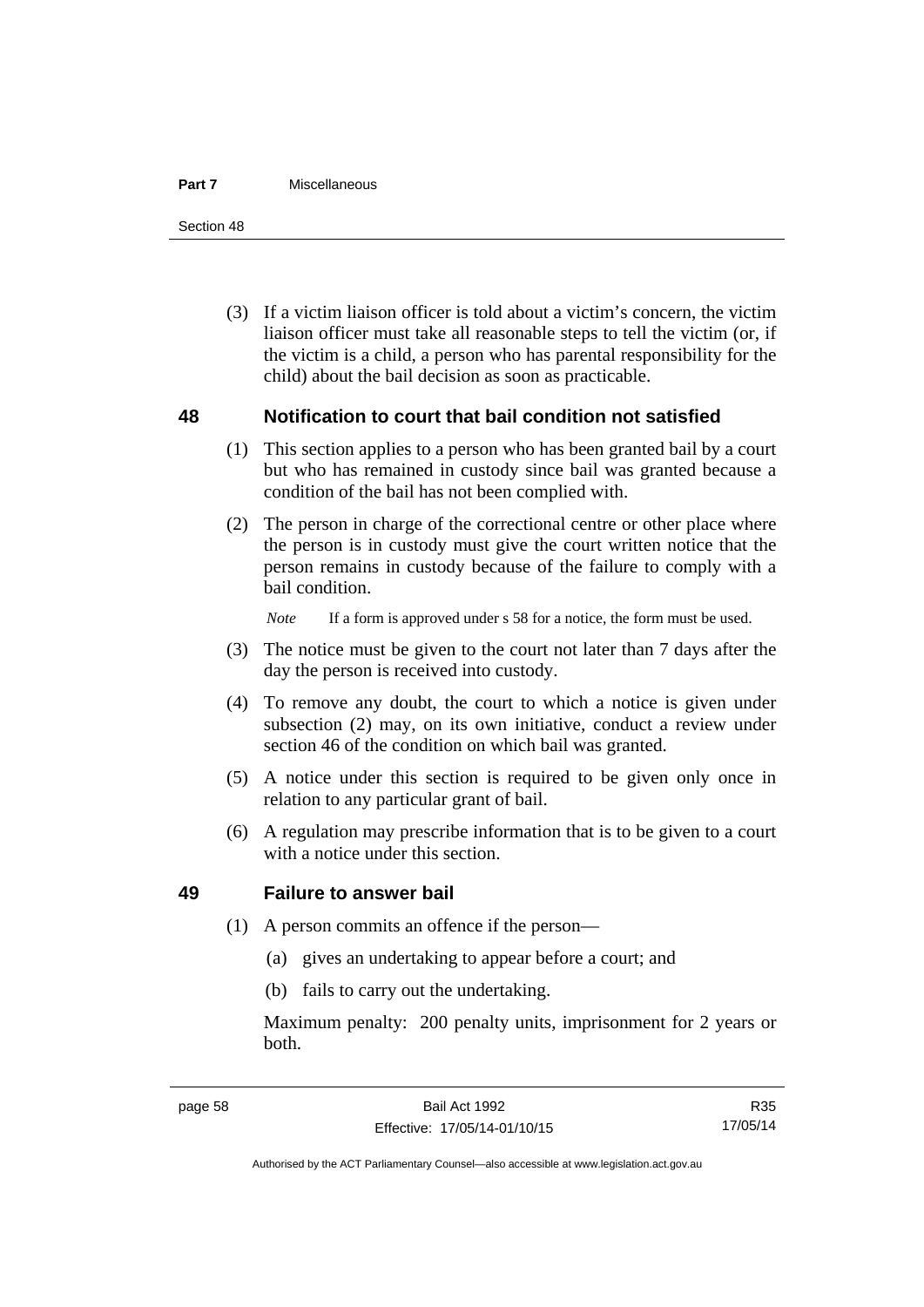- (2) The court may issue a warrant to arrest the person and to bring the person before the court.
- (3) Subsection (1) does not apply if the person has a reasonable excuse for failing to carry out the undertaking.

## **51 Indemnification of sureties**

(1) A person commits an offence if the person indemnifies, or agrees to indemnify, anyone else against a liability the other person incurs or may incur as surety for an accused person.

Maximum penalty: 200 penalty units, imprisonment for 2 years or both.

 (2) A person commits an offence if the person is indemnified, or agrees to be indemnified, by someone else against a liability the person incurs or may incur as surety for an accused person.

Maximum penalty: 200 penalty units, imprisonment for 2 years or both.

- (3) For this section, it does not matter whether—
	- (a) the agreement is for compensation in money or anything else; or
	- (b) the agreement is made before or after the person indemnified, or agreed to be indemnified, becomes a surety; or
	- (c) the person indemnified, or agreed to be indemnified, becomes a surety.

## **52 Contravention of Act by police officers**

(1) If a police officer contravenes a provision of this Act that is applicable to him or her as a police officer or as an authorised officer, the contravention is not punishable as an offence unless a penalty is expressly provided by this Act in relation to the contravention.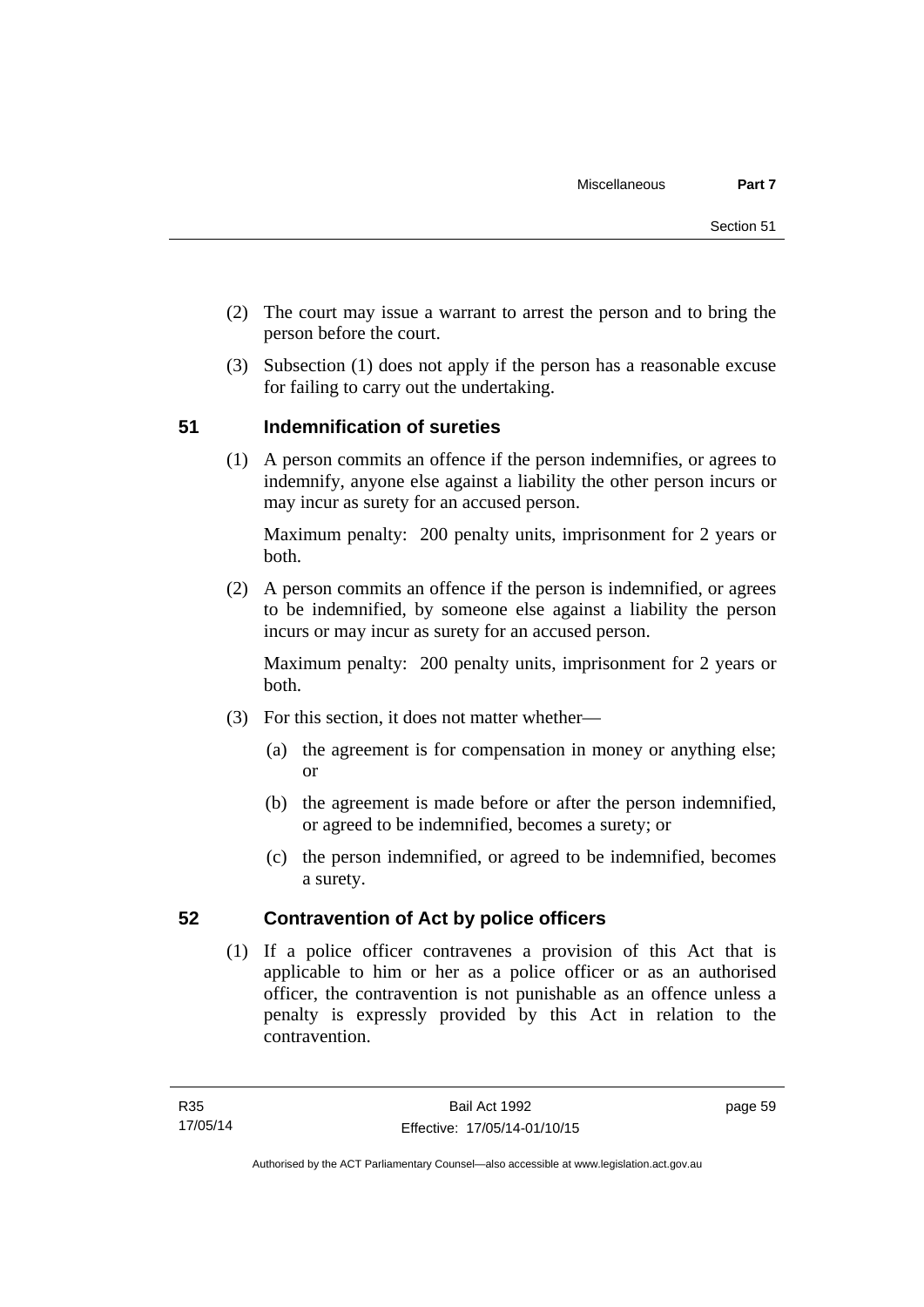- (2) Subsection (1) does not apply to prevent a contravention of a provision of this Act by a police officer from—
	- (a) being dealt with under the—
		- (i) *[Australian Federal Police Act 1979](http://www.comlaw.gov.au/Series/C2004A02068)* (Cwlth), part 5; or
		- (ii) *[Law Enforcement Integrity Commissioner Act 2006](http://www.comlaw.gov.au/Series/C2006A00085)* (Cwlth); or
		- (iii) *[Ombudsman Act 1976](http://www.comlaw.gov.au/Series/C2004A01611)* (Cwlth); or
	- (b) constituting grounds for the institution of civil proceedings.

## **55 Civil standard of proof to apply for certain purposes**

If a court or an authorised officer, in making a decision in relation to bail (other than a decision in proceedings for an offence committed in relation to bail), is to be, or may be, satisfied as to any matter, it is sufficient if the court or authorised officer is satisfied on the balance of probabilities.

#### **56 No right of surety to arrest**

A surety for an accused person does not have the right to arrest the accused person because the surety is a surety for the accused person.

## **56A Arrest without warrant of person on bail**

- (1) This section applies if a person has been granted bail in the ACT, a State or another Territory.
- (2) A police officer may arrest the person without warrant if the officer believes on reasonable grounds that the person—
	- (a) has failed to comply with a bail condition; or
	- (b) will not comply with a bail condition.
- (3) The police officer must bring the person before a court as soon as practicable.

R35 17/05/14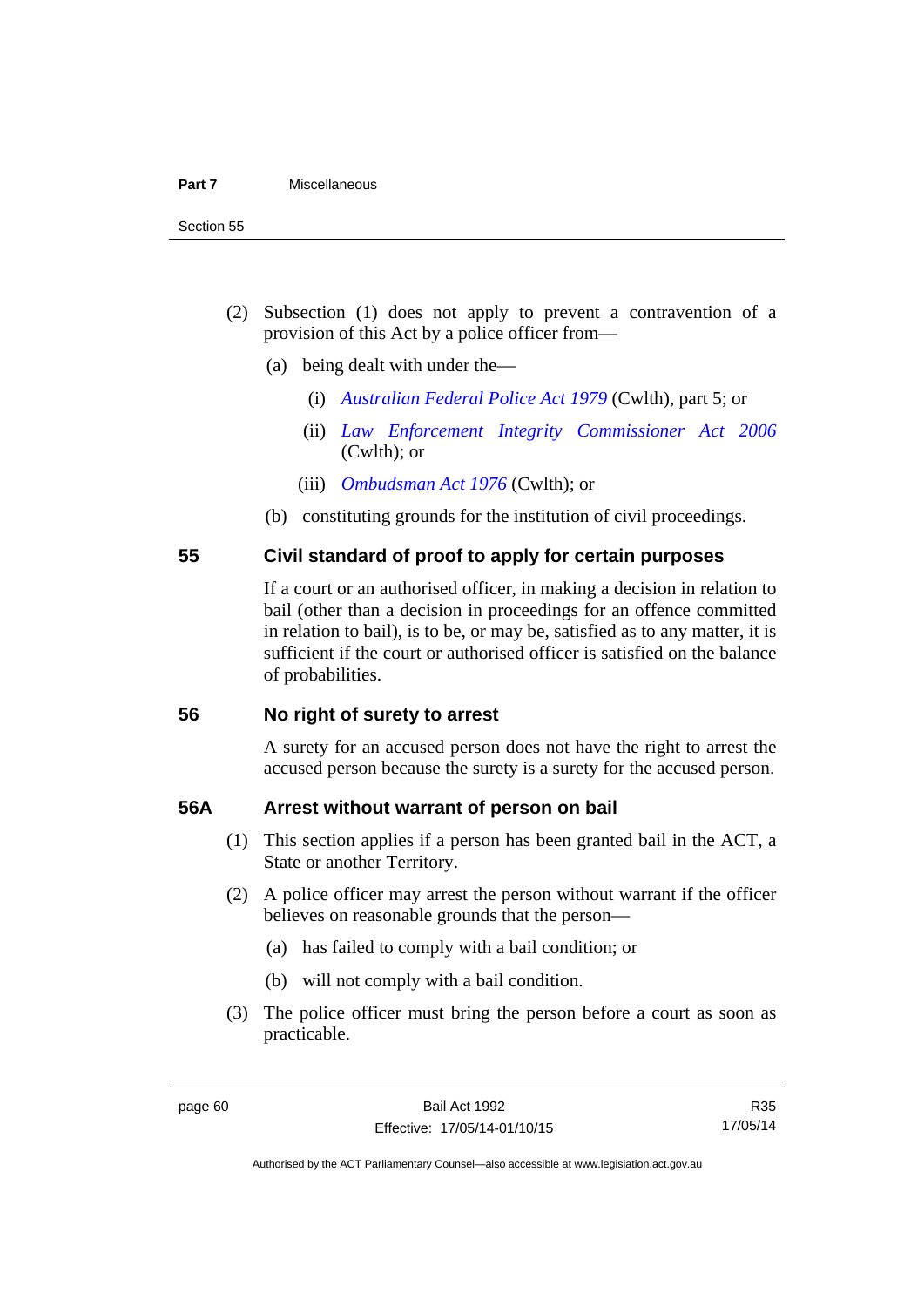- (4) The court may—
	- (a) for a person granted bail in the ACT—exercise the same powers in relation to bail as it has in relation to any other accused person in custody; or
	- (b) for a person granted bail in a State or another Territory—
		- (i) release the person unconditionally; or
		- (ii) grant the person bail subject to the conditions that the court considers appropriate; or
		- (iii) remand the person in custody for a reasonable time while a warrant for the person's arrest is obtained from the State or other Territory.
- (5) A release mentioned in subsection (4) (b) (i) does not affect the grant of bail in the State or other Territory.

## **56B Arrest for breach of condition by person outside ACT**

- (1) This section applies if a police officer reasonably believes that—
	- (a) a person who has been granted bail in the ACT has failed to comply with a bail condition; and
	- (b) the person is in a State or another Territory.
- (2) An issuing officer may, on the information of a police officer—
	- (a) issue a warrant to arrest the person in the State or other Territory and bring the person before a court; or
	- (b) issue a summons for the person's appearance before a court.
- (3) In this section

*issuing officer*, for a warrant, means—

 (a) a judge, the registrar or a deputy registrar of the Supreme Court; or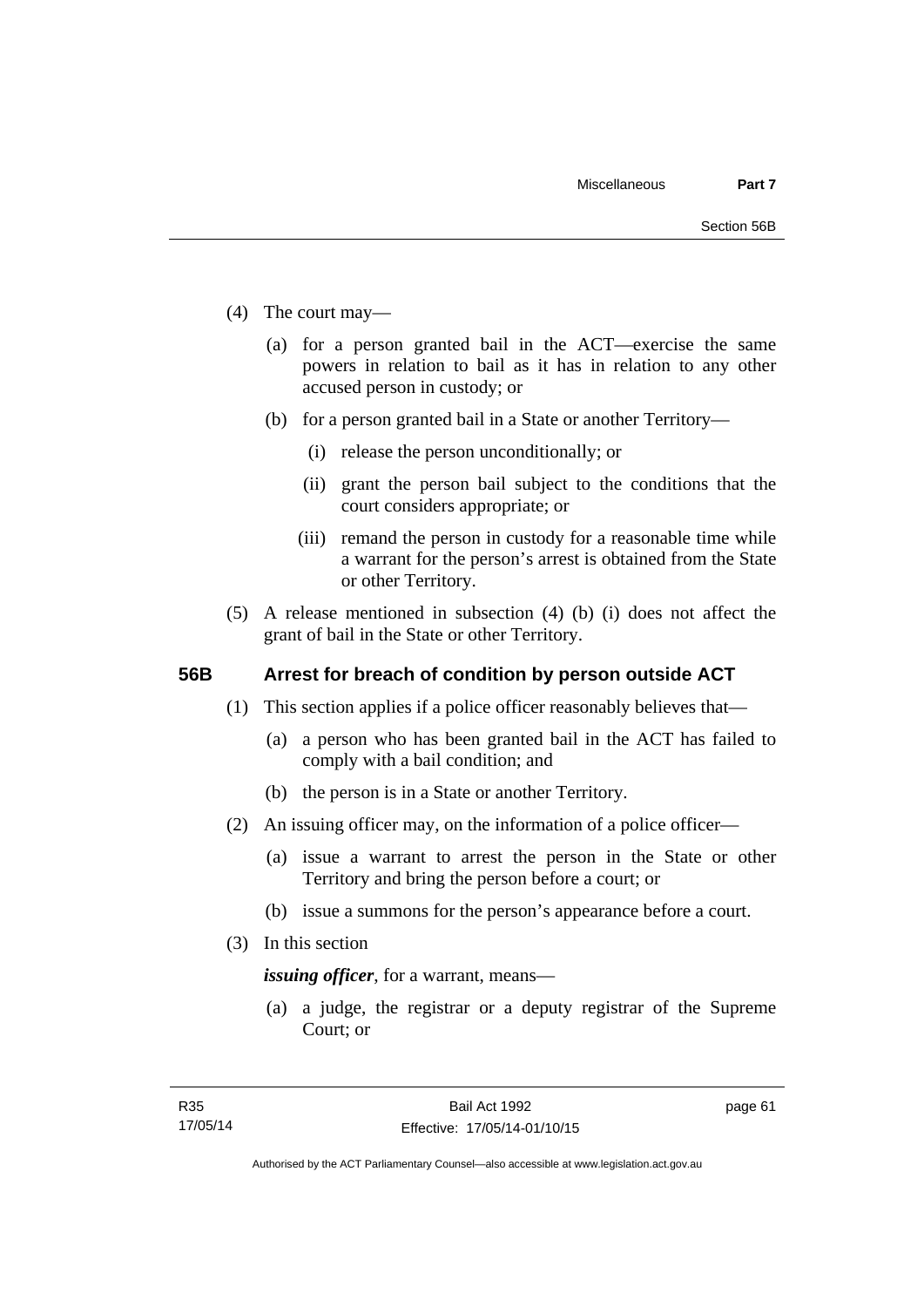#### **Part 7** Miscellaneous

Section 57

- (b) a magistrate; or
- (c) if authorised by the Chief Magistrate to issue a warrant—the registrar or deputy registrar of the Magistrates Court.

#### **57 Act to prevail**

- (1) Except if otherwise expressly provided by this Act, this Act applies in relation to the grant of bail to accused people to the exclusion of any other law in force immediately before the commencement of this Act so far as any other such law makes provision for or in relation to bail for accused people.
- (2) This Act does not affect the *[Bill of Rights 1688](http://www.legislation.act.gov.au/a/db_1792/default.asp)* 1 Will and Mary sess 2 c 2.

#### **57AA Abolition of inherent power of bail**

Any inherent power of the Supreme Court to grant bail is abolished.

#### **58 Approved forms**

- (1) The Minister may approve forms for this Act.
- (2) If the Minister approves a form for a particular purpose, the approved form must be used for that purpose.
- (3) A form approved for section 28 (1), 30 (4), 34, 47 or 48 (2) is a disallowable instrument.
	- *Note* A disallowable instrument must be notified, and presented to the Legislative Assembly, under the [Legislation Act.](http://www.legislation.act.gov.au/a/2001-14)
- (4) Any other approved form is a notifiable instrument.

*Note* A notifiable instrument must be notified under the [Legislation Act](http://www.legislation.act.gov.au/a/2001-14).

 (5) If there is no approved form for an instrument under this Act, the instrument must be in a form acceptable to the registrar.

R35 17/05/14

Authorised by the ACT Parliamentary Counsel—also accessible at www.legislation.act.gov.au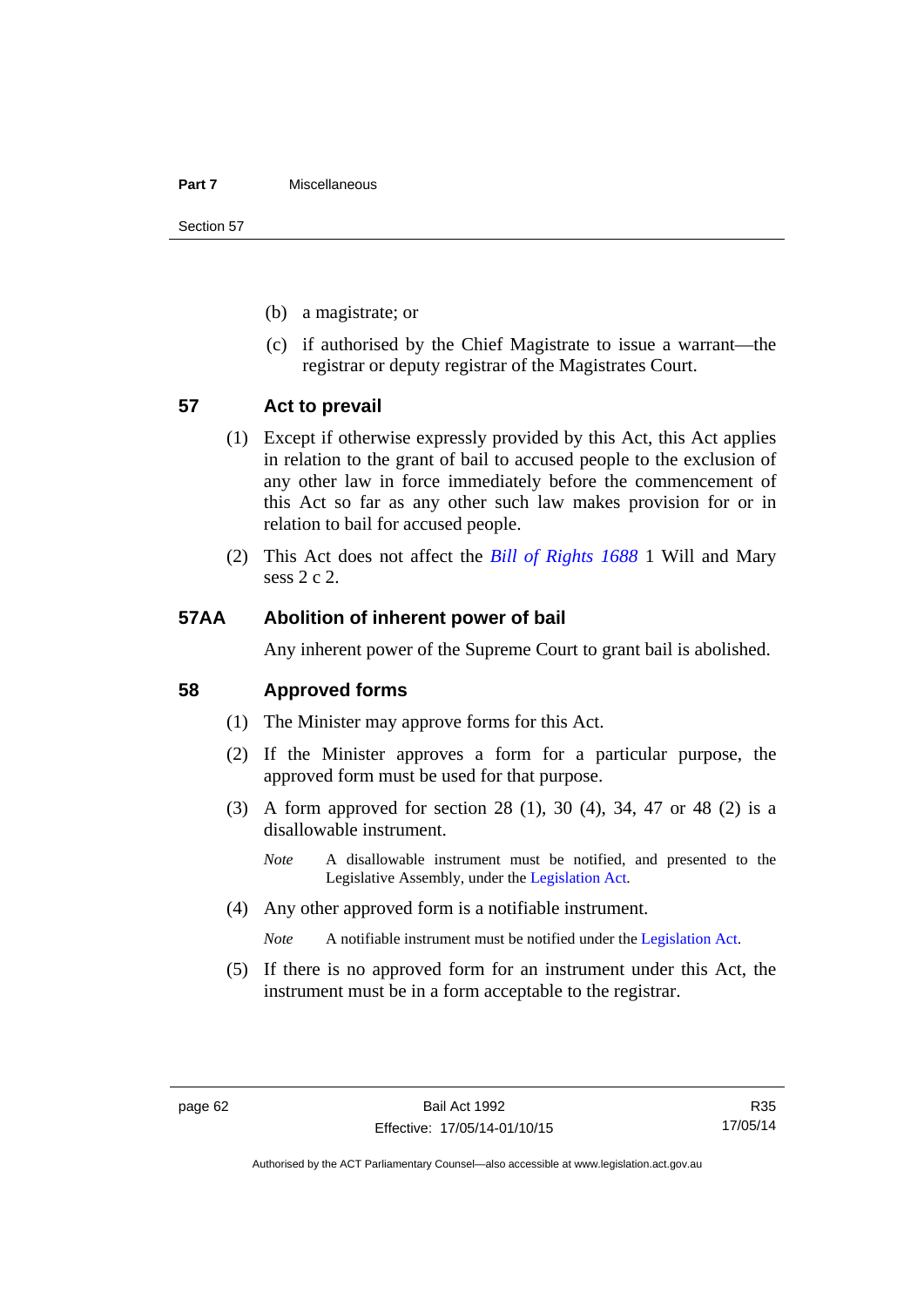## **59 Regulation-making power**

- (1) The Executive may make regulations for this Act.
	- *Note* A regulation must be notified, and presented to the Legislative Assembly, under the [Legislation Act](http://www.legislation.act.gov.au/a/2001-14).
- (2) Without limiting subsection (1), a regulation may make provision in relation to the management (including the investment) of an amount deposited in accordance with a condition mentioned in section 25 (1) (c).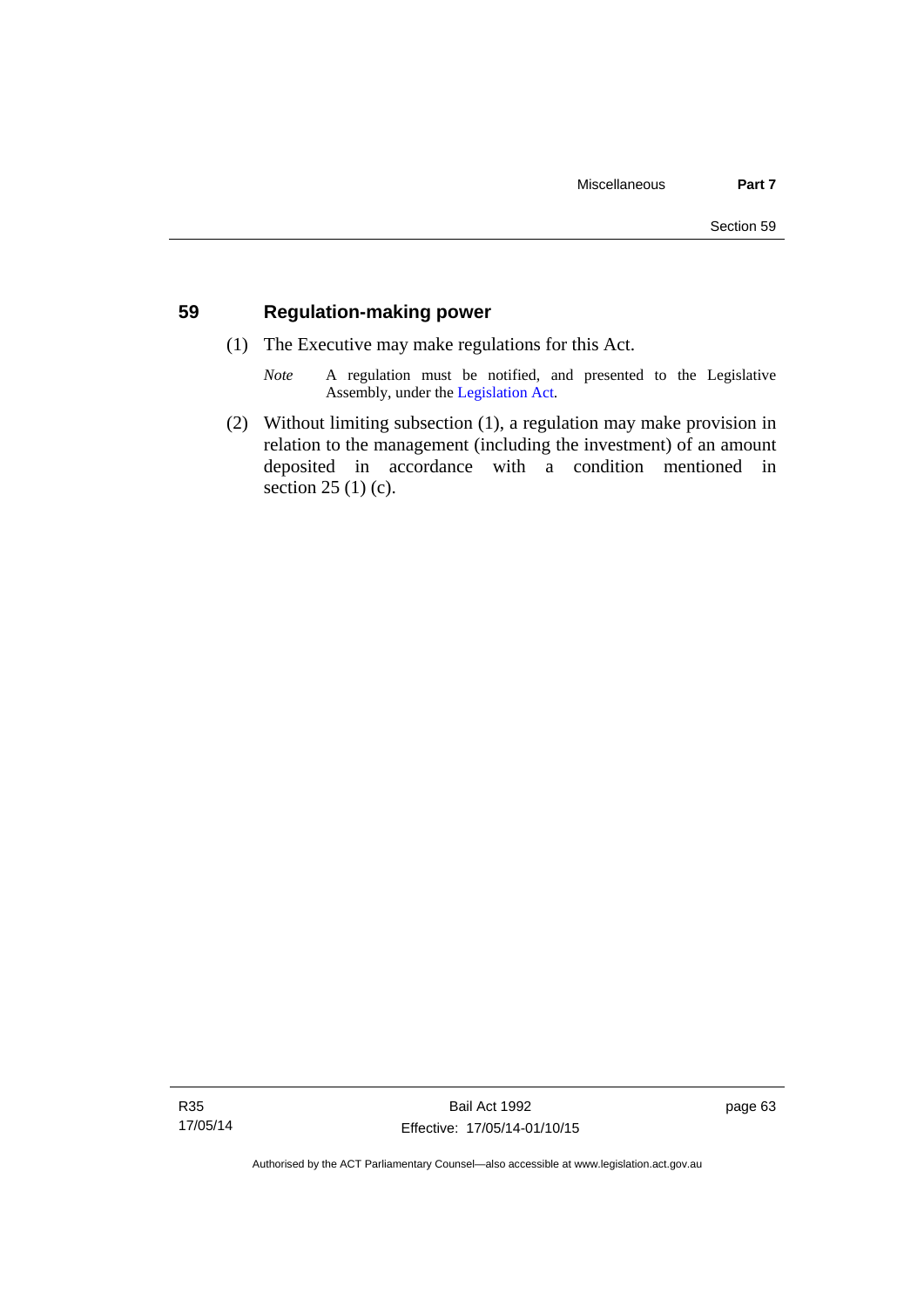# **Schedule 1 Offences to which presumption of bail does not apply**

(see s 9B (a))

# **Part 1.1 Offences against Crimes Act 1900**

| column 1<br>item      | column <sub>2</sub><br>provision | column 3<br>description of offence                         |
|-----------------------|----------------------------------|------------------------------------------------------------|
|                       | 15                               | manslaughter                                               |
| $\mathcal{D}_{\cdot}$ | 19                               | intentionally inflicting grievous bodily harm              |
| 3                     | 49C                              | industrial manslaughter (employer offence)                 |
| 4                     | 49D                              | industrial manslaughter (senior officer offence)           |
| 5                     | 51                               | sexual assault in the first degree                         |
| 6                     | 52                               | sexual assault in the second degree                        |
|                       | 54                               | sexual intercourse without consent                         |
| 8                     | 55(1)                            | sexual intercourse with young person under<br>10 years old |

Authorised by the ACT Parliamentary Counsel—also accessible at www.legislation.act.gov.au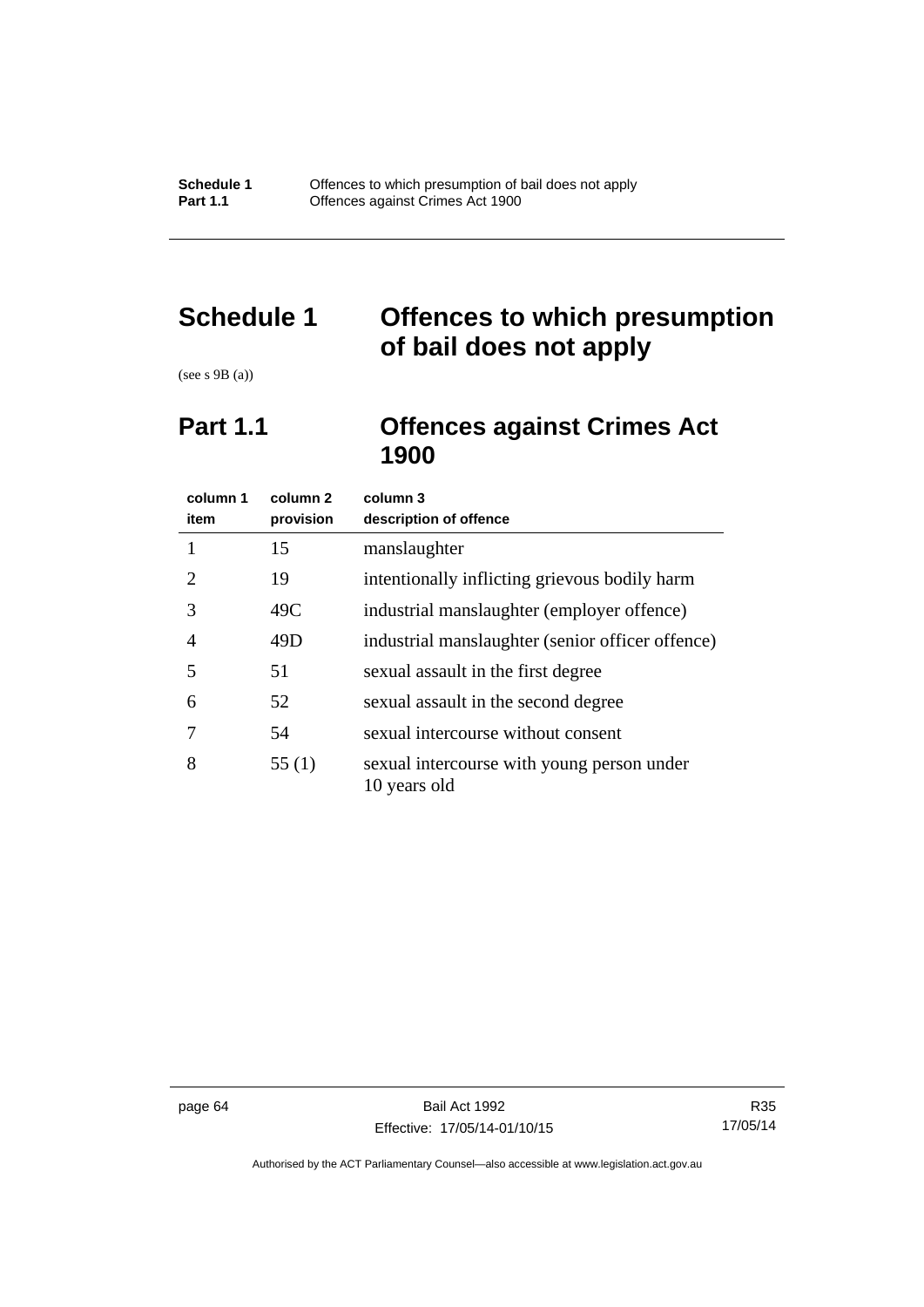# **Part 1.2 Offences against Criminal Code**

| column 1<br>item | column <sub>2</sub><br>provision | column 3<br>description of offence                                                                       |         |
|------------------|----------------------------------|----------------------------------------------------------------------------------------------------------|---------|
| 1                | 310                              | aggravated robbery                                                                                       |         |
| $\overline{2}$   | 312                              | aggravated burglary                                                                                      |         |
| 3                | 603(3)                           | trafficking in commercial quantity of<br>controlled drug                                                 |         |
| $\overline{4}$   | 603(5)                           | trafficking in trafficable quantity of cannabis                                                          |         |
| 5                | 603(7)                           | trafficking in controlled drug other than<br>cannabis                                                    |         |
| 6                | 607(3)                           | manufacturing commercial quantity of<br>controlled drug for selling                                      |         |
| 7                | 607(5)                           | manufacturing controlled drug for selling                                                                |         |
| 8                | 610(1)                           | selling large commercial quantity of controlled<br>precursor for manufacture of controlled drug          |         |
| 9                | 610(3)                           | selling commercial quantity of controlled<br>precursor for manufacture of controlled drug                |         |
| 10               | 611(1)                           | manufacturing large commercial quantity of<br>controlled precursor for manufacture of<br>controlled drug |         |
| 11               | 611(3)                           | manufacturing large commercial quantity of<br>controlled precursor for selling                           |         |
| 12               | 611(5)                           | manufacturing commercial quantity of<br>controlled precursor for manufacture of<br>controlled drug       |         |
| 13               | 611(7)                           | manufacturing commercial quantity of<br>controlled precursor for selling                                 |         |
| 14               | 612(1)                           | possessing large commercial quantity of                                                                  |         |
| R35              |                                  | Bail Act 1992                                                                                            | page 65 |

| <b>R35</b> | Bail Act 1992                |
|------------|------------------------------|
| 17/05/14   | Effective: 17/05/14-01/10/15 |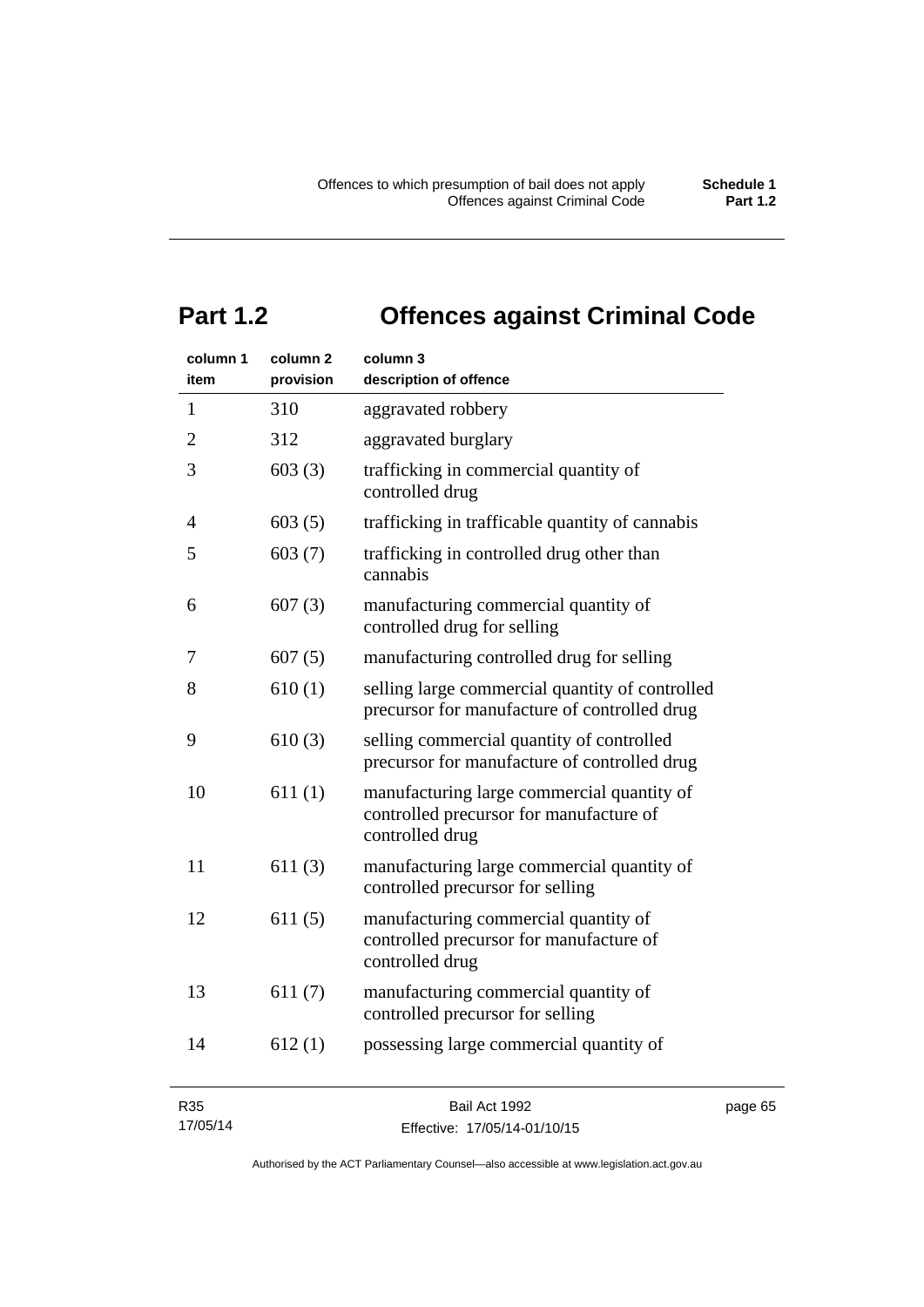## **Schedule 1** Offences to which presumption of bail does not apply **Part 1.2 C** Offences against Criminal Code

| column 1<br>item | column 2<br>provision | column 3<br>description of offence                              |
|------------------|-----------------------|-----------------------------------------------------------------|
|                  |                       | controlled precursor                                            |
| 15               | 612(3)                | possessing commercial quantity of controlled<br>precursor       |
| 16               | 616(3)                | cultivating commercial quantity of controlled<br>plant          |
| 17               | 619(3)                | selling commercial quantity of controlled plant                 |
| 18               | 622(3)                | supplying etc controlled drug to child for<br>selling           |
| 19               | 624(4)                | procuring child to traffic in controlled drug                   |
| 20               | 625(1)                | supplying etc controlled drug (other than<br>cannabis) to child |
| 21               | 639                   | concealing etc property derived from drug<br>offence            |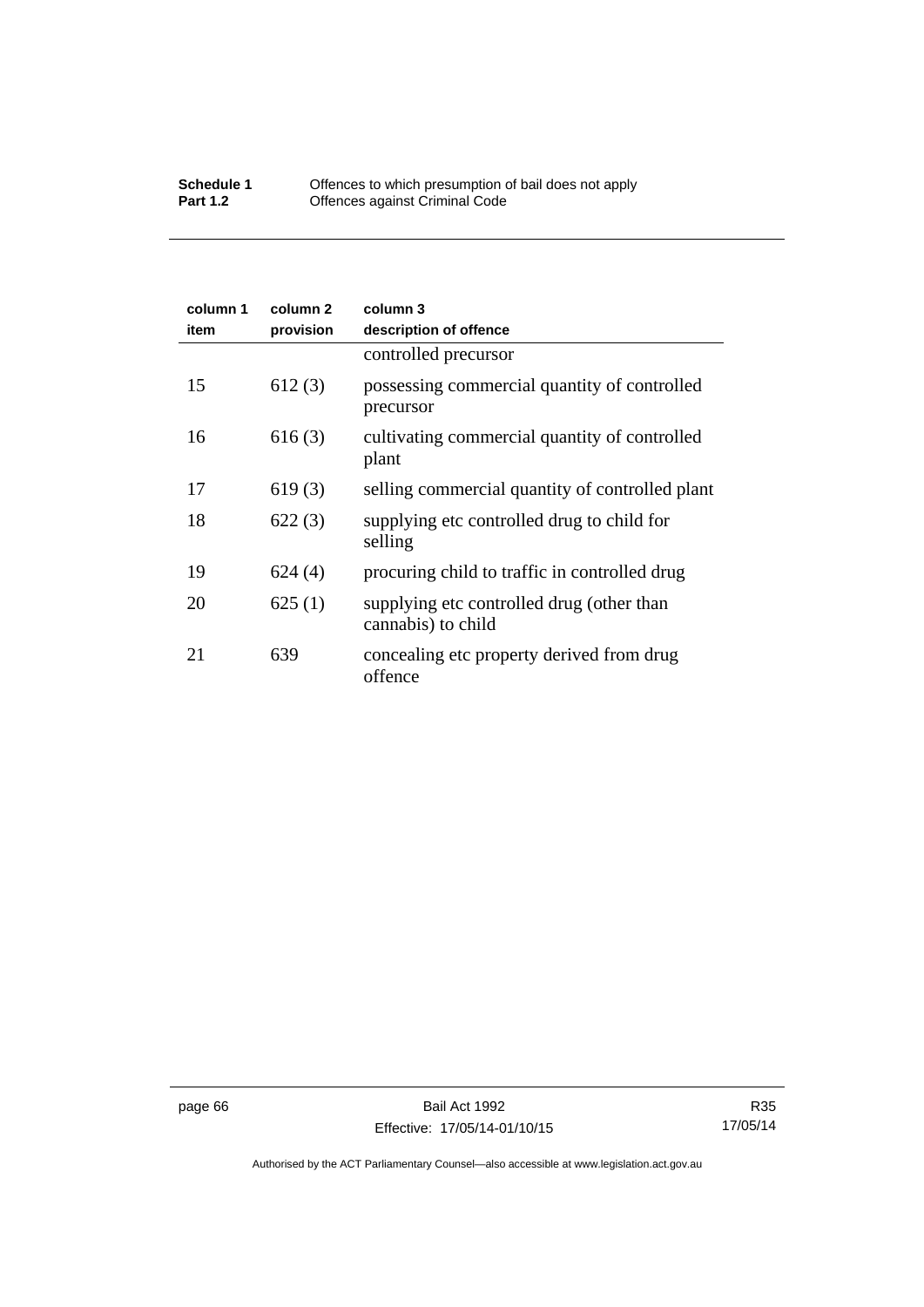# **Part 1.3 Offence against Drugs of Dependence Act 1989**

| column 1 | column 2  | column 3                                                          |
|----------|-----------|-------------------------------------------------------------------|
| item     | provision | description of offence                                            |
|          | 164       | sale, supply etc of drug of dependence or<br>prohibited substance |

# **Part 1.4 Offences against Medicines, Poisons and Therapeutic Goods Act 2008**

| column 1<br>item | column 2<br>provision | column 3<br>description of offence                            |
|------------------|-----------------------|---------------------------------------------------------------|
|                  | 26                    | supply of controlled medicine or prohibited<br>substance      |
|                  | 33                    | manufacture of controlled medicine or<br>prohibited substance |

# **Part 1.5 Offences against Customs Act 1901 (Cwlth)**

| column 1<br>item | column 2<br>provision | column 3<br>description of offence                               |
|------------------|-----------------------|------------------------------------------------------------------|
|                  | 231(1)                | assembly for unlawful purposes                                   |
|                  | 233AC                 | master allowing use of ship for smuggling etc.<br>narcotic goods |
|                  | 233B                  | special provisions about narcotic goods                          |

| R35      | Bail Act 1992                | page 67 |
|----------|------------------------------|---------|
| 17/05/14 | Effective: 17/05/14-01/10/15 |         |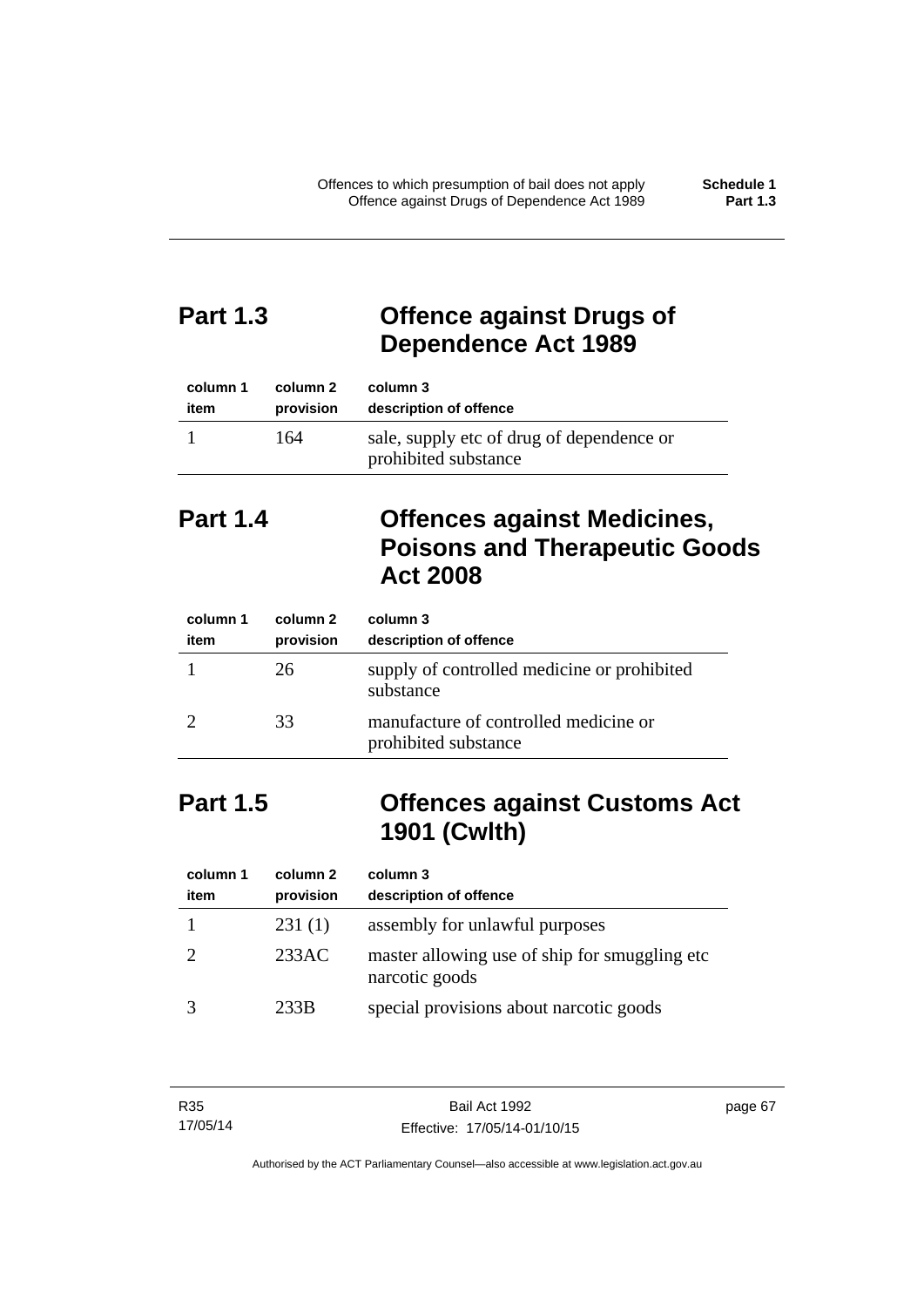**Dictionary** 

# **Dictionary**

(see s 3)

*Note 1* The [Legislation Act](http://www.legislation.act.gov.au/a/2001-14) contains definitions and other provisions relevant to this Act.

*Note 2* For example, the [Legislation Act,](http://www.legislation.act.gov.au/a/2001-14) dict, pt 1, defines the following terms:

- $\bullet$  ACAT
- Act (see s 7)
- adult
- child
- Chief Magistrate
- chief police officer
- correctional centre
- director-general (see s 163)
- domestic partner (see s 169 (1))
- found guilty
- indictable offence (see s 190 (1))
- judge
- magistrate
- Magistrates Court
- penalty unit (see s 133)
- police officer
- public trustee
- State
- Supreme Court
- the Territory.

## *accused person* includes—

- (a) a person charged with, convicted of, or found guilty of, an offence; and
- (b) a person mentioned in section  $8(1)$  (c), (d) or (e); and
- (c) a person whose conviction for an offence is stayed; and

R35 17/05/14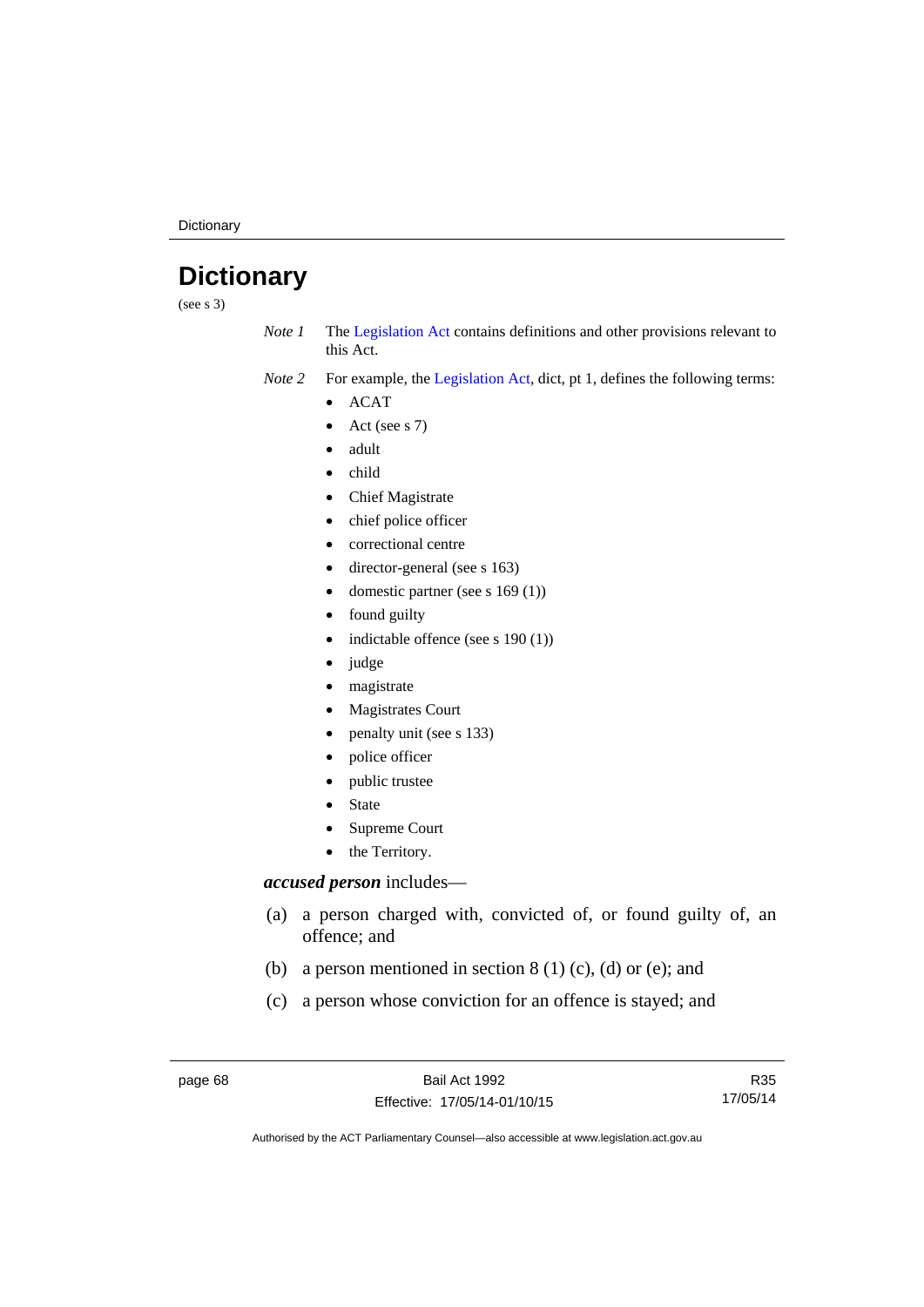- (d) a person subject to an order under the *[Crimes \(Sentencing\)](http://www.legislation.act.gov.au/a/2005-58)  [Act 2005](http://www.legislation.act.gov.au/a/2005-58)*, section 17 (Non-conviction orders—general); and
- (e) a person in relation to whom an appeal relating to an offence is pending; and
- (f) a person in relation to whom a new trial has been ordered to be held for an offence.

*appeal* includes an application for leave to appeal and an appeal proceeding.

*applicable bail criteria*, for a decision about bail, means criteria under any of the following provisions applying to the decision:

- (a) section 9D (Bail for serious offence committed while charge for another is pending or outstanding);
- (b) section 9F (Domestic violence offence—bail by authorised officer);
- (c) section 22 (Criteria for granting bail to adults);
- (d) section 23 (Criteria for granting bail to children).

## *authorised officer* means—

- (a) the chief police officer; or
- (b) a police officer exercising the functions of a superintendent or sergeant; or
- (c) another police officer authorised in writing by the chief police officer.

*bail* means an authorisation granted to a person under this Act to be at liberty.

*bail condition* means a condition on which bail is granted.

*bail order*, for part 4 (Grant of bail)—see section 19 (1).

*bail review application*, for part 4 (Grant of bail)—see section 12A.

page 69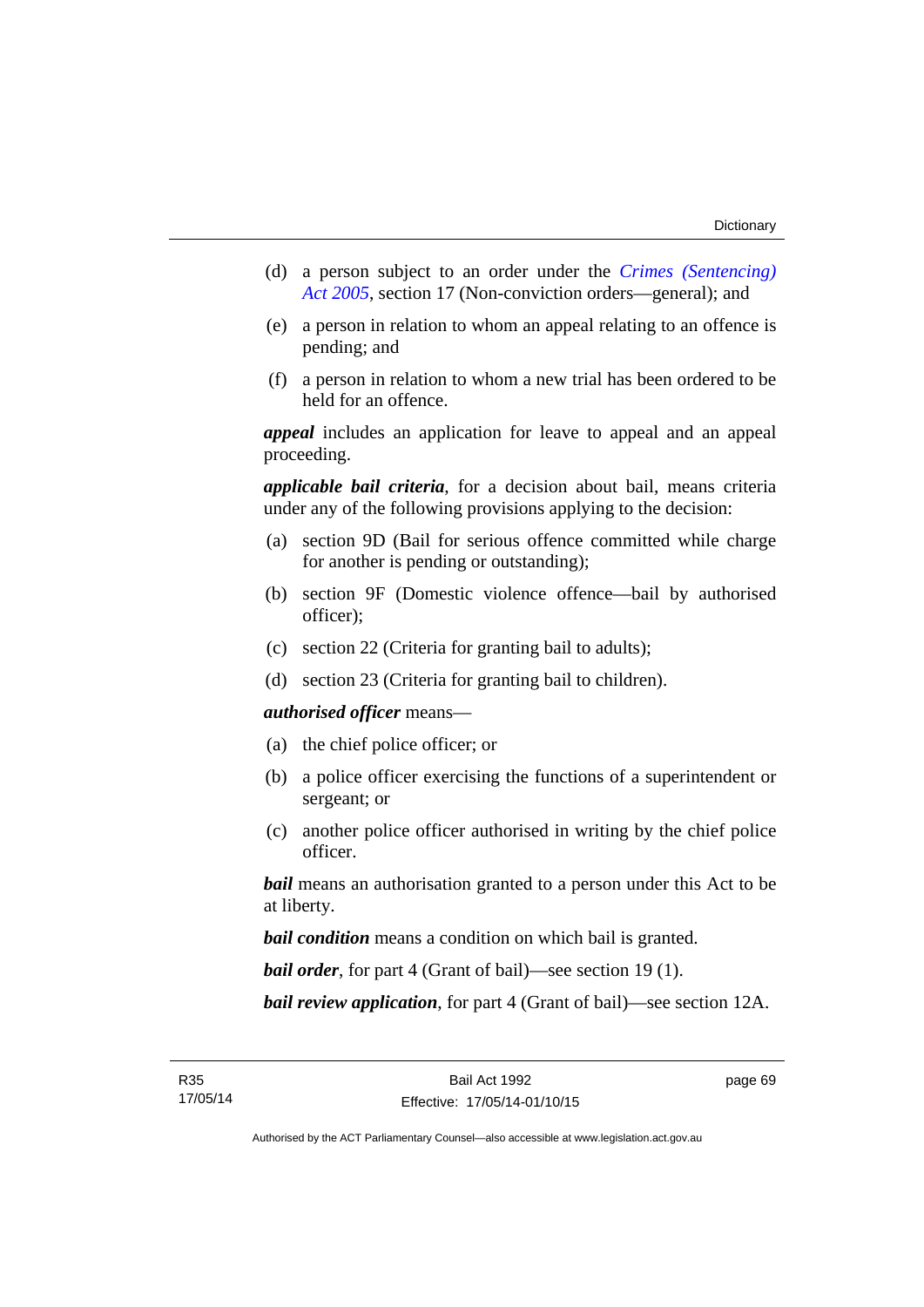*child*, of a person, includes a child—

- (a) who normally or regularly lives with the person; or
- (b) of whom the person is a guardian.

*court* means the Supreme Court or Magistrates Court.

*domestic violence offence—*an offence that a person is accused of committing is a *domestic violence offence* if the conduct making up the offence is domestic violence under the *[Domestic Violence and](http://www.legislation.act.gov.au/a/2008-46)  [Protection Orders Act 2008](http://www.legislation.act.gov.au/a/2008-46)*.

*grant*, in relation to bail (other than in section 22 (Criteria for granting bail to adults) or section 23 (Criteria for granting bail to children)), includes continue.

*offence* includes—

- (a) an alleged offence; and
- (b) except for section  $8(1)(a)$  and section  $9(1)$ 
	- (i) a breach of the peace or an apprehended breach of the peace; and
	- (ii) a breach of an obligation mentioned in section 8A (Entitlement to bail—breach of sentence obligations).

*parental responsibility*—a person has *parental responsibility* for a child or young person if the person has parental responsibility for the child or young person under the *[Children and Young People](http://www.legislation.act.gov.au/a/2008-19)  [Act 2008](http://www.legislation.act.gov.au/a/2008-19)*.

*Note* Parental responsibility is dealt with in the *[Children and Young People](http://www.legislation.act.gov.au/a/2008-19)  [Act 2008](http://www.legislation.act.gov.au/a/2008-19)*, div 1.3.2.

*surety*, in relation to an accused person, means a person other than the accused person who is subject to a liability under a bail condition mentioned in section 25 (1).

*undertaking to appear* means an undertaking given under section 28 (1).

R35 17/05/14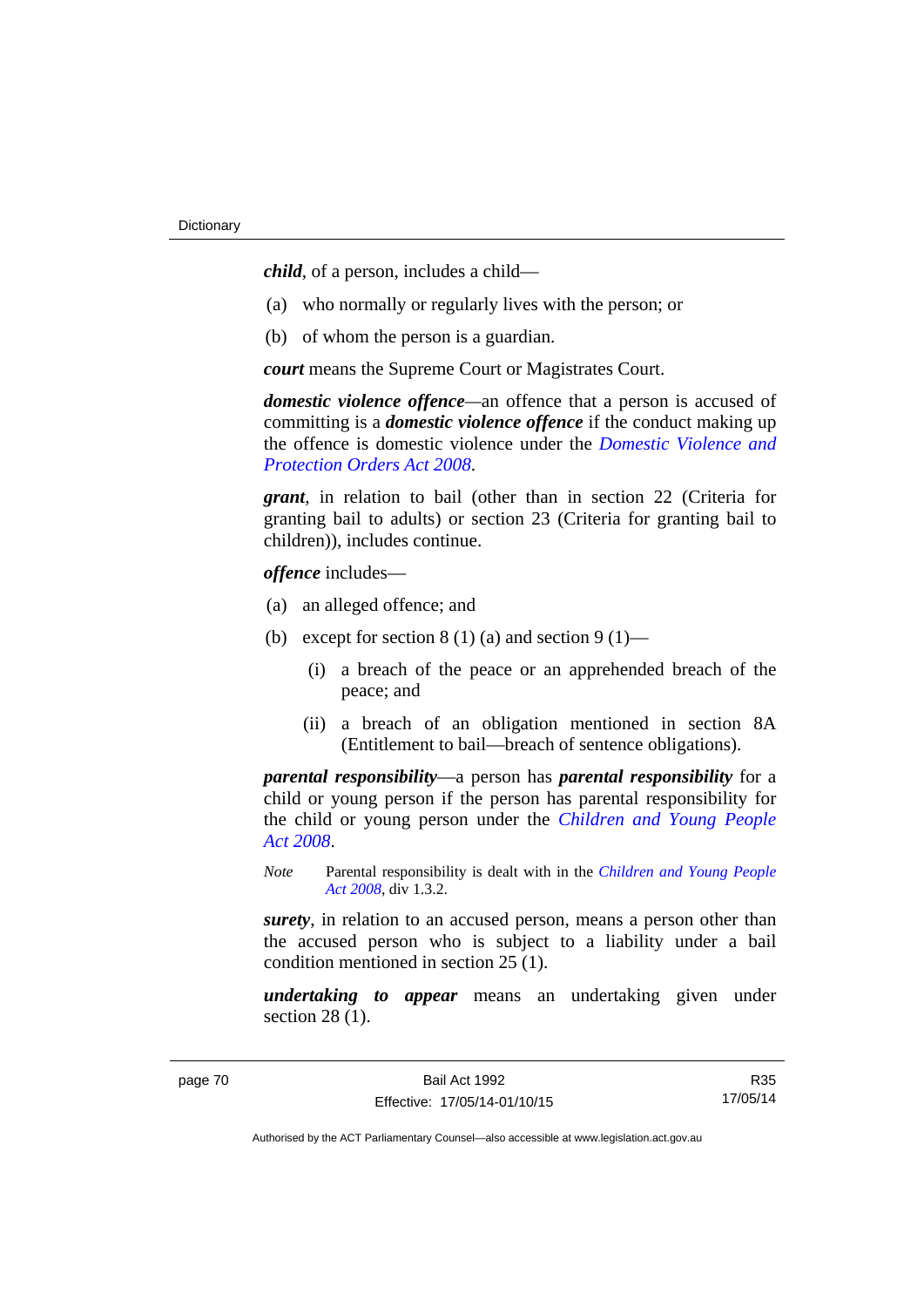*victim* in relation to an accused person, means—

- (a) a person (the *primary victim*) who suffers harm—
	- (i) in the course of, or because of, the commission of an offence of which the accused person is accused; or
	- (ii) in the course of assisting a police officer in the exercise of the officer's power to arrest the accused person or to take action to prevent the commission of an offence of which the accused person is accused; or
- (b) if a primary victim dies because of the commission of an offence of which the accused person is accused—anyone who was financially or psychologically dependent on the primary victim immediately before his or her death.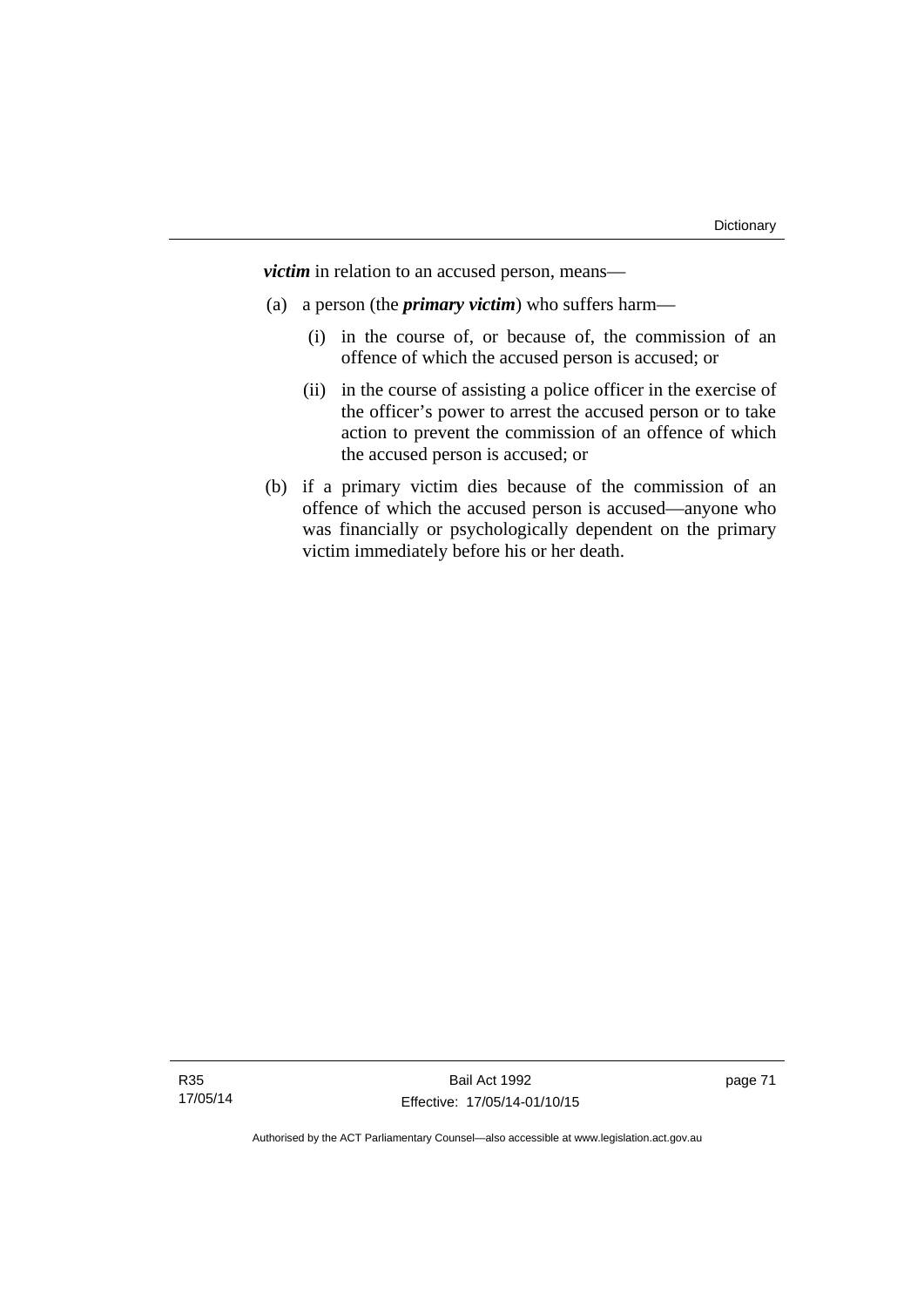1 About the endnotes

# **Endnotes**

# **1 About the endnotes**

Amending and modifying laws are annotated in the legislation history and the amendment history. Current modifications are not included in the republished law but are set out in the endnotes.

Not all editorial amendments made under the *Legislation Act 2001*, part 11.3 are annotated in the amendment history. Full details of any amendments can be obtained from the Parliamentary Counsel's Office.

Uncommenced amending laws are not included in the republished law. The details of these laws are underlined in the legislation history. Uncommenced expiries are underlined in the legislation history and amendment history.

If all the provisions of the law have been renumbered, a table of renumbered provisions gives details of previous and current numbering.

The endnotes also include a table of earlier republications.

| $A = Act$                                    | NI = Notifiable instrument                  |
|----------------------------------------------|---------------------------------------------|
| $AF =$ Approved form                         | $o = order$                                 |
| $am = amended$                               | $om = omitted/repealed$                     |
| $amdt = amendment$                           | $ord = ordinance$                           |
| $AR = Assembly resolution$                   | $orig = original$                           |
| $ch = chapter$                               | $par = paragraph/subparagraph$              |
| $CN =$ Commencement notice                   | $pres = present$                            |
| $def = definition$                           | $prev = previous$                           |
| $DI = Disallowable instrument$               | $(\text{prev}) = \text{previously}$         |
| $dict = dictionary$                          | $pt = part$                                 |
| $disallowed = disallowed by the Legislative$ | $r = rule/subrule$                          |
| Assembly                                     | $reloc = relocated$                         |
| $div = division$                             | $renum = renumbered$                        |
| $exp = expires/expired$                      | $R[X]$ = Republication No                   |
| $Gaz = gazette$                              | $RI = reissue$                              |
| $hdg = heading$                              | $s = section/subsection$                    |
| $IA = Interpretation Act 1967$               | $sch = schedule$                            |
| ins = inserted/added                         | $sdiv = subdivision$                        |
| $LA =$ Legislation Act 2001                  | $SL = Subordinate$ law                      |
| $LR =$ legislation register                  | $sub =$ substituted                         |
| LRA = Legislation (Republication) Act 1996   | underlining $=$ whole or part not commenced |
| $mod = modified/modification$                | or to be expired                            |

# **2 Abbreviation key**

page 72 Bail Act 1992 Effective: 17/05/14-01/10/15

R35 17/05/14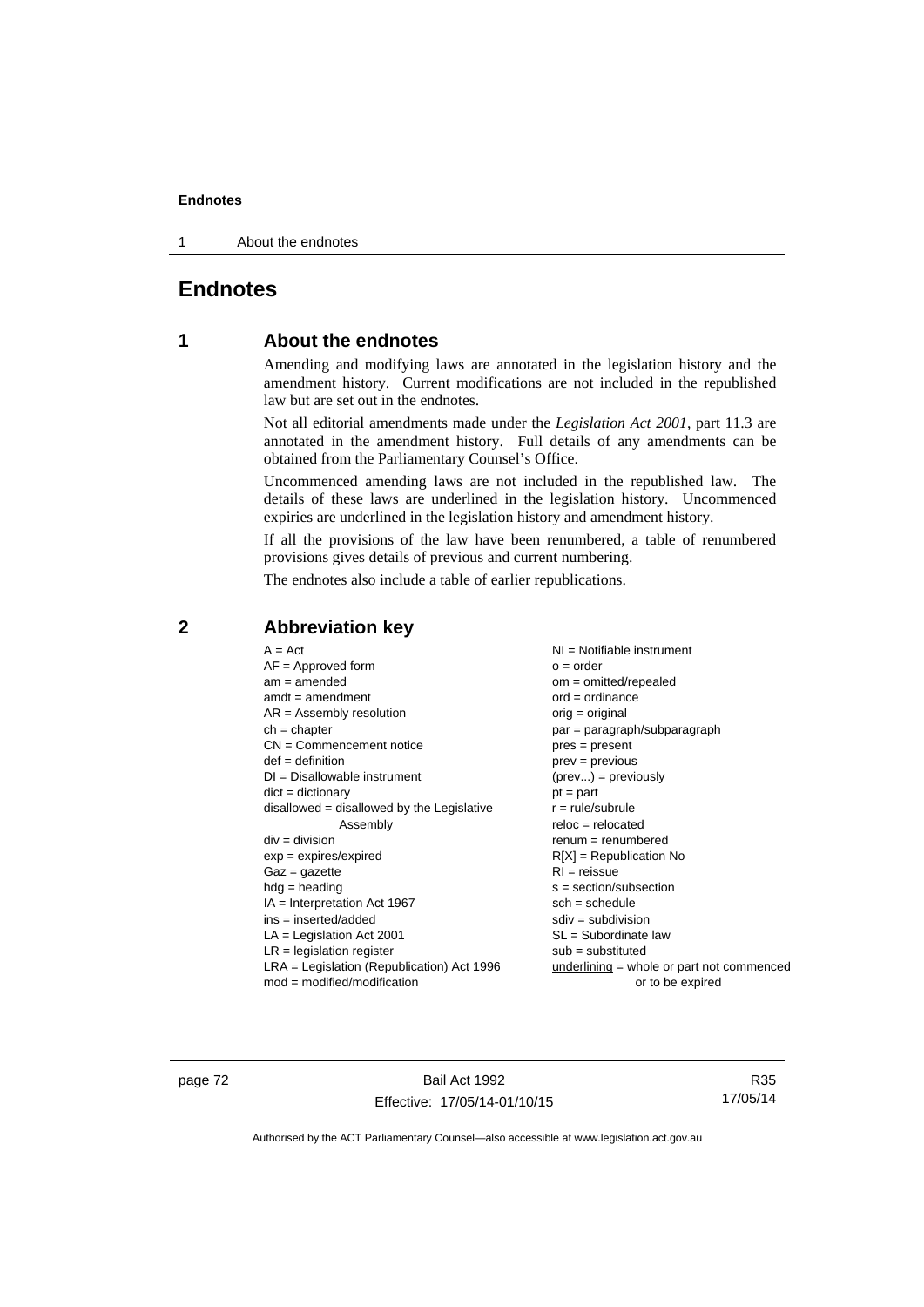## **3 Legislation history**

#### **Bail Act 1992 A1992-8**

notified 28 May 1992 ([Gaz 1992 No S59](http://www.legislation.act.gov.au/gaz/1992-S59/default.asp)) s 1, s 2 commenced 28 May 1992 (s 2 (1)) remainder commenced 28 November 1992 (s 2(3))

as amended by

#### **[Bail \(Amendment\) Act 1992](http://www.legislation.act.gov.au/a/1992-75) A1992-75**

notified 18 December 1992 [\(Gaz 1992 No S233](http://www.legislation.act.gov.au/gaz/1992-S233/default.asp)) commenced 18 December 1992 (s 2)

## **[Bail \(Amendment\) Act 1994](http://www.legislation.act.gov.au/a/1994-73) A1994-73**

notified 1 November 1994 ([Gaz 1994 No S229\)](http://www.legislation.act.gov.au/gaz/1994-S229/default.asp) ss 1-3 commenced 1 November 1994 (s 2 (1)) remainder commenced 1 May 1995 (s 2 (3))

#### **[Crimes \(Amendment\) Act \(No 2\) 1994](http://www.legislation.act.gov.au/a/1994-75) A1994-75 sch 3**

notified 23 November 1994 [\(Gaz 1994 No S247](http://www.legislation.act.gov.au/gaz/1994-S247/default.asp)) ss 1-3 commenced 23 November 1994 (s 2 (1)) sch 3 commenced 1 December 1994 ([Gaz 1994 No S270\)](http://www.legislation.act.gov.au/gaz/1994-S270/default.asp)

## **[Statute Law Revision \(Penalties\) Act 1994](http://www.legislation.act.gov.au/a/1994-81) A1994-81 sch**

notified 29 November 1994 [\(Gaz 1994 No S253](http://www.legislation.act.gov.au/gaz/1994-S253/default.asp)) s 1, s 2 commenced 29 November 1994 (s 2 (1)) sch commenced 29 November 1994 ([Gaz 1994 No S269\)](http://www.legislation.act.gov.au/gaz/1994-S269/default.asp)

## **[Acts Revision \(Victims of Crime\) Act 1994](http://www.legislation.act.gov.au/a/1994-84) A1994-84 pt 2**

notified 15 December 1994 [\(Gaz 1994 No S280](http://www.legislation.act.gov.au/gaz/1994-S280/default.asp)) s 1, s 2 commenced 15 December 1994 (s 2 (1)) pt 2 commenced 15 June 1995 (s 2 (3))

#### **[Remand Centres \(Amendment\) Act \(No 2\) 1996](http://www.legislation.act.gov.au/a/1996-81) A1996-81 s 7**

notified 20 December 1996 [\(Gaz 1996 No S328](http://www.legislation.act.gov.au/gaz/1996-S328/default.asp)) ss 1-3 commenced 20 December 1996 (s 2 (1)) s 7 commenced 1 January 1997 (s 2 (2) and [Gaz 1996 No S353](http://www.legislation.act.gov.au/gaz/1996-S353/default.asp))

# **[Bail \(Amendment\) Act 1997](http://www.legislation.act.gov.au/a/1997-22) A1997-22**

notified 29 May 1997 ([Gaz 1997 No S136](http://www.legislation.act.gov.au/gaz/1997-S136/default.asp)) ss 1-3 commenced 29 May 1997 (s 2 (1)) remainder commenced 30 May 1997 (s 2 (2) and [Gaz 1997 No S149\)](http://www.legislation.act.gov.au/gaz/1997-S149/default.asp)

R35 17/05/14 page 73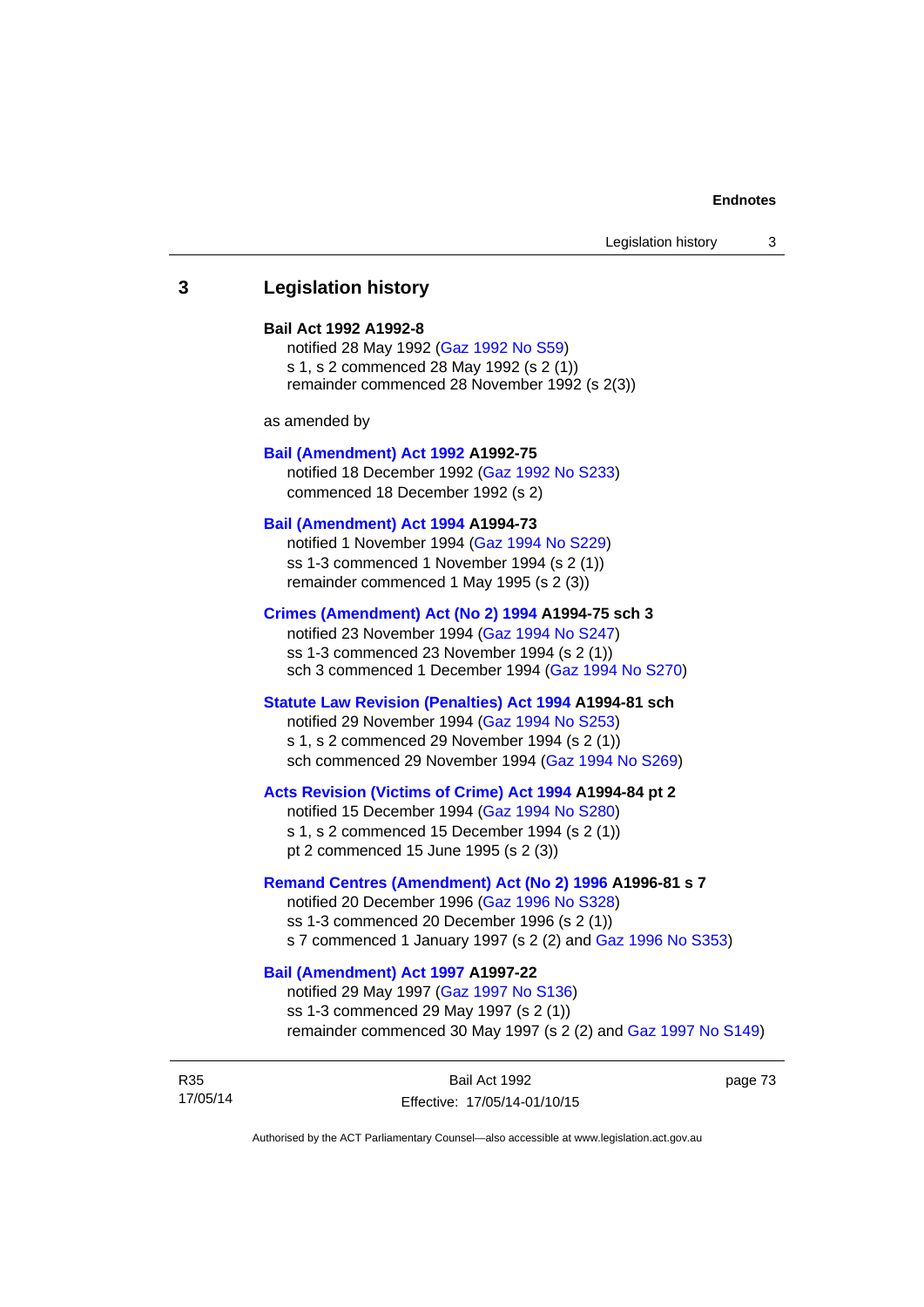| Legislation history<br>-3 |
|---------------------------|
|---------------------------|

## **[Legal Practitioners \(Consequential Amendments\) Act 1997](http://www.legislation.act.gov.au/a/1997-96) A1997-96 sch 1**

notified 1 December 1997 ([Gaz 1997 No S380\)](http://www.legislation.act.gov.au/gaz/1997-S380/default.asp) s 1, s 2 commenced 1 December 1997 (s 2 (1)) sch 1 commenced 1 June 1998 (s 2 (2))

### **[Bail \(Amendment\) Act 1998](http://www.legislation.act.gov.au/a/1998-39) A1998-39**

notified 14 October 1998 ([Gaz 1998 No 41](http://www.legislation.act.gov.au/gaz/1998-41/default.asp)) ss 1-3 commenced 14 October 1998 (s 2 (1)) remainder commenced 19 October 1998 ([Gaz 1998 No 41\)](http://www.legislation.act.gov.au/gaz/1998-41/default.asp)

## **[Children and Young People \(Consequential Amendments\) Act 1999](http://www.legislation.act.gov.au/a/1999-64) A1999-64 sch 2**

notified 10 November 1999 [\(Gaz 1999 No 45](http://www.legislation.act.gov.au/gaz/1999-45/default.asp)) s 1, s 2 commenced 10 November 1999 (s 2 (1)) remainder commenced 10 May 2000 (s 2 (2))

## **[Road Transport Legislation Amendment Act 1999](http://www.legislation.act.gov.au/a/1999-79) A1999-79**

notified 1 March 2000 [\(Gaz 1999 No S65\)](http://www.legislation.act.gov.au/gaz/1999-S65/default.asp) commenced 1 March 2000 (s 2 and [Gaz 2000 No S5](http://www.legislation.act.gov.au/gaz/2000-S5/default.asp))

## **[Bail Amendment Act 2001](http://www.legislation.act.gov.au/a/2001-25) A2001-25 pt 2**

notified 24 May 2001 ([Gaz 2001 No 21\)](http://www.legislation.act.gov.au/gaz/2001-21/default.asp) commenced 24 May 2001 (s 2)

# **[Legislation \(Consequential Amendments\) Act 2001](http://www.legislation.act.gov.au/a/2001-44) A2001-44 pt 30**

notified 26 July 2001 ([Gaz 2001 No 30\)](http://www.legislation.act.gov.au/gaz/2001-30/default.asp) s 1, s 2 commenced 26 July 2001 (IA s 10B) pt 30 commenced 12 September 2001 (s 2 and see [Gaz 2001 No S65](http://www.legislation.act.gov.au/gaz/2001-S65/default.asp))

## **[Supreme Court Amendment Act 2001 \(No 2\)](http://www.legislation.act.gov.au/a/2001-54) A2001-54 sch 2 pt 2.2**

notified 15 August 2001 [\(Gaz 2001 No S57\)](http://www.legislation.act.gov.au/gaz/2001-S57/default.asp) commenced 15 August 2001 (s 2 (1))

### **[Bail Amendment Act 2001 \(No 2\)](http://www.legislation.act.gov.au/a/2001-60) A2001-60**

notified 10 September 2001 [\(Gaz 2001 No S66\)](http://www.legislation.act.gov.au/gaz/2001-S66/default.asp) s 1, s 2 commenced 10 September 2001 (IA s 10B) remainder commenced 24 September 2001 (s 2)

page 74 Bail Act 1992 Effective: 17/05/14-01/10/15

R35 17/05/14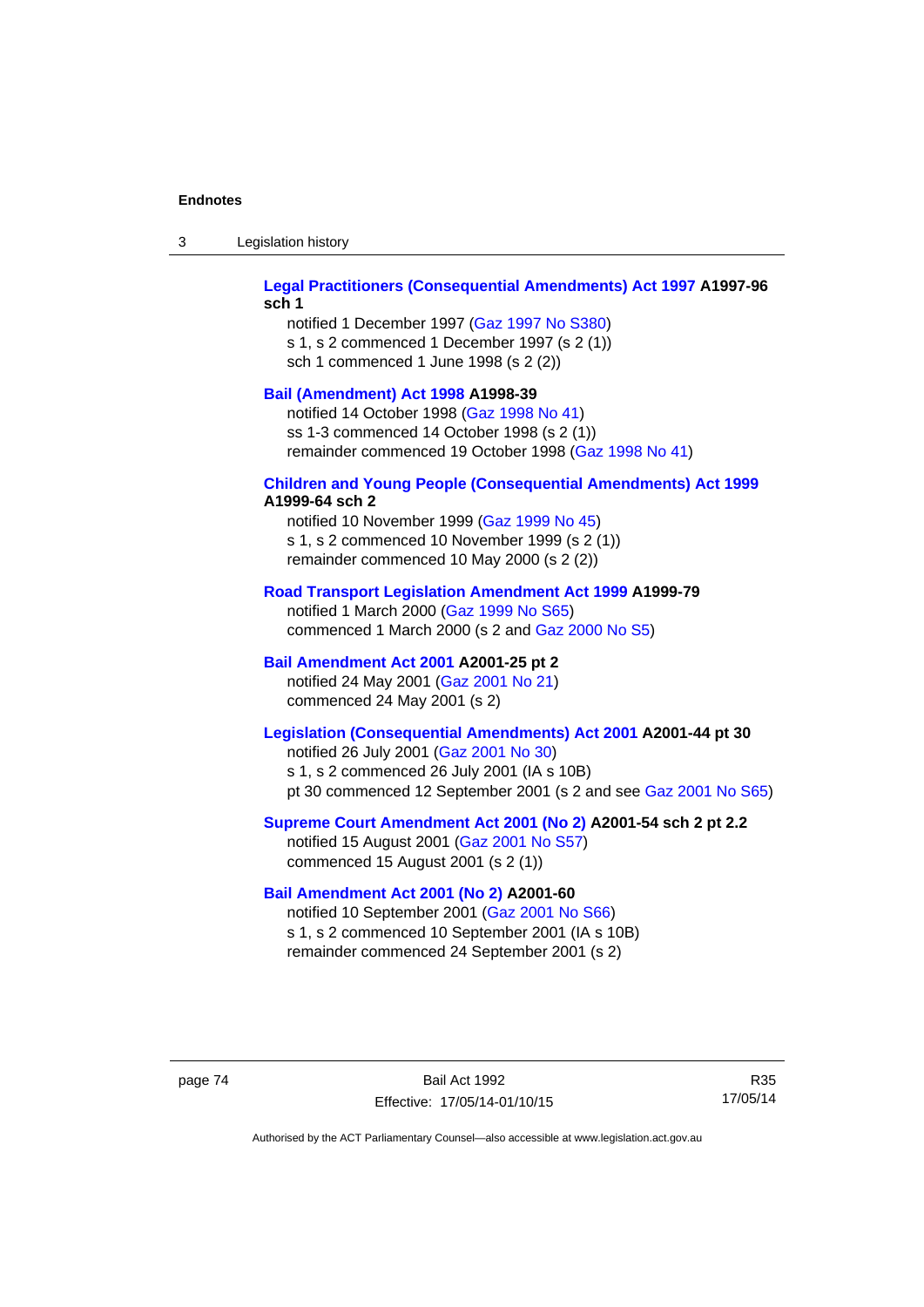## **[Protection Orders \(Consequential Amendments\) Act 2001](http://www.legislation.act.gov.au/a/2001-90) A2001-90 sch 1 pt 1**

notified LR 27 September 2001

s 1, s 2 commenced 27 September 2001 (LA s 75)

sch 1 pt 1 commenced 27 March 2002 (s 2 and see the [Protection](http://www.legislation.act.gov.au/a/2001-89)  [Orders Act 2001,](http://www.legislation.act.gov.au/a/2001-89) s 3 and LA s 79)

#### **[Legislation Amendment Act 2002](http://www.legislation.act.gov.au/a/2002-11) A2002-11 amdt 2.5, amdt 2.6**

notified LR 27 May 2002 s 1, s 2 commenced 27 May 2002 (LA s 75) amdt 2.5, amdt 2.6 commenced 28 May 2002 (s 2 (2))

## **[Criminal Code 2002](http://www.legislation.act.gov.au/a/2002-51) A2002-51 pt 1.1**

notified LR 20 December 2002 s 1, s 2 commenced 20 December 2002 (LA s 75) pt 1.1 commenced 1 January 2003 (s 2 (1))

#### **[Legislation \(Gay, Lesbian and Transgender\) Amendment Act 2003](http://www.legislation.act.gov.au/a/2003-14) A2003-14 sch 1 pt 1.2**

notified LR 27 March 2003 s 1, s 2 commenced 27 March 2003 (LA s 75) sch 1 pt 1.1 commenced 28 March 2003 (s 2)

## **[Bail Amendment Act 2004](http://www.legislation.act.gov.au/a/2004-14) A2004-14**

notified LR 26 March 2004 s 1, s 2 commenced 26 March 2004 (LA s 75 (1)) s 44 commenced 26 June 2004 (s 2 (2) (a)) remainder commenced 26 June 2004 (s 2 (1))

## **[Criminal Code \(Theft, Fraud, Bribery and Related Offences\)](http://www.legislation.act.gov.au/a/2004-15)  [Amendment Act 2004](http://www.legislation.act.gov.au/a/2004-15) A2004-15 sch 3 pt 3.1**

notified LR 26 March 2004 s 1, s 2 commenced 26 March 2004 (LA s 75 (1)) sch 3 pt 3.1 commenced 26 June 2004 (s 2 (2) and see Bail [Amendment Act 2004](http://www.legislation.act.gov.au/a/2004-14) A2004-14 s 2)

### **[Criminal Code \(Serious Drug Offences\) Amendment Act 2004](http://www.legislation.act.gov.au/a/2004-56) A2004-56 sch 1 pt 1.1**

notified LR 6 September 2004 s 1, s 2 commenced 6 September 2004 (LA s 75 (1)) sch 1 pt 1.1 commenced 6 March 2005 (s 2 and LA s 79)

R35 17/05/14 page 75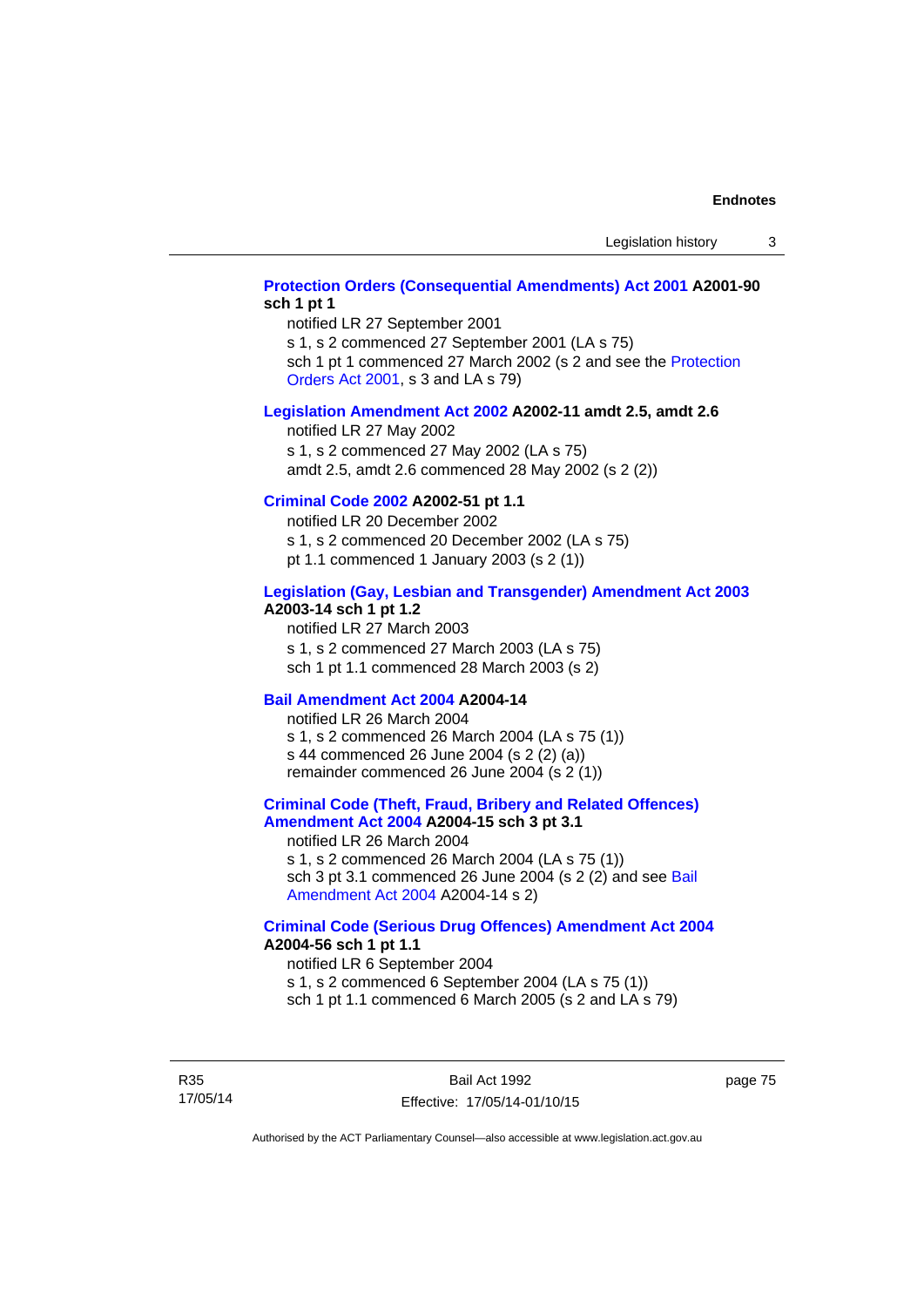3 Legislation history

## **[Court Procedures \(Consequential Amendments\) Act 2004](http://www.legislation.act.gov.au/a/2004-60) A2004-60 sch 1 pt 1.5**

notified LR 2 September 2004 s 1, s 2 commenced 2 September 2004 (LA s 75 (1)) sch 1 pt 1.5 commenced 10 January 2005 (s 2 and see [Court](http://www.legislation.act.gov.au/a/2004-59)  [Procedures Act 2004](http://www.legislation.act.gov.au/a/2004-59) A2004-59, s 2 and [CN2004-29\)](http://www.legislation.act.gov.au/cn/2004-29/default.asp)

#### **[Justice and Community Safety Legislation Amendment Act 2005](http://www.legislation.act.gov.au/a/2005-5) A2005-5 pt 3**

notified LR 23 February 2005 s 1, s 2 commenced 23 February 2005 (LA s 75 (1)) pt 3 commenced 24 February 2005 (s 2 (2))

### **[Domestic Violence and Protection Orders Amendment Act 2005](http://www.legislation.act.gov.au/a/2005-13) A2005-13 sch 1 pt 1.1**

notified LR 24 March 2005 s 1, s 2 commenced 24 March 2005 (LA s 75 (1)) sch 1 pt 1.1 commenced 25 March 2005 (s 2)

#### **[Statute Law Amendment Act 2005](http://www.legislation.act.gov.au/a/2005-20) A2005-20 sch 3 pt 3.4**

notified LR 12 May 2005 s 1, s 2 taken to have commenced 8 March 2005 (LA s 75 (2)) sch 3 pt 3.4 commenced 2 June 2005 (s 2 (1))

## **[Criminal Code Harmonisation Act 2005](http://www.legislation.act.gov.au/a/2005-54) A2005-54 sch 1 pt 1.7**

notified LR 27 October 2005 s 1, s 2 commenced 27 October 2005 (LA s 75 (1)) sch 1 pt 1.7 commenced 24 November 2005 (s 2)

# **[Sentencing Legislation Amendment Act 2006](http://www.legislation.act.gov.au/a/2006-23) A2006-23 sch 1 pt 1.2**

notified LR 18 May 2006 s 1, s 2 commenced 18 May 2006 (LA s 75 (1)) sch 1 pt 1.2 commenced 2 June 2006 (s 2 (1) and see [Crimes](http://www.legislation.act.gov.au/a/2005-59)  [\(Sentence Administration\) Act 2005](http://www.legislation.act.gov.au/a/2005-59) A2005-59 s 2, [Crimes](http://www.legislation.act.gov.au/a/2005-58)  [\(Sentencing\) Act 2005](http://www.legislation.act.gov.au/a/2005-58) A2005-58, s 2 and LA s 79)

#### **[Justice and Community Safety Legislation Amendment Act 2006](http://www.legislation.act.gov.au/a/2006-40) A2006-40 sch 2 pt 2.6**

notified LR 28 September 2006 s 1, s 2 commenced 28 September 2006 (LA s 75 (1)) sch 2 pt 2.6 commenced 29 September 2006 (s 2 (1))

R35 17/05/14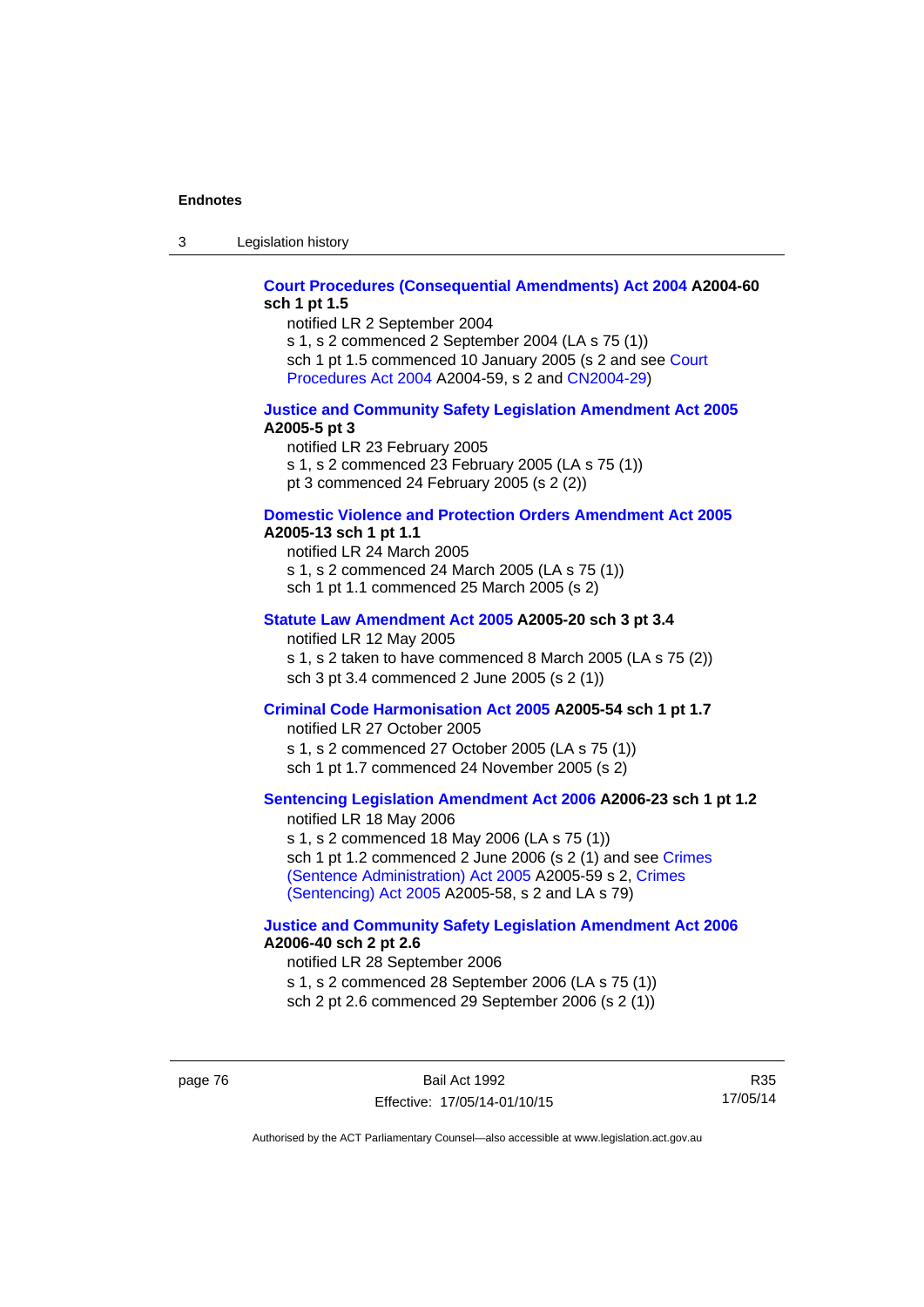## **[Justice and Community Safety Legislation Amendment Act 2008](http://www.legislation.act.gov.au/a/2008-7) A2008-7 sch 1 pt 1.3**  notified LR 16 April 2008

s 1, s 2 commenced 16 April 2008 (LA s 75 (1))

sch 1 pt 1.3 commenced 7 May 2008 (s 2)

#### **[Children and Young People \(Consequential Amendments\) Act 2008](http://www.legislation.act.gov.au/a/2008-20) A2008-20 sch 2 pt 2.1, sch 3 pt 3.2, sch 4 pt 4.1**

notified LR 17 July 2008

s 1, s 2 commenced 17 July 2008 (LA s 75 (1))

s 3 commenced 18 July 2008 (s 2 (1))

sch 2 pt 2.1 commenced 9 September 2008 (s 2 (3) and see [Children](http://www.legislation.act.gov.au/a/2008-19)  [and Young People Act 2008](http://www.legislation.act.gov.au/a/2008-19) A2008-19, s 2 and [CN2008-13](http://www.legislation.act.gov.au/cn/2008-13/default.asp)) sch 3 pt 3.2 commenced 27 October 2008 (s 2 (4) and see [Children](http://www.legislation.act.gov.au/a/2008-19)  [and Young People Act 2008](http://www.legislation.act.gov.au/a/2008-19) A2008-19, s 2 and [CN2008-13](http://www.legislation.act.gov.au/cn/2008-13/default.asp)) sch 4 pt 4.1 commenced 27 February 2009 (s 2 (5) and see [Children](http://www.legislation.act.gov.au/a/2008-19)  [and Young People Act 2008](http://www.legislation.act.gov.au/a/2008-19) A2008-19, s 2 and [CN2008-17 \(](http://www.legislation.act.gov.au/cn/2008-17/default.asp)and see [CN2008-13](http://www.legislation.act.gov.au/cn/2008-13/default.asp)))

## **[Medicines, Poisons and Therapeutic Goods Act 2008](http://www.legislation.act.gov.au/a/2008-26) A2008-26 sch 2 pt 2.2**

notified LR 14 August 2008 s 1, s 2 commenced 14 August 2008 (LA s 75 (1)) sch 2 pt 2.2 commenced 14 February 2009 (s 2 and LA s 79)

#### **[ACT Civil and Administrative Tribunal Legislation Amendment](http://www.legislation.act.gov.au/a/2008-36)  [Act 2008](http://www.legislation.act.gov.au/a/2008-36) A2008-36 sch 1 pt 1.6**

notified LR 4 September 2008

s 1, s 2 commenced 4 September 2008 (LA s 75 (1)) sch 1 pt 1.6 commenced 2 February 2009 (s 2 (1) and see [ACT Civil](http://www.legislation.act.gov.au/a/2008-35)  [and Administrative Tribunal Act 2008](http://www.legislation.act.gov.au/a/2008-35) A2008-35, s 2 (1) and [CN2009-2](http://www.legislation.act.gov.au/cn/2009-2/default.asp))

## **[Domestic Violence and Protection Orders Act 2008](http://www.legislation.act.gov.au/a/2008-46) A2008-46 sch 3 pt 3.1**

notified LR 10 September 2008

s 1, s 2 commenced 10 September 2008 (LA s 75 (1))

sch 3 pt 3.1 commenced 30 March 2009 (s 2)

page 77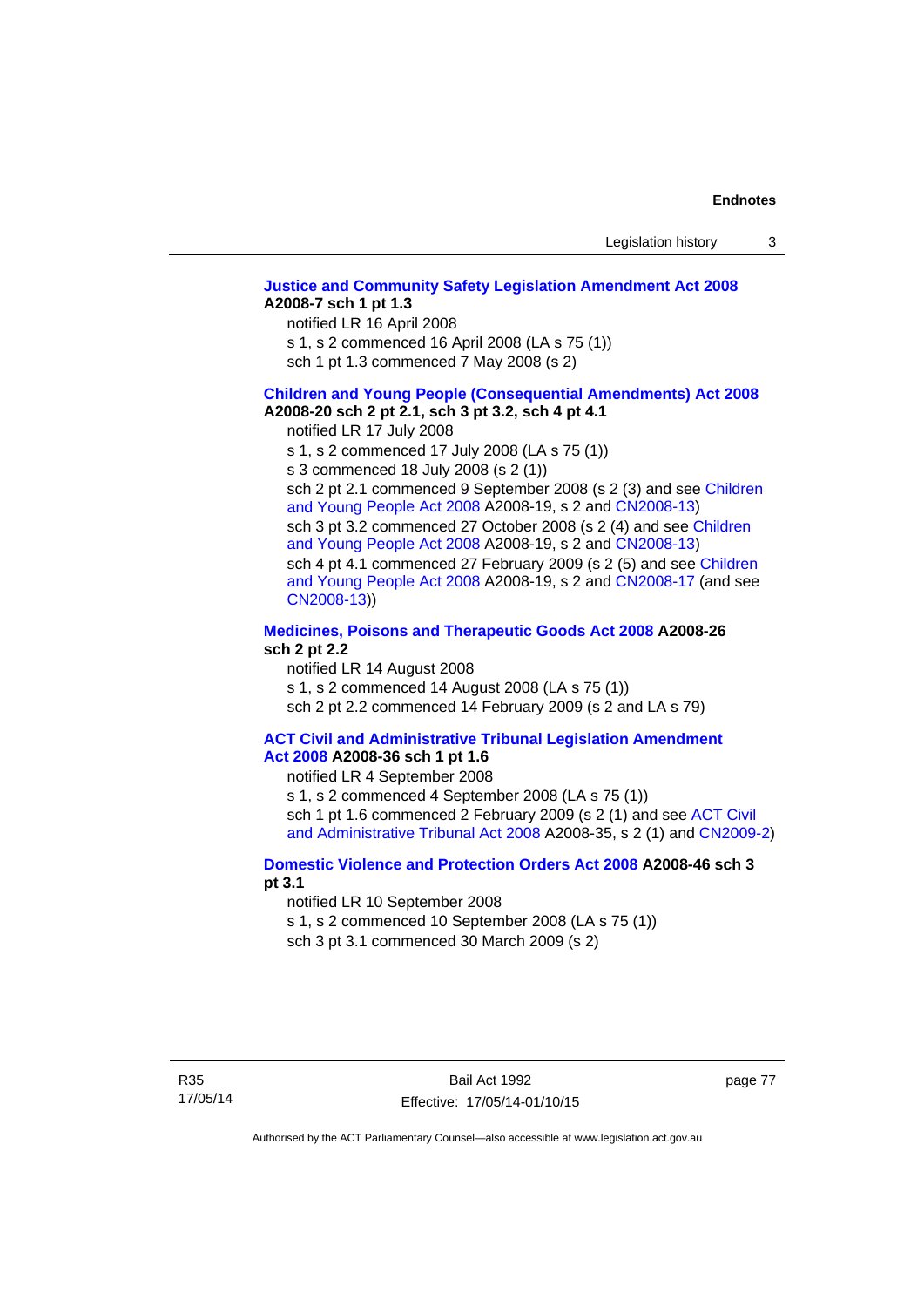3 Legislation history

# **[Justice and Community Safety Legislation Amendment](http://www.legislation.act.gov.au/a/2009-7)  [Act 2009](http://www.legislation.act.gov.au/a/2009-7) A2009-7 sch 1 pt 1.1**

notified LR 5 March 2009

s 1, s 2 commenced 5 March 2009 (LA s 75 (1)) sch 1 pt 1.1 commenced 30 March 2009 (s 2 (2) and see [Domestic](http://www.legislation.act.gov.au/a/2008-46)  [Violence and Protection Orders Act 2008](http://www.legislation.act.gov.au/a/2008-46) A2008-46 s 2)

## **[Crimes Legislation Amendment Act 2009](http://www.legislation.act.gov.au/a/2009-24) A2009-24 sch 1 pt 1.1**

notified LR 3 September 2009 s 1, s 2 commenced 3 September 2009 (LA s 75 (1)) sch 1 pt 1.1 commenced 4 September 2009 (s 2)

#### **[Crimes \(Sentence Administration\) Amendment Act 2010](http://www.legislation.act.gov.au/a/2010-21) A2010-21 sch 1 pt 1.1**

notified LR 30 June 2010 s 1, s 2 commenced 30 June 2010 (LA s 75 (1)) sch 1 pt 1.1 commenced 1 July 2010 (s 2)

## **[Bail Amendment Act 2011](http://www.legislation.act.gov.au/a/2011-2) A2011-2**

notified LR 22 February 2011 s 1, s 2 commenced 22 February 2011 (LA s 75 (1)) remainder commenced 16 May 2011 (s 2 and [CN2011-6](http://www.legislation.act.gov.au/cn/2011-6/default.asp))

### **[Statute Law Amendment Act 2011](http://www.legislation.act.gov.au/a/2011-3) A2011-3 sch 3 pt 3.3**

notified LR 22 February 2011 s 1, s 2 commenced 22 February 2011 (LA s 75 (1)) sch 3 pt 3.3 commenced 1 March 2011 (s 2)

## **[Courts Legislation Amendment Act 2011](http://www.legislation.act.gov.au/a/2011-13) A2011-13 sch 1 pt 1.1**

notified LR 11 May 2011 s 1, s 2 commenced 11 May 2011 (LA s 75 (1)) sch 1 pt 1.1 commenced 25 July 2011 (s 2 and [CN2011-8\)](http://www.legislation.act.gov.au/cn/2011-8/default.asp)

#### **[Administrative \(One ACT Public Service Miscellaneous Amendments\)](http://www.legislation.act.gov.au/a/2011-22)  [Act 2011](http://www.legislation.act.gov.au/a/2011-22) A2011-22 sch 1 pt 1.16**

notified LR 30 June 2011 s 1, s 2 commenced 30 June 2011 (LA s 75 (1)) sch 1 pt 1.16 commenced 1 July 2011 (s 2 (1))

R35 17/05/14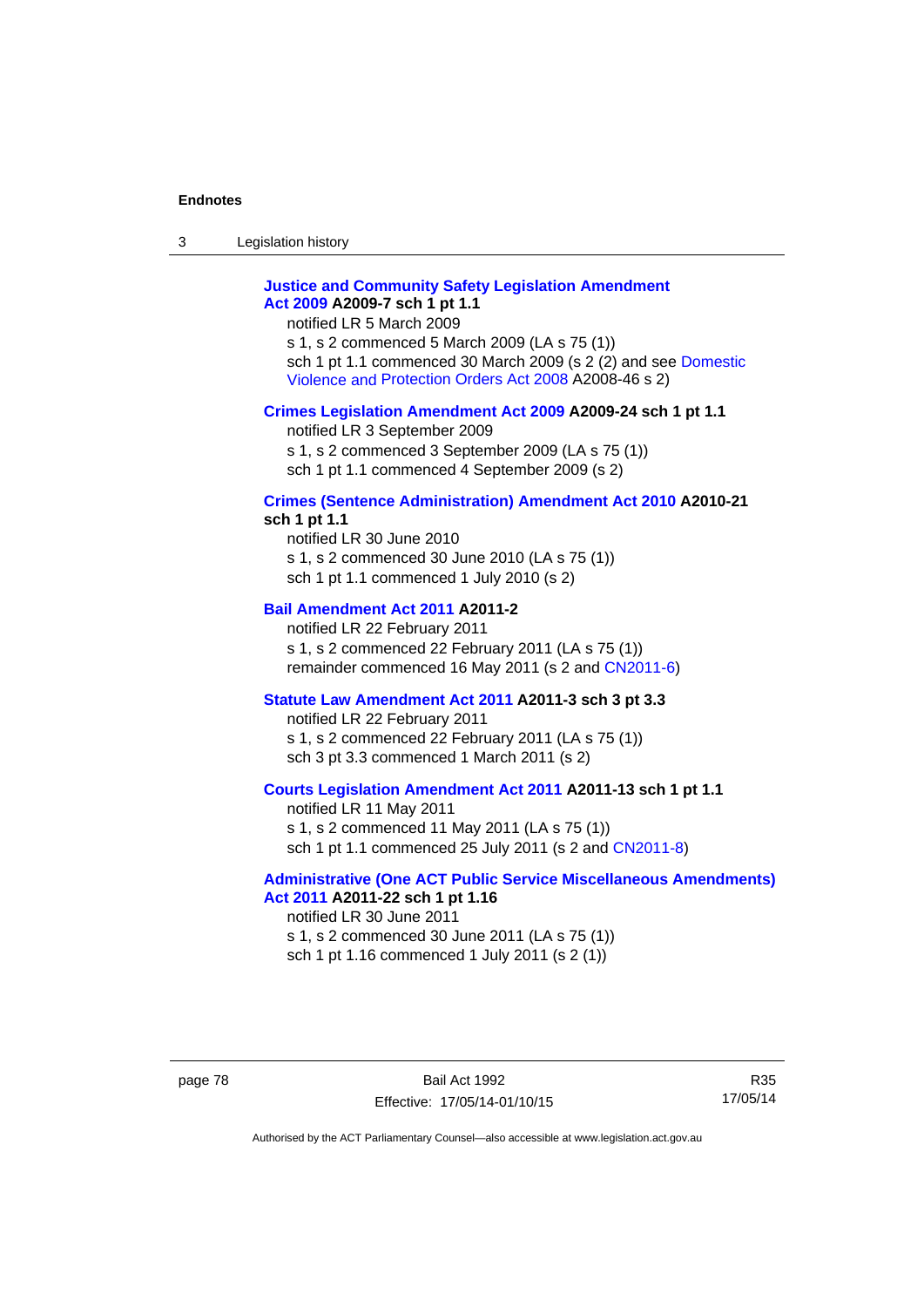Legislation history 3

# **[Crimes Legislation Amendment Act 2013 \(No 2\)](http://www.legislation.act.gov.au/a/2013-50) A2013-50 pt 2**

notified LR 9 December 2013

s 1, s 2 commenced 9 December 2013 (LA s 75)

pt 2 commenced 10 December 2013 (s 2 (2))

Bail Act 1992 Effective: 17/05/14-01/10/15 page 79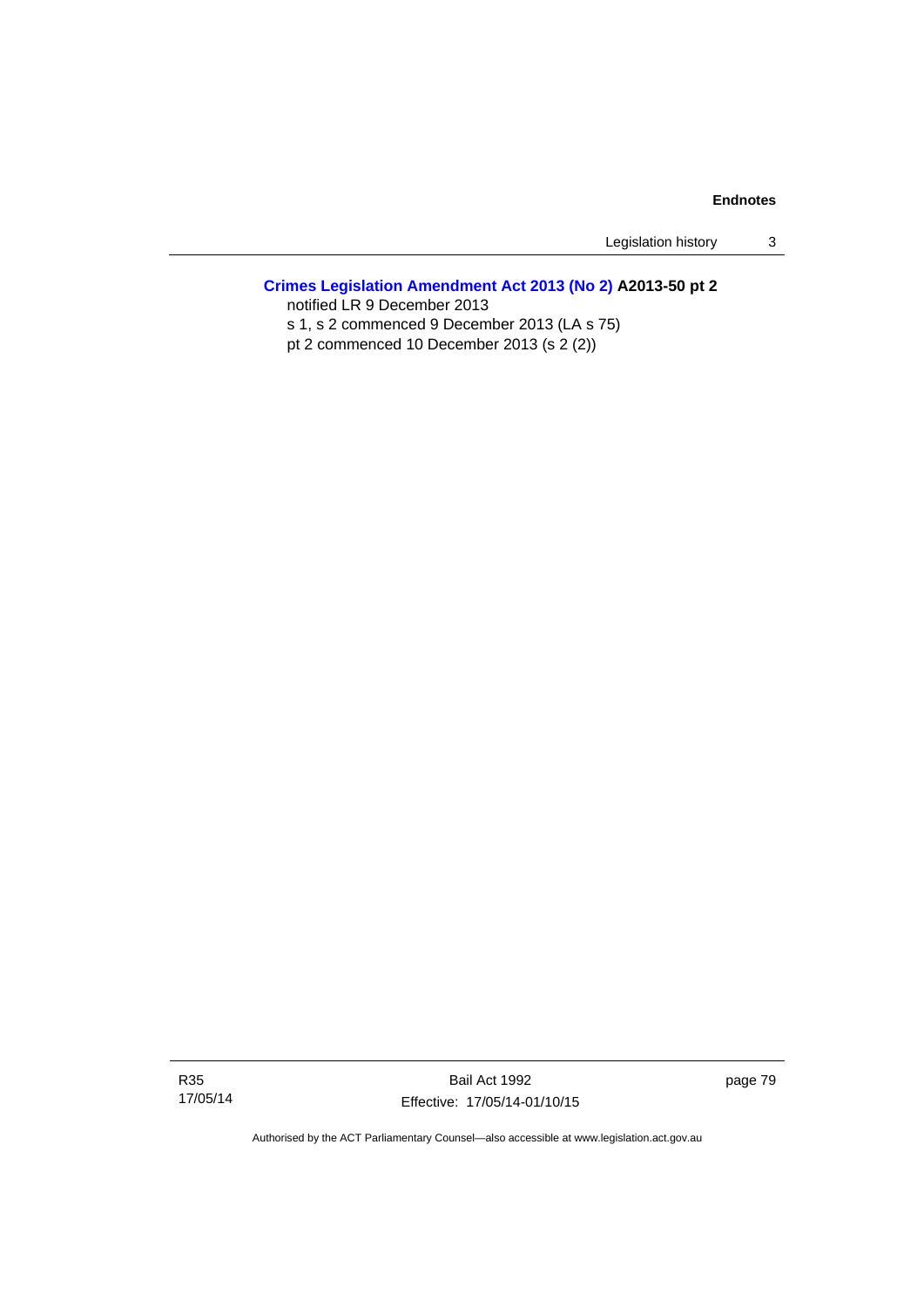| 4 | Amendment history |
|---|-------------------|
|---|-------------------|

# **4 Amendment history**

| <b>Name of Act</b><br>s <sub>1</sub> | sub A2004-14 amdt 1.1                                                           |
|--------------------------------------|---------------------------------------------------------------------------------|
| <b>Dictionary</b>                    |                                                                                 |
| s 2                                  | om A2001-44 amdt 1.316                                                          |
|                                      | ins A2004-14 amdt 1.1                                                           |
|                                      | am A2005-13 amdt 1.1; A2006-23 amdt 1.4                                         |
| <b>Notes</b>                         |                                                                                 |
| s 3                                  | (prev s 3) am A1994-73 s 4; s (2) pars renum R6 LA;                             |
|                                      | A2004-14 s 4                                                                    |
|                                      | def <i>appeal</i> om A2004-14 amdt 1.1                                          |
|                                      | def <i>applicable bail criteria</i> ins A2001-25 s 4                            |
|                                      | am A2001-60 s 4                                                                 |
|                                      | om A2004-14 amdt 1.1                                                            |
|                                      | def <b>authorised officer</b> sub A2001-25 s 5                                  |
|                                      | om A2004-14 amdt 1.1                                                            |
|                                      | def bail om A2004-14 amdt 1.1<br>def <b>bail condition</b> om A2004-14 amdt 1.1 |
|                                      |                                                                                 |
|                                      | def bail undertaking om A1994-73 s 4<br>def <i>child</i> sub A1997-22 s 4       |
|                                      | om A2004-14 amdt 1.1                                                            |
|                                      | def <i>clerk</i> om A2004-14 amdt 1.1                                           |
|                                      | def <i>court</i> om A2004-14 amdt 1.1                                           |
|                                      | def Crimes Act om R3 LRA                                                        |
|                                      | def de facto spouse ins A1997-22 s 4                                            |
|                                      | om A2003-14 amdt 1.4                                                            |
|                                      | def domestic violence offence sub A1997-22 s 4; A1998-39                        |
|                                      | s 4                                                                             |
|                                      | am A1999-79 sch 3                                                               |
|                                      | sub A2001-90 amdt 1.1                                                           |
|                                      | par (e) exp 27 March 2002 (see s 60)                                            |
|                                      | am A2002-11 amdt 2.5; pars renum R7 LA (see A2002-11                            |
|                                      | amdt 2.6); A2002-51 amdt 1.1                                                    |
|                                      | om A2004-14 amdt 1.1                                                            |
|                                      | def <i>harm</i> ins A1994-84 s 4                                                |
|                                      | om A2004-14 amdt 1.1                                                            |
|                                      | def <i>household member</i> ins A1997-22 s 4                                    |
|                                      | om A2001-90 amdt 1.2                                                            |
|                                      | def judge om A2004-14 amdt 1.1                                                  |
|                                      | def <b>offence</b> sub A1994-73 s 4                                             |
|                                      | om A2004-14 amdt 1.1<br>def outstanding ins A2001-60 s 5                        |
|                                      | om A2004-14 amdt 1.1                                                            |
|                                      | def pending ins A2001-60 s 5                                                    |
|                                      |                                                                                 |
|                                      | om A2004-14 amdt 1.1                                                            |

page 80 Bail Act 1992 Effective: 17/05/14-01/10/15

R35 17/05/14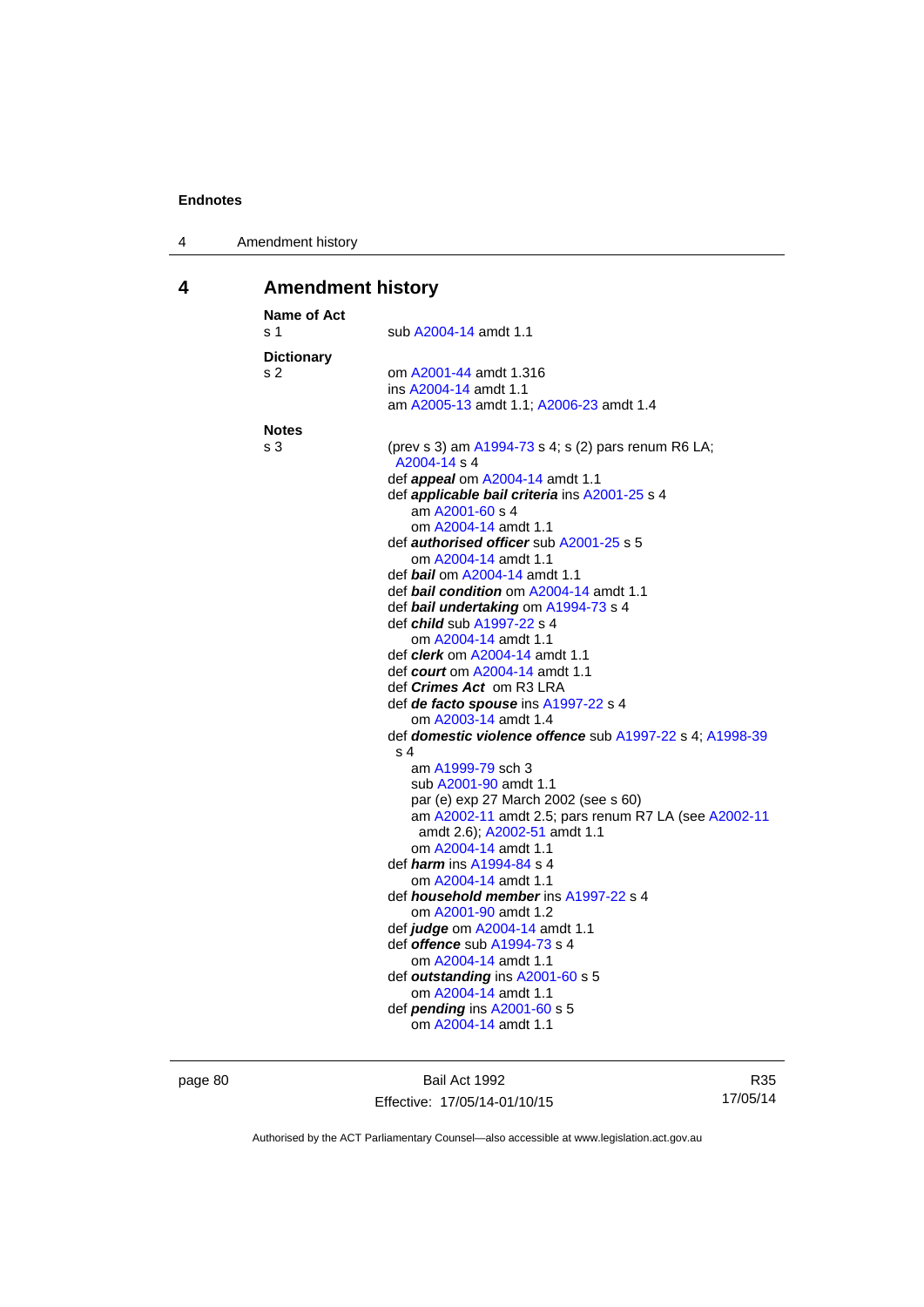def *relative* ins [A1997-22](http://www.legislation.act.gov.au/a/1997-22) s 4 sub [A2001-90](http://www.legislation.act.gov.au/a/2001-90) amdt 1.3 am [A2003-14](http://www.legislation.act.gov.au/a/2003-14) amdt 1.5 om [A2004-14](http://www.legislation.act.gov.au/a/2004-14) amdt 1.1 def *relevant person* ins [A2001-90](http://www.legislation.act.gov.au/a/2001-90) amdt 1.4 am [A2003-14](http://www.legislation.act.gov.au/a/2003-14) amdt 1.6, amdt 1.7 om [A2004-14](http://www.legislation.act.gov.au/a/2004-14) amdt 1.1 def *remand centre* om [A2004-14](http://www.legislation.act.gov.au/a/2004-14) amdt 1.1 def *serious offence* ins [A2001-25](http://www.legislation.act.gov.au/a/2001-25) s 6 sub [A2001-60](http://www.legislation.act.gov.au/a/2001-60) s 6 om [A2004-14](http://www.legislation.act.gov.au/a/2004-14) amdt 1.1 def *spouse* ins [A1997-22](http://www.legislation.act.gov.au/a/1997-22) s 4 (b) om [A2003-14](http://www.legislation.act.gov.au/a/2003-14) amdt 1.8 def *undertaking to appear* om [A2004-14](http://www.legislation.act.gov.au/a/2004-14) amdt 1.1 def *victim* ins [A1994-84](http://www.legislation.act.gov.au/a/1994-84) s 4 om [A2004-14](http://www.legislation.act.gov.au/a/2004-14) amdt 1.1 pres s 3 sub [A2004-14](http://www.legislation.act.gov.au/a/2004-14) amdt 1.1 **Offences against Act—application of Criminal Code etc**  s 3A ins [A2005-54](http://www.legislation.act.gov.au/a/2005-54) amdt 1.44 **Act applies to children**  s 4 am R3 LRA sub [A2004-14](http://www.legislation.act.gov.au/a/2004-14) amdt 1.2 **Availability of bail**  pt 2 hdg sub [A2004-14](http://www.legislation.act.gov.au/a/2004-14) s 5 **When bail may be granted and rights following div 2.1 hdg ins A2004-14 s 5**  $ins$  [A2004-14](http://www.legislation.act.gov.au/a/2004-14) s 5 **When may bail be granted?**  s 5 am [A2001-25](http://www.legislation.act.gov.au/a/2001-25) s 7 sub [A2004-14](http://www.legislation.act.gov.au/a/2004-14) s 5 **Rights following grant of bail**  s 6 sub [A2004-14](http://www.legislation.act.gov.au/a/2004-14) s 5 **Presumption for bail**  div 2.2 hdg ins [A2004-14](http://www.legislation.act.gov.au/a/2004-14) s 5 **Div 2.2 subject to div 2.3 and div 2.4** s 7 am [A1992-75](http://www.legislation.act.gov.au/a/1992-75) s 4; [A1994-73](http://www.legislation.act.gov.au/a/1994-73) s 5; [A1997-22](http://www.legislation.act.gov.au/a/1997-22) s 5; [A1998-39](http://www.legislation.act.gov.au/a/1998-39) s 5; [A2001-90](http://www.legislation.act.gov.au/a/2001-90) amdt 1.5 sub [A2004-14](http://www.legislation.act.gov.au/a/2004-14) s 5 **Bail following arrest for breach of peace** s 7A ins [A1994-73](http://www.legislation.act.gov.au/a/1994-73) s 6 sub [A2001-90](http://www.legislation.act.gov.au/a/2001-90) amdt 1.6 om [A2004-14](http://www.legislation.act.gov.au/a/2004-14) s 5

R35 17/05/14

Bail Act 1992 Effective: 17/05/14-01/10/15 page 81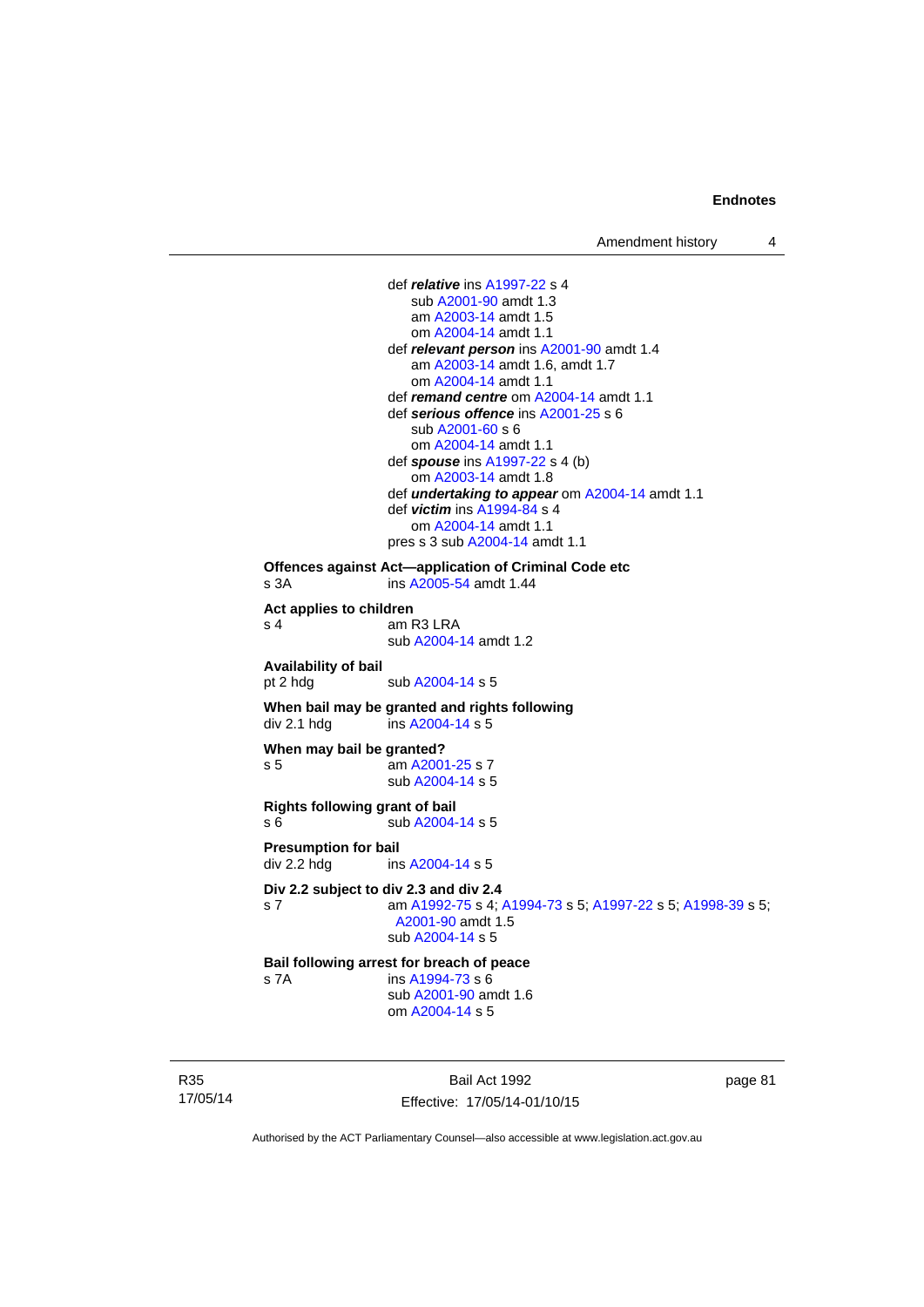4 Amendment history page 82 Bail Act 1992 R35 17/05/14 **Entitlement to bail—certain minor offences etc** s 8 sub [A1994-73](http://www.legislation.act.gov.au/a/1994-73) s 6 am [A1997-22](http://www.legislation.act.gov.au/a/1997-22) s 6; [A2001-25](http://www.legislation.act.gov.au/a/2001-25) s 8, s 9; [A2001-60](http://www.legislation.act.gov.au/a/2001-60) s 7 sub [A2001-90](http://www.legislation.act.gov.au/a/2001-90) amdt 1.6; [A2004-14](http://www.legislation.act.gov.au/a/2004-14) s 5 am [A2006-40](http://www.legislation.act.gov.au/a/2006-40) amdt 2.59 **Entitlement to bail—breach of sentence obligations** s 8A ins [A1997-22](http://www.legislation.act.gov.au/a/1997-22) s 7 am [A1998-39](http://www.legislation.act.gov.au/a/1998-39) s 6; [A2001-25](http://www.legislation.act.gov.au/a/2001-25) s 1 sub [A2001-90](http://www.legislation.act.gov.au/a/2001-90) amdt 1.6; [A2004-14](http://www.legislation.act.gov.au/a/2004-14) s 5; [A2006-23](http://www.legislation.act.gov.au/a/2006-23) amdt 1.5 (3)-(5) exp 2 June 2009 (s 8A (5) (LA s 88 declaration applies)) **Entitlement to bail—custody relating to sentence administration board hearings** s 8B **ins A2006-23** amdt 1.5 **Limitations on entitlement to bail**  s 9 hdg sub [A2001-25](http://www.legislation.act.gov.au/a/2001-25) s 11 s 9 sub [A2001-54](http://www.legislation.act.gov.au/a/2001-54) amdt 2.2; [A2004-14](http://www.legislation.act.gov.au/a/2004-14) s 5 **Entitlement to bail—offences other than minor offences**<br>s 9A hda sub A2001-60 s 8 sub [A2001-60](http://www.legislation.act.gov.au/a/2001-60) s 8 s 9A ins [A2001-25](http://www.legislation.act.gov.au/a/2001-25) s 12 am [A2001-60](http://www.legislation.act.gov.au/a/2001-60) s 9, s 10 (7), (8) exp 24 September 2003 (s 9A (8)) sub [A2004-14](http://www.legislation.act.gov.au/a/2004-14) s 5 **No presumption for bail**  div 2.3 hdg ins [A2004-14](http://www.legislation.act.gov.au/a/2004-14) s 5 **Div 2.2 not to apply to certain offences**  s 9B ins [A2004-14](http://www.legislation.act.gov.au/a/2004-14) s 5 am [A2005-13](http://www.legislation.act.gov.au/a/2005-13) amdt 1.2; [A2008-46](http://www.legislation.act.gov.au/a/2008-46) amdt 3.1 **Presumption against bail**  div 2.4 hdg ins [A2004-14](http://www.legislation.act.gov.au/a/2004-14) s 5 **Bail for murder and certain serious drug offences**  s 9C hdg sub [A2004-56](http://www.legislation.act.gov.au/a/2004-56) amdt 1.1<br>s 9C ins A2004-14 s 5 ins [A2004-14](http://www.legislation.act.gov.au/a/2004-14) s 5 am [A2004-56](http://www.legislation.act.gov.au/a/2004-56) amdt 1.2 **Bail for serious offence committed while charge for another pending or outstanding**  ins [A2004-14](http://www.legislation.act.gov.au/a/2004-14) s 5 am [A2004-15](http://www.legislation.act.gov.au/a/2004-15) amdt 3.1; [A2006-23](http://www.legislation.act.gov.au/a/2006-23) amdt 1.6; [A2008-20](http://www.legislation.act.gov.au/a/2008-20) amdt 4.1; [A2011-13](http://www.legislation.act.gov.au/a/2011-13) amdt 1.1 **Bail for person sentenced to imprisonment**  s 9E ins [A2004-14](http://www.legislation.act.gov.au/a/2004-14) s 5

Authorised by the ACT Parliamentary Counsel—also accessible at www.legislation.act.gov.au

Effective: 17/05/14-01/10/15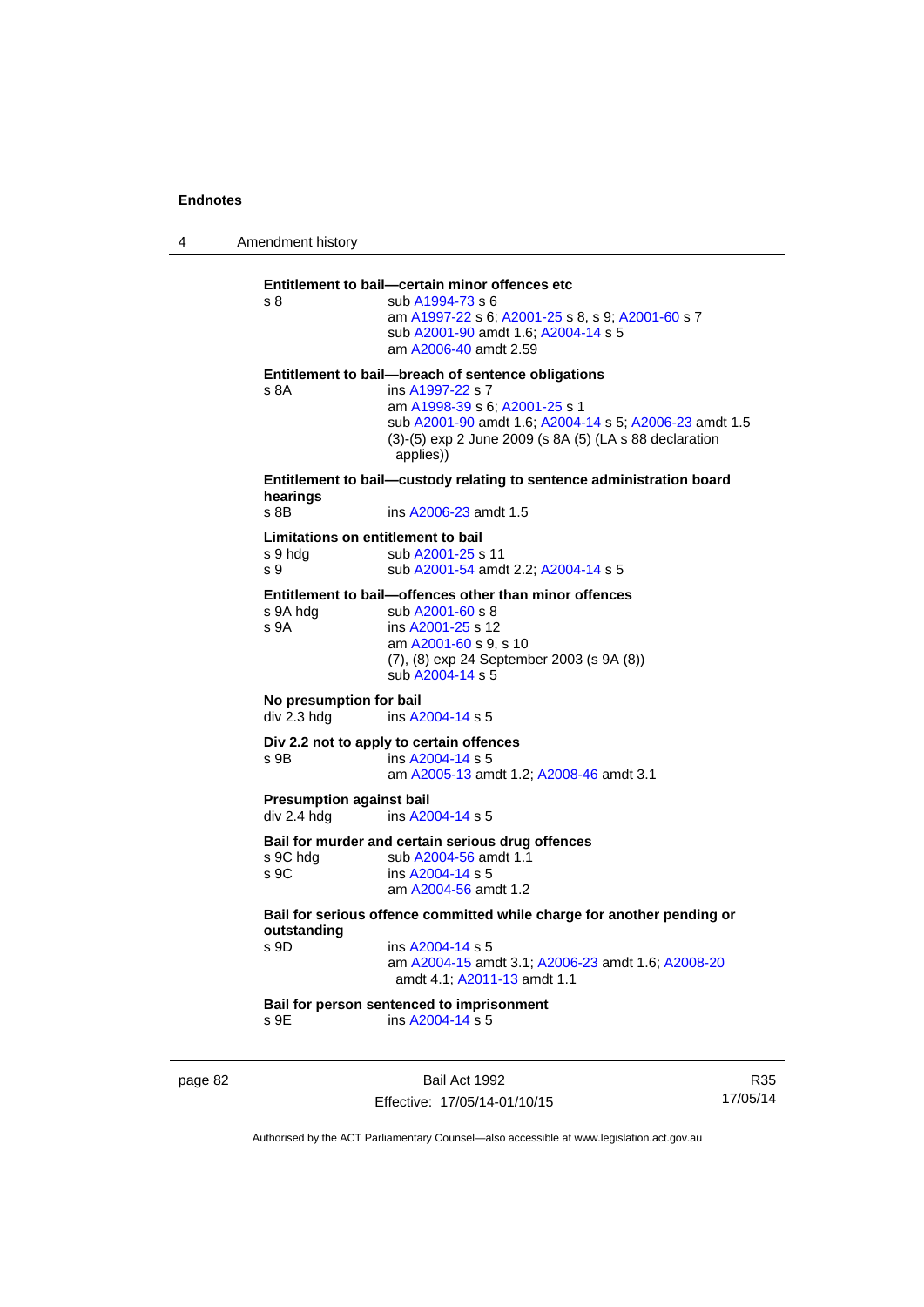**Domestic violence offence—bail by authorised officer**  s 9F ins [A2004-14](http://www.legislation.act.gov.au/a/2004-14) s 5 am [A2005-13](http://www.legislation.act.gov.au/a/2005-13) amdt 1.3; [A2008-46](http://www.legislation.act.gov.au/a/2008-46) amdt 3.2; [A2009-7](http://www.legislation.act.gov.au/a/2009-7) amdt 1.1 **Special or exceptional circumstances**  s 9G ins [A2004-14](http://www.legislation.act.gov.au/a/2004-14) s 5 am [A2004-15](http://www.legislation.act.gov.au/a/2004-15) amdt 3.2 **Dispensing with bail** s 10 am [A1994-73](http://www.legislation.act.gov.au/a/1994-73) s 7; [A2001-25](http://www.legislation.act.gov.au/a/2001-25) s 13; [A2001-60](http://www.legislation.act.gov.au/a/2001-60) s 11; [A2004-14](http://www.legislation.act.gov.au/a/2004-14) s 6 **Meaning of** *bail order* **and** *bail review application***—pt 4**  s 12A ins [A2011-2](http://www.legislation.act.gov.au/a/2011-2) s 4 **When is a proceeding** *before the Supreme Court***?—pt 4**  s 12B ins [A2011-2](http://www.legislation.act.gov.au/a/2011-2) s 4 **Applications for bail—repeat application provisions**  s 12C ins [A2011-2](http://www.legislation.act.gov.au/a/2011-2) s 4 exp 16 May 2014 (s 12C (2)) **Deciding bail after charge laid** s 13 am [A1994-73](http://www.legislation.act.gov.au/a/1994-73) s 8; [A1997-22](http://www.legislation.act.gov.au/a/1997-22) s 8; [A2001-25](http://www.legislation.act.gov.au/a/2001-25) s 14; [A2005-20](http://www.legislation.act.gov.au/a/2005-20) amdt 3.14; [A2011-3](http://www.legislation.act.gov.au/a/2011-3) amdts 3.25-3.34 **Grant of bail by authorised officers**  s 14 am [A2004-14](http://www.legislation.act.gov.au/a/2004-14) s 7 **Deciding of questions of bail by authorised officers** s 15 am [A1997-22](http://www.legislation.act.gov.au/a/1997-22) s 9; [A2001-25](http://www.legislation.act.gov.au/a/2001-25) s 15; [A2004-14](http://www.legislation.act.gov.au/a/2004-14) s 8; [A2011-3](http://www.legislation.act.gov.au/a/2011-3) amdt 3.35 **Notification of decision of authorised officer** s 16 am [A1994-73](http://www.legislation.act.gov.au/a/1994-73) s 9; [A1997-22](http://www.legislation.act.gov.au/a/1997-22) s 10; [A2001-90](http://www.legislation.act.gov.au/a/2001-90) amdt 1.7; ss renum R6 LA (see also [A2001-90](http://www.legislation.act.gov.au/a/2001-90) amdt 1.8); [A2005-13](http://www.legislation.act.gov.au/a/2005-13) amdt 1.4; [A2011-3](http://www.legislation.act.gov.au/a/2011-3) amdts 3.35-3.37 **Charged people in custody to be brought before court**  s 17 am [A2011-3](http://www.legislation.act.gov.au/a/2011-3) amdt 3.38 **Facilities to be provided to accused people**  s 18 am [A2011-3](http://www.legislation.act.gov.au/a/2011-3) amdt 3.39 **Court bail—general**  s 19 am [A1997-22](http://www.legislation.act.gov.au/a/1997-22) sch 2; am [A1997-96](http://www.legislation.act.gov.au/a/1997-96) sch 1; [A2004-14](http://www.legislation.act.gov.au/a/2004-14) s 9; [A2011-3](http://www.legislation.act.gov.au/a/2011-3) amdt 3.40 sub [A2011-2](http://www.legislation.act.gov.au/a/2011-2) s 5 **Power in relation to bail—Magistrates Court**  s 20 sub [A2004-14](http://www.legislation.act.gov.au/a/2004-14) s 10; [A2011-2](http://www.legislation.act.gov.au/a/2011-2) s 5

R35 17/05/14

Bail Act 1992 Effective: 17/05/14-01/10/15 page 83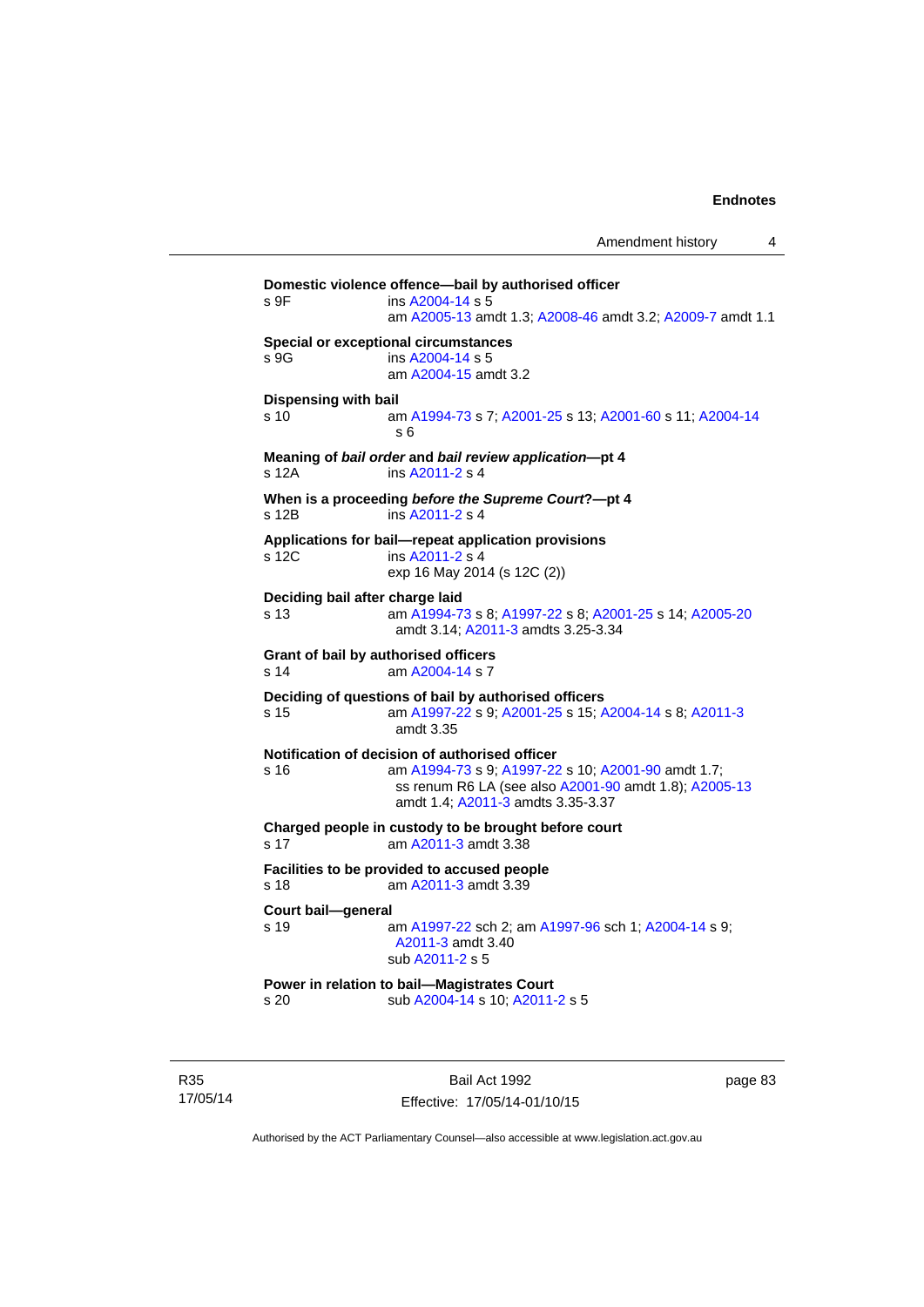| 4 | Amendment history                                   |                                                                                                                                                                                                                                                                                                                                                                                        |
|---|-----------------------------------------------------|----------------------------------------------------------------------------------------------------------------------------------------------------------------------------------------------------------------------------------------------------------------------------------------------------------------------------------------------------------------------------------------|
|   | s 20A                                               | <b>Repeat application for bail-Magistrates Court</b><br>ins A2011-2 s 5                                                                                                                                                                                                                                                                                                                |
|   | s 20B                                               | Power in relation to bail-Supreme Court<br>ins $A2011-2$ s 5                                                                                                                                                                                                                                                                                                                           |
|   | s 20C                                               | Repeat application for bail-Supreme Court<br>ins A2011-2 s 5                                                                                                                                                                                                                                                                                                                           |
|   | <b>Bail in relation to several offences</b><br>s 21 | am A1997-22 s 11 and sch 2; A2011-3 amdt 3.41, amdt 3.42                                                                                                                                                                                                                                                                                                                               |
|   | Criteria for granting bail to adults<br>s 22        | am A1994-84 s 5; A1997-22 s 11<br>sub A2004-14 s 11                                                                                                                                                                                                                                                                                                                                    |
|   | s 23                                                | Criteria for granting bail to children<br>am A1997-22 s 12; A1999-64 sch 2<br>sub A2004-14 s 11<br>am A2008-20 amdt 2.1, amdt 4.2                                                                                                                                                                                                                                                      |
|   | s 23A                                               | Victim's concern about need for protection<br>ins A1994-84 s 6<br>am A1997-22 s 13<br>sub A2004-14 s 11                                                                                                                                                                                                                                                                                |
|   | pt 5 hdg                                            | Bail conditions and undertakings to appear<br>sub A1994-73 s 10                                                                                                                                                                                                                                                                                                                        |
|   | s 25                                                | Conditions on which bail may be granted to adults<br>am A1994-73 s 11; am A1994-84 s 7; A2001-44 amdt 1.317;<br>A2001-90 amdt 1.9; ss renum R6 LA; A2004-14 s 12, s 13,<br>s 15, s 16; pars renum R11 LA (see A2004-14 s 14); ss<br>renum R11 LA (see A2004-14 s 17); A2006-23 amdt 1.7;<br>A2008-36 amdt 1.58; A2009-24 amdt 1.1; A2011-3 amdt<br>3.43; A2011-22 amdt 1.58, amdt 1.61 |
|   | s 25A                                               | Supervision condition when offence committed as young person<br>ins A2008-20 amdt 4.3<br>am A2009-24 amdt 1.2; A2011-22 amdt 1.61                                                                                                                                                                                                                                                      |
|   | s 26                                                | Conditions on which bail may be granted to children<br>am A1999-64 sch 2; A2004-14 s 18, s 19; ss renum R11 LA<br>(see A2004-14 s 20); A2008-20 amdt 2.2, amdt 2.3,<br>amdt 4.4; A2008-36 amdt 1.58; A2011-3 amdt 3.43;<br>A2011-22 amdt 1.61                                                                                                                                          |
|   | s <sub>27</sub>                                     | Recording of certain bail decisions<br>am A1997-22 sch 2; A2011-3 amdt 3.43                                                                                                                                                                                                                                                                                                            |
|   |                                                     |                                                                                                                                                                                                                                                                                                                                                                                        |

page 84 Bail Act 1992 Effective: 17/05/14-01/10/15

R35 17/05/14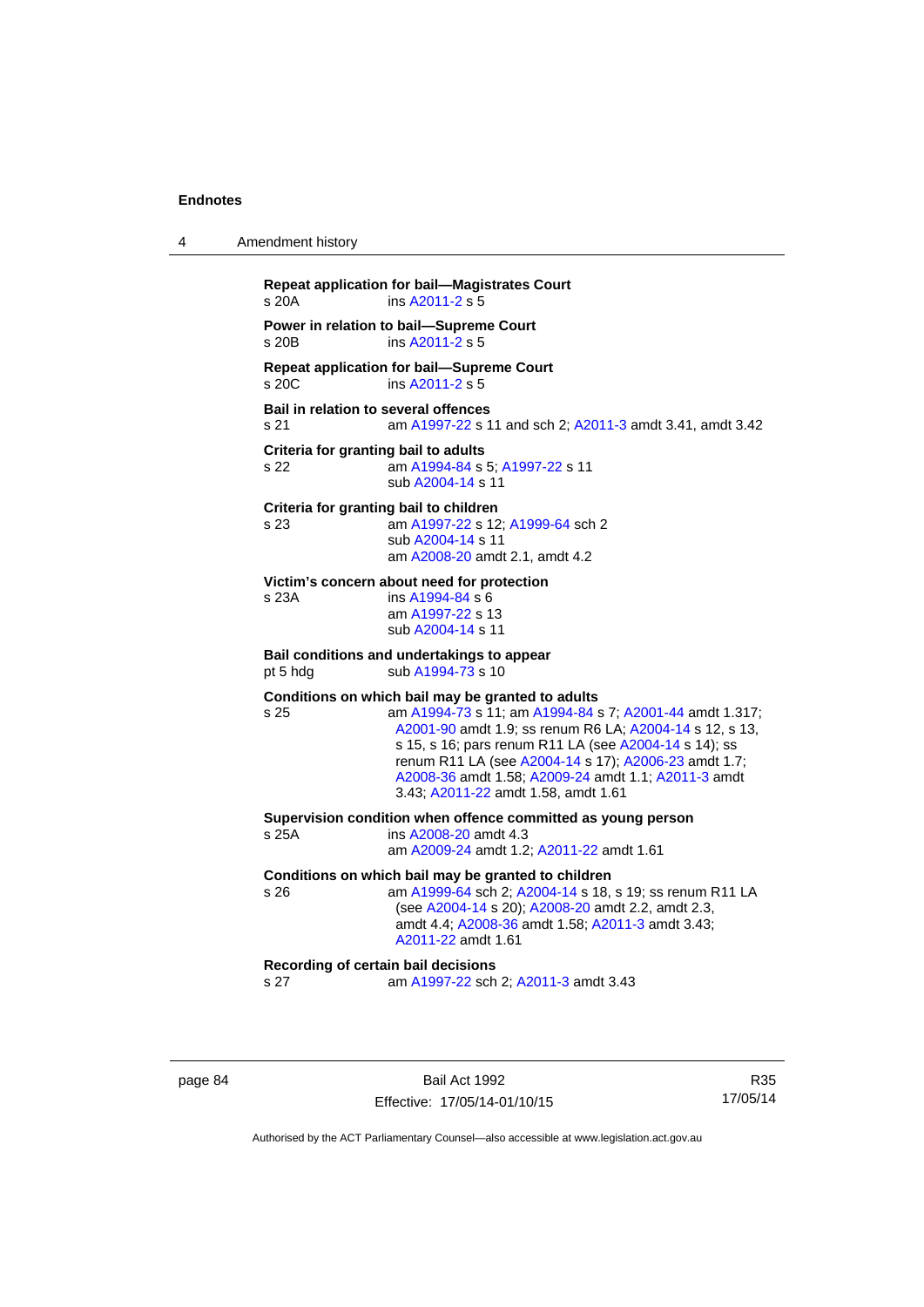| s 27A                                        | Notice to victim of bail decisions<br>ins A1994-84 s 8<br>om A2004-14 s 21                                                                                                                                     |
|----------------------------------------------|----------------------------------------------------------------------------------------------------------------------------------------------------------------------------------------------------------------|
| <b>Undertakings to appear</b><br>s 28        | am A2001-44 amdt 1.318<br>sub A2004-14 s 22                                                                                                                                                                    |
| s 29                                         | Undertakings in respect of more than 1 offence<br>om A1994-73 s 12                                                                                                                                             |
| s 30                                         | Accused person may be excused from attendance before court<br>am A1997-96 sch 1; A2001-44 amdt 1.319; A2004-14 amdt<br>1.3, amdt 1.4; ss renum R11 LA (see A2004-14 amdt 1.5);<br>A2011-3 amdt 3.43, amdt 3.44 |
| <b>Bail requirements</b><br>s 31             | am A1994-73 s 13<br>sub A2004-14 s 23<br>am A2006-23 amdt 1.8; A2008-7 amdt 1.21                                                                                                                               |
| s 32                                         | Acceptable people and security for bail<br>am A1994-73 s 14; ss renum R6 LA<br>sub A2004-14 s 23                                                                                                               |
| s 33                                         | <b>Continuation of bail and undertakings</b><br>am A1994-73 s 15; A1997-22 sch 2; ss renum R6 LA;<br>A2004-14 s 24. s 25                                                                                       |
| s 34                                         | Written notice of conditions of bail<br>am A1997-22 sch 2; A2001-44 amdt 1.320; A2011-3<br>amdt 3.45, amdt 3.46                                                                                                |
| s <sub>35</sub>                              | Warning to person making acknowledgment<br>om A2004-14 s 26                                                                                                                                                    |
| <b>Discharge of surety</b><br>s 36           | am A1994-73 s 16<br>sub A2004-14 s 27                                                                                                                                                                          |
| s 37                                         | <b>Payment of amounts to Territory</b><br>sub A2004-14 s 28<br>am A2004-60 amdt 1.16; A2010-21 amdt 1.1, amdt 1.2                                                                                              |
| div 6.1 hdg                                  | Review of decisions by authorised officers<br>(prev pt 6 div 1 hdg) renum R4                                                                                                                                   |
| <b>Review by authorised officers</b><br>s 38 | am A1997-22 sch 2; A2011-3 amdt 3.47                                                                                                                                                                           |
| s 39                                         | <b>Expiry-Motor Traffic Act reference</b><br>renum as s 60 R5 LA                                                                                                                                               |

R35 17/05/14

Bail Act 1992 Effective: 17/05/14-01/10/15 page 85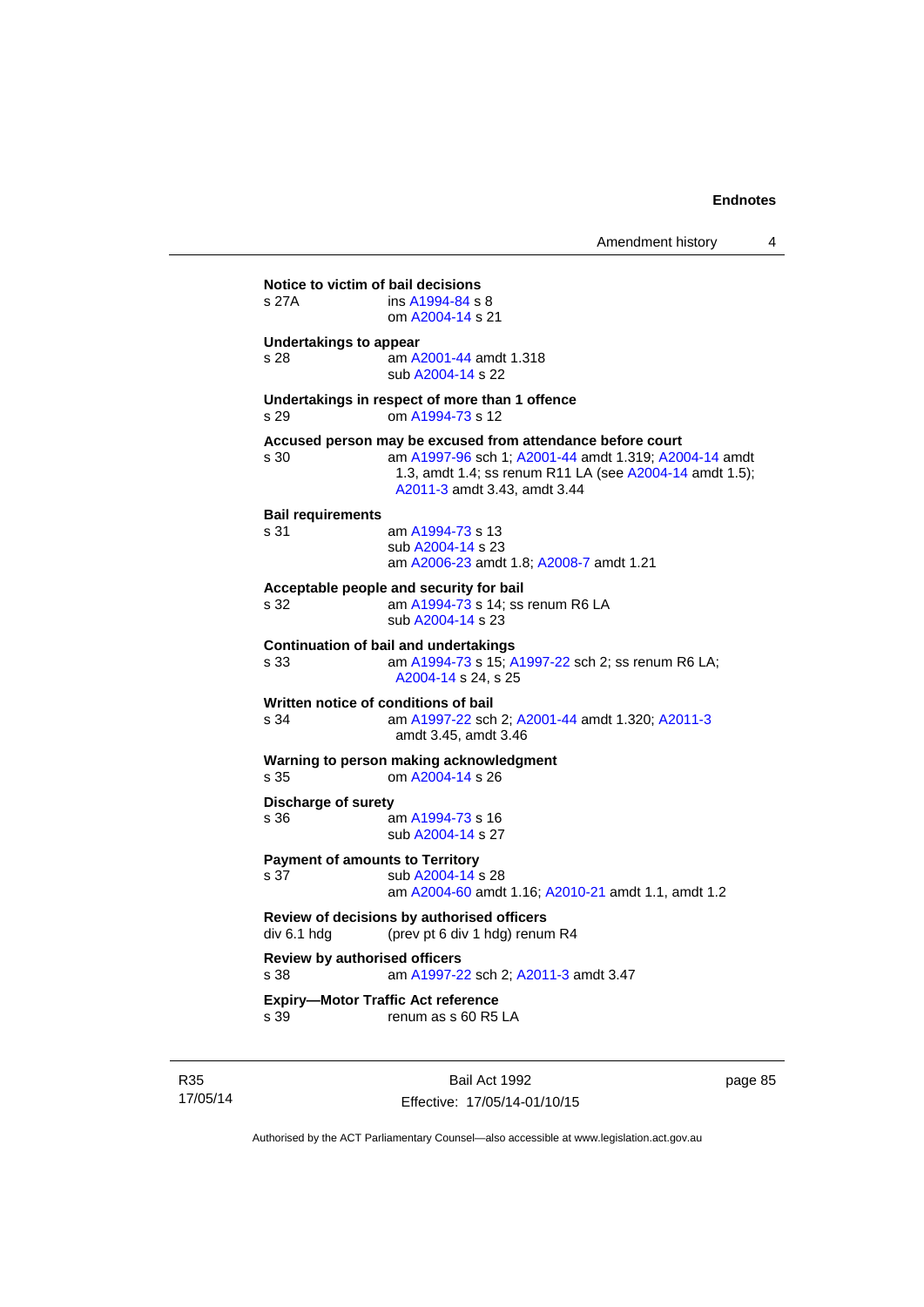4 Amendment history

```
Review of decisions by courts 
div 6.2 hdg (prev pt 6 div 2 hdg) renum R4 LA 
Court may review on its own initiative
A2004-14 s 29
Power of Magistrates Court to review—decision of authorised officer 
s 42 sub A2004-14 s 30; A2005-5 s 6; A2011-2 s 6 
Power of Magistrates Court to review—decision of Magistrates Court 
s 42A ins A2011-2 s 6 
Power of Supreme Court to review—decision of authorised officer 
s 43 am A2004-14 s 31, s 32; ss renum R11 LA; A2005-5 s 8 (and 
                  see s 7)
                  sub A2011-2 s 6 
Power of Supreme Court to review—decision of Magistrates Court or 
Supreme Court 
s 43A ins A2011-2 s 6 
General limitation on power of court to review
s 44 om A2004-14 s 33 
Exercise of power to review 
s 45 am A2011-3 amdt 3.47 
Miscellaneous 
div 6.3 hdg orig pt 6 div 3 hdg ins A1994-84 s 9
                 (prev pt 6 div 3 hdg) renum R4 LA 
                  om A2004-14 s 34 
Review limited to bail conditions 
                  A2011-3 A2011-2 s 7
Notice to victim of bail decisions
s 46A ins A1994-84 s 9
                  om A2004-14 s 34 
Giving information relating to bail
s 47 am A1994-73 s 17; A2001-44 amdt 1.321; A2011-3 amdt 3.47 
Notice to victim of bail decisions<br>s 47A ins A2004-14 s
                 A2004-14 s 35; ss renum R11 LA
                  am A2005-13 amdt 1.5
Notification to court that bail condition not satisfied
s 48 am A1994-73 s 18; A2001-44 amdt 1.322; A2006-23 amdt 1.9 
Failure to answer bail<br>s 49 am
                  A1994-73A1994-81 sch
                  sub A2001-25 s 16; A2005-54 amdt 1.45
```
page 86 Bail Act 1992 Effective: 17/05/14-01/10/15

R35 17/05/14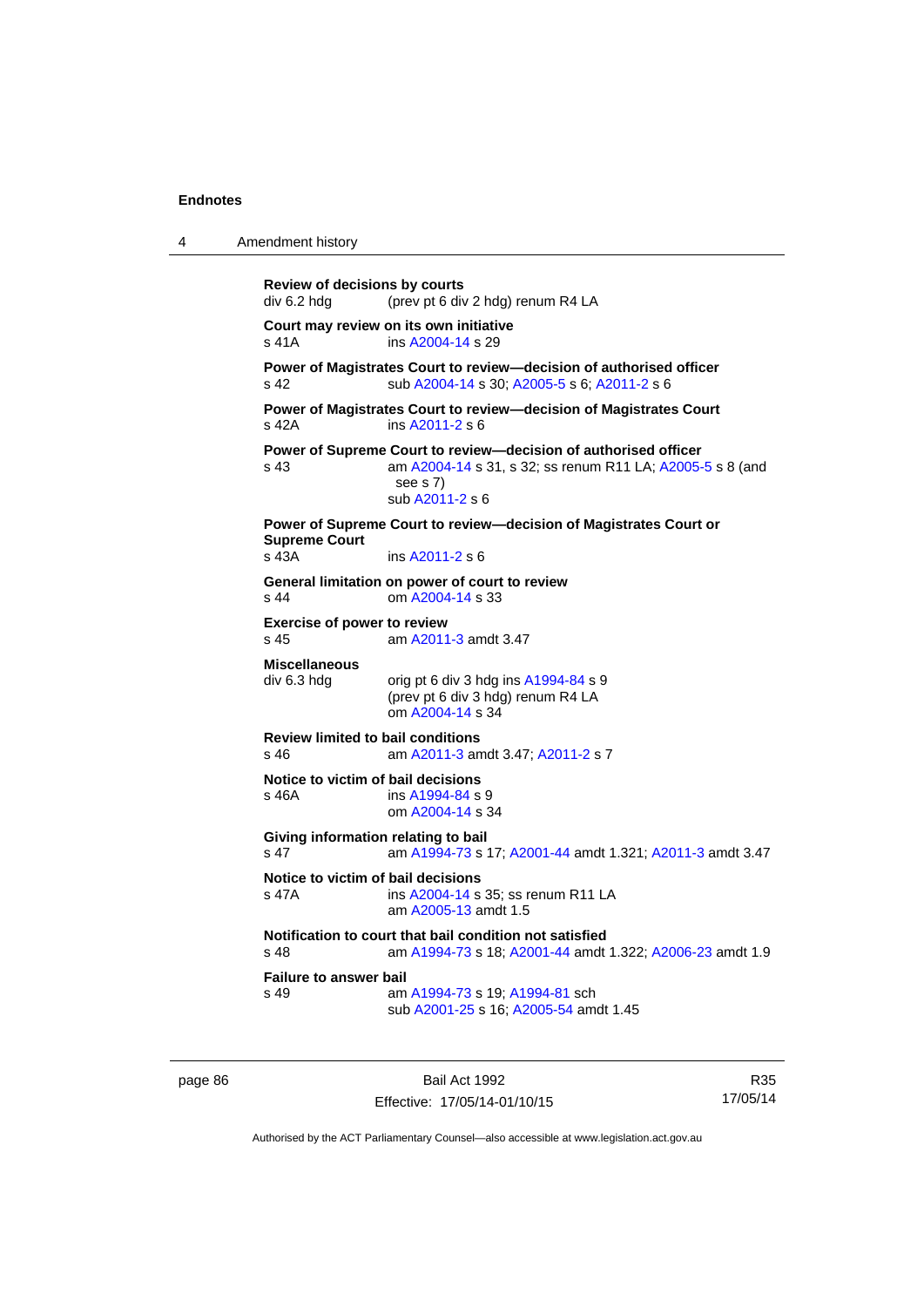| s 50                                                                   | <b>False statements in acknowledgments</b><br>am A1994-81 sch<br>om A2004-14 s 36 |  |  |  |
|------------------------------------------------------------------------|-----------------------------------------------------------------------------------|--|--|--|
| Indemnification of sureties<br>s 51                                    | am A1994-81 sch<br>sub A2005-54 amdt 1.46                                         |  |  |  |
| s 52                                                                   | <b>Contravention of Act by police officers</b><br>am A2013-50 s 4                 |  |  |  |
| s 53                                                                   | Apprehension of person admitted to bail<br>om A1994-75 sch 3                      |  |  |  |
| s 54                                                                   | Power of court where person apprehended<br>om A1994-75 sch 3                      |  |  |  |
| No right of surety to arrest<br>s 56                                   | am A1994-73 s 20<br>sub A2004-14 s 37                                             |  |  |  |
| Arrest without warrant of person on bail<br>ins A2004-14 s 28<br>s 56A |                                                                                   |  |  |  |
| s 56B                                                                  | Arrest for breach of condition by person outside ACT<br>ins A2004-14 s 28         |  |  |  |
| Act to prevail<br>s 57                                                 | am A2004-14 amdt 1.6, amdt 1.7                                                    |  |  |  |
| Abolition of inherent power of bail<br>s 57AA                          | ins A1996-81 s 7                                                                  |  |  |  |
| Form of certain instruments<br>s 57A                                   | ins A1994-73 s 21<br>om A2001-44 amdt 1.323                                       |  |  |  |
| <b>Approved forms</b><br>s 58                                          | sub A2001-44 amdt 1.323<br>am A2004-14 s 39; A2011-3 amdt 3.48                    |  |  |  |
| <b>Regulation-making power</b><br>s 59                                 | ins A2001-44 amdt 1.323<br>am A2004-14 s 40, s 41                                 |  |  |  |
| <b>Transitional</b><br>pt 8 hdg                                        | ins A1999-79 sch 3<br>om R6 LA                                                    |  |  |  |

page 87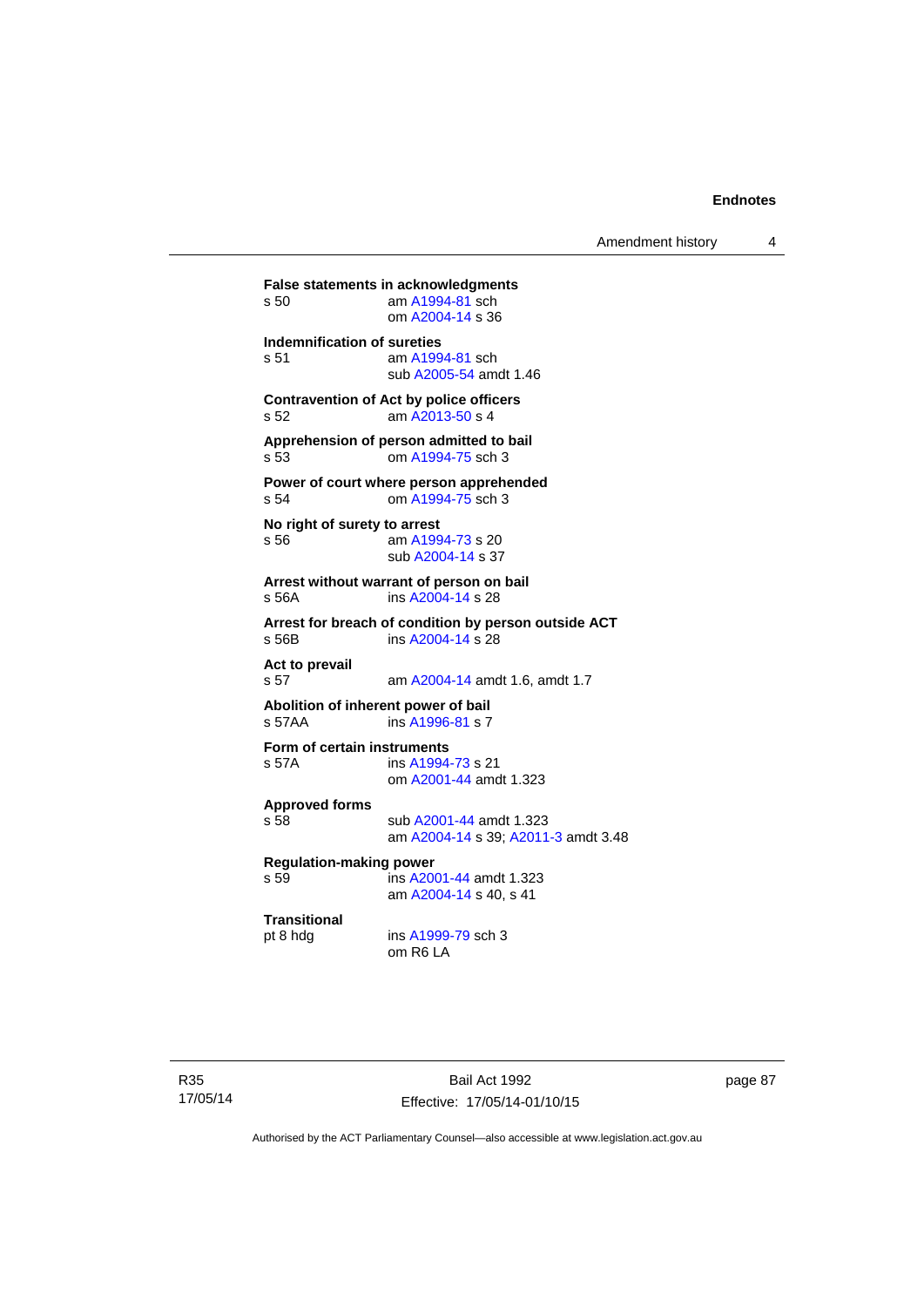4 Amendment history

| (prev s 39) ins A1999-79 sch 3<br>sub A2001-90 amdt 1.10 as s 59<br>renum R5 LA<br>exp 27 March 2002 (see s 60)<br>Domestic violence offences against the Crimes Act 1900<br>ins A1997-22 s 14<br>am A1998-39 s 7<br>sub A2001-90 amdt 1.11<br>am A2002-51 amdt 1.2<br>sub A2004-14 s 43<br>am A2004-14 s 44; A2004-15 amdt 3.3, amdt 3.4; pts renum<br>R11 LA (see A2004-15 amdt 3.5); items renum R11 LA;<br>A2004-56 amdt 1.3, amdt 1.4; items renum R14 LA;<br>A2008-26 amdt 2.2; pts renum A2008-26 amdt 2.3 |
|-------------------------------------------------------------------------------------------------------------------------------------------------------------------------------------------------------------------------------------------------------------------------------------------------------------------------------------------------------------------------------------------------------------------------------------------------------------------------------------------------------------------|
|                                                                                                                                                                                                                                                                                                                                                                                                                                                                                                                   |
|                                                                                                                                                                                                                                                                                                                                                                                                                                                                                                                   |
|                                                                                                                                                                                                                                                                                                                                                                                                                                                                                                                   |
|                                                                                                                                                                                                                                                                                                                                                                                                                                                                                                                   |
|                                                                                                                                                                                                                                                                                                                                                                                                                                                                                                                   |
|                                                                                                                                                                                                                                                                                                                                                                                                                                                                                                                   |
|                                                                                                                                                                                                                                                                                                                                                                                                                                                                                                                   |
|                                                                                                                                                                                                                                                                                                                                                                                                                                                                                                                   |
|                                                                                                                                                                                                                                                                                                                                                                                                                                                                                                                   |
|                                                                                                                                                                                                                                                                                                                                                                                                                                                                                                                   |
|                                                                                                                                                                                                                                                                                                                                                                                                                                                                                                                   |
|                                                                                                                                                                                                                                                                                                                                                                                                                                                                                                                   |
| ins A2004-14 amdt 1.8                                                                                                                                                                                                                                                                                                                                                                                                                                                                                             |
| am A2006-23 amdts 1.10-1.12; A2008-36 amdt 1.59,                                                                                                                                                                                                                                                                                                                                                                                                                                                                  |
| amdt 1.60; A2011-22 amdt 1.59, amdt 1.60                                                                                                                                                                                                                                                                                                                                                                                                                                                                          |
| def accused person ins A2004-14 s 42                                                                                                                                                                                                                                                                                                                                                                                                                                                                              |
| am A2006-23 amdt 1.13                                                                                                                                                                                                                                                                                                                                                                                                                                                                                             |
| def appeal ins A2004-14 amdt 1.8                                                                                                                                                                                                                                                                                                                                                                                                                                                                                  |
| def <i>applicable bail criteria</i> ins A2004-14 amdt 1.8                                                                                                                                                                                                                                                                                                                                                                                                                                                         |
| def <b>authorised officer</b> ins A2004-14 amdt 1.8                                                                                                                                                                                                                                                                                                                                                                                                                                                               |
| def bail ins A2004-14 amdt 1.8                                                                                                                                                                                                                                                                                                                                                                                                                                                                                    |
| def <b>bail condition</b> ins A2004-14 amdt 1.8                                                                                                                                                                                                                                                                                                                                                                                                                                                                   |
| def <b>bail order</b> ins $A2011-2 s 8$                                                                                                                                                                                                                                                                                                                                                                                                                                                                           |
| def bail review application ins A2011-2 s 8                                                                                                                                                                                                                                                                                                                                                                                                                                                                       |
| def <i>child</i> ins A2004-14 amdt 1.8<br>def <i>court</i> ins A2004-14 amdt 1.8                                                                                                                                                                                                                                                                                                                                                                                                                                  |
| def domestic violence offence ins A2004-14 amdt 1.8                                                                                                                                                                                                                                                                                                                                                                                                                                                               |
| sub A2005-13 amdt 1.6                                                                                                                                                                                                                                                                                                                                                                                                                                                                                             |
| am A2008-46 amdt 3.3                                                                                                                                                                                                                                                                                                                                                                                                                                                                                              |
| def grant ins A2004-14 amdt 1.8                                                                                                                                                                                                                                                                                                                                                                                                                                                                                   |
| def <i>offence</i> ins A2004-14 amdt 1.8                                                                                                                                                                                                                                                                                                                                                                                                                                                                          |
| am A2006-23 amdt 1.14                                                                                                                                                                                                                                                                                                                                                                                                                                                                                             |
| def parental responsibility ins A2005-13 amdt 1.7                                                                                                                                                                                                                                                                                                                                                                                                                                                                 |
| sub A2006-23 amdt 1.15; A2008-20 amdt 3.3                                                                                                                                                                                                                                                                                                                                                                                                                                                                         |
| def relevant person ins A2004-14 amdt 1.8                                                                                                                                                                                                                                                                                                                                                                                                                                                                         |
| om A2005-13 amdt 1.8                                                                                                                                                                                                                                                                                                                                                                                                                                                                                              |
|                                                                                                                                                                                                                                                                                                                                                                                                                                                                                                                   |
|                                                                                                                                                                                                                                                                                                                                                                                                                                                                                                                   |
| def surety ins A2004-14 amdt 1.8<br>def <i>undertaking to appear</i> ins A2004-14 amdt 1.8                                                                                                                                                                                                                                                                                                                                                                                                                        |
|                                                                                                                                                                                                                                                                                                                                                                                                                                                                                                                   |

page 88 Bail Act 1992 Effective: 17/05/14-01/10/15

R35 17/05/14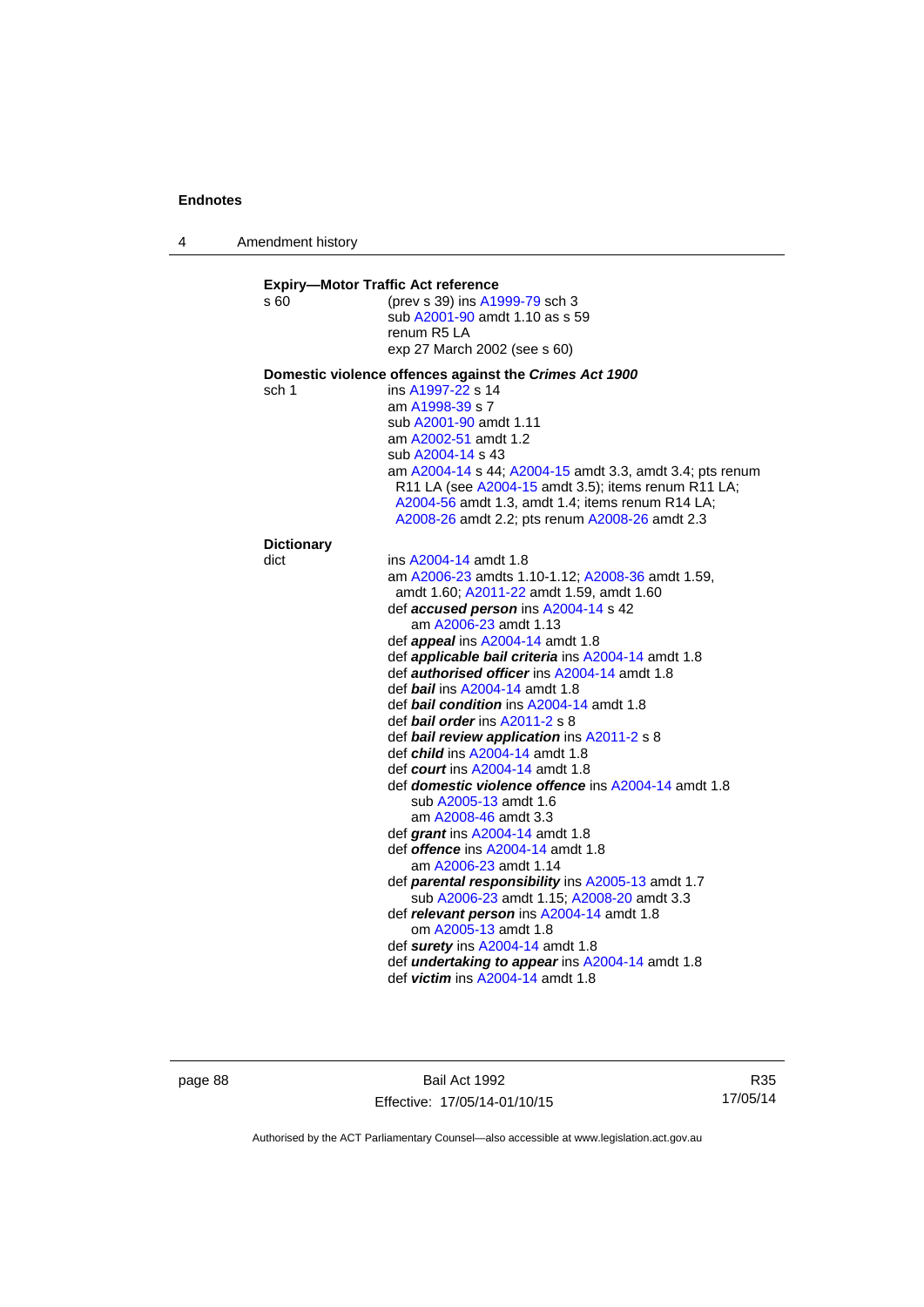# **5 Earlier republications**

Some earlier republications were not numbered. The number in column 1 refers to the publication order.

Since 12 September 2001 every authorised republication has been published in electronic pdf format on the ACT legislation register. A selection of authorised republications have also been published in printed format. These republications are marked with an asterisk (\*) in column 1. Electronic and printed versions of an authorised republication are identical.

| <b>Republication No</b> | <b>Amendments to</b> | <b>Republication date</b> |
|-------------------------|----------------------|---------------------------|
| 1                       | A1994-84             | 29 February 1996          |
| 2                       | A1996-81             | 1 January 1997            |
| 3                       | A1998-39             | 31 January 1999           |
| 4                       | A2001-54             | 12 September 2001         |
| 5                       | A2001-90             | 12 October 2001           |
| 6                       | A2001-90             | 27 March 2002             |
| $7^*$                   | A2002-11             | 28 May 2002               |
| 8                       | A2002-51             | 1 January 2003            |
| 9                       | A2003-14             | 28 March 2003             |
| 10                      | A2003-14             | 25 September 2003         |
| 11                      | A2004-15             | 26 June 2004              |
| 12                      | A2004-60             | 10 January 2005           |
| 13                      | A2005-5              | 24 February 2005          |
| 14                      | A2005-5              | 6 March 2005              |
| 15                      | A2005-13             | 25 March 2005             |
| $16*$                   | A2005-20             | 2 June 2005               |
| 17                      | A2005-54             | 24 November 2005          |
| 18                      | A2006-23             | 2 June 2006               |
| 19                      | A2006-40             | 29 September 2006         |
| 20                      | A2008-7              | 7 May 2008                |
| 21                      | A2008-36             | 9 September 2008          |
| 22                      | A2008-46             | 27 October 2008           |
|                         |                      |                           |

Bail Act 1992 Effective: 17/05/14-01/10/15 page 89